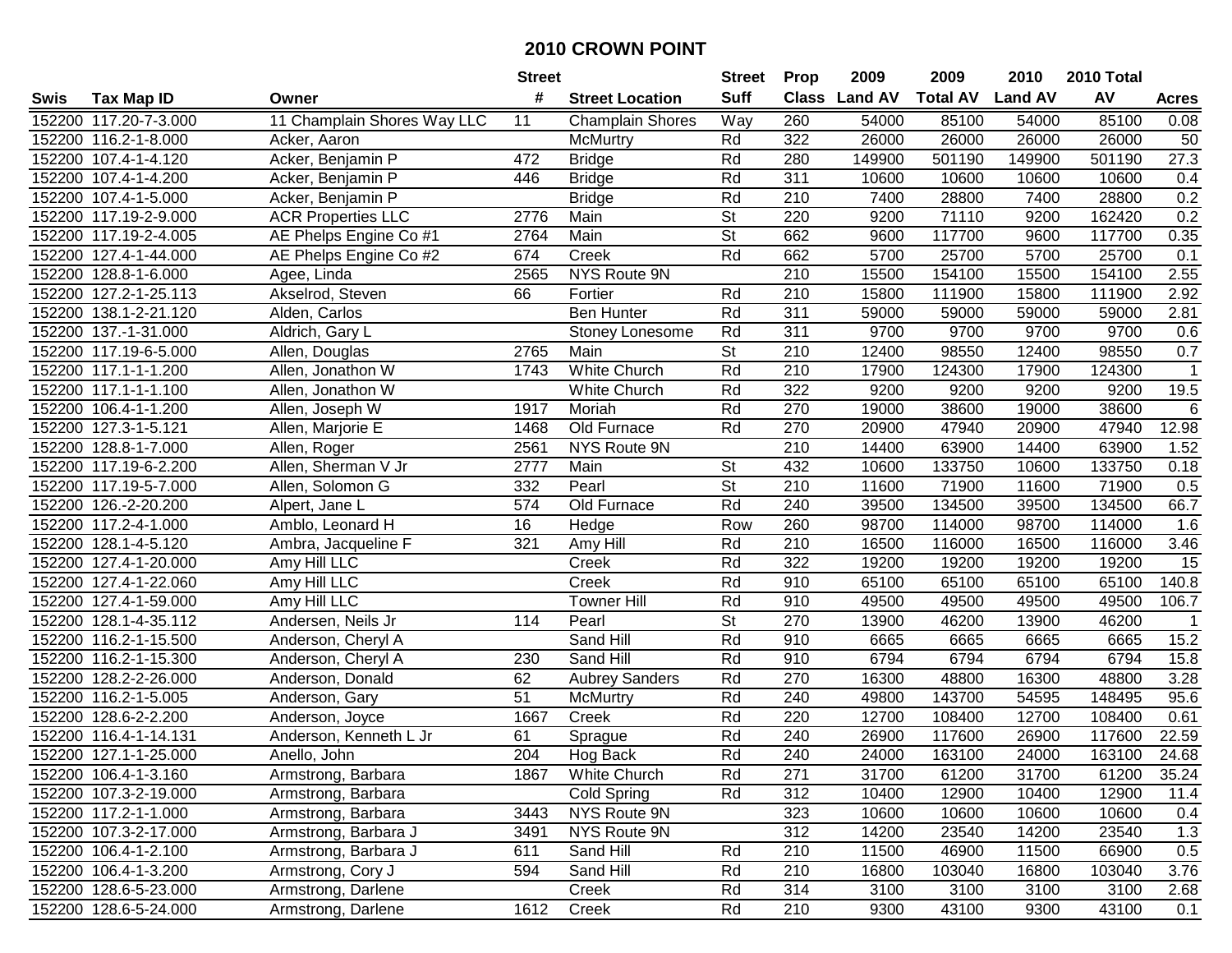|        |                        |                                                       | <b>Street</b> |                        | <b>Street</b> | <b>Prop</b>      | 2009           | 2009            | 2010           | <b>2010 Total</b> |                |
|--------|------------------------|-------------------------------------------------------|---------------|------------------------|---------------|------------------|----------------|-----------------|----------------|-------------------|----------------|
| Swis   | <b>Tax Map ID</b>      | Owner                                                 | #             | <b>Street Location</b> | <b>Suff</b>   | <b>Class</b>     | <b>Land AV</b> | <b>Total AV</b> | <b>Land AV</b> | AV                | <b>Acres</b>   |
|        | 152200 116.4-1-21.000  | Armstrong, Isabelle                                   | 523           | <b>Breed Hill</b>      | Rd            | 270              | 13900          | 35500           | 13900          | 35500             |                |
|        | 152200 116.4-1-10.000  | Armstrong, Isabelle                                   |               | <b>Breed Hill</b>      | Rd            | 314              | 9600           | 9600            | 9600           | 9600              | 2.2            |
|        | 152200 116.4-1-9.000   | Armstrong, Isabelle                                   |               | <b>Breed Hill</b>      | Rd            | 322              | 14800          | 14800           | 14800          | 14800             | 7.7            |
|        | 152200 116.4-1-20.000  | Armstrong, Isabelle J                                 | 517           | <b>Breed Hill</b>      | Rd            | 312              | 4600           | 5900            | 4600           | 5900              | 0.7            |
|        | 152200 106.4-1-2.200   | Armstrong, Matthew M                                  |               | Sand Hill              | Rd            | 314              | 300            | 300             | 300            | 300               | 0.04           |
|        | 152200 137.-1-22.000   | Ash, M Scott                                          |               | Stoney Lonesome        | Rd            | 314              | 18700          | 18700           | 18700          | 18700             | $\overline{8}$ |
|        | 152200 117.19-1-24.000 | Ashe, Victor                                          | 1877          | Creek                  | Rd            | 210              | 12100          | 102700          | 12100          | 102700            | 0.6            |
|        | 152200 128.1-4-13.100  | Ashline, Betty A                                      | 312           | Middle                 | Rd            | 271              | 14700          | 57500           | 14700          | 57500             | 1.8            |
|        | 152200 128.1-3-2.000   | Ashline, Beverly A                                    | 429           | Middle                 | Rd            | 314              | 8100           | 8100            | 8100           | 8100              | 0.33           |
|        | 152200 116.4-1-14.132  | Ashline, Julie                                        | 62            | Sprague                | Rd            | 210              | 20500          | 92900           | 20500          | 92900             | 7.45           |
|        | 152200 128.3-1-5.000   | Asmar, Raymond                                        |               | <b>Buck Mountain</b>   | Rd            | 322              | 21400          | 21400           | 21400          | 21400             | 21             |
|        | 152200 117.16-2-2.000  | Assini, Claudia M                                     |               | Lake                   | Rd            | 311              | 57800          | 57800           | 57800          | 57800             | 0.34           |
|        |                        | 152200 622.-9999-601.700/1881 AT&T Communications Inc |               | <b>Outside Plant</b>   |               | 836              | 0              | 162402          | $\mathbf 0$    | 136563            | $\mathbf 0$    |
|        | 152200 138.1-1-4.200   | Attanasio, Peter F                                    | 972           | Stoney Lonesome        | Rd            | 260              | 21100          | 86000           | 21100          | 101230            | 13.5           |
|        | 152200 117.19-5-28.000 | Aufuldish Edward G                                    | 235           | Sugar Hill             | Rd            | 210              | 14700          | 186600          | 14700          | 186600            | 1.7            |
|        | 152200 117.19-6-13.000 | Aylor, Kevin                                          | 256           | Sugar Hill             | Rd            | 210              | 11600          | 146300          | 11600          | 146300            | 0.5            |
|        | 152200 128.8-2-6.000   | Ayres, Pamela J                                       |               | NYS Route 9N           |               | 311              | 80900          | 80900           | 80900          | 80900             | 0.44           |
|        | 152200 128.8-1-10.000  | Bacon, Arthur                                         | 2527          | NYS Route 9N           |               | 210              | 16300          | 47950           | 16300          | 47950             | 3.26           |
|        | 152200 127.2-1-13.120  | Bakie, Ronald A                                       | 1183          | Creek                  | Rd            | 240              | 20300          | 86800           | 20300          | 86800             | 14.33          |
|        | 152200 117.19-2-1.000  | <b>Barber Bert</b>                                    | 12            | Lake                   | Rd            | 240              | 22700          | 89700           | 22700          | 89700             | 16.3           |
|        | 152200 117.3-1-27.000  | <b>Barber Leslie</b>                                  | 119           | Russell                | <b>St</b>     | 270              | 13900          | 41300           | 13900          | 41300             | 1              |
|        | 152200 128.1-4-35.200  | Barber, Donald C                                      | 102           | Pearl                  | <b>St</b>     | 210              | 14700          | 100300          | 14700          | 83960             | 1.79           |
| 152200 | 128.2-1-31.000         | Barber, Harold G                                      |               | Sugar Hill             | Rd            | 322              | 7500           | 7500            | 7500           | 7500              | 13.4           |
| 152200 | 128.12-1-8.000         | Barber, Harold G                                      | 2427          | NYS Route 9N           |               | 210              | 18900          | 104000          | 18900          | 104000            | 5.9            |
| 152200 | 128.1-4-35.111         | Barber, Kathleen A                                    | 108           | Pearl                  | St            | 210              | 15800          | 87950           | 15800          | 87950             | 2.92           |
|        | 152200 117.2-2-21.000  | Barber, Rae S                                         | 248           | <b>Burdick</b>         | Rd            | 210              | 21200          | 78600           | 21200          | 78600             | 8              |
|        | 152200 107.20-2-19.000 | Baricevic, Ivan                                       | 602           | Lake                   | Rd            | 260              | 63400          | 106500          | 63400          | 106500            | 0.9            |
|        | 152200 117.18-2-9.000  | Barker, Joyce M                                       | 1761          | Creek                  | Rd            | 210              | 17100          | 190400          | 17100          | 190400            | 4.1            |
|        | 152200 117.2-4-2.000   | Barnard, Rebecca J                                    | 16            | Hedge                  | Row           | 260              | 93900          | 117000          | 93900          | 117000            | 3.2            |
|        | 152200 117.2-2-8.200   | Barnard, Rebecca J                                    |               | Lake                   | Rd            | 311              | 16700          | 16700           | 16700          | 16700             | 6.9            |
|        | 152200 117.18-2-11.000 | Barnett, Dana                                         | 1753          | Creek                  | Rd            | $\overline{210}$ | 12400          | 128050          | 12400          | 128050            | 0.7            |
|        | 152200 117.19-2-5.021  | Barnett, Harold A Jr                                  | 2862          | NYS Route 9N           |               | 312              | 7400           | 8600            | 7400           | 8600              | 0.3            |
|        | 152200 128.12-1-5.120  | Barnett, Harold A Jr                                  |               | NYS Route 9N           |               | 311              | 20100          | 20100           | 20100          | 20100             | 15.15          |
|        | 152200 117.20-5-12.000 | Barnett, Robin                                        | 4             | <b>Monitor Bay</b>     | Rd            | 210              | 11600          | 101700          | 11600          | 101700            | 0.52           |
|        | 152200 126.-2-13.220   | Baron, Robert                                         | 736           | Old Furnace            | Rd            | 314              | 21680          | 21680           | 21680          | 21680             | 8.53           |
|        | 152200 128.12-2-1.000  | Barreto, Reymond                                      | 34            | Rock                   | Way           | 210              | 158300         | 272600          | 158300         | 302400            | 3              |
|        | 152200 128.1-4-38.220  | Barrows, Clinton                                      | 73            | Sam Curran             | Rd            | 210              | 19000          | 171900          | 19000          | 171900            | 5.98           |
|        | 152200 128.8-1-2.000   | Barrows, Truman                                       | 21            | <b>Aubrey Sanders</b>  | Rd            | 210              | 18300          | 122400          | 18300          | 122400            | 6.6            |
|        | 152200 128.8-1-2.000/1 | Barrows, Truman                                       | 2595          | NYS Route 9N           |               | 270              | 13900          | 29700           | 13900          | 29700             | $\overline{1}$ |
|        | 152200 117.19-6-1.000  | Barrows, Truman C                                     | 2781          | Main                   | <b>St</b>     | 432              | 10100          | 86900           | 10100          | 86900             | 0.5            |
|        | 152200 117.15-1-8.000  | Barwig, Floyd E                                       |               | Russell                | <b>St</b>     | 105              | 27600          | 27600           | 27600          | 27600             | 35.5           |
|        | 152200 138.1-2-22.000  | Barwig, Susan G                                       | 60            | Ben Hunter             | Rd            | 260              | 86700          | 145600          | 86700          | 145600            | 6.46           |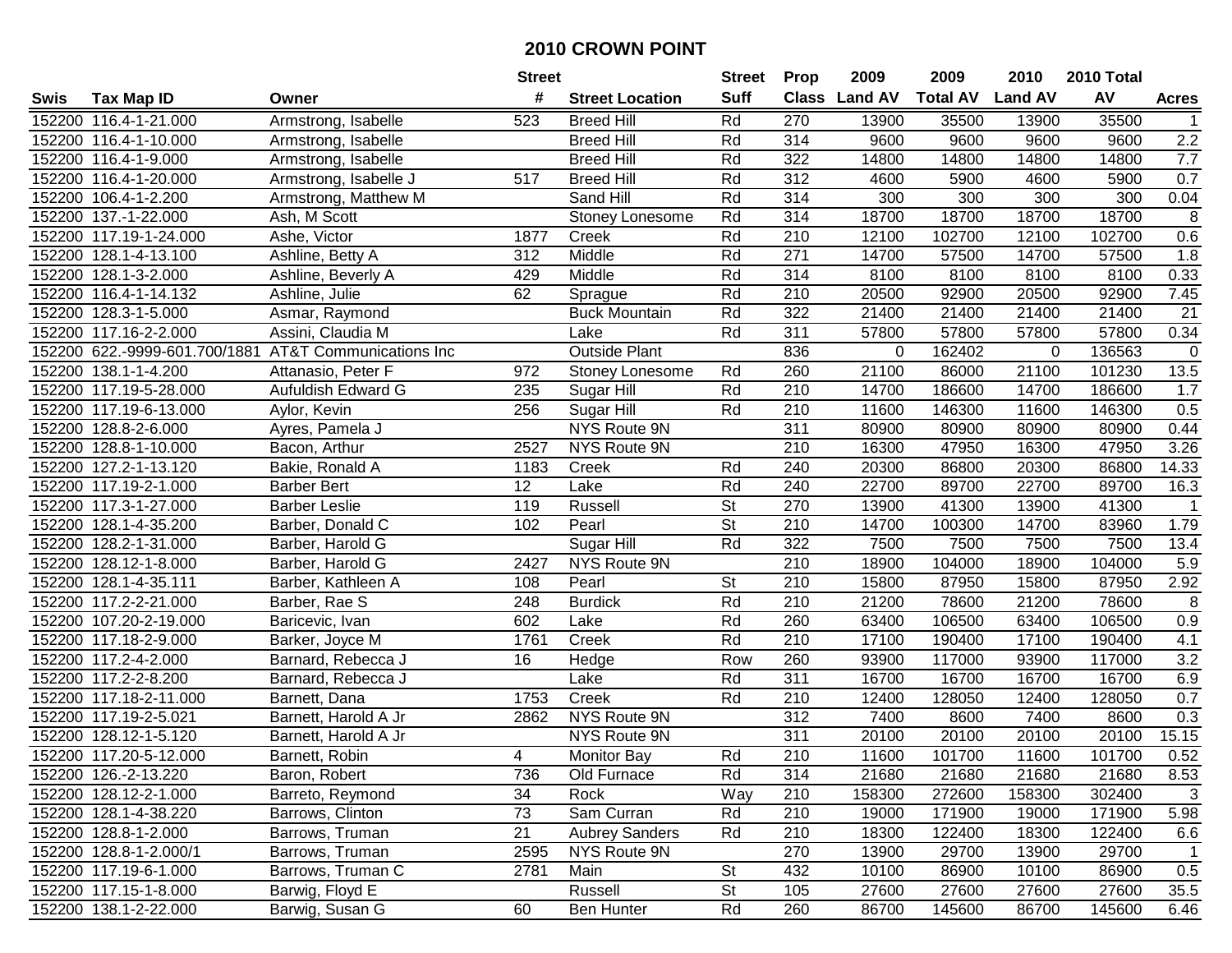|        |                               |                               | <b>Street</b> |                         | <b>Street</b> | <b>Prop</b>      | 2009          | 2009            | 2010           | 2010 Total |              |
|--------|-------------------------------|-------------------------------|---------------|-------------------------|---------------|------------------|---------------|-----------------|----------------|------------|--------------|
| Swis   | <b>Tax Map ID</b>             | Owner                         | #             | <b>Street Location</b>  | Suff          |                  | Class Land AV | <b>Total AV</b> | <b>Land AV</b> | AV         | <b>Acres</b> |
|        | 152200 622.-9999-713.000/1881 | <b>BCE Nexxia Corporation</b> |               | 888888 Outside Plant    |               | 836              | 0             | 167341          | 0              | 158600     | 0            |
|        | 152200 117.20-4-1.000         | Beach, Thomas A               | 2715          | Main                    | St            | 210              | 11600         | 84100           | 11600          | 84100      | 0.5          |
|        | 152200 107.20-2-5.000         | Beal, Donna McIntyre          | 36            | <b>Bucket</b>           | Way           | 260              | 106400        | 161140          | 106400         | 161140     | 0.38         |
|        | 152200 107.3-4-3.100          | Beardsley, Frank N            |               | <b>Bridge</b>           | Rd            | 270              | 10700         | 11770           | 10700          | 11770      | 15           |
|        | 152200 107.3-2-13.110         | Beardsley, Frank N            |               | NYS Route 9N            |               | 322              | 2700          | 2700            | 2700           | 2700       | 9.6          |
|        | 152200 117.18-4-2.000         | Beeman, Chad W                | 1776          | Creek                   | Rd            | 210              | 16900         | 83700           | 16900          | 83700      | 3.9          |
|        | 152200 116.4-1-4.000          | Beeman, David J               | 96            | Narrow Town             | Rd            | 210              | 9700          | 36700           | 9700           | 36700      | 0.3          |
|        | 152200 117.18-4-9.000         | Beeman, Penny                 | 1784          | Creek                   | Rd            | 270              | 14000         | 27100           | 14000          | 27100      | 1.1          |
|        | 152200 107.3-2-16.000         | Beeman, Randy C               | 3497          | <b>NYS Route 9N</b>     |               | 270              | 12000         | 25500           | 12000          | 25500      | 0.6          |
| 152200 | 138.1-2-12.000                | Belkevich, Andrew             |               | Stoney Lonesome         | Rd            | 910              | 48300         | 48300           | 48300          | 48300      | 104.53       |
|        | 152200 138.1-1-11.000         | Belkevich, Andrew             |               | Stoney Lonesome         | Rd            | 314              | 6000          | 6000            | 6000           | 6000       | 3.82         |
|        | 152200 138.1-2-11.000         | Belkevich, Andrew             |               | Stoney Lonesome         | Rd            | 314              | 300           | 300             | 300            | 300        | 0.4          |
|        | 152200 127.1-1-15.000         | Bemis, Alfred                 |               | Hog Back                | Rd            | 322              | 29400         | 29400           | 29400          | 29400      | 103.69       |
|        | 152200 116.4-1-18.200         | Bemis, Alfred                 | 149           | Hamilton                | Rd            | 270              | 13900         | 25100           | 13900          | 25100      | 1.01         |
|        | 152200 116.4-1-18.100         | Bemis, Alfred                 | 159           | Hamilton                | Rd            | 240              | 75900         | 143600          | 75900          | 143600     | 93.88        |
|        | 152200 116.4-1-18.300         | Bemis, Dean E                 | 133           | Hamilton                | Rd            | 270              | 14400         | 87300           | 14400          | 87300      | 1.6          |
|        | 152200 117.20-7-5.000         | Bender, Lawrence D            | 15            | <b>Champlain Shores</b> | Way           | 311              | 57800         | 57800           | 57800          | 57800      | 0.1          |
|        | 152200 128.1-4-40.000         | Bennett, Mitchell             |               | White Church            | Rd            | 270              | 10900         | 30900           | 10900          | 30900      | 0.44         |
|        | 152200 128.6-5-12.100         | Benoit, William T             | 123           | Pearl                   | <b>St</b>     | 210              | 14300         | 123600          | 14300          | 123600     | 1.4          |
|        | 152200 137.-1-33.000          | Berube, Patricia A            | 174           | <b>Stoney Lonesome</b>  | Rd            | 260              | 41200         | 102800          | 41200          | 102800     | 5.1          |
|        | 152200 117.20-7-6.000         | Bessen, Mark B                | 17            | <b>Champlain Shores</b> | Way           | 210              | 54400         | 200300          | 54400          | 200300     | 0.08         |
|        | 152200 117.20-1-27.200        | Betit, Gregory C              | 2716          | Main                    | St            | 210              | 14100         | 123500          | 14100          | 150150     | 1.2          |
|        | 152200 117.20-1-27.120        | Betit, Gregory C              |               | NYS Route 9N            |               | 311              | 4900          | 4900            | 4900           | 4900       | 4.7          |
|        | 152200 117.18-1-3.000         | Bezon, John J                 | 57            | Factoryville            | Rd            | 210              | 11600         | 94800           | 11600          | 94800      | 0.5          |
|        | 152200 117.1-1-5.100          | Bigalow, Charles W            |               | NYS Route 9N            |               | 314              | 4500          | 4500            | 4500           | 4500       | 5.4          |
|        | 152200 117.2-1-11.100         | Bigalow, Charles W            |               | NYS Route 9N            |               | 311              | 9200          | 9200            | 9200           | 9200       | 2.27         |
|        | 152200 117.15-1-4.000         | Bigalow, Charles W            |               | NYS Route 9N            |               | 105              | 4600          | 4600            | 4600           | 4600       | 5.7          |
|        | 152200 117.16-1-1.000         | Bigalow, Charles W            | 51            | Goodrich                | Rd            | 105              | 6400          | 6400            | 6400           | 6400       | 8            |
|        | 152200 117.1-1-6.100          | Bigalow, Charles W            | 3281          | NYS Route 9N            |               | $\overline{312}$ | 28200         | 33400           | 28200          | 33400      | 34.3         |
|        | 152200 117.2-1-5.111          | Bigalow, Charles W            |               | NYS Route 9N            |               | 314              | 1100          | 1100            | 1100           | 1100       | $\mathbf{1}$ |
|        | 152200 117.2-1-8.110          | Bigalow, Harold               |               | NYS Route 9N            |               | 105              | 12500         | 12500           | 12500          | 12500      | 31           |
|        | 152200 117.2-1-16.110         | Bigalow, Harold B             |               | NYS Route 9N            |               | 322              | 28800         | 28800           | 28800          | 28800      | 40.48        |
|        | 152200 128.3-1-8.000          | Bird, Douglas                 |               | <b>Buck Mountain</b>    | Rd            | 910              | 24800         | 24800           | 24800          | 24800      | 30           |
|        | 152200 107.3-2-15.000         | Bishop, Donald                | 3512          | NYS Route 9N            |               | 210              | 13800         | 102190          | 13800          | 102190     | 1.1          |
|        | 152200 127.4-1-21.120         | Bishop, Donald E Jr           | 888           | Creek                   | Rd            | 210              | 16300         | 112100          | 16300          | 112100     | 3.37         |
|        | 152200 116.2-1-17.000         | Black, John C                 |               | <b>Breed Hill</b>       | Rd            | 910              | 38200         | 38200           | 38200          |            | 38200 114.44 |
|        | 152200 116.2-1-16.000         | Black, John C                 | 133           | Sand Hill               | Rd            | 910              | 86460         | 86460           | 86460          |            | 86460 183.77 |
|        | 152200 128.3-1-3.220          | Blaise, Thomas R              | 138           | <b>Bush</b>             | Rd            | 240              | 27800         | 114100          | 27800          | 114100     | 24.17        |
|        | 152200 127.2-1-6.200          | <b>Blanchard, Charles</b>     | 697           | Hog Back                | Rd            | 210              | 14900         | 85500           | 14900          | 85500      | 2.02         |
|        | 152200 117.3-1-53.000         | Blanchard, Paul               | 1171          | White Church            | Rd            | 270              | 15900         | 93800           | 15900          | 93800      | 3            |
|        | 152200 117.16-5-1.000         | Bobbie, Gerald D              |               | Lake                    | Rd            | 210              | 18000         | 91500           | 18000          | 91500      | 4.9          |
|        | 152200 117.20-3-1.100         | Bodette Joseph A              | 2749          | Main                    | <b>St</b>     | 421              | 9200          | 86700           | 9200           | 86700      | 0.26         |
|        |                               |                               |               |                         |               |                  |               |                 |                |            |              |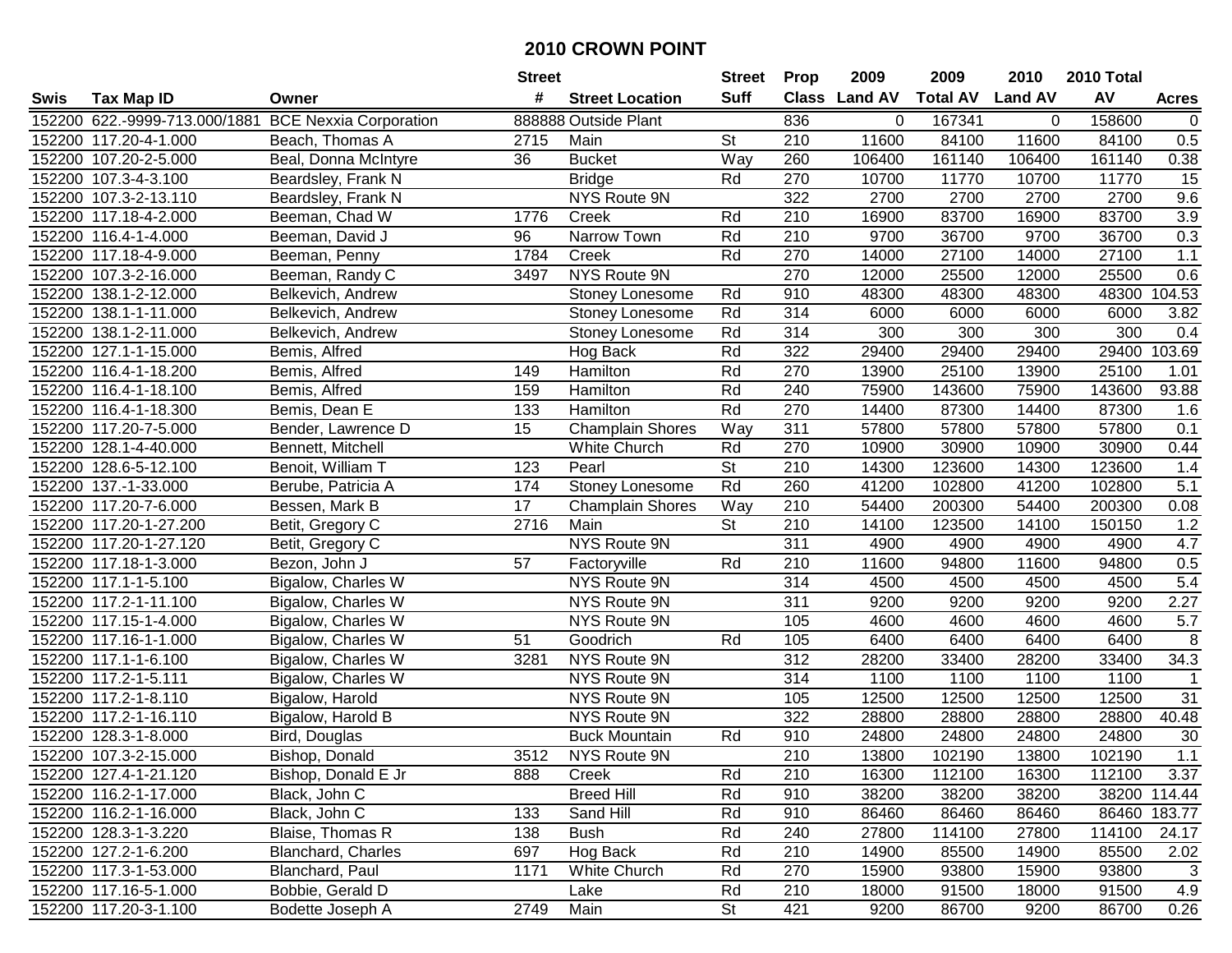|        |                        |                        | <b>Street</b>   |                         | <b>Street</b>            | <b>Prop</b>      | 2009           | 2009            | 2010           | 2010 Total |                  |
|--------|------------------------|------------------------|-----------------|-------------------------|--------------------------|------------------|----------------|-----------------|----------------|------------|------------------|
| Swis   | <b>Tax Map ID</b>      | Owner                  | #               | <b>Street Location</b>  | <b>Suff</b>              | <b>Class</b>     | <b>Land AV</b> | <b>Total AV</b> | <b>Land AV</b> | AV         | <b>Acres</b>     |
|        | 152200 117.19-2-14.000 | Bodette, Joseph A      | 2796            | NYS Route 9N            |                          | 210              | 12100          | 103000          | 12100          | 103000     | 0.6              |
|        | 152200 117.16-2-14.000 | Boorman, Dean K        | 93              | Wolcott                 | Rd                       | 280              | 107400         | 276700          | 107400         | 276700     | 2.1              |
|        | 152200 117.3-1-39.000  | Booth, Mark            | 1230            | White Church            | Rd                       | 270              | 11300          | 101200          | 11300          | 101200     | 0.47             |
|        | 152200 117.20-3-12.000 | Booth, Mark K          | 2745            | Main                    | <b>St</b>                | 270              | 9300           | 30600           | 9300           | 30600      | 0.25             |
|        | 152200 107.3-6-12.000  | Booth, Walter W        | 1742            | <b>White Church</b>     | Rd                       | 240              | 22800          | 101240          | 22800          | 101240     | 16.5             |
|        | 152200 128.12-3-1.000  | Bopp, Linda S          | 2340            | NYS Route 9N            |                          | 260              | 73400          | 113700          | 73400          | 113700     | 0.83             |
|        | 152200 117.19-1-12.000 | Bordeau, Russell       | 1973            | Creek                   | Rd                       | 220              | 16200          | 131000          | 16200          | 131000     | 3.1              |
|        | 152200 117.20-5-2.000  | Boutin, Arthur A       | 18              | Ferry                   | Rd                       | $\overline{210}$ | 9600           | 126000          | 9600           | 126000     | 0.3              |
|        | 152200 107.12-1-5.000  | Bovard, Everett Jr     | 706             | <b>Bridge</b>           | Rd                       | 210              | 87800          | 145100          | 87800          | 145100     | 6.7              |
|        | 152200 117.20-7-8.000  | Bowen Frederick C      | 21              | <b>Champlain Shores</b> | Way                      | 210              | 54400          | 242700          | 54400          | 242700     | 0.07             |
|        | 152200 128.2-2-32.000  | Boyce, Marilyn C       | 64              | <b>Aubrey Sanders</b>   | Rd                       | 210              | 14800          | 89900           | 14800          | 89900      | 1.89             |
|        | 152200 117.19-5-23.000 | Boyle, Lisa A          | 263             | Sugar Hill              | Rd                       | 270              | 10700          | 109140          | 10700          | 109140     | 0.4              |
|        | 152200 128.1-4-27.000  | Boyle, William F       | 33              | Pearl                   | <b>St</b>                | 210              | 17100          | 64965           | 17100          | 64965      | 4.1              |
|        | 152200 117.19-1-18.000 | Brace, Kevin M         | 1953            | Creek                   | Rd                       | 210              | 14700          | 134700          | 14700          | 134700     | 1.8              |
| 152200 | 128.1-4-34.000         | Breed, Francis         | 122             | Pearl                   | $\overline{\mathsf{St}}$ | 210              | 20500          | 95400           | 20500          | 95400      | 6.8              |
|        | 152200 128.6-6-3.000   | Breed, Francis L       | 134             | Pearl                   | <b>St</b>                | 210              | 17000          | 33100           | 17000          | 33100      | 4                |
| 152200 | 128.6-5-16.000         | Breed, John M          | 59              | Pearl                   | $\overline{\mathsf{St}}$ | 210              | 12700          | 53600           | 12700          | 53600      | 0.89             |
|        | 152200 127.4-1-57.000  | Breed, Linda E         |                 | <b>Towner Hill</b>      | Rd                       | 910              | 19900          | 19900           | 19900          | 19900      | 42.6             |
|        | 152200 127.4-1-36.000  | Breed, Linda E         | 60              | Peasley                 | Rd                       | 240              | 37500          | 124500          | 37500          | 124500     | 45.67            |
|        | 152200 117.19-4-12.000 | Brennan, John F        | 2073            | Creek                   | Rd                       | 210              | 9600           | 136400          | 9600           | 141150     | 0.3              |
|        | 152200 117.3-1-25.000  | Bresnahan, Christopher |                 | Russell                 | <b>St</b>                | 311              | 10400          | 10400           | 10400          | 10400      | $\overline{1.3}$ |
|        | 152200 117.3-1-26.000  | Bresnahan, Christopher | 127             | <b>Russell</b>          | <b>St</b>                | 210              | 12500          | 67300           | 12500          | 67300      | 0.7              |
|        | 152200 128.1-4-22.000  | Brice, Robert M        | 382             | Amy Hill                | Rd                       | 240              | 56300          | 98500           | 56300          | 98500      | 105.73           |
|        | 152200 117.19-5-30.000 | Brighenti, Charles M   | 1992            | Creek                   | Rd                       | 312              | 9000           | 12700           | 9000           | 12700      | 0.6              |
|        | 152200 117.20-5-19.000 | Bright, Jackie R       | 2651            | Main                    | $\overline{\mathsf{St}}$ | 210              | 9300           | 73300           | 9300           | 73300      | 0.2              |
|        | 152200 128.1-2-8.000   | Brodell, David J Jr    | 1483            | Creek                   | Rd                       | 220              | 18600          | 172100          | 18600          | 172100     | 5.5              |
|        | 152200 127.2-1-21.100  | Brooks, James R        | 993             | Creek                   | Rd                       | 240              | 31400          | 202800          | 31400          | 202800     | 29.07            |
|        | 152200 127.4-1-9.000   | Brooks, James R        | 733             | Creek                   | Rd                       | 210              | 12800          | 67200           | 12800          | 67200      | 0.78             |
|        | 152200 128.6-5-2.132   | Brooks, Loyal A        | 197             | Pearl                   | $\overline{\mathsf{St}}$ | 270              | 24300          | 47300           | 24300          | 47300      | 18.95            |
|        | 152200 117.20-7-13.000 | Bruce, Richard H       | 112             | Ferry                   | Rd                       | 260              | 54400          | 200060          | 54400          | 165000     | 0.12             |
|        | 152200 117.8-1-9.000   | Bruce, Robert A        | $\overline{43}$ | <b>Cedar Point</b>      | Way                      | 270              | 66980          | 77680           | 66980          | 77680      | 0.77             |
|        | 152200 117.8-1-10.000  | Bruce, Robert R        | $\overline{51}$ | <b>Cedar Point</b>      | Way                      | 210              | 35800          | 153700          | 35800          | 153700     | 1.6              |
|        | 152200 127.1-1-20.000  | Brudie, Odin           | 344             | Hog Back                | Rd                       | 240              | 65000          | 120600          | 65000          | 120600     | 127.3            |
|        | 152200 127.1-1-12.100  | Brudie, Odin           |                 | Hog Back                | Rd                       | $\overline{322}$ | 15100          | 15100           | 15100          | 15100      | 26.47            |
|        | 152200 117.20-5-15.000 | Bruno, Leon F          | 21              | Station                 | St                       | 210              | 14000          | 114000          | 14000          | 114000     | 1.17             |
|        | 152200 127.2-1-7.000   | Bryan, Barbara         |                 | Hog Back                | Rd                       | 311              | 26600          | 26600           | 26600          | 26600      | 36.5             |
|        | 152200 127.2-1-25.120  | Bryan, Barbara         | 703             | Hog Back                | Rd                       | 312              | 17200          | 38100           | 17200          | 38100      | 4.25             |
|        | 152200 107.12-1-2.000  | Buck, Fredrick H       | 54              | Long Acres              | Ln                       | 240              | 118200         | 269700          | 118200         | 304670     | 12.1             |
|        | 152200 117.19-1-19.000 | Budwick, John          | 1945            | Creek                   | Rd                       | 210              | 12900          | 78200           | 12900          | 78200      | 0.8              |
|        | 152200 117.19-2-13.000 | Budwick, Julianne      | 2786            | Main                    | <b>St</b>                | 464              | 9300           | 97700           | 9300           | 97700      | 0.1              |
|        | 152200 127.2-1-24.000  | Budwick, Julianne      | 720             | Hog Back                | Rd                       | 240              | 27100          | 72800           | 27060          | 78770      | 26.3             |
|        | 152200 117.19-6-7.000  | Budwick, Julianne L    | 2757            | Main                    | <b>St</b>                | 210              | 12500          | 164000          | 12500          | 164000     | 0.7              |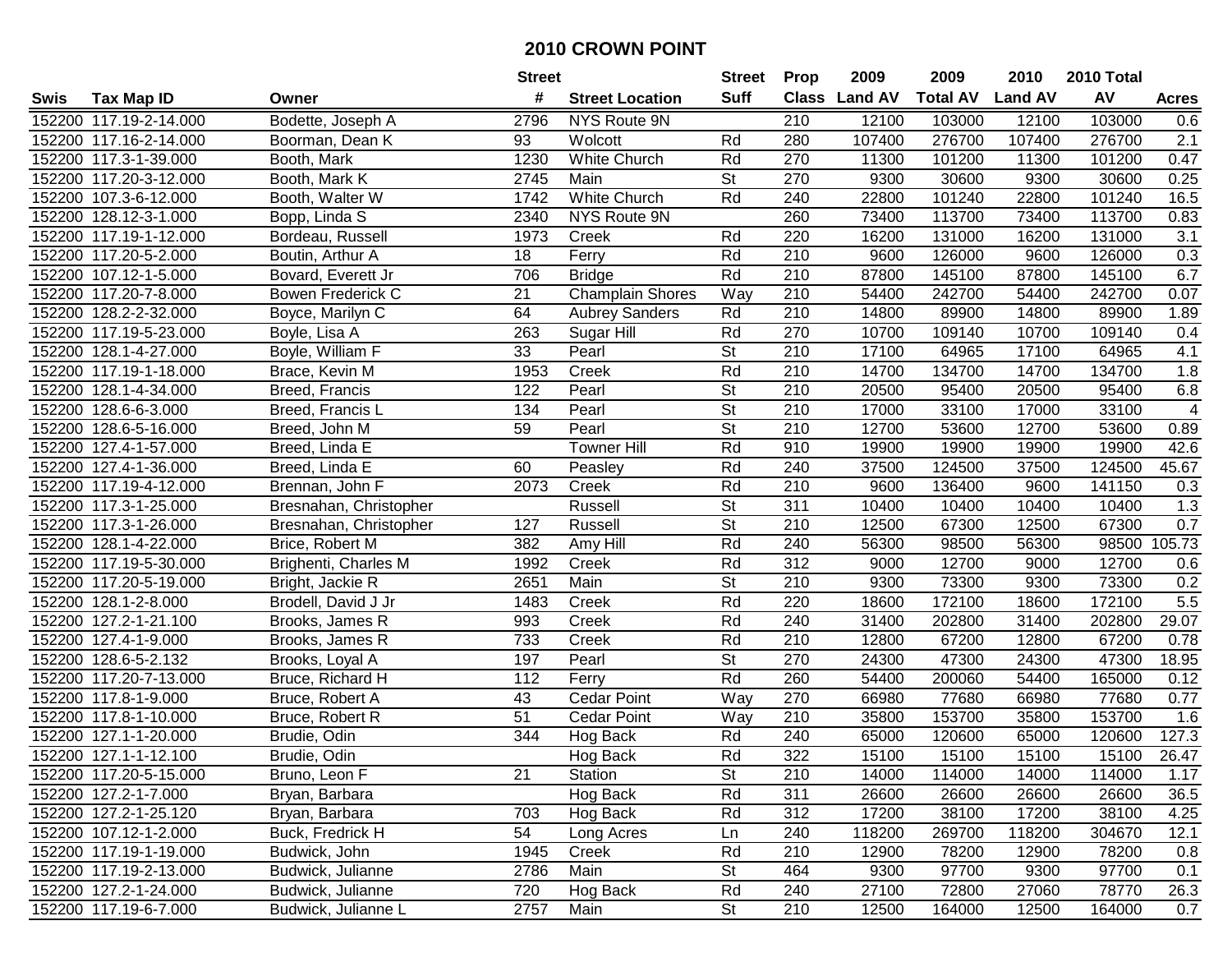|        |                                                |                               | <b>Street</b> |                        | <b>Street</b>            | <b>Prop</b>      | 2009           | 2009            | 2010           | 2010 Total |              |
|--------|------------------------------------------------|-------------------------------|---------------|------------------------|--------------------------|------------------|----------------|-----------------|----------------|------------|--------------|
| Swis   | <b>Tax Map ID</b>                              | Owner                         | #             | <b>Street Location</b> | <b>Suff</b>              | <b>Class</b>     | <b>Land AV</b> | <b>Total AV</b> | <b>Land AV</b> | AV         | <b>Acres</b> |
|        | 152200 128.2-2-20.000                          | Budwick, Julianne L           | 206           | Sugar Hill             | Rd                       | 210              | 14000          | 218600          | 14000          | 218600     | 1.1          |
|        | 152200 128.2-2-21.000                          | Budwick, Julianne L           |               | Sugar Hill             | Rd                       | 314              | 16700          | 16700           | 16700          | 16700      | 6.7          |
|        | 152200 128.2-2-12.000                          | Budwick, Julianne L           | 162           | Sugar Hill             | Rd                       | 210              | 14400          | 145000          | 14400          | 145000     | 1.5          |
|        | 152200 128.2-2-22.000                          | Budwick, Julianne L           | 220           | Sugar Hill             | Rd                       | 270              | 14600          | 54200           | 14600          | 54200      | 1.68         |
|        | 152200 117.20-1-15.000                         | Budwick, Julie                | 17            | Ferry                  | Rd                       | 210              | 10600          | 73200           | 10600          | 73200      | 0.45         |
|        | 152200 117.19-6-3.124                          | Budwick, Julie                | 2773          | Main                   | $\overline{\mathsf{St}}$ | 283              | 9300           | 103500          | 9300           | 103500     | 0.25         |
|        | 152200 128.8-1-8.000                           | Buell, Gerald F               | 2553          | NYS Route 9N           |                          | 210              | 15700          | 97900           | 15700          | 97900      | 2.73         |
| 152200 | 127.3-1-5.210                                  | Buell, Richard E              | 1491          | Old Furnace            | Rd                       | 240              | 39000          | 139200          | 39000          | 139200     | 52.6         |
|        | 152200 127.1-1-23.000                          | Buell, William                | 256           | Hog Back               | Rd                       | 210              | 13400          | 57900           | 13400          | 57900      | 1.96         |
|        | 152200 127.1-1-5.000                           | Buell, William P              | 231           | Hog Back               | Rd                       | 240              | 45800          | 105700          | 45800          | 105700     | 79.66        |
|        | 152200 117.19-6-12.000                         | Burgey, Bryan                 | 248           | Sugar Hill             | Rd                       | 210              | 12000          | 109600          | 12000          | 109600     | 0.6          |
|        | 152200 128.1-3-32.033                          | Burgey, John                  | 1330          | Creek                  | Rd                       | 210              | 18600          | 89220           | 18970          | 112600     | 5.9          |
|        | 152200 128.1-3-27.200                          | Burgey, John                  | 1394          | Creek                  | Rd                       | 322              | 25430          | 25430           | 25430          | 25430      | 21           |
|        | 152200 128.1-3-30.292                          | Burgey, Nancy                 | 1332          | Creek                  | Rd                       | 210              | 17200          | 101800          | 17200          | 101800     | 6.85         |
|        | 152200 128.1-3-29.100                          | Burgey, Nancy                 |               | Creek                  | Rd                       | 322              | 21900          | 21900           | 21900          | 21900      | 22.6         |
|        | 152200 117.8-1-14.002                          | Burkhart, Kevin M             | 34            | Club                   | Ln                       | 260              | 96500          | 132900          | 96500          | 151140     | 10.3         |
|        | 152200 107.3-3-1.200                           | Burlingame, Raymond J Sr      | 3675          | NYS Route 9N           |                          | 314              | 8100           | 8100            | 8100           | 8100       | 0.4          |
|        | 152200 117.18-2-2.000                          | <b>Burns Paul E</b>           | 19            | Factoryville           | Rd                       | 210              | 14200          | 119400          | 14200          | 119400     | 1.3          |
|        | 152200 128.6-5-37.100                          | Burns, Bruce W                | 1694          | Creek                  | Rd                       | 210              | 11600          | 68300           | 11600          | 68300      | 0.36         |
|        | 152200 117.3-1-2.000                           | Burns, Bruce W Sr             | 1339          | White Church           | Rd                       | 210              | 19000          | 99960           | 19000          | 99960      | 6            |
|        | 152200 127.3-1-10.000                          | Burns, Bruce W Sr             | 18            | Carpenter              | Rd                       | 210              | 12800          | 62500           | 12800          | 62500      | 1.3          |
|        | 152200 128.6-5-36.100                          | Burns, Bruce W Sr             | 1686          | Creek                  | Rd                       | 210              | 12700          | 86200           | 12700          | 86200      | 0.7          |
| 152200 | 128.6-5-35.000                                 | Burns, Bruce W Sr             |               | Creek                  | Rd                       | 311              | 2900           | 2900            | 2900           | 2900       | 0.42         |
| 152200 | 128.6-5-37.200                                 | Burns, Bruce W Sr             | 1690          | Creek                  | Rd                       | 210              | 9200           | 75400           | 9200           | 75400      | 0.1          |
| 152200 | 128.3-1-13.200                                 | Burns, James A                | 613           | Vineyard               | Rd                       | 210              | 20500          | 96600           | 20500          | 96600      | 7.42         |
|        | 152200 117.20-1-30.000                         | Burris, David R               | 2724          | Main                   | St                       | 210              | 13400          | 59840           | 13400          | 59840      | 0.9          |
|        | 152200 128.4-1-2.100                           | Burris, Nancy                 |               | Vineyard               | Rd                       | 322              | 41300          | 41300           | 41300          | 41300      | 101.3        |
|        | 152200 117.3-1-14.200                          | Burris, Robert J              | 285           | Russell                | <b>St</b>                | 210              | 14300          | 121800          | 14300          | 121800     | 1.4          |
|        | 152200 116.4-1-32.100                          | Burroughs, Ronnie D           | 224           | Hogan Hill             | Rd                       | 240              | 31800          | 55300           | 31800          | 55300      | 35.74        |
|        | 152200 116.4-1-32.200                          | Burroughs, Thomas C           | 270           | Hogan Hill             | Rd                       | $\overline{271}$ | 31800          | 45400           | 31800          | 45400      | 35.66        |
|        | 152200 127.4-1-16.120                          | Bush, Sean E                  | 787           | Creek                  | Rd                       | $\overline{210}$ | 15500          | 165500          | 15500          | 165500     | 2.7          |
|        | 152200 128.6-5-42.001                          | Butler, Gary S                |               | Creek                  | Rd                       | 312              | 3500           | 6700            | 3500           | 6700       | 0.09         |
|        | 152200 128.6-5-25.000                          | Butler, Gary S                |               | Creek                  | Rd                       | 311              | 8100           | 8100            | 8100           | 8100       | 0.3          |
|        | 152200 622.-9999-705.820/1881 Cable & Wireless |                               |               | <b>Outside Plant</b>   |                          | 836              | 0              | 11016           | $\Omega$       | 10604      | $\mathbf 0$  |
|        | 152200 128.2-1-6.200                           | <b>Cablevision Industries</b> | 311           | Sam Curran             | Rd                       | 834              | 15600          | 17500           | 15600          | 17500      | 1            |
|        | 152200 117.8-1-11.000                          | Cahill, Charles E             | 61            | <b>Cedar Point</b>     | Way                      | 210              | 104400         | 238000          | 104400         | 238000     | 1.2          |
|        | 152200 117.15-1-7.110                          | Caldwell-Tromblee, Sylvia     | 2961          | NYS Route 9N           |                          | 484              | 20500          | 109200          | 20500          | 109200     | 12.6         |
|        | 152200 116.4-1-12.000                          | Caldwell, Dale                | 484           | <b>Breed Hill</b>      | Rd                       | 240              | 53800          | 120400          | 56470          | 156100     | 100          |
|        | 152200 128.1-2-11.000                          | Caldwell, Sylvia              | 985           | White Church           | Rd                       | 210              | 17700          | 61000           | 17700          | 61000      | 4.74         |
|        | 152200 116.2-1-20.200                          | Callahan, Muriel E            | 46            | <b>McMurtry</b>        | Rd                       | 311              | 13500          | 13500           | 13500          | 13500      | 3            |
|        | 152200 117.19-5-22.000                         | Callahan, Ray                 | 277           | Sugar Hill             | Rd                       | 270              | 10400          | 42500           | 10400          | 42500      | 0.2          |
|        | 152200 128.8-2-2.320                           | Capek, John R                 | 11            | <b>Bay Shore</b>       | Way                      | 210              | 124200         | 293100          | 124200         | 293100     | 0.73         |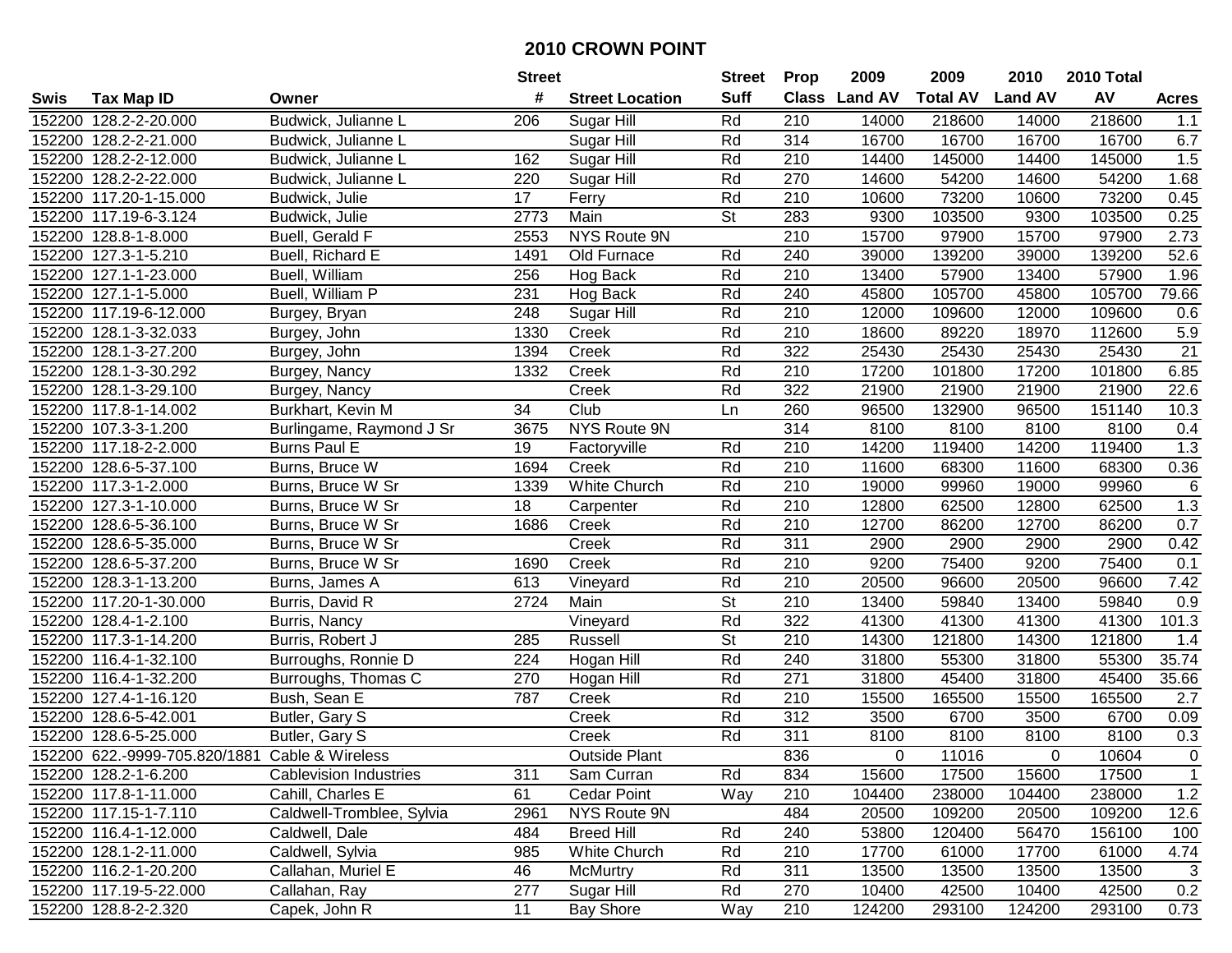|        |                        |                                | <b>Street</b>    |                         | <b>Street</b>            | <b>Prop</b>      | 2009           | 2009            | 2010           | 2010 Total  |                  |
|--------|------------------------|--------------------------------|------------------|-------------------------|--------------------------|------------------|----------------|-----------------|----------------|-------------|------------------|
| Swis   | <b>Tax Map ID</b>      | Owner                          | #                | <b>Street Location</b>  | <b>Suff</b>              | <b>Class</b>     | <b>Land AV</b> | <b>Total AV</b> | <b>Land AV</b> | AV          | <b>Acres</b>     |
|        | 152200 127.2-1-20.200  | Carey, Casey M                 | 1081             | Creek                   | Rd                       | 210              | 17400          | 165200          | 17400          | 165200      | 5.57             |
|        | 152200 128.6-5-7.000   | Carpenter, Mary A              | 153              | Pearl                   | St                       | 270              | 12800          | 40200           | 12800          | 40200       | 0.8              |
|        | 152200 107.12-1-21.200 | Carpinello, Daniel E           | 22               | <b>Breezy Haven</b>     | Way                      | 260              | 9200           | 50300           | 9200           | 50300       | 0.2              |
|        | 152200 117.20-5-11.000 | Carr, Calvin                   | 54               | Ferry                   | Rd                       | 449              | 11600          | 30600           | 11600          | 30600       | 0.5              |
|        | 152200 128.8-2-8.100   | Carr, Calvin                   |                  | NYS Route 9N            |                          | 311              | 57800          | 57800           | 57800          | 57800       | 0.78             |
|        | 152200 128.8-2-2.114   | Carr, Calvin H                 |                  | <b>Bay Shore</b>        | Way                      | 311              | 5200           | 5200            | 5200           | 5200        | 0.56             |
|        | 152200 128.8-2-2.310   | Carr, Calvin H                 | 77               | Captains                | Cv                       | 311              | 5200           | 5200            | 5200           | 5200        | 0.04             |
|        | 152200 117.20-5-14.000 | Carr, Calvin H                 |                  | Station                 | $\overline{\mathsf{St}}$ | 340              | 5250           | 5250            | 5250           | 5250        | $\overline{1.3}$ |
|        | 152200 128.8-2-2.111   | Carr, Calvin H                 | $\overline{27}$  | Railroad                | Ave                      | $\overline{710}$ | 254700         | 456460          | 254700         | 456460      | 21.83            |
|        | 152200 117.20-5-13.000 | Carr, Calvin H                 |                  | NYS Route 9N            |                          | 311              | 2400           | 2400            | 2400           | 2400        | 0.7              |
|        | 152200 117.20-5-9.000  | Carr, Calvin H                 | 42               | Station                 | St                       | 449              | 14000          | 29100           | 14000          | 29100       | 3.7              |
|        | 152200 128.8-3-2.000   | Carr, Calvin H                 |                  | NYS Route 9N            |                          | 315              | 535            | 535             | 535            | 535         | 38               |
|        | 152200 117.20-4-3.000  | Carr, David R                  | 2705             | Main                    | <b>St</b>                | 210              | 14100          | 173500          | 14100          | 173500      | 1.19             |
|        | 152200 117.19-5-19.000 | Carr, John E                   | 2072             | Creek                   | Rd                       | 210              | 10600          | 100800          | 10600          | 100800      | 0.4              |
| 152200 | 117.2-1-21.100         | Carrara, Joseph P & Sons, Inc. | 3081             | NYS Route 9N            |                          | 449              | 43500          | 148200          | 43500          | 148200      | 86.5             |
|        | 152200 117.20-7-1.000  | Caswell, George R              | 5                | <b>Champlain Shores</b> | Way                      | 210              | 54400          | 193900          | 54400          | 193900      | 0.3              |
|        | 152200 128.2-1-4.220   | Catlin, Glen N                 | $\overline{214}$ | Pearl                   | <b>St</b>                | 210              | 16200          | 125100          | 16200          | 125100      | $\overline{3.2}$ |
| 152200 | 117.3-1-40.100         | Celotti, Seth J                | 1184             | White Church            | Rd                       | 240              | 25400          | 88300           | 25400          | 88300       | 22.2             |
|        | 152200 116.4-1-39.120  | Celotti, Thomas M              |                  | Narrow Town             | Rd                       | 322              | 27500          | 27500           | 27500          | 27500       | 43.3             |
|        | 152200 116.4-1-2.200   | Celotti, Thomas M              | 129              | Narrow Town             | Rd                       | 270              | 19000          | 92200           | 19000          | 92200       | 6                |
|        | 152200 117.19-1-26.000 | Chamberlain, Patricia P        | 1869             | Creek                   | Rd                       | 270              | 11600          | 60500           | 11600          | 60500       | 0.5              |
|        | 152200 117.18-2-7.000  | Chamberlain, Patricia P        | 1769             | Creek                   | Rd                       | 270              | 12000          | 57500           | 12000          | 57500       | 0.6              |
|        | 152200 107.2-1-3.000/1 | Champlain Memorial Lighthouse  |                  | <b>Bridge</b>           | Rd                       | 961              | 100            | 57000           | 100            | 57000       | $\mathbf 0$      |
| 152200 | 117.20-7-28.000        | Champlain Shores Assoc Inc     | 99               | Ferry                   | Rd                       | 311              | 0              | 0               | 0              | 0           | 5.19             |
|        | 152200 117.20-7-26.000 | Champlain Shores Assoc Inc     |                  | Ferry                   | Rd                       | 312              | $\mathbf 0$    | $\mathbf 0$     | $\mathbf 0$    | $\mathbf 0$ | 1.68             |
|        | 152200 117.20-7-27.000 | Champlain Shores Assoc Inc     |                  | Ferry                   | Rd                       | 311              | $\overline{0}$ | $\mathbf 0$     | $\mathbf 0$    | $\mathbf 0$ | 7.6              |
|        | 152200 117.19-5-4.000  | Chandler, David C              | 302              | Pearl                   | $\overline{\mathsf{St}}$ | 210              | 14100          | 84400           | 14100          | 84400       | 1.2              |
|        | 152200 126.-2-12.100   | Chandler, James R              | 735              | Old Furnace             | Rd                       | 240              | 75200          | 136200          | 75200          | 136200      | 157.94           |
|        | 152200 126.-2-12.200   | Chandler, Jim                  | 647              | Old Furnace             | Rd                       | 322              | 46900          | 46900           | 46900          | 46900       | 115              |
|        | 152200 117.19-5-5.000  | Chandler, William              |                  | Pearl                   | $\overline{\mathsf{St}}$ | 322              | 19300          | 19300           | 19300          | 19300       | 12.1             |
|        | 152200 107.3-2-10.100  | Charbonneau, Edith             | 3578             | <b>NYS Route 9N</b>     |                          | 270              | 14200          | 52400           | 14200          | 52400       | 6                |
|        | 152200 107.3-4-2.000   | Charbonneau, Francis           |                  | NYS Route 9N            |                          | 314              | 300            | 300             | 300            | 300         | $\overline{4}$   |
|        | 152200 128.1-3-33.000  | Charbonneau, Sherian           |                  | Creek                   | Rd                       | 314              | 9000           | 9000            | 9000           | 9000        | 0.4              |
|        | 152200 128.12-1-5.110  | Cheney, David P Sr             | 2359             | NYS Route 9N            |                          | 270              | 23100          | 34800           | 23100          | 34800       | 17.1             |
|        | 152200 107.4-1-2.100   | Cheng, Betty                   |                  | <b>Bridge</b>           | Rd                       | 311              | 119000         | 119000          | 119000         | 119000      | 9.2              |
|        | 152200 117.2-2-13.000  | Chevalier, Rose M              | 177              | Lake                    | Rd                       | 240              | 89800          | 201100          | 89800          | 201100      | 72.7             |
|        | 152200 106.4-1-3.130   | Childs, Lisa                   |                  | Sand Hill               | Rd                       | 311              | 16000          | 16000           | 16000          | 16000       | 8.37             |
|        | 152200 106.4-1-3.140   | Childs, Lisa                   |                  | Sand Hill               | Rd                       | 322              | 21100          | 21100           | 21100          | 21100       | 25.12            |
|        | 152200 117.2-1-8.130   | Choquette, Pierre              |                  | <b>Burdick</b>          | Rd                       | 312              | 7600           | 13900           | 7600           | 13900       | 6.5              |
|        | 152200 117.2-1-17.000  | Choquette, Pierre              |                  | NYS Route 9N            |                          | 311              | 16200          | 16200           | 16200          | 16200       | 2.4              |
|        | 152200 117.2-1-16.120  | Choquette, Pierre              | 38               | <b>Burdick</b>          | Rd                       | 311              | 7800           | 7800            | 7800           | 7800        | 13.92            |
|        | 152200 117.2-1-14.000  | Choquette, Pierre              |                  | NYS Route 9N            |                          | 105              | 2800           | 2800            | 2800           | 2800        | 2                |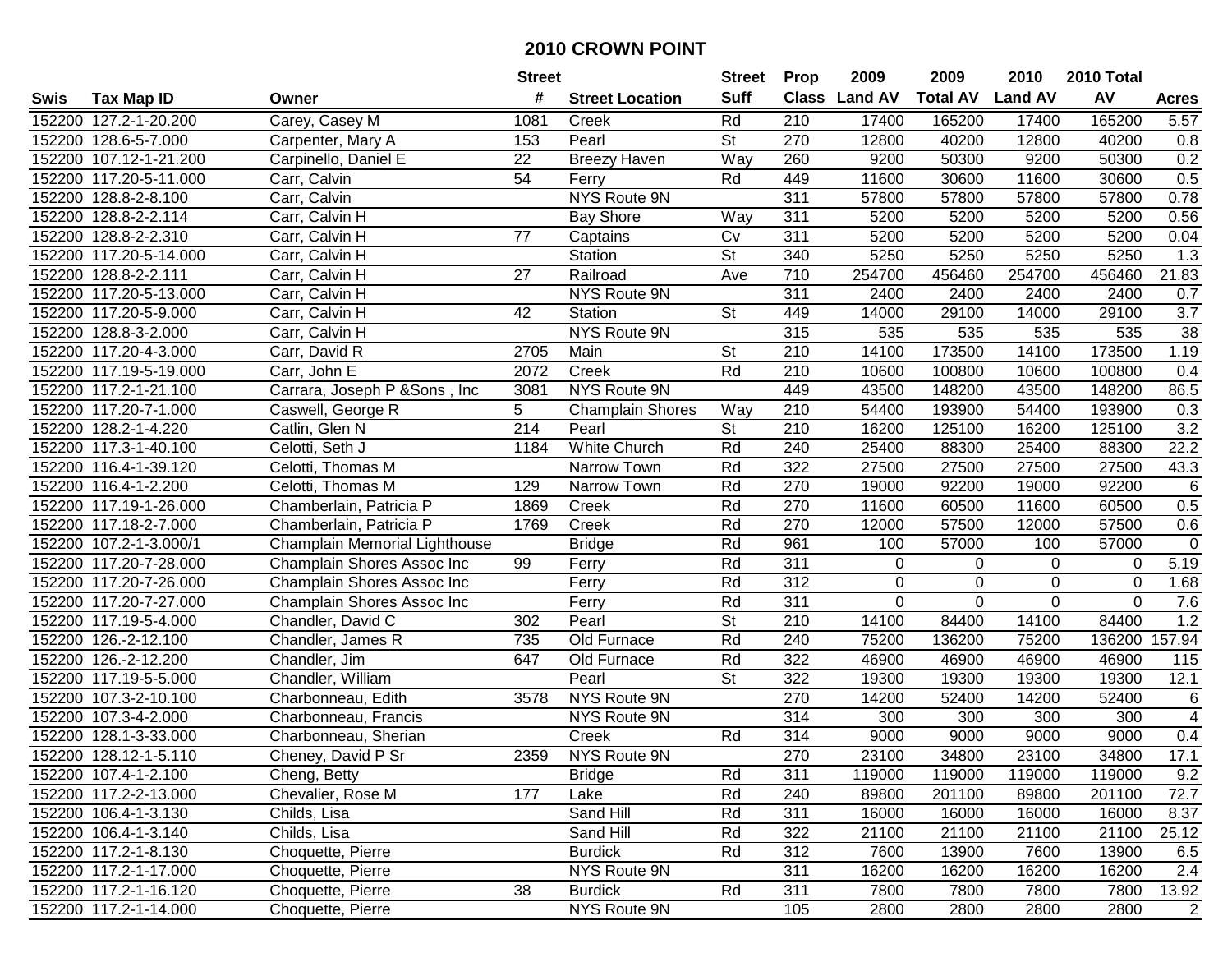|        |                              |                                      | <b>Street</b>  |                        | Street                   | <b>Prop</b>      | 2009          | 2009            | 2010           | 2010 Total |                  |
|--------|------------------------------|--------------------------------------|----------------|------------------------|--------------------------|------------------|---------------|-----------------|----------------|------------|------------------|
| Swis   | <b>Tax Map ID</b>            | Owner                                | #              | <b>Street Location</b> | <b>Suff</b>              |                  | Class Land AV | <b>Total AV</b> | <b>Land AV</b> | AV         | <b>Acres</b>     |
|        | 152200 127.2-1-29.200        | Christian, Francis A                 | 176            | Penfield               | Rd                       | 311              | 8100          | 8100            | 8100           | 8100       | 12.95            |
|        | 152200 128.3-1-10.000        | Christian, Richard J                 | 439            | <b>Buck Mountain</b>   | Rd                       | 220              | 44000         | 123500          | 44000          | 123500     | 62.77            |
|        | 152200 117.20-4-8.007        | Church Sacred Heart Jesus            | 2673           | Main                   | <b>St</b>                | 620              | 14000         | 65000           | 14000          | 65000      | 2.9              |
|        | 152200 117.20-1-18.000       | <b>Church Sacred Heart Jesus</b>     |                | <b>NYS Route 9N</b>    |                          | 620              | 1900          | 1900            | 1900           | 1900       | 1.6              |
|        | 152200 117.15-1-12.000       | Clark, Richard                       | 385            | Russell                | <b>St</b>                | 240              | 60200         | 170660          | 60200          | 170660     | 67.8             |
|        | 152200 128.6-5-29.000        | Clarke, Belinda J                    | 1662           | Creek                  | Rd                       | 210              | 9200          | 62100           | 9200           | 62100      | 0.1              |
|        | 152200 117.18-2-5.000        | Clarke, Cindy A                      | 9              | Factoryville           | Rd                       | 270              | 12000         | 27800           | 12000          | 27800      | 0.6              |
|        | 152200 117.18-4-1.100        | Clarke, Eugene                       |                | Creek                  | Rd                       | $\overline{210}$ | 11200         | 87700           | 11200          | 87700      | $\overline{3.8}$ |
|        | 152200 117.3-1-51.000        | Clarke, Gerald                       | 149            | Russell                | $\overline{\mathsf{St}}$ | 210              | 13500         | 107400          | 13500          | 107400     | 0.9              |
|        | 152200 117.3-1-9.200         | Clarke, Gerald                       |                | Russell                | <b>St</b>                | 314              | 16700         | 16700           | 16700          | 16700      | 8.59             |
|        | 152200 117.16-1-13.000       | Clarke, Julie W                      | 12             | Wolcott                | Rd                       | 210              | 11600         | 82800           | 11600          | 82800      | 0.5              |
|        | 152200 117.3-1-23.111        | Clarke, Leroy                        | 186            | Russell                | <b>St</b>                | 240              | 27500         | 95760           | 27500          | 95760      | 15.75            |
|        | 152200 117.3-1-23.112        | Clarke, Leroy E                      | 169            | Russell                | $\overline{\mathsf{St}}$ | 240              | 71500         | 172300          | 71500          | 172300     | 75.5             |
|        | 152200 128.6-1-2.000         | Clarke, Randy A                      | 1731           | Creek                  | Rd                       | 270              | 12000         | 98700           | 12000          | 98700      | 0.64             |
|        | 152200 117.20-1-23.000       | Clarke, Robert A                     | 2692           | Main                   | $\overline{\mathsf{St}}$ | 270              | 10400         | 101100          | 10400          | 101100     | 0.37             |
|        | 152200 117.19-1-21.000       | Clarke, Ronald                       | 1937           | Creek                  | Rd                       | 210              | 11600         | 101600          | 11600          | 101600     | 0.5              |
|        | 152200 117.3-1-60.000        | Clarke, Ronald                       | 156            | Russell                | $\overline{\mathsf{St}}$ | 322              | 13900         | 13900           | 13900          | 13900      | 13.42            |
|        | 152200 117.19-1-20.000       | Clarke, Ronald                       |                | Creek                  | Rd                       | 314              | 8100          | 8100            | 8100           | 8100       | 0.4              |
|        | 152200 107.3-6-1.110         | Clarke, Rory C                       |                | <b>White Church</b>    | Rd                       | 322              | 12600         | 12600           | 12600          | 12600      | 21.4             |
|        | 152200 107.3-6-1.200         | Clarke, Rory C                       | 1906           | Moriah                 | Rd                       | 210              | 13900         | 118200          | 13900          | 118200     | 1.04             |
|        | 152200 107.3-6-1.120         | Clarke, Scott C                      | 1904           | Moriah                 | Rd                       | 210              | 14300         | 110700          | 14300          | 110700     | 1.45             |
|        | 152200 117.19-3-6.002        | Cole, James B                        | 273            | Pearl                  | <b>St</b>                | 240              | 30800         | 142150          | 30800          | 142150     | 35.3             |
|        | 152200 117.19-3-17.000       | <b>Collas Family Trust</b>           | 1934           | Creek                  | Rd                       | 210              | 10700         | 116000          | 10700          | 116000     | 0.4              |
|        | 152200 127.4-1-21.200        | Colvin, Marcia O                     | 901            | Creek                  | Rd                       | 210              | 19900         | 122800          | 19900          | 122800     | 6.75             |
| 152200 | $\overline{127.2}$ -1-23.000 | Colvin, Scott D                      | 943            | Creek                  | Rd                       | 270              | 24200         | 40000           | 24200          | 40000      | 22.11            |
|        | 152200 107.3-6-15.000        | Comes, Gary                          | 1809           | White Church           | Rd                       | 270              | 13400         | 30600           | 13400          | 30600      | 0.9              |
|        | 152200 117.19-4-14.000       | <b>Congregational Church Society</b> | $\overline{7}$ | Park                   | Ave                      | 620              | 12800         | 63500           | 12800          | 63500      | 1.9              |
|        | 152200 117.19-5-20.000       | <b>Congregational Church Society</b> | 2076           | Creek                  | Rd                       | 620              | 7700          | 64000           | 7700           | 64000      | 0.3              |
|        | 152200 117.19-4-9.000        | Congregational Parsonage             | 19             | Park                   | Ave                      | 620              | 8000          | 69600           | 8000           | 69600      | 0.3              |
|        | 152200 116.2-1-23.000        | Conley, John                         | 838            | <b>Breed Hill</b>      | Rd                       | 240              | 23900         | 83700           | 23900          | 83700      | 10.6             |
|        | 152200 116.-1-10.000         | Connery, Brian                       |                | Sherman Lake           | Rd                       | 910              | 171400        | 171400          | 171400         | 171400     | 509.3            |
|        | 152200 116.-1-4.000          | Connery, Brian                       |                | Sherman Lake           | Rd                       | 910              | 77900         | 77900           | 77900          | 77900      | 211.7            |
|        | 152200 106.4-1-10.000        | Connors, Francis P                   |                | <b>Breed Hill</b>      | Rd                       | 322              | 53000         | 53000           | 53000          | 53000      | 78.8             |
|        | 152200 116.2-1-3.000         | Connors, Robert F                    | 83             | Sherman Lake           | Rd                       | 240              | 39700         | 120800          | 39700          | 120800     | 52.8             |
|        | 152200 106.4-1-12.000        | Connors, Robert F                    |                | <b>Breed Hill</b>      | Rd                       | 311              | 28700         | 28700           | 28700          | 28700      | 40.2             |
|        | 152200 106.4-1-11.000        | Connors, Robert F                    |                | <b>Breed Hill</b>      | Rd                       | 311              | 12000         | 12000           | 12000          | 12000      | 16.9             |
|        | 152200 127.4-1-16.110        | Connors, Roderick                    | 795            | Creek                  | Rd                       | 240              | 19200         | 107400          | 19200          | 107400     | 12               |
|        | 152200 127.4-1-13.000        | Connors, Roderick                    |                | Creek                  | Rd                       | 314              | 9000          | 9000            | 9000           | 9000       | 0.6              |
|        | 152200 127.4-1-12.000        | Connors, Roderick                    | 764            | Creek                  | Rd                       | 210              | 20200         | 87420           | 20200          | 87420      | 7.12             |
|        | 152200 116.2-1-20.110        | Conway, Beth M                       |                | <b>McMurtry</b>        | Rd                       | 322              | 34200         | 34200           | 34200          | 34200      | 57.7             |
|        | 152200 128.6-5-11.000        | Cook, Francis                        | 135            | Pearl                  | St                       | 210              | 13900         | 91400           | 13900          | 91400      | 1.1              |
|        | 152200 117.19-4-10.000       | Cooke, Laurette R                    | 29             | Park                   | Ave                      | 210              | 14000         | 252000          | 14000          | 252000     | 1.1              |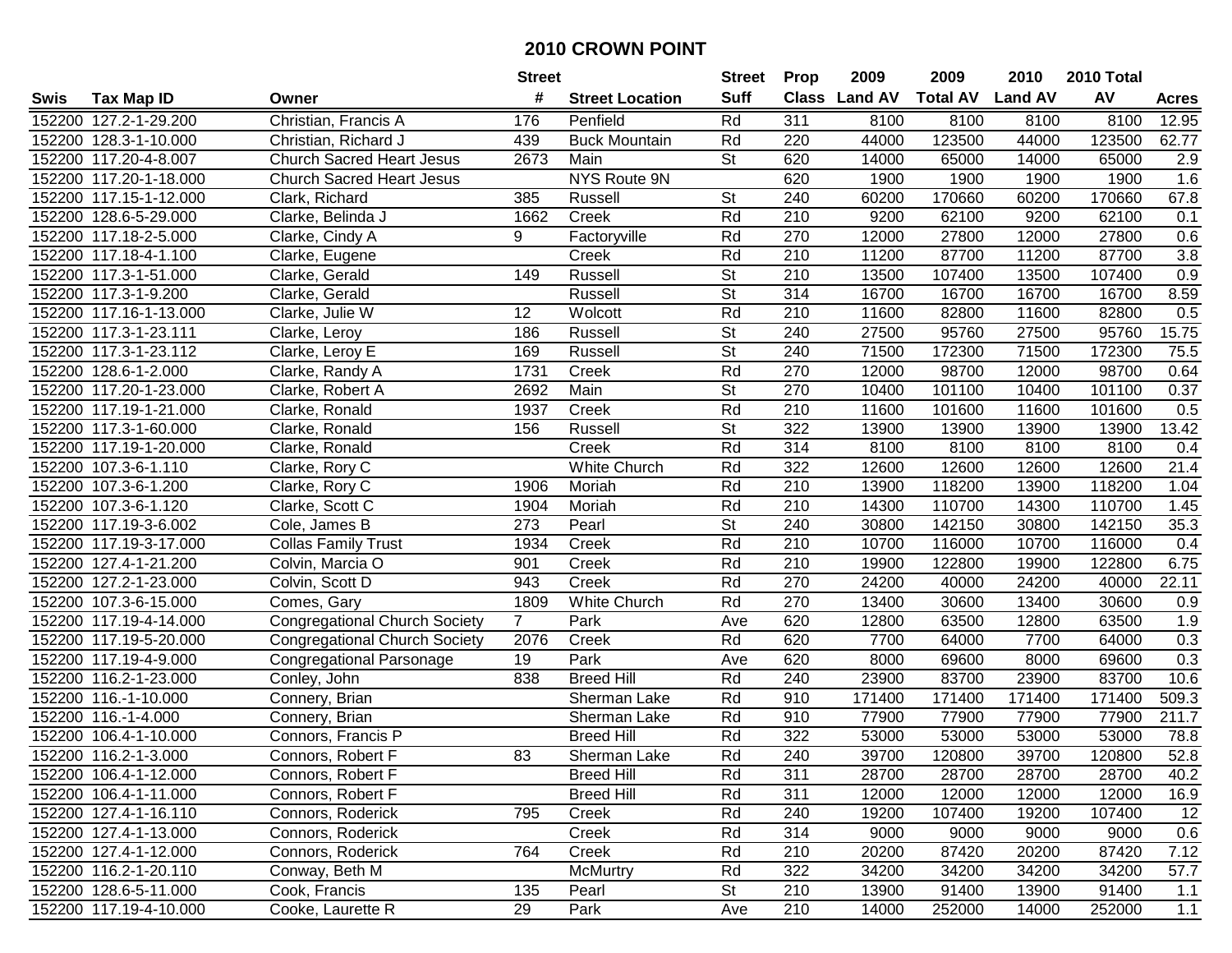| #<br><b>Suff</b><br>AV<br>Class Land AV<br><b>Total AV</b><br><b>Land AV</b><br><b>Tax Map ID</b><br><b>Street Location</b><br>Swis<br>Owner<br><b>Acres</b><br>3380<br>152200 117.2-1-6.000<br>Coonrod, Richard<br>NYS Route 9N<br>433<br>27300<br>68540<br>27300<br>68540<br>0.6<br><b>St</b><br>411<br>152200 117.20-3-3.000<br>2747<br>Main<br>8000<br>78430<br>0.11<br>Cooper, John E<br>8000<br>78430<br>NYS Route 9N<br>8100<br>152200 117.20-3-2.000<br>330<br>8100<br>8100<br>8100<br>0.2<br>Cooper, John E<br>98100<br>37500<br>98100<br>46.3<br>152200 138.1-1-8.000<br>1061<br>Rd<br>260<br>37500<br>Costas Timothy<br>Stoney Lonesome<br>152200 138.1-1-7.000<br>Rd<br>910<br>18200<br>18200<br>18200<br>18200<br>21.74<br>Costas Timothy<br>Stoney Lonesome<br>152200 107.20-2-25.000<br>566<br>Rd<br>210<br>41100<br>103100<br>41100<br>103100<br>1.1<br>Cotter, Frank J<br>Lake<br>152200 107.20-2-26.000<br>74300<br>74300<br>Cotter, Frank J<br>564<br>Lake<br>Rd<br>260<br>23600<br>23600<br>0.6<br>152200 117.20-1-14.000<br>$\overline{21}$<br>$\overline{210}$<br>72600<br>72600<br>0.4<br>Covell, Donna H<br>Ferry<br>Rd<br>10600<br>10600<br>1.57<br>152200 117.16-1-2.201<br>83<br>Rd<br>210<br>14400<br>138070<br>14400<br>138070<br>Cowan, Michael<br>Goodrich<br>152200 117.16-1-20.000<br>Cowan, Michael T<br>Wolcott<br>Rd<br>314<br>7000<br>7000<br>7000<br>1.83<br>7000<br>Rd<br>152200 107.4-1-10.200<br>Cram, Gary F<br><b>Bridge</b><br>270<br>15000<br>48700<br>15000<br>48700<br>2.29<br>Rd<br>152200 127.4-1-17.100<br>Creek<br>210<br>14300<br>54000<br>14300<br>54000<br>1.39<br>Crammond, Robert B<br>778<br>Rd<br>92<br><b>Bush</b><br>210<br>68200<br>68200<br>5.3<br>152200 128.3-1-2.000<br>Crane, Robert<br>17000<br>17000<br>322<br>83.59<br>152200 128.3-1-30.100<br><b>Bush</b><br>Rd<br>36500<br>36500<br>36500<br>36500<br>Crane, Robert C<br>Rd<br>322<br>152200<br>128.3-1-1.000<br><b>Bush</b><br>30500<br>30500<br>30500<br>30500<br>70<br>Crane, Robert C<br>312<br>8<br>Middle<br>Rd<br>15900<br>18500<br>15900<br>18500<br>152200 128.1-3-31.035<br>Creskey, John J<br>Rd<br>210<br>0.6<br>152200 117.19-1-16.000<br>1963<br>12000<br>115300<br>12000<br>115300<br>Creek<br>Crossman, Darryl<br>1965<br>Rd<br>210<br>85800<br>12100<br>85800<br>0.6<br>152200 117.19-1-15.000<br>Crossman, Marilyn S<br>Creek<br>12100<br>119700<br>152200 128.3-1-13.120<br>Rd<br>240<br>119700<br>24200<br>10.88<br>Crossman, Ryan<br>595<br>Vineyard<br>24200<br>152200 117.18-2-1.000<br>Rd<br>210<br>13900<br>100100<br>13900<br>100100<br>Crowe, Charlotte A<br>23<br>Factoryville<br>$\mathbf 1$<br>152200 128.8-2-4.000<br>65<br>Way<br>139500<br>Crowfoot, John C<br>Rock<br>260<br>190400<br>139500<br>190400<br>4.07<br>152200 117.18-4-4.100<br>Crown Point Bible Church<br>1798<br>Rd<br>620<br>18900<br>240800<br>18900<br>240800<br>5.5<br>Creek<br>2758<br>Main<br><b>St</b><br>612<br>27.4<br>152200 117.19-2-3.100<br><b>Crown Point Central School</b><br>21400<br>171200<br>21400<br>171200<br>152200 117.19-3-4.000<br>1882<br>Rd<br>651<br>12100<br>105700<br>12100<br>105700<br>1.36<br><b>Crown Point Store House</b><br>Creek<br>152200 117.19-4-6.000<br>2829<br>NYS Route 9N<br>831<br>560625<br>560625<br>Crown Point Tel Corp<br>11100<br>11100<br>0.5<br>773<br>Rd<br>311<br>0.7<br>152200 127.4-1-14.000<br>Crown Point Tel Corp<br>9300<br>9300<br>Creek<br>9300<br>9300<br>NYS Route 9N<br>831<br>152200 117.19-4-5.000<br>Crown Point Tel Corp<br>9500<br>9500<br>0.3<br>9500<br>9500<br>836<br>1021605<br>876984<br>152200 622.-9999-611.700/1881<br><b>Crown Point Tel Corp</b><br><b>Outside Plant</b><br>$\mathbf 0$<br>0<br>0<br>311<br>152200 117.19-4-4.000<br>Porter Mill<br>Rd<br>2500<br>2500<br>2500<br>2500<br>Crown Point Tel Corp<br>0.1<br>Rd<br>311<br>8100<br>152200 117.19-4-3.200<br>Crown Point Tel Corp<br>Porter Mill<br>8100<br>8100<br>8100<br>0.19<br>152200 117.19-4-2.000<br>Rd<br>311<br>7300<br>7300<br>7300<br>7300<br>Crown Point Tel Corp<br><b>Porter Mill</b><br>0.24<br>152200 128.1-4-16.000<br>Middle<br>Rd<br>852<br>22300<br>22300<br>54.17<br>Crown Point Town Dump<br>350<br>22300<br>22300<br>822<br>152200 999.22-1-24.000<br>15000<br>15000<br>1000<br>1000<br><b>Crown Point Water District</b><br>$\mathbf 0$<br>erratta<br>822<br>1.5<br>152200 128.6-5-46.000<br>29<br>Rd<br>10200<br>10200<br>10200<br><b>Crown Point Water District</b><br><b>Fish Hatchery</b><br>10200<br>152200 117.19-4-1.000<br>Crown Pt Network Tech Inc<br>36<br>Porter Mill<br>Rd<br>330<br>8000<br>8000<br>8000<br>8000<br>0.2<br>Rd<br>311<br>152200 117.19-4-3.100<br>Crown Pt Network Tech Inc<br>Porter Mill<br>8100<br>8100<br>8100<br>8100<br>0.1<br>152200 117.19-1-9.000<br>Crown Pt Network Tech Inc<br>43<br>Porter Mill<br>Rd<br>210<br>12900<br>53500<br>12900<br>53500<br>0.8<br>$\overline{2}$<br>152200 117.8-1-21.000<br>Cueli, Peter<br>Club<br>210<br>71650<br>331200<br>71650<br>331200<br>Ln<br>2.65<br>152200 127.4-1-17.200<br>Cumm, Calvin A<br>Creek<br>Rd<br>314<br>11200<br>11200<br>11200<br>11200<br>3.73<br>314<br>3.2<br>152200 127.4-1-17.300<br>Cumm, Calvin A<br>Creek<br>Rd<br>10600<br>10600<br>10600<br>10600<br>152200 127.4-1-17.400<br>Cumm, Calvin A<br>Creek<br>Rd<br>314<br>10400<br>10400<br>10400<br>3<br>10400 |  |                  | <b>Street</b> |          | <b>Street</b> | <b>Prop</b> | 2009  | 2009   | 2010  | 2010 Total |      |
|--------------------------------------------------------------------------------------------------------------------------------------------------------------------------------------------------------------------------------------------------------------------------------------------------------------------------------------------------------------------------------------------------------------------------------------------------------------------------------------------------------------------------------------------------------------------------------------------------------------------------------------------------------------------------------------------------------------------------------------------------------------------------------------------------------------------------------------------------------------------------------------------------------------------------------------------------------------------------------------------------------------------------------------------------------------------------------------------------------------------------------------------------------------------------------------------------------------------------------------------------------------------------------------------------------------------------------------------------------------------------------------------------------------------------------------------------------------------------------------------------------------------------------------------------------------------------------------------------------------------------------------------------------------------------------------------------------------------------------------------------------------------------------------------------------------------------------------------------------------------------------------------------------------------------------------------------------------------------------------------------------------------------------------------------------------------------------------------------------------------------------------------------------------------------------------------------------------------------------------------------------------------------------------------------------------------------------------------------------------------------------------------------------------------------------------------------------------------------------------------------------------------------------------------------------------------------------------------------------------------------------------------------------------------------------------------------------------------------------------------------------------------------------------------------------------------------------------------------------------------------------------------------------------------------------------------------------------------------------------------------------------------------------------------------------------------------------------------------------------------------------------------------------------------------------------------------------------------------------------------------------------------------------------------------------------------------------------------------------------------------------------------------------------------------------------------------------------------------------------------------------------------------------------------------------------------------------------------------------------------------------------------------------------------------------------------------------------------------------------------------------------------------------------------------------------------------------------------------------------------------------------------------------------------------------------------------------------------------------------------------------------------------------------------------------------------------------------------------------------------------------------------------------------------------------------------------------------------------------------------------------------------------------------------------------------------------------------------------------------------------------------------------------------------------------------------------------------------------------------------------------------------------------------------------------------------------------------------------------------------------------------------------------------------------------------------------------------------------------------------------------------------------------------------------------------------------------------------------------------------------------------------------------------------------------------------------------------------------------------------------------------------------------------------------------------------------------------------------------------------------------------------------------------------------------------------------------------------------------------------------------------------------------------------------------------------------------------------------------------------|--|------------------|---------------|----------|---------------|-------------|-------|--------|-------|------------|------|
|                                                                                                                                                                                                                                                                                                                                                                                                                                                                                                                                                                                                                                                                                                                                                                                                                                                                                                                                                                                                                                                                                                                                                                                                                                                                                                                                                                                                                                                                                                                                                                                                                                                                                                                                                                                                                                                                                                                                                                                                                                                                                                                                                                                                                                                                                                                                                                                                                                                                                                                                                                                                                                                                                                                                                                                                                                                                                                                                                                                                                                                                                                                                                                                                                                                                                                                                                                                                                                                                                                                                                                                                                                                                                                                                                                                                                                                                                                                                                                                                                                                                                                                                                                                                                                                                                                                                                                                                                                                                                                                                                                                                                                                                                                                                                                                                                                                                                                                                                                                                                                                                                                                                                                                                                                                                                                                                                                    |  |                  |               |          |               |             |       |        |       |            |      |
|                                                                                                                                                                                                                                                                                                                                                                                                                                                                                                                                                                                                                                                                                                                                                                                                                                                                                                                                                                                                                                                                                                                                                                                                                                                                                                                                                                                                                                                                                                                                                                                                                                                                                                                                                                                                                                                                                                                                                                                                                                                                                                                                                                                                                                                                                                                                                                                                                                                                                                                                                                                                                                                                                                                                                                                                                                                                                                                                                                                                                                                                                                                                                                                                                                                                                                                                                                                                                                                                                                                                                                                                                                                                                                                                                                                                                                                                                                                                                                                                                                                                                                                                                                                                                                                                                                                                                                                                                                                                                                                                                                                                                                                                                                                                                                                                                                                                                                                                                                                                                                                                                                                                                                                                                                                                                                                                                                    |  |                  |               |          |               |             |       |        |       |            |      |
|                                                                                                                                                                                                                                                                                                                                                                                                                                                                                                                                                                                                                                                                                                                                                                                                                                                                                                                                                                                                                                                                                                                                                                                                                                                                                                                                                                                                                                                                                                                                                                                                                                                                                                                                                                                                                                                                                                                                                                                                                                                                                                                                                                                                                                                                                                                                                                                                                                                                                                                                                                                                                                                                                                                                                                                                                                                                                                                                                                                                                                                                                                                                                                                                                                                                                                                                                                                                                                                                                                                                                                                                                                                                                                                                                                                                                                                                                                                                                                                                                                                                                                                                                                                                                                                                                                                                                                                                                                                                                                                                                                                                                                                                                                                                                                                                                                                                                                                                                                                                                                                                                                                                                                                                                                                                                                                                                                    |  |                  |               |          |               |             |       |        |       |            |      |
|                                                                                                                                                                                                                                                                                                                                                                                                                                                                                                                                                                                                                                                                                                                                                                                                                                                                                                                                                                                                                                                                                                                                                                                                                                                                                                                                                                                                                                                                                                                                                                                                                                                                                                                                                                                                                                                                                                                                                                                                                                                                                                                                                                                                                                                                                                                                                                                                                                                                                                                                                                                                                                                                                                                                                                                                                                                                                                                                                                                                                                                                                                                                                                                                                                                                                                                                                                                                                                                                                                                                                                                                                                                                                                                                                                                                                                                                                                                                                                                                                                                                                                                                                                                                                                                                                                                                                                                                                                                                                                                                                                                                                                                                                                                                                                                                                                                                                                                                                                                                                                                                                                                                                                                                                                                                                                                                                                    |  |                  |               |          |               |             |       |        |       |            |      |
|                                                                                                                                                                                                                                                                                                                                                                                                                                                                                                                                                                                                                                                                                                                                                                                                                                                                                                                                                                                                                                                                                                                                                                                                                                                                                                                                                                                                                                                                                                                                                                                                                                                                                                                                                                                                                                                                                                                                                                                                                                                                                                                                                                                                                                                                                                                                                                                                                                                                                                                                                                                                                                                                                                                                                                                                                                                                                                                                                                                                                                                                                                                                                                                                                                                                                                                                                                                                                                                                                                                                                                                                                                                                                                                                                                                                                                                                                                                                                                                                                                                                                                                                                                                                                                                                                                                                                                                                                                                                                                                                                                                                                                                                                                                                                                                                                                                                                                                                                                                                                                                                                                                                                                                                                                                                                                                                                                    |  |                  |               |          |               |             |       |        |       |            |      |
|                                                                                                                                                                                                                                                                                                                                                                                                                                                                                                                                                                                                                                                                                                                                                                                                                                                                                                                                                                                                                                                                                                                                                                                                                                                                                                                                                                                                                                                                                                                                                                                                                                                                                                                                                                                                                                                                                                                                                                                                                                                                                                                                                                                                                                                                                                                                                                                                                                                                                                                                                                                                                                                                                                                                                                                                                                                                                                                                                                                                                                                                                                                                                                                                                                                                                                                                                                                                                                                                                                                                                                                                                                                                                                                                                                                                                                                                                                                                                                                                                                                                                                                                                                                                                                                                                                                                                                                                                                                                                                                                                                                                                                                                                                                                                                                                                                                                                                                                                                                                                                                                                                                                                                                                                                                                                                                                                                    |  |                  |               |          |               |             |       |        |       |            |      |
|                                                                                                                                                                                                                                                                                                                                                                                                                                                                                                                                                                                                                                                                                                                                                                                                                                                                                                                                                                                                                                                                                                                                                                                                                                                                                                                                                                                                                                                                                                                                                                                                                                                                                                                                                                                                                                                                                                                                                                                                                                                                                                                                                                                                                                                                                                                                                                                                                                                                                                                                                                                                                                                                                                                                                                                                                                                                                                                                                                                                                                                                                                                                                                                                                                                                                                                                                                                                                                                                                                                                                                                                                                                                                                                                                                                                                                                                                                                                                                                                                                                                                                                                                                                                                                                                                                                                                                                                                                                                                                                                                                                                                                                                                                                                                                                                                                                                                                                                                                                                                                                                                                                                                                                                                                                                                                                                                                    |  |                  |               |          |               |             |       |        |       |            |      |
|                                                                                                                                                                                                                                                                                                                                                                                                                                                                                                                                                                                                                                                                                                                                                                                                                                                                                                                                                                                                                                                                                                                                                                                                                                                                                                                                                                                                                                                                                                                                                                                                                                                                                                                                                                                                                                                                                                                                                                                                                                                                                                                                                                                                                                                                                                                                                                                                                                                                                                                                                                                                                                                                                                                                                                                                                                                                                                                                                                                                                                                                                                                                                                                                                                                                                                                                                                                                                                                                                                                                                                                                                                                                                                                                                                                                                                                                                                                                                                                                                                                                                                                                                                                                                                                                                                                                                                                                                                                                                                                                                                                                                                                                                                                                                                                                                                                                                                                                                                                                                                                                                                                                                                                                                                                                                                                                                                    |  |                  |               |          |               |             |       |        |       |            |      |
|                                                                                                                                                                                                                                                                                                                                                                                                                                                                                                                                                                                                                                                                                                                                                                                                                                                                                                                                                                                                                                                                                                                                                                                                                                                                                                                                                                                                                                                                                                                                                                                                                                                                                                                                                                                                                                                                                                                                                                                                                                                                                                                                                                                                                                                                                                                                                                                                                                                                                                                                                                                                                                                                                                                                                                                                                                                                                                                                                                                                                                                                                                                                                                                                                                                                                                                                                                                                                                                                                                                                                                                                                                                                                                                                                                                                                                                                                                                                                                                                                                                                                                                                                                                                                                                                                                                                                                                                                                                                                                                                                                                                                                                                                                                                                                                                                                                                                                                                                                                                                                                                                                                                                                                                                                                                                                                                                                    |  |                  |               |          |               |             |       |        |       |            |      |
|                                                                                                                                                                                                                                                                                                                                                                                                                                                                                                                                                                                                                                                                                                                                                                                                                                                                                                                                                                                                                                                                                                                                                                                                                                                                                                                                                                                                                                                                                                                                                                                                                                                                                                                                                                                                                                                                                                                                                                                                                                                                                                                                                                                                                                                                                                                                                                                                                                                                                                                                                                                                                                                                                                                                                                                                                                                                                                                                                                                                                                                                                                                                                                                                                                                                                                                                                                                                                                                                                                                                                                                                                                                                                                                                                                                                                                                                                                                                                                                                                                                                                                                                                                                                                                                                                                                                                                                                                                                                                                                                                                                                                                                                                                                                                                                                                                                                                                                                                                                                                                                                                                                                                                                                                                                                                                                                                                    |  |                  |               |          |               |             |       |        |       |            |      |
|                                                                                                                                                                                                                                                                                                                                                                                                                                                                                                                                                                                                                                                                                                                                                                                                                                                                                                                                                                                                                                                                                                                                                                                                                                                                                                                                                                                                                                                                                                                                                                                                                                                                                                                                                                                                                                                                                                                                                                                                                                                                                                                                                                                                                                                                                                                                                                                                                                                                                                                                                                                                                                                                                                                                                                                                                                                                                                                                                                                                                                                                                                                                                                                                                                                                                                                                                                                                                                                                                                                                                                                                                                                                                                                                                                                                                                                                                                                                                                                                                                                                                                                                                                                                                                                                                                                                                                                                                                                                                                                                                                                                                                                                                                                                                                                                                                                                                                                                                                                                                                                                                                                                                                                                                                                                                                                                                                    |  |                  |               |          |               |             |       |        |       |            |      |
|                                                                                                                                                                                                                                                                                                                                                                                                                                                                                                                                                                                                                                                                                                                                                                                                                                                                                                                                                                                                                                                                                                                                                                                                                                                                                                                                                                                                                                                                                                                                                                                                                                                                                                                                                                                                                                                                                                                                                                                                                                                                                                                                                                                                                                                                                                                                                                                                                                                                                                                                                                                                                                                                                                                                                                                                                                                                                                                                                                                                                                                                                                                                                                                                                                                                                                                                                                                                                                                                                                                                                                                                                                                                                                                                                                                                                                                                                                                                                                                                                                                                                                                                                                                                                                                                                                                                                                                                                                                                                                                                                                                                                                                                                                                                                                                                                                                                                                                                                                                                                                                                                                                                                                                                                                                                                                                                                                    |  |                  |               |          |               |             |       |        |       |            |      |
|                                                                                                                                                                                                                                                                                                                                                                                                                                                                                                                                                                                                                                                                                                                                                                                                                                                                                                                                                                                                                                                                                                                                                                                                                                                                                                                                                                                                                                                                                                                                                                                                                                                                                                                                                                                                                                                                                                                                                                                                                                                                                                                                                                                                                                                                                                                                                                                                                                                                                                                                                                                                                                                                                                                                                                                                                                                                                                                                                                                                                                                                                                                                                                                                                                                                                                                                                                                                                                                                                                                                                                                                                                                                                                                                                                                                                                                                                                                                                                                                                                                                                                                                                                                                                                                                                                                                                                                                                                                                                                                                                                                                                                                                                                                                                                                                                                                                                                                                                                                                                                                                                                                                                                                                                                                                                                                                                                    |  |                  |               |          |               |             |       |        |       |            |      |
|                                                                                                                                                                                                                                                                                                                                                                                                                                                                                                                                                                                                                                                                                                                                                                                                                                                                                                                                                                                                                                                                                                                                                                                                                                                                                                                                                                                                                                                                                                                                                                                                                                                                                                                                                                                                                                                                                                                                                                                                                                                                                                                                                                                                                                                                                                                                                                                                                                                                                                                                                                                                                                                                                                                                                                                                                                                                                                                                                                                                                                                                                                                                                                                                                                                                                                                                                                                                                                                                                                                                                                                                                                                                                                                                                                                                                                                                                                                                                                                                                                                                                                                                                                                                                                                                                                                                                                                                                                                                                                                                                                                                                                                                                                                                                                                                                                                                                                                                                                                                                                                                                                                                                                                                                                                                                                                                                                    |  |                  |               |          |               |             |       |        |       |            |      |
|                                                                                                                                                                                                                                                                                                                                                                                                                                                                                                                                                                                                                                                                                                                                                                                                                                                                                                                                                                                                                                                                                                                                                                                                                                                                                                                                                                                                                                                                                                                                                                                                                                                                                                                                                                                                                                                                                                                                                                                                                                                                                                                                                                                                                                                                                                                                                                                                                                                                                                                                                                                                                                                                                                                                                                                                                                                                                                                                                                                                                                                                                                                                                                                                                                                                                                                                                                                                                                                                                                                                                                                                                                                                                                                                                                                                                                                                                                                                                                                                                                                                                                                                                                                                                                                                                                                                                                                                                                                                                                                                                                                                                                                                                                                                                                                                                                                                                                                                                                                                                                                                                                                                                                                                                                                                                                                                                                    |  |                  |               |          |               |             |       |        |       |            |      |
|                                                                                                                                                                                                                                                                                                                                                                                                                                                                                                                                                                                                                                                                                                                                                                                                                                                                                                                                                                                                                                                                                                                                                                                                                                                                                                                                                                                                                                                                                                                                                                                                                                                                                                                                                                                                                                                                                                                                                                                                                                                                                                                                                                                                                                                                                                                                                                                                                                                                                                                                                                                                                                                                                                                                                                                                                                                                                                                                                                                                                                                                                                                                                                                                                                                                                                                                                                                                                                                                                                                                                                                                                                                                                                                                                                                                                                                                                                                                                                                                                                                                                                                                                                                                                                                                                                                                                                                                                                                                                                                                                                                                                                                                                                                                                                                                                                                                                                                                                                                                                                                                                                                                                                                                                                                                                                                                                                    |  |                  |               |          |               |             |       |        |       |            |      |
|                                                                                                                                                                                                                                                                                                                                                                                                                                                                                                                                                                                                                                                                                                                                                                                                                                                                                                                                                                                                                                                                                                                                                                                                                                                                                                                                                                                                                                                                                                                                                                                                                                                                                                                                                                                                                                                                                                                                                                                                                                                                                                                                                                                                                                                                                                                                                                                                                                                                                                                                                                                                                                                                                                                                                                                                                                                                                                                                                                                                                                                                                                                                                                                                                                                                                                                                                                                                                                                                                                                                                                                                                                                                                                                                                                                                                                                                                                                                                                                                                                                                                                                                                                                                                                                                                                                                                                                                                                                                                                                                                                                                                                                                                                                                                                                                                                                                                                                                                                                                                                                                                                                                                                                                                                                                                                                                                                    |  |                  |               |          |               |             |       |        |       |            |      |
|                                                                                                                                                                                                                                                                                                                                                                                                                                                                                                                                                                                                                                                                                                                                                                                                                                                                                                                                                                                                                                                                                                                                                                                                                                                                                                                                                                                                                                                                                                                                                                                                                                                                                                                                                                                                                                                                                                                                                                                                                                                                                                                                                                                                                                                                                                                                                                                                                                                                                                                                                                                                                                                                                                                                                                                                                                                                                                                                                                                                                                                                                                                                                                                                                                                                                                                                                                                                                                                                                                                                                                                                                                                                                                                                                                                                                                                                                                                                                                                                                                                                                                                                                                                                                                                                                                                                                                                                                                                                                                                                                                                                                                                                                                                                                                                                                                                                                                                                                                                                                                                                                                                                                                                                                                                                                                                                                                    |  |                  |               |          |               |             |       |        |       |            |      |
|                                                                                                                                                                                                                                                                                                                                                                                                                                                                                                                                                                                                                                                                                                                                                                                                                                                                                                                                                                                                                                                                                                                                                                                                                                                                                                                                                                                                                                                                                                                                                                                                                                                                                                                                                                                                                                                                                                                                                                                                                                                                                                                                                                                                                                                                                                                                                                                                                                                                                                                                                                                                                                                                                                                                                                                                                                                                                                                                                                                                                                                                                                                                                                                                                                                                                                                                                                                                                                                                                                                                                                                                                                                                                                                                                                                                                                                                                                                                                                                                                                                                                                                                                                                                                                                                                                                                                                                                                                                                                                                                                                                                                                                                                                                                                                                                                                                                                                                                                                                                                                                                                                                                                                                                                                                                                                                                                                    |  |                  |               |          |               |             |       |        |       |            |      |
|                                                                                                                                                                                                                                                                                                                                                                                                                                                                                                                                                                                                                                                                                                                                                                                                                                                                                                                                                                                                                                                                                                                                                                                                                                                                                                                                                                                                                                                                                                                                                                                                                                                                                                                                                                                                                                                                                                                                                                                                                                                                                                                                                                                                                                                                                                                                                                                                                                                                                                                                                                                                                                                                                                                                                                                                                                                                                                                                                                                                                                                                                                                                                                                                                                                                                                                                                                                                                                                                                                                                                                                                                                                                                                                                                                                                                                                                                                                                                                                                                                                                                                                                                                                                                                                                                                                                                                                                                                                                                                                                                                                                                                                                                                                                                                                                                                                                                                                                                                                                                                                                                                                                                                                                                                                                                                                                                                    |  |                  |               |          |               |             |       |        |       |            |      |
|                                                                                                                                                                                                                                                                                                                                                                                                                                                                                                                                                                                                                                                                                                                                                                                                                                                                                                                                                                                                                                                                                                                                                                                                                                                                                                                                                                                                                                                                                                                                                                                                                                                                                                                                                                                                                                                                                                                                                                                                                                                                                                                                                                                                                                                                                                                                                                                                                                                                                                                                                                                                                                                                                                                                                                                                                                                                                                                                                                                                                                                                                                                                                                                                                                                                                                                                                                                                                                                                                                                                                                                                                                                                                                                                                                                                                                                                                                                                                                                                                                                                                                                                                                                                                                                                                                                                                                                                                                                                                                                                                                                                                                                                                                                                                                                                                                                                                                                                                                                                                                                                                                                                                                                                                                                                                                                                                                    |  |                  |               |          |               |             |       |        |       |            |      |
|                                                                                                                                                                                                                                                                                                                                                                                                                                                                                                                                                                                                                                                                                                                                                                                                                                                                                                                                                                                                                                                                                                                                                                                                                                                                                                                                                                                                                                                                                                                                                                                                                                                                                                                                                                                                                                                                                                                                                                                                                                                                                                                                                                                                                                                                                                                                                                                                                                                                                                                                                                                                                                                                                                                                                                                                                                                                                                                                                                                                                                                                                                                                                                                                                                                                                                                                                                                                                                                                                                                                                                                                                                                                                                                                                                                                                                                                                                                                                                                                                                                                                                                                                                                                                                                                                                                                                                                                                                                                                                                                                                                                                                                                                                                                                                                                                                                                                                                                                                                                                                                                                                                                                                                                                                                                                                                                                                    |  |                  |               |          |               |             |       |        |       |            |      |
|                                                                                                                                                                                                                                                                                                                                                                                                                                                                                                                                                                                                                                                                                                                                                                                                                                                                                                                                                                                                                                                                                                                                                                                                                                                                                                                                                                                                                                                                                                                                                                                                                                                                                                                                                                                                                                                                                                                                                                                                                                                                                                                                                                                                                                                                                                                                                                                                                                                                                                                                                                                                                                                                                                                                                                                                                                                                                                                                                                                                                                                                                                                                                                                                                                                                                                                                                                                                                                                                                                                                                                                                                                                                                                                                                                                                                                                                                                                                                                                                                                                                                                                                                                                                                                                                                                                                                                                                                                                                                                                                                                                                                                                                                                                                                                                                                                                                                                                                                                                                                                                                                                                                                                                                                                                                                                                                                                    |  |                  |               |          |               |             |       |        |       |            |      |
|                                                                                                                                                                                                                                                                                                                                                                                                                                                                                                                                                                                                                                                                                                                                                                                                                                                                                                                                                                                                                                                                                                                                                                                                                                                                                                                                                                                                                                                                                                                                                                                                                                                                                                                                                                                                                                                                                                                                                                                                                                                                                                                                                                                                                                                                                                                                                                                                                                                                                                                                                                                                                                                                                                                                                                                                                                                                                                                                                                                                                                                                                                                                                                                                                                                                                                                                                                                                                                                                                                                                                                                                                                                                                                                                                                                                                                                                                                                                                                                                                                                                                                                                                                                                                                                                                                                                                                                                                                                                                                                                                                                                                                                                                                                                                                                                                                                                                                                                                                                                                                                                                                                                                                                                                                                                                                                                                                    |  |                  |               |          |               |             |       |        |       |            |      |
|                                                                                                                                                                                                                                                                                                                                                                                                                                                                                                                                                                                                                                                                                                                                                                                                                                                                                                                                                                                                                                                                                                                                                                                                                                                                                                                                                                                                                                                                                                                                                                                                                                                                                                                                                                                                                                                                                                                                                                                                                                                                                                                                                                                                                                                                                                                                                                                                                                                                                                                                                                                                                                                                                                                                                                                                                                                                                                                                                                                                                                                                                                                                                                                                                                                                                                                                                                                                                                                                                                                                                                                                                                                                                                                                                                                                                                                                                                                                                                                                                                                                                                                                                                                                                                                                                                                                                                                                                                                                                                                                                                                                                                                                                                                                                                                                                                                                                                                                                                                                                                                                                                                                                                                                                                                                                                                                                                    |  |                  |               |          |               |             |       |        |       |            |      |
|                                                                                                                                                                                                                                                                                                                                                                                                                                                                                                                                                                                                                                                                                                                                                                                                                                                                                                                                                                                                                                                                                                                                                                                                                                                                                                                                                                                                                                                                                                                                                                                                                                                                                                                                                                                                                                                                                                                                                                                                                                                                                                                                                                                                                                                                                                                                                                                                                                                                                                                                                                                                                                                                                                                                                                                                                                                                                                                                                                                                                                                                                                                                                                                                                                                                                                                                                                                                                                                                                                                                                                                                                                                                                                                                                                                                                                                                                                                                                                                                                                                                                                                                                                                                                                                                                                                                                                                                                                                                                                                                                                                                                                                                                                                                                                                                                                                                                                                                                                                                                                                                                                                                                                                                                                                                                                                                                                    |  |                  |               |          |               |             |       |        |       |            |      |
|                                                                                                                                                                                                                                                                                                                                                                                                                                                                                                                                                                                                                                                                                                                                                                                                                                                                                                                                                                                                                                                                                                                                                                                                                                                                                                                                                                                                                                                                                                                                                                                                                                                                                                                                                                                                                                                                                                                                                                                                                                                                                                                                                                                                                                                                                                                                                                                                                                                                                                                                                                                                                                                                                                                                                                                                                                                                                                                                                                                                                                                                                                                                                                                                                                                                                                                                                                                                                                                                                                                                                                                                                                                                                                                                                                                                                                                                                                                                                                                                                                                                                                                                                                                                                                                                                                                                                                                                                                                                                                                                                                                                                                                                                                                                                                                                                                                                                                                                                                                                                                                                                                                                                                                                                                                                                                                                                                    |  |                  |               |          |               |             |       |        |       |            |      |
|                                                                                                                                                                                                                                                                                                                                                                                                                                                                                                                                                                                                                                                                                                                                                                                                                                                                                                                                                                                                                                                                                                                                                                                                                                                                                                                                                                                                                                                                                                                                                                                                                                                                                                                                                                                                                                                                                                                                                                                                                                                                                                                                                                                                                                                                                                                                                                                                                                                                                                                                                                                                                                                                                                                                                                                                                                                                                                                                                                                                                                                                                                                                                                                                                                                                                                                                                                                                                                                                                                                                                                                                                                                                                                                                                                                                                                                                                                                                                                                                                                                                                                                                                                                                                                                                                                                                                                                                                                                                                                                                                                                                                                                                                                                                                                                                                                                                                                                                                                                                                                                                                                                                                                                                                                                                                                                                                                    |  |                  |               |          |               |             |       |        |       |            |      |
|                                                                                                                                                                                                                                                                                                                                                                                                                                                                                                                                                                                                                                                                                                                                                                                                                                                                                                                                                                                                                                                                                                                                                                                                                                                                                                                                                                                                                                                                                                                                                                                                                                                                                                                                                                                                                                                                                                                                                                                                                                                                                                                                                                                                                                                                                                                                                                                                                                                                                                                                                                                                                                                                                                                                                                                                                                                                                                                                                                                                                                                                                                                                                                                                                                                                                                                                                                                                                                                                                                                                                                                                                                                                                                                                                                                                                                                                                                                                                                                                                                                                                                                                                                                                                                                                                                                                                                                                                                                                                                                                                                                                                                                                                                                                                                                                                                                                                                                                                                                                                                                                                                                                                                                                                                                                                                                                                                    |  |                  |               |          |               |             |       |        |       |            |      |
|                                                                                                                                                                                                                                                                                                                                                                                                                                                                                                                                                                                                                                                                                                                                                                                                                                                                                                                                                                                                                                                                                                                                                                                                                                                                                                                                                                                                                                                                                                                                                                                                                                                                                                                                                                                                                                                                                                                                                                                                                                                                                                                                                                                                                                                                                                                                                                                                                                                                                                                                                                                                                                                                                                                                                                                                                                                                                                                                                                                                                                                                                                                                                                                                                                                                                                                                                                                                                                                                                                                                                                                                                                                                                                                                                                                                                                                                                                                                                                                                                                                                                                                                                                                                                                                                                                                                                                                                                                                                                                                                                                                                                                                                                                                                                                                                                                                                                                                                                                                                                                                                                                                                                                                                                                                                                                                                                                    |  |                  |               |          |               |             |       |        |       |            |      |
|                                                                                                                                                                                                                                                                                                                                                                                                                                                                                                                                                                                                                                                                                                                                                                                                                                                                                                                                                                                                                                                                                                                                                                                                                                                                                                                                                                                                                                                                                                                                                                                                                                                                                                                                                                                                                                                                                                                                                                                                                                                                                                                                                                                                                                                                                                                                                                                                                                                                                                                                                                                                                                                                                                                                                                                                                                                                                                                                                                                                                                                                                                                                                                                                                                                                                                                                                                                                                                                                                                                                                                                                                                                                                                                                                                                                                                                                                                                                                                                                                                                                                                                                                                                                                                                                                                                                                                                                                                                                                                                                                                                                                                                                                                                                                                                                                                                                                                                                                                                                                                                                                                                                                                                                                                                                                                                                                                    |  |                  |               |          |               |             |       |        |       |            |      |
|                                                                                                                                                                                                                                                                                                                                                                                                                                                                                                                                                                                                                                                                                                                                                                                                                                                                                                                                                                                                                                                                                                                                                                                                                                                                                                                                                                                                                                                                                                                                                                                                                                                                                                                                                                                                                                                                                                                                                                                                                                                                                                                                                                                                                                                                                                                                                                                                                                                                                                                                                                                                                                                                                                                                                                                                                                                                                                                                                                                                                                                                                                                                                                                                                                                                                                                                                                                                                                                                                                                                                                                                                                                                                                                                                                                                                                                                                                                                                                                                                                                                                                                                                                                                                                                                                                                                                                                                                                                                                                                                                                                                                                                                                                                                                                                                                                                                                                                                                                                                                                                                                                                                                                                                                                                                                                                                                                    |  |                  |               |          |               |             |       |        |       |            |      |
|                                                                                                                                                                                                                                                                                                                                                                                                                                                                                                                                                                                                                                                                                                                                                                                                                                                                                                                                                                                                                                                                                                                                                                                                                                                                                                                                                                                                                                                                                                                                                                                                                                                                                                                                                                                                                                                                                                                                                                                                                                                                                                                                                                                                                                                                                                                                                                                                                                                                                                                                                                                                                                                                                                                                                                                                                                                                                                                                                                                                                                                                                                                                                                                                                                                                                                                                                                                                                                                                                                                                                                                                                                                                                                                                                                                                                                                                                                                                                                                                                                                                                                                                                                                                                                                                                                                                                                                                                                                                                                                                                                                                                                                                                                                                                                                                                                                                                                                                                                                                                                                                                                                                                                                                                                                                                                                                                                    |  |                  |               |          |               |             |       |        |       |            |      |
|                                                                                                                                                                                                                                                                                                                                                                                                                                                                                                                                                                                                                                                                                                                                                                                                                                                                                                                                                                                                                                                                                                                                                                                                                                                                                                                                                                                                                                                                                                                                                                                                                                                                                                                                                                                                                                                                                                                                                                                                                                                                                                                                                                                                                                                                                                                                                                                                                                                                                                                                                                                                                                                                                                                                                                                                                                                                                                                                                                                                                                                                                                                                                                                                                                                                                                                                                                                                                                                                                                                                                                                                                                                                                                                                                                                                                                                                                                                                                                                                                                                                                                                                                                                                                                                                                                                                                                                                                                                                                                                                                                                                                                                                                                                                                                                                                                                                                                                                                                                                                                                                                                                                                                                                                                                                                                                                                                    |  |                  |               |          |               |             |       |        |       |            |      |
|                                                                                                                                                                                                                                                                                                                                                                                                                                                                                                                                                                                                                                                                                                                                                                                                                                                                                                                                                                                                                                                                                                                                                                                                                                                                                                                                                                                                                                                                                                                                                                                                                                                                                                                                                                                                                                                                                                                                                                                                                                                                                                                                                                                                                                                                                                                                                                                                                                                                                                                                                                                                                                                                                                                                                                                                                                                                                                                                                                                                                                                                                                                                                                                                                                                                                                                                                                                                                                                                                                                                                                                                                                                                                                                                                                                                                                                                                                                                                                                                                                                                                                                                                                                                                                                                                                                                                                                                                                                                                                                                                                                                                                                                                                                                                                                                                                                                                                                                                                                                                                                                                                                                                                                                                                                                                                                                                                    |  |                  |               |          |               |             |       |        |       |            |      |
|                                                                                                                                                                                                                                                                                                                                                                                                                                                                                                                                                                                                                                                                                                                                                                                                                                                                                                                                                                                                                                                                                                                                                                                                                                                                                                                                                                                                                                                                                                                                                                                                                                                                                                                                                                                                                                                                                                                                                                                                                                                                                                                                                                                                                                                                                                                                                                                                                                                                                                                                                                                                                                                                                                                                                                                                                                                                                                                                                                                                                                                                                                                                                                                                                                                                                                                                                                                                                                                                                                                                                                                                                                                                                                                                                                                                                                                                                                                                                                                                                                                                                                                                                                                                                                                                                                                                                                                                                                                                                                                                                                                                                                                                                                                                                                                                                                                                                                                                                                                                                                                                                                                                                                                                                                                                                                                                                                    |  |                  |               |          |               |             |       |        |       |            |      |
|                                                                                                                                                                                                                                                                                                                                                                                                                                                                                                                                                                                                                                                                                                                                                                                                                                                                                                                                                                                                                                                                                                                                                                                                                                                                                                                                                                                                                                                                                                                                                                                                                                                                                                                                                                                                                                                                                                                                                                                                                                                                                                                                                                                                                                                                                                                                                                                                                                                                                                                                                                                                                                                                                                                                                                                                                                                                                                                                                                                                                                                                                                                                                                                                                                                                                                                                                                                                                                                                                                                                                                                                                                                                                                                                                                                                                                                                                                                                                                                                                                                                                                                                                                                                                                                                                                                                                                                                                                                                                                                                                                                                                                                                                                                                                                                                                                                                                                                                                                                                                                                                                                                                                                                                                                                                                                                                                                    |  |                  |               |          |               |             |       |        |       |            |      |
|                                                                                                                                                                                                                                                                                                                                                                                                                                                                                                                                                                                                                                                                                                                                                                                                                                                                                                                                                                                                                                                                                                                                                                                                                                                                                                                                                                                                                                                                                                                                                                                                                                                                                                                                                                                                                                                                                                                                                                                                                                                                                                                                                                                                                                                                                                                                                                                                                                                                                                                                                                                                                                                                                                                                                                                                                                                                                                                                                                                                                                                                                                                                                                                                                                                                                                                                                                                                                                                                                                                                                                                                                                                                                                                                                                                                                                                                                                                                                                                                                                                                                                                                                                                                                                                                                                                                                                                                                                                                                                                                                                                                                                                                                                                                                                                                                                                                                                                                                                                                                                                                                                                                                                                                                                                                                                                                                                    |  |                  |               |          |               |             |       |        |       |            |      |
|                                                                                                                                                                                                                                                                                                                                                                                                                                                                                                                                                                                                                                                                                                                                                                                                                                                                                                                                                                                                                                                                                                                                                                                                                                                                                                                                                                                                                                                                                                                                                                                                                                                                                                                                                                                                                                                                                                                                                                                                                                                                                                                                                                                                                                                                                                                                                                                                                                                                                                                                                                                                                                                                                                                                                                                                                                                                                                                                                                                                                                                                                                                                                                                                                                                                                                                                                                                                                                                                                                                                                                                                                                                                                                                                                                                                                                                                                                                                                                                                                                                                                                                                                                                                                                                                                                                                                                                                                                                                                                                                                                                                                                                                                                                                                                                                                                                                                                                                                                                                                                                                                                                                                                                                                                                                                                                                                                    |  |                  |               |          |               |             |       |        |       |            |      |
|                                                                                                                                                                                                                                                                                                                                                                                                                                                                                                                                                                                                                                                                                                                                                                                                                                                                                                                                                                                                                                                                                                                                                                                                                                                                                                                                                                                                                                                                                                                                                                                                                                                                                                                                                                                                                                                                                                                                                                                                                                                                                                                                                                                                                                                                                                                                                                                                                                                                                                                                                                                                                                                                                                                                                                                                                                                                                                                                                                                                                                                                                                                                                                                                                                                                                                                                                                                                                                                                                                                                                                                                                                                                                                                                                                                                                                                                                                                                                                                                                                                                                                                                                                                                                                                                                                                                                                                                                                                                                                                                                                                                                                                                                                                                                                                                                                                                                                                                                                                                                                                                                                                                                                                                                                                                                                                                                                    |  |                  |               |          |               |             |       |        |       |            |      |
|                                                                                                                                                                                                                                                                                                                                                                                                                                                                                                                                                                                                                                                                                                                                                                                                                                                                                                                                                                                                                                                                                                                                                                                                                                                                                                                                                                                                                                                                                                                                                                                                                                                                                                                                                                                                                                                                                                                                                                                                                                                                                                                                                                                                                                                                                                                                                                                                                                                                                                                                                                                                                                                                                                                                                                                                                                                                                                                                                                                                                                                                                                                                                                                                                                                                                                                                                                                                                                                                                                                                                                                                                                                                                                                                                                                                                                                                                                                                                                                                                                                                                                                                                                                                                                                                                                                                                                                                                                                                                                                                                                                                                                                                                                                                                                                                                                                                                                                                                                                                                                                                                                                                                                                                                                                                                                                                                                    |  |                  |               |          |               |             |       |        |       |            |      |
|                                                                                                                                                                                                                                                                                                                                                                                                                                                                                                                                                                                                                                                                                                                                                                                                                                                                                                                                                                                                                                                                                                                                                                                                                                                                                                                                                                                                                                                                                                                                                                                                                                                                                                                                                                                                                                                                                                                                                                                                                                                                                                                                                                                                                                                                                                                                                                                                                                                                                                                                                                                                                                                                                                                                                                                                                                                                                                                                                                                                                                                                                                                                                                                                                                                                                                                                                                                                                                                                                                                                                                                                                                                                                                                                                                                                                                                                                                                                                                                                                                                                                                                                                                                                                                                                                                                                                                                                                                                                                                                                                                                                                                                                                                                                                                                                                                                                                                                                                                                                                                                                                                                                                                                                                                                                                                                                                                    |  |                  |               |          |               |             |       |        |       |            |      |
| 152200 127.1-1-14.000                                                                                                                                                                                                                                                                                                                                                                                                                                                                                                                                                                                                                                                                                                                                                                                                                                                                                                                                                                                                                                                                                                                                                                                                                                                                                                                                                                                                                                                                                                                                                                                                                                                                                                                                                                                                                                                                                                                                                                                                                                                                                                                                                                                                                                                                                                                                                                                                                                                                                                                                                                                                                                                                                                                                                                                                                                                                                                                                                                                                                                                                                                                                                                                                                                                                                                                                                                                                                                                                                                                                                                                                                                                                                                                                                                                                                                                                                                                                                                                                                                                                                                                                                                                                                                                                                                                                                                                                                                                                                                                                                                                                                                                                                                                                                                                                                                                                                                                                                                                                                                                                                                                                                                                                                                                                                                                                              |  | Cummings, Edmund | 59            | Lagrange | Rd            | 240         | 44600 | 180700 | 44600 | 180700     | 66.7 |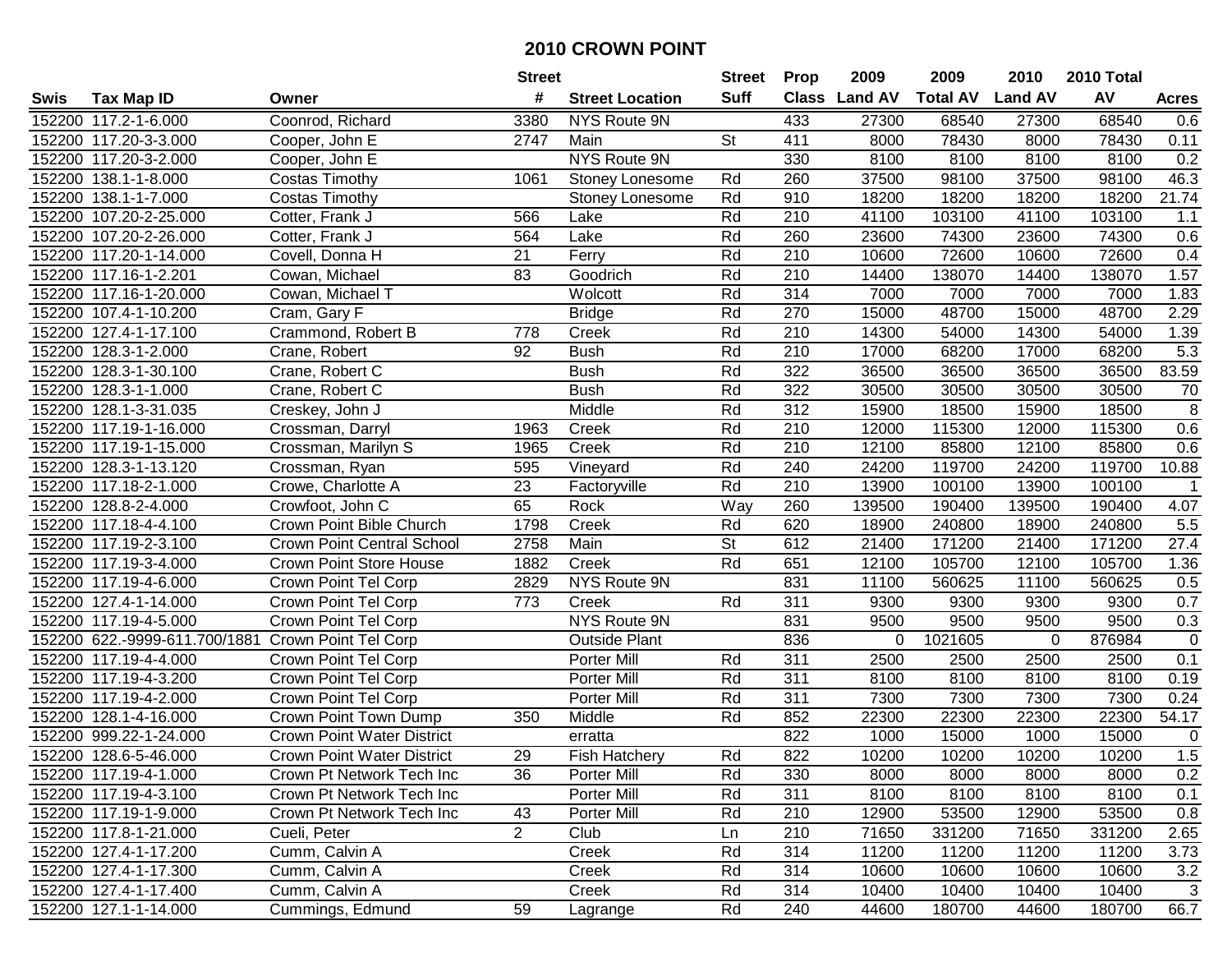|        |                        |                            | <b>Street</b>    |                        | <b>Street</b>            | <b>Prop</b> | 2009          | 2009            | 2010           | 2010 Total |                  |
|--------|------------------------|----------------------------|------------------|------------------------|--------------------------|-------------|---------------|-----------------|----------------|------------|------------------|
| Swis   | <b>Tax Map ID</b>      | Owner                      | #                | <b>Street Location</b> | <b>Suff</b>              |             | Class Land AV | <b>Total AV</b> | <b>Land AV</b> | AV         | <b>Acres</b>     |
|        | 152200 116.4-1-36.000  | Curlew, Brett              |                  | Hogan Hill             | Rd                       | 322         | 12600         | 12600           | 12600          | 12600      | 20.6             |
|        | 152200 116.4-1-38.100  | Curlew, Brett              |                  | Hogan Hill             | Rd                       | 322         | 30500         | 30500           | 30500          | 30500      | 56.7             |
|        | 152200 128.1-4-32.000  | Curran, Dale R             | 84               | Pearl                  | <b>St</b>                | 210         | 15000         | 107900          | 15000          | 107900     | 2.1              |
|        | 152200 128.1-4-31.000  | Curran, Dale R             |                  | Pearl                  | <b>St</b>                | 314         | 10400         | 10400           | 10400          | 10400      | $\mathbf{1}$     |
|        | 152200 128.2-2-15.000  | Currier, Wayne E           | 32               | Old Orchard            | Way                      | 210         | 14200         | 182200          | 14200          | 182200     | 1.28             |
|        | 152200 116.4-1-15.100  | Cutting, Christopher D     | 21               | <b>Strongs Hill</b>    | Rd                       | 210         | 14400         | 119900          | 14400          | 119900     | 1.5              |
|        | 152200 106.4-1-9.200   | Cutting, Joseph M          | 1157             | <b>Breed Hill</b>      | Rd                       | 270         | 15300         | 106300          | 15300          | 106300     | $\overline{2.3}$ |
|        | 152200 116.2-1-18.100  | Cutting, Paul D            | 203              | <b>McMurtry</b>        | Rd                       | 240         | 34100         | 34100           | 40050          | 66410      | 57.85            |
|        | 152200 116.2-1-12.000  | Cutting, Roy               | 405              | Sand Hill              | Rd                       | 240         | 32600         | 96800           | 32600          | 96800      | 37.4             |
|        | 152200 117.1-1-18.112  | Cutting, Roy D             |                  | White Church           | Rd                       | 311         | 16800         | 16800           | 16800          | 16800      | 7.5              |
|        | 152200 128.12-1-2.000  | <b>D&amp;H Corporation</b> |                  | NYS Route 9N           |                          | 843         | 1000          | 1000            | 1000           | 1000       | 1.1              |
|        | 152200 117.18-4-7.120  | Danforth, Toby W           | 1840             | Creek                  | Rd                       | 311         | 1100          | 1100            | 1100           | 1100       | 0.3              |
|        | 152200 117.20-6-2.002  | Daniels, Jack              | 77               | Ferry                  | Rd                       | 210         | 52900         | 200700          | 52900          | 200700     | 0.85             |
|        | 152200 117.20-7-16.000 | Daniels, Jack I            | 118              | Ferry                  | Rd                       | 260         | 54400         | 89780           | 54400          | 89780      | 0.09             |
|        | 152200 138.1-1-9.000   | Dauphinais, Michael A Jr   | 1006             | Stoney Lonesome        | Rd                       | 312         | 43200         | 54800           | 43200          | 54800      | 101.03           |
|        | 152200 138.1-2-8.000   | Dauphinais, Michael A Jr   |                  | Stoney Lonesome        | Rd                       | 910         | 3600          | 3600            | 3600           | 3600       | 8.19             |
| 152200 | 138.1-2-9.000          | Dauphinais, Michael A Jr   |                  | Stoney Lonesome        | Rd                       | 910         | 64700         | 64700           | 64700          | 64700      | 140.53           |
| 152200 | 117.19-3-7.000         | DAvignon, Sharon M         | 283              | Pearl                  | St                       | 210         | 12000         | 95600           | 12000          | 95600      | 0.6              |
|        | 152200 116.2-1-21.100  | Davis, Robert R            |                  | <b>Breed Hill</b>      | Rd                       | 910         | 44400         | 44400           | 44400          | 44400      | 93.6             |
|        | 152200 128.3-1-4.200   | Debrobander, Todd M        | 491              | <b>Buck Mountain</b>   | Rd                       | 240         | 35300         | 156000          | 35300          | 156000     | 42               |
| 152200 | 128.8-2-5.000          | Degraw, George E           | 79               | Captains               | Cv                       | 210         | 80900         | 277700          | 80900          | 277700     | 0.44             |
| 152200 | 128.6-3-1.001          | Delaire, Holland           | 950              | White Church           | Rd                       | 280         | 14700         | 85500           | 14700          | 85500      | 1.8              |
|        | 152200 117.8-1-25.000  | Deligny, Gregory           | 26               | Hedge                  | Row                      | 260         | 28900         | 56700           | 28900          | 56700      | 0.2              |
|        | 152200 117.19-5-29.000 | DeLorme, Linda D           | 269              | Sugar Hill             | Rd                       | 270         | 11600         | 37900           | 11600          | 37900      | 0.42             |
|        | 152200 127.3-1-17.000  | DelRosario, Aldo           |                  | Old Furnace            | Rd                       | 910         | 24000         | 24000           | 24000          | 24000      | 18.25            |
| 152200 | 127.4-1-2.000          | Dennis, Christine L        | 675              | Creek                  | Rd                       | 240         | 24800         | 159000          | 24800          | 159000     | 20               |
|        | 152200 138.1-1-5.000   | Denno, Anthony A           | 937              | <b>Stoney Lonesome</b> | Rd                       | 312         | 500           | 3100            | 500            | 3100       | 0.92             |
|        | 152200 128.1-3-25.000  | Derby, Eugene P            | 1432             | Creek                  | Rd                       | 270         | 16400         | 29400           | 16400          | 29400      | 3.3              |
|        | 152200 117.20-7-24.000 | DeRovira, Dolf A           |                  | Ferry                  | Rd                       | 210         | 43900         | 166200          | 43900          | 166200     | 0.6              |
|        | 152200 117.20-3-9.000  | Design Directors JAW LLC   | 2727             | Main                   | $\overline{\mathsf{St}}$ | 411         | 10000         | 155900          | 10000          | 155900     | 0.6              |
|        | 152200 117.20-3-7.000  | Design Directors JAW LLC   | 2731             | Main                   | $\overline{\mathsf{St}}$ | 220         | 12000         | 159500          | 12000          | 159500     | 0.6              |
|        | 152200 117.19-6-3.123  | Deyo, Marwin               | 2779             | Main                   | $\overline{\mathsf{St}}$ | 483         | 9300          | 34100           | 9300           | 34100      | 0.25             |
|        | 152200 117.2-2-3.100   | Deyo, Marwin               | $\overline{211}$ | <b>Burdick</b>         | Rd                       | 280         | 62500         | 281960          | 62500          | 299520     | 81.9             |
|        | 152200 128.3-1-22.000  | Dismore, Gregory W         |                  | <b>Buck Mountain</b>   | Rd                       | 322         | 7000          | 7000            | 7000           | 7000       | $\overline{12}$  |
|        | 152200 116.-1-15.000   | Dolback, Betty A           |                  | Narrow Town            | Rd                       | 910         | 28700         | 28700           | 28700          | 28700      | 48               |
|        | 152200 116.2-1-15.600  | Dolback, Betty A           |                  | Sand Hill              | Rd                       | 311         | $\mathbf 1$   |                 |                |            | 0.38             |
|        | 152200 116.2-1-15.100  | Dolback, Betty A           | 301              | Sand Hill              | Rd                       | 210         | 19710         | 122710          | 19710          | 122710     | 8.5              |
|        | 152200 116.2-1-15.400  | Dolback, Danne M           |                  | Sand Hill              | Rd                       | 910         | 6708          | 6708            | 6708           | 6708       | 15.6             |
|        | 152200 116.2-1-15.200  | Dolback, Edward I Jr       |                  | Sand Hill              | Rd                       | 910         | 11696         | 11696           | 11696          | 11696      | 27.2             |
|        | 152200 107.3-6-8.000   | Donahue, Edwin F           | 86               | Cold Spring            | Rd                       | 210         | 17100         | 148000          | 17100          | 148000     | 4.1              |
|        | 152200 107.12-1-10.100 | Donlon, Frederick A        |                  | <b>Bridge</b>          | Rd                       | 314         | 4300          | 4300            | 4300           | 4300       | 0.23             |
|        | 152200 107.12-1-9.000  | Donlon, Frederick J        | 670              | <b>Bridge</b>          | Rd                       | 311         | 99100         | 99100           | 99100          | 99100      | 17.1             |
|        |                        |                            |                  |                        |                          |             |               |                 |                |            |                  |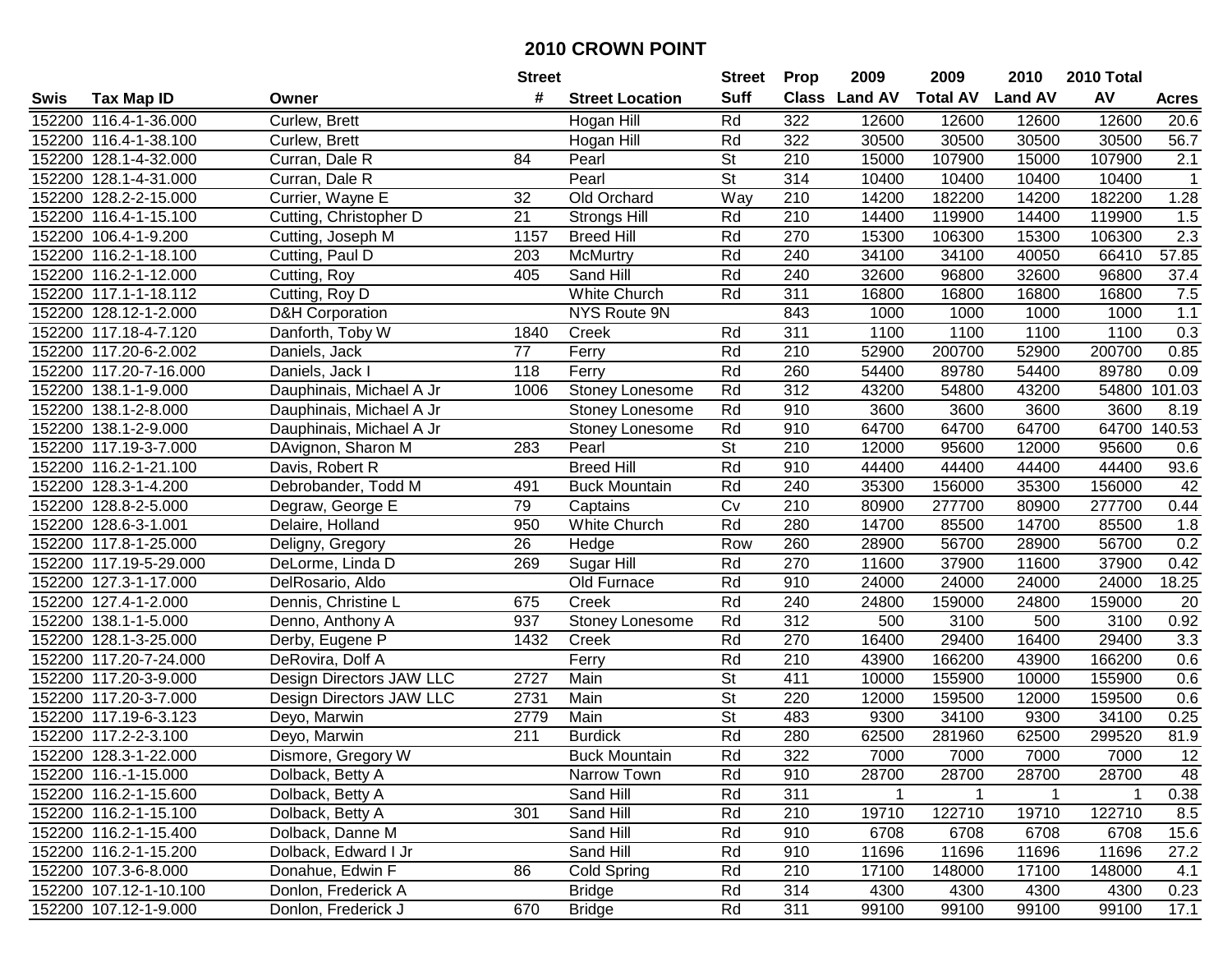|        |                        |                     | <b>Street</b> |                        | <b>Street</b> | <b>Prop</b>      | 2009          | 2009            | 2010           | 2010 Total |                |
|--------|------------------------|---------------------|---------------|------------------------|---------------|------------------|---------------|-----------------|----------------|------------|----------------|
| Swis   | <b>Tax Map ID</b>      | Owner               | #             | <b>Street Location</b> | <b>Suff</b>   |                  | Class Land AV | <b>Total AV</b> | <b>Land AV</b> | AV         | <b>Acres</b>   |
|        | 152200 107.12-1-31.000 | Donlon, Frederick J |               | <b>Bridge</b>          | Rd            | 311              | 4100          | 4100            | 4100           | 4100       | 0.2            |
|        | 152200 128.1-4-7.000   | Donnelly, John      | 557           | <b>Buck Mountain</b>   | Rd            | 260              | 32800         | 56000           | 32800          | 56000      | 37.5           |
|        | 152200 116.4-1-30.200  | Dorr, Bradley A     |               | Hogan Hill             | Rd            | 311              |               |                 | 14770          | 14770      | 12.08          |
|        | 152200 116.4-1-30.100  | Dorr, Frank         | 191           | Hogan Hill             | Rd            | 240              |               |                 | 32670          | 153570     | 37.1           |
|        | 152200 116.4-1-31.000  | Dorr, Frank         |               | Hogan Hill             | Rd            | 314              | 500           | 500             | 500            | 500        | 0.3            |
|        | 152200 116.4-1-30.300  | Dorr, Jeremy E      |               | Hogan Hill             | Rd            | 311              |               |                 | 14910          | 14910      | 12.31          |
|        | 152200 117.19-3-19.000 | Dorsett, Robert L   | 1948          | Creek                  | Rd            | 280              | 11400         | 149900          | 11400          | 149900     | 0.5            |
|        | 152200 128.1-4-5.200   | Dorsett, Thomas R   | 299           | Amy Hill               | Rd            | $\overline{210}$ | 17000         | 83800           | 17000          | 83800      | 4.02           |
|        | 152200 107.20-2-23.000 | Drew, Darryl D      | 584           | Lake                   | Rd            | 210              | 84400         | 186900          | 84400          | 186900     | 3.5            |
|        | 152200 117.19-1-22.000 | Dudley, Raymond     | 1895          | Creek                  | Rd            | 210              | 14000         | 72900           | 14000          | 72900      | 1.1            |
|        | 152200 138.1-1-10.200  | Dugrenier, Andrew J |               | Stoney Lonesome        | Rd            | 322              | 21600         | 21600           | 21600          | 21600      | 23.9           |
|        | 152200 116.4-1-15.200  | Dunbar, Klancy S    | 280           | <b>Breed Hill</b>      | Rd            | 210              | 17900         | 56100           | 17900          | 56100      | 4.91           |
|        | 152200 128.1-4-11.000  | Dunning, Richard A  |               | Amy Hill               | Rd            | 314              | 7000          | 7000            | 7000           | 7000       | 6.1            |
|        | 152200 128.1-4-12.000  | Dunning, Richard A  | 329           | Amy Hill               | Rd            | 240              | 38700         | 119000          | 38700          | 119000     | 48.6           |
|        | 152200 107.3-2-13.212  | Dunning, Richard A  | 3519          | NYS Route 9N           |               | 210              | 15500         | 81000           | 15500          | 81000      | 2.5            |
|        | 152200 127.4-1-15.300  | Duprey, Louis E     |               | Creek                  | Rd            | 311              | 535           | 535             | 535            | 535        | 0.93           |
|        | 152200 127.4-1-11.000  | Duprey, Louis E     | 751           | Creek                  | Rd            | 210              | 11600         | 53800           | 11600          | 53800      | 0.5            |
|        | 152200 107.12-1-22.000 | Durkee, Wayne M     | 24            | <b>Breezy Haven</b>    | Way           | 311              | 46200         | 46200           | 46200          | 46200      | 0.4            |
|        | 152200 117.20-1-13.000 | Dushane Dwane       | 23            | Ferry                  | Rd            | 210              | 10600         | 117600          | 10600          | 117600     | 0.4            |
|        | 152200 127.2-1-1.000   | Dushane William H   |               | Hog Back               | Rd            | 910              | 50400         | 50400           | 50400          |            | 50400 108.87   |
|        | 152200 128.2-1-46.000  | Dushane William H   | 196           | Pearl                  | <b>St</b>     | 270              | 13800         | 69000           | 13800          | 69000      | $\mathbf 1$    |
|        | 152200 127.2-1-4.100   | Dushane William H   | 531           | Hog Back               | Rd            | 113              | 52000         | 159500          | 52000          | 159500     | 81.76          |
|        | 152200 127.2-1-4.220   | Dushane William H   | 585           | Hog Back               | Rd            | 270              | 13900         | 46500           | 13900          | 46500      | $\mathbf{1}$   |
| 152200 | 127.2-1-4.210          | Dushane William H   | 599           | Hog Back               | Rd            | 322              | 27700         | 27700           | 27700          | 27700      | 55.89          |
|        | 152200 117.19-1-2.200  | Dushane, Amy        |               | Factoryville           | Rd            | 322              | 4600          | 4600            | 4600           | 4600       | 12.5           |
|        | 152200 117.19-1-1.000  | Dushane, Amy        |               | Factoryville           | Rd            | 270              | 13900         | 102500          | 13900          | 102500     | $\mathbf{1}$   |
|        | 152200 128.6-6-2.000   | Dushane, Henry      | 152           | Pearl                  | St            | 210              | 15900         | 97900           | 15900          | 97900      | 3              |
|        | 152200 117.3-1-41.200  | Dushane, Howard A   |               | White Church           | Rd            | 314              | 10400         | 10400           | 10400          | 10400      | 2.9            |
|        | 152200 127.2-1-9.110   | Dushane, Howard A   |               | Hogan Hill             | Rd            | 322              | 39300         | 39300           | 39300          | 39300      | 95.3           |
|        | 152200 117.3-1-54.000  | Dushane, Howard A   | 1151          | White Church           | Rd            | 210              | 16600         | 91900           | 16600          | 91900      | 3.5            |
|        | 152200 117.2-2-23.200  | Dushane, Todd R     | 365           | Lake                   | Rd            | $\overline{210}$ | 13900         | 111000          | 13900          | 111000     | $\overline{1}$ |
|        | 152200 128.2-2-3.000   | Dushane, William    |               | Sugar Hill             | Rd            | 311              | 32300         | 32300           | 32300          | 32300      | 5              |
|        | 152200 128.2-2-2.000   | Dushane, William H  | 136           | Sugar Hill             | Rd            | $\overline{210}$ | 15100         | 97700           | 15100          | 97700      | 2.23           |
|        | 152200 117.16-2-16.000 | Dutch Treat LLC     | 109           | Wolcott                | Rd            | 210              | 57800         | 155000          | 57800          | 155000     | 0.9            |
|        | 152200 107.2-1-8.000   | Duval, Jeanne       | 713           | <b>Bridge</b>          | Rd            | 210              | 21100         | 78400           | 21100          | 78400      | 7.9            |
|        | 152200 128.6-5-8.000   | Duval, Jeanne L     | 147           | Pearl                  | St            | 270              | 14000         | 29900           | 14000          | 29900      | 1.1            |
|        | 152200 107.4-1-12.110  | Duval, Joseph       |               | <b>Bridge</b>          | Rd            | 105              | 45000         | 45000           | 45000          | 45000      | 78.2           |
|        | 152200 107.4-1-11.000  | Duval, Joseph       | 115           | Trimble                | Rd            | 240              | 68000         | 229100          | 68000          | 237100     | 71.2           |
|        | 152200 128.1-4-25.000  | Duval, Joseph       |               | Vineyard               | Rd            | 314              | 7100          | 7100            | 7100           | 7100       | 6.8            |
|        | 152200 117.2-3-3.000   | Duval, Joseph N     |               | Trimble                | Rd            | 105              | 8100          | 8100            | 8100           | 8100       | 9.6            |
|        | 152200 107.4-1-13.000  | Duval, Neil         | 217           | Trimble                | Rd            | 210              | 13900         | 106200          | 13900          | 106200     | 1.2            |
|        | 152200 117.2-1-20.000  | Duval, Ronald H     | 417           | Factoryville           | Rd            | 210              | 13900         | 82560           | 13900          | 82560      | $\overline{1}$ |
|        |                        |                     |               |                        |               |                  |               |                 |                |            |                |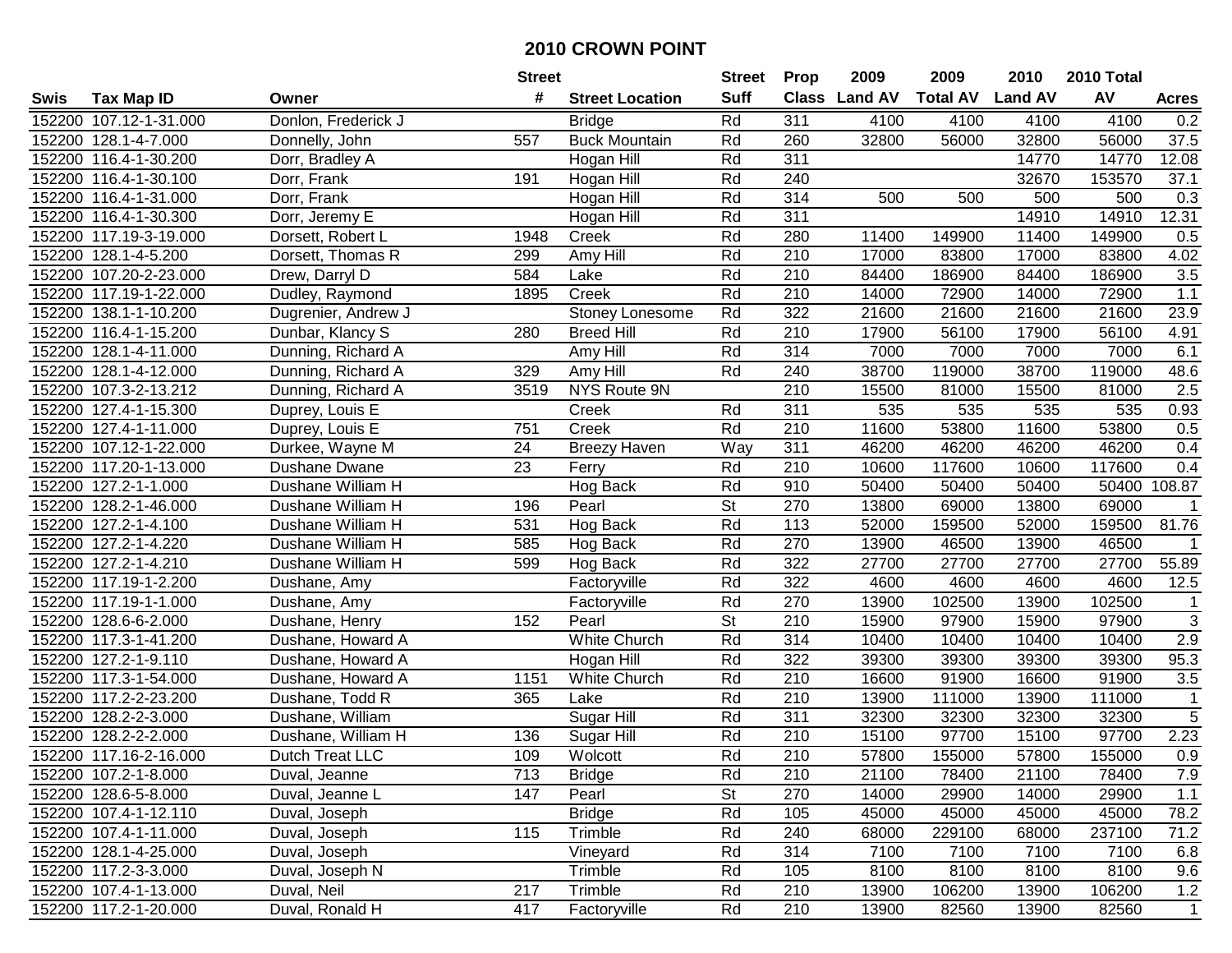|        |                            |                                       | <b>Street</b> |                        | <b>Street</b> | <b>Prop</b> | 2009          | 2009            | 2010           | 2010 Total |                |
|--------|----------------------------|---------------------------------------|---------------|------------------------|---------------|-------------|---------------|-----------------|----------------|------------|----------------|
| Swis   | <b>Tax Map ID</b>          | Owner                                 | #             | <b>Street Location</b> | <b>Suff</b>   |             | Class Land AV | <b>Total AV</b> | <b>Land AV</b> | AV         | <b>Acres</b>   |
|        | 152200 117.2-1-22.200      | Duval, Ronald H                       |               | Factoryville           | Rd            | 322         | 28900         | 28900           | 28900          | 28900      | 55             |
|        | 152200 128.6-5-21.000      | Dwyer, Brian F                        | 922           | <b>Bradford Hill</b>   | Rd            | 311         | 13900         | 13900           | 13900          | 13900      | 1.76           |
|        | 152200 128.6-4-4.000       | Dwyer, Estella                        | 915           | <b>Bradford Hill</b>   | Rd            | 210         | 12600         | 98050           | 12600          | 98050      | 0.76           |
|        | 152200 128.2-1-42.000      | Ebersbach, Richard                    | 131           | Sam Curran             | Rd            | 240         | 66100         | 154400          | 66100          | 154400     | 147.9          |
|        | 152200 117.20-7-18.000     | Ecklund, Gary W                       | 122           | Ferry                  | Rd            | 260         | 54400         | 165240          | 54400          | 154870     | 0.09           |
|        | 152200 107.12-1-7.000      | Edwards, Maryanne E                   | 690           | <b>Bridge</b>          | Rd            | 210         | 98200         | 147400          | 98200          | 147400     | 7.3            |
|        | 152200 127.1-1-22.200      | Eisenberg, Charles                    |               | Hog Back               | Rd            | 910         | 12400         | 12400           | 12400          | 12400      | 10             |
| 152200 | 127.1-1-21.000             | Eisenberg, Charles                    | 326           | Hog Back               | Rd            | 240         | 21800         | 109900          | 21800          | 109900     | 20.2           |
|        | 152200 138.1-2-21.110      | Emerich, Robert S                     |               | Ben Hunter             | Rd            | 311         | 108500        | 108500          | 108500         | 108500     | 6.74           |
|        | 152200 128.1-3-3.000       | Engel, Edward                         | 425           | Middle                 | Rd            | 260         | 10700         | 69600           | 10700          | 69600      | 0.35           |
|        | 152200 107.20-2-9.000      | Ensinger, Stuart M Jr                 | 20            | <b>Bucket</b>          | Way           | 260         | 166100        | 221000          | 166100         | 221000     | 3.4            |
|        | 152200 117.18-4-7.200/2010 | Erickson, Julie A                     |               | Creek                  | Rd            | 270         |               |                 | 10700          | 82300      |                |
|        | 152200 117.18-4-7.200      | Erickson, Julie A                     |               | Creek                  | Rd            | 270         | 10700         | 82300           | 10700          | 82300      | 0.4            |
|        | 152200 107.3-3-2.000       | Esposito, Jeffrey R                   |               | NYS Route 9N           |               | 314         | 5000          | 5000            | 5000           | 5000       | 4.66           |
|        | 152200 107.2-1-9.000       | Esposito, Patrick Jr                  | 593           | <b>Bridge</b>          | Rd            | 105         | 89200         | 89200           | 89200          | 89200      | 192            |
|        | 152200 117.3-1-12.110      | <b>Essex County</b>                   |               | Newell                 | Rd            | 105         | 43660         | 43660           | 43660          | 43660      | 107.67         |
|        | 152200 127.4-1-46.000      | <b>Essex County ARC Facilities In</b> | 1814          | Old Furnace            | Rd            | 210         | 19600         | 191900          | 19600          | 191900     | 6.6            |
|        | 152200 117.20-4-6.000      | <b>Essex County Champlain Bank</b>    | 2687          | Main                   | St            | 462         | 13600         | 162100          | 13600          | 162100     | 1.7            |
|        | 152200 117.20-5-4.000      | <b>Essex County Facilities Inc</b>    | 30            | Ferry                  | Rd            | 642         | 13200         | 305050          | 13200          | 305050     | 1.3            |
|        | 152200 117.19-5-1.000      | <b>Essex County Facilities Inc</b>    | 270           | Pearl                  | <b>St</b>     | 210         | 14900         | 208700          | 14900          | 208700     | 3.16           |
|        | 152200 999.22-1-25.000     | <b>Essex County Fish Hatchery</b>     |               | erratta                |               | 962         | 100           | 53300           | 100            | 53300      | $\pmb{0}$      |
|        | 152200 128.6-5-18.000      | <b>Essex County Fish Hatchery</b>     | 13            | <b>Fish Hatchery</b>   | Rd            | 962         | 27400         | 216800          | 27400          | 216800     | 41.27          |
| 152200 | 127.4-1-35.000             | <b>Essex County Reforestation</b>     |               | <b>Warner Hill</b>     | Rd            | 942         | 200400        | 200400          | 200400         | 200400     | 330.3          |
| 152200 | 128.6-5-27.000             | Eubar, Alburton H                     | 1646          | Creek                  | Rd            | 270         | 9200          | 41300           | 9200           | 41300      | 0.11           |
| 152200 | 128.3-1-18.000             | Ezzo, Chad                            | 26            | Maggie Dudley          | Rd            | 210         | 13800         | 95900           | 13800          | 95900      | $\overline{1}$ |
|        | 152200 117.16-2-9.000      | Fahey, Colby L                        | 16            | Berry Patch            | Way           | 260         | 65300         | 122000          | 65300          | 122000     | 0.7            |
|        | 152200 128.1-2-15.000      | <b>Fairview Cemetery</b>              | 1693          | Creek                  | Rd            | 695         | 2600          | 2600            | 2600           | 2600       | 4.1            |
|        | 152200 127.1-1-24.000      | Farren, Beth                          |               | Hog Back               | Rd            | 322         | 25600         | 25600           | 25600          | 25600      | 49.33          |
|        | 152200 127.1-1-26.000      | Farren, Beth                          |               | Hog Back               | Rd            | 322         | 20300         | 20300           | 20300          | 20300      | 16.64          |
|        | 152200 127.1-1-22.120      | Farren, Harold K                      |               | Hog Back               | Rd            | 910         | 25800         | 25800           | 25800          | 25800      | 24.9           |
| 152200 | 138.1-1-10.100             | Feenan, David                         | 1207          | Stoney Lonesome        | Rd            | 240         | 32100         | 137800          | 32100          | 137800     | 36.1           |
|        | 152200 128.1-4-38.211      | Figueroa, David J                     | 47            | Sam Curran             | Rd            | 240         | 29100         | 129600          | 29100          | 129600     | 30.4           |
|        | 152200 107.12-1-12.000     | Finch, Gary                           |               | <b>Bridge</b>          | Rd            | 311         | 57800         | 57800           | 57800          | 57800      | 1.9            |
|        | 152200 107.12-1-11.000     | Finch, Gary                           | 620           | <b>Bridge</b>          | Rd            | 260         | 78000         | 108800          | 78000          | 108800     | $\overline{4}$ |
|        | 152200 128.1-3-17.000      | Fish, Jeffrey                         |               | Creek                  | Rd            | 314         | 10400         | 10400           | 10400          | 10400      | 2              |
|        | 152200 127.3-1-5.220       | Fleury, John E                        | 1463          | Old Furnace            | Rd            | 240         | 22600         | 125400          | 22600          | 125400     | 16             |
|        | 152200 116.2-1-1.000       | Flint, Perry                          | 118           | Sherman Lake           | Rd            | 240         | 132900        | 221900          | 132900         | 221900     | 20.22          |
|        | 152200 128.8-1-13.000      | Foote, Donald C                       |               | NYS Route 9N           |               | 314         | 3200          | 3200            | 3200           | 3200       | 8.95           |
|        | 152200 117.19-5-25.001     | <b>Forest Dale Cemetery Assoc</b>     |               | Sugar Hill             | Rd            | 314         | 7500          | 7500            | 7500           | 7500       | 0.3            |
|        | 152200 117.19-5-10.000     | <b>Forest Dale Cemetery Assoc</b>     | 2022          | Creek                  | Rd            | 695         | 9400          | 9700            | 9400           | 9700       | 8              |
|        | 152200 127.2-1-25.111      | Fortier, Richard A                    | 36            | Fortier                | Rd            | 240         | 45000         | 127960          | 45000          | 127960     | 78.46          |
|        | 152200 127.2-1-25.112      | Fortier, Robert                       | 74            | Fortier                | Rd            | 210         | 9200          | 70800           | 9200           | 70800      | 0.61           |
|        |                            |                                       |               |                        |               |             |               |                 |                |            |                |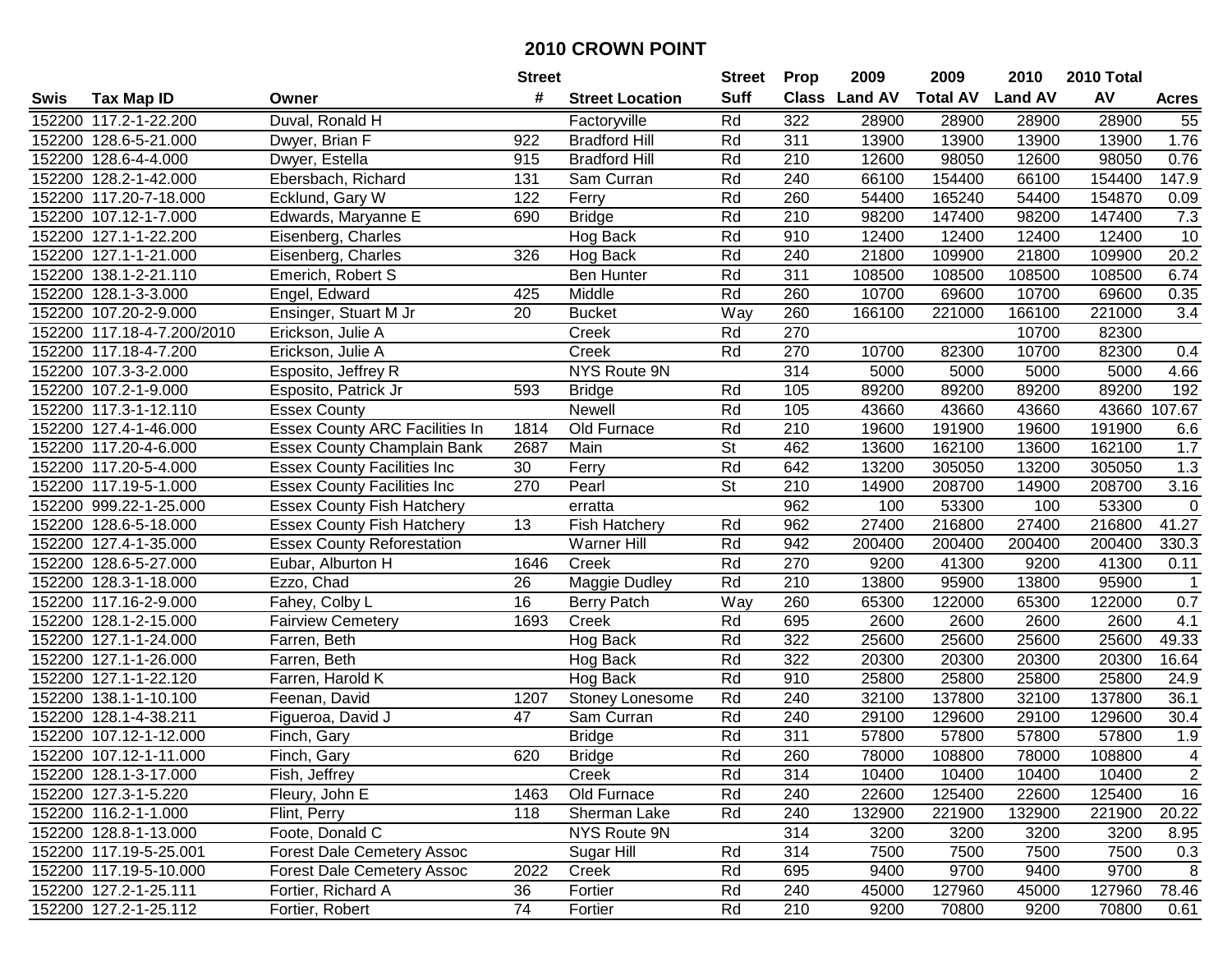|      |                        |                     | <b>Street</b>   |                        | <b>Street</b>            | <b>Prop</b>      | 2009          | 2009            | 2010           | 2010 Total    |                 |
|------|------------------------|---------------------|-----------------|------------------------|--------------------------|------------------|---------------|-----------------|----------------|---------------|-----------------|
| Swis | <b>Tax Map ID</b>      | Owner               | #               | <b>Street Location</b> | Suff                     |                  | Class Land AV | <b>Total AV</b> | <b>Land AV</b> | AV            | <b>Acres</b>    |
|      | 152200 128.4-5-1.200   | Four Life           |                 | NYS Route 9N           |                          | 910              | 15800         | 15800           | 15800          | 15800         | 26.64           |
|      | 152200 128.16-1-1.200  | Four Life           |                 | NYS Route 9N           |                          | 910              | 9400          | 9400            | 9400           | 9400          | 1.13            |
|      | 152200 128.2-1-37.112  | Four Life Trust     |                 | Sam Curran             | Rd                       | 910              | 143600        | 143600          | 143600         | 143600 311.12 |                 |
|      | 152200 128.1-4-5.111   | Fowler, Frank       | 275             | Amy Hill               | Rd                       | 240              | 36730         | 189500          | 36730          | 189500        | 50.7            |
|      | 152200 128.1-4-5.112   | Fowler, Kirana L    | 277             | Amy Hill               | Rd                       | 311              | 11430         | 11430           | 11430          | 11430         | 4.2             |
|      | 152200 128.2-2-23.000  | Fox, Ann            | 230             | Sugar Hill             | Rd                       | 280              | 13900         | 143830          | 13900          | 143830        | 1.05            |
|      | 152200 117.8-1-24.000  | Fox, Laurence I     | 24              | Hedge                  | Row                      | 210              | 28900         | 249580          | 28900          | 249580        | 0.2             |
|      | 152200 107.12-1-6.000  | Franklin, Dana G    | 694             | <b>Bridge</b>          | Rd                       | 484              | 12800         | 94100           | 12800          | 94100         | 2.2             |
|      | 152200 117.8-1-18.000  | Fratrik, Andrew R   | $\overline{22}$ | Hedge                  | Row                      | 260              | 25500         | 56400           | 25500          | 56400         | 0.23            |
|      | 152200 107.20-2-17.000 | French, Barbara     | 608             | Lake                   | Rd                       | 311              | 80900         | 80900           | 80900          | 80900         | 2.1             |
|      | 152200 117.19-6-4.200  | French, Barbara J   | 2771            | Main                   | St                       | 210              | 10300         | 65500           | 10300          | 65500         | 0.36            |
|      | 152200 117.19-6-4.100  | French, Barbara J   | 2767            | Main                   | <b>St</b>                | 210              | 10700         | 111690          | 10700          | 111690        | 0.4             |
|      | 152200 107.3-2-13.220  | French, Dale        | 3529            | NYS Route 9N           |                          | 210              | 10600         | 115800          | 10600          | 115800        | 0.88            |
|      | 152200 107.3-2-5.000   | French, Dale        | 85              | Bulwagga Mountain      | Way                      | 280              | 30400         | 56100           | 30400          | 56100         | 32.5            |
|      | 152200 107.3-2-4.000   | French, Dale        |                 | NYS Route 9N           |                          | 322              | 7000          | 7000            | 7000           | 7000          | 19              |
|      | 152200 107.3-2-13.120  | French, Dale        | 24              | <b>Bridge</b>          | Rd                       | 311              | 11000         | 11000           | 11000          | 11000         | 8.4             |
|      | 152200 107.3-4-3.200   | French, Dale        |                 | <b>Bridge</b>          | Rd                       | 314              | 2400          | 2400            | 2400           | 2400          | 6.2             |
|      | 152200 117.8-1-13.100  | French, Dale        |                 | Lake                   | Rd                       | 322              | 82600         | 82600           | 82600          | 82600         | 6.3             |
|      | 152200 117.16-1-11.000 | French, Fred R      | 40              | Wolcott                | Rd                       | 210              | 12400         | 106250          | 12400          | 106250        | 0.7             |
|      | 152200 117.16-2-21.000 | French, Frederic R  | 141             | Wolcott                | Rd                       | 210              | 57800         | 132250          | 57800          | 132250        | 1.07            |
|      | 152200 107.3-2-11.000  | French, Howard      | 3604            | NYS Route 9N           |                          | 311              | 6400          | 6400            | 6400           | 6400          | 0.4             |
|      | 152200 107.3-4-1.000   | French, Howard      |                 | NYS Route 9N           |                          | 314              | 150           | 150             | 150            | 150           | 0.2             |
|      | 152200 107.3-2-6.000   | French, Howard H    |                 | Cold Spring            | Rd                       | 322              | 3400          | 3400            | 3400           | 3400          | $\overline{13}$ |
|      | 152200 107.3-2-12.000  | French, Jeris       |                 | NYS Route 9N           |                          | 321              | 4600          | 4600            | 4600           | 4600          | 15              |
|      | 152200 107.3-2-13.211  | French, Jeris       | 3533            | NYS Route 9N           |                          | 484              | 18700         | 84800           | 18700          | 84800         | 5.5             |
|      | 152200 128.2-2-25.000  | French, Jeris       | 2717            | Main                   | <b>St</b>                | 240              | 27700         | 175800          | 27700          | 175800        | 24.42           |
|      | 152200 107.3-2-7.000   | French, Jeris G     |                 | NYS Route 9N           |                          | 322              | 7000          | 7000            | 7000           | 7000          | 20              |
|      | 152200 117.16-2-5.000  | French, Larry       | 102             | Fishermans             | Cv                       | 210              | 89000         | 138800          | 89000          | 138800        | 0.82            |
|      | 152200 128.8-1-1.000   | French, Larry       | 2615            | Main                   | $\overline{\mathsf{St}}$ | 431              | 16800         | 87200           | 16800          | 87200         | 4.3             |
|      | 152200 117.16-2-4.000  | French, Larry       | 110             | Fishermans             | Cv                       | 260              | 57800         | 105200          | 57800          | 105200        | 0.3             |
|      | 152200 117.20-7-19.000 | Freyhofer Horst H   | $\overline{26}$ | Gilligans Bay          | Way                      | $\overline{210}$ | 46200         | 285480          | 46200          | 83700         | 0.35            |
|      | 152200 116.4-1-28.000  | Friedman, Cory E    | 328             | Hogan Hill             | Rd                       | 240              | 26800         | 111300          | 26800          | 111300        | 19.9            |
|      | 152200 127.4-1-24.000  | Fuller, Robert      | 1318            | <b>Towner Hill</b>     | Rd                       | 260              | 44400         | 65400           | 44400          | 65400         | 76.6            |
|      | 152200 127.3-1-14.122  | Gadway, Kevin       |                 | Old Furnace            | Rd                       | 311              | 1700          | 1700            | 1700           | 1700          | 2.22            |
|      | 152200 127.3-1-14.200  | Gadway, Kevin       | 1763            | Old Furnace            | Rd                       | 210              | 15900         | 144300          | 15900          | 144300        | 2.97            |
|      | 152200 117.19-6-6.000  | Gadway, Kevin G     | 2761            | Main                   | <b>St</b>                | 411              | 12700         | 149600          | 12700          | 149600        | 0.7             |
|      | 152200 127.3-1-14.110  | Gadway, Marlene I   | 1775            | Old Furnace            | Rd                       | 210              | 18200         | 103300          | 18200          | 103300        | 5.1             |
|      | 152200 138.1-2-3.206   | Gall, Kirk D        |                 | <b>Ben Hunter</b>      | Rd                       | 311              | 6100          | 6100            | 6100           | 6100          | 5.91            |
|      | 152200 137.-1-37.000   | Gall, Kirk D        |                 | Stoney Lonesome        | Rd                       | 311              | 1700          | 1700            | 1700           | 1700          | 0.1             |
|      | 152200 138.1-2-4.200   | Gall, Kirk G        | 830             | Stoney Lonesome        | Rd                       | 260              | 14900         | 61100           | 14900          | 61100         | 1.89            |
|      | 152200 106.4-1-3.110   | Gallagher, Edward C |                 | White Church           | Rd                       | 311              | 16000         | 16000           | 16000          | 16000         | 8.37            |
|      | 152200 117.19-2-7.000  | Garrow, Francis R   | 2772            | Main                   | <b>St</b>                | 210              | 9300          | 91500           | 9300           | 91500         | 0.18            |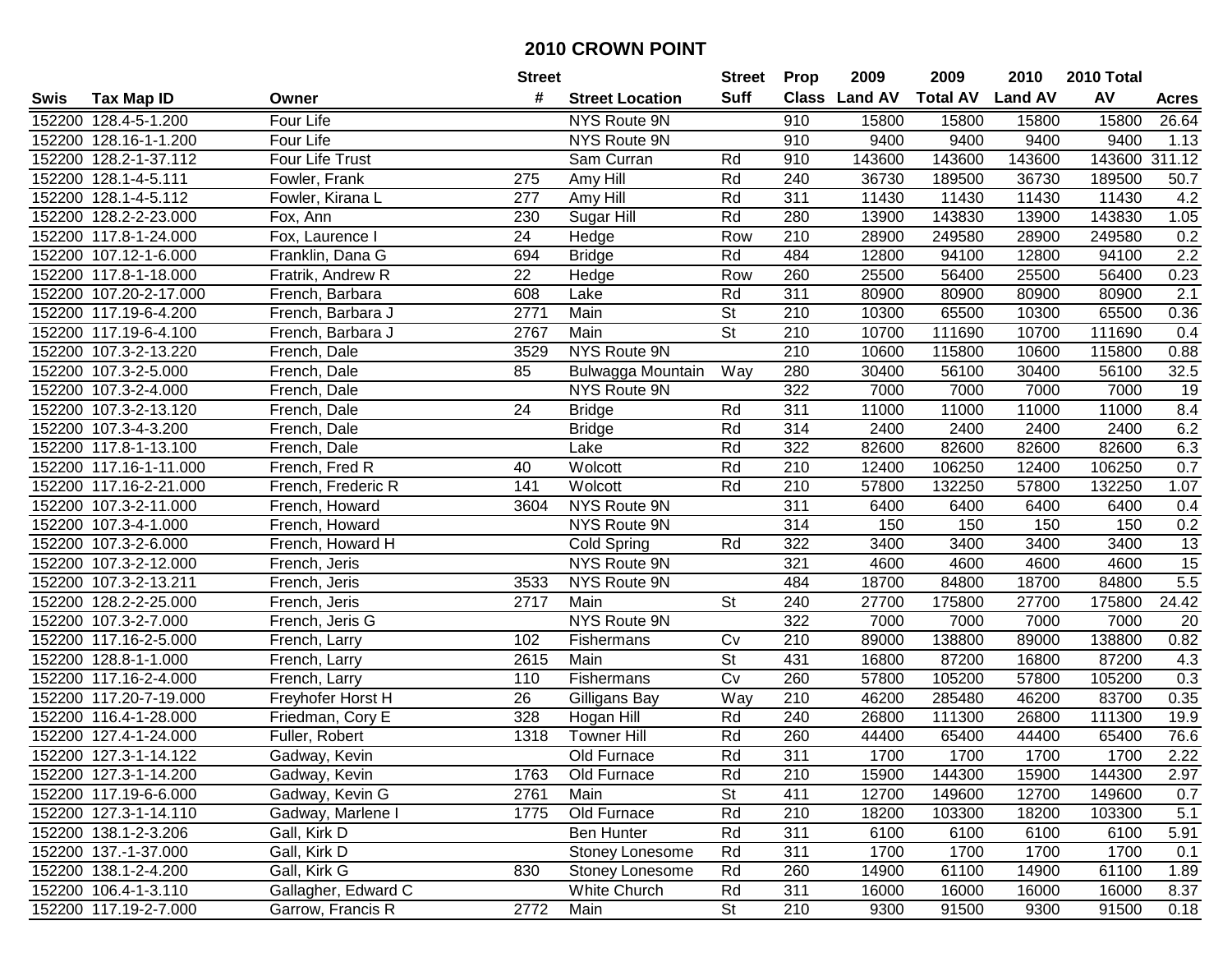|        |                        |                    | <b>Street</b>   |                         | <b>Street</b>            | <b>Prop</b> | 2009          | 2009            | 2010           | 2010 Total |                  |
|--------|------------------------|--------------------|-----------------|-------------------------|--------------------------|-------------|---------------|-----------------|----------------|------------|------------------|
| Swis   | <b>Tax Map ID</b>      | Owner              | #               | <b>Street Location</b>  | <b>Suff</b>              |             | Class Land AV | <b>Total AV</b> | <b>Land AV</b> | AV         | <b>Acres</b>     |
|        | 152200 117.19-2-2.000  | Gates, Curtisteen  |                 | NYS Route 9N            |                          | 322         | 21900         | 21900           | 21900          | 21900      | 22.8             |
|        | 152200 127.2-1-9.220   | Gauger, Denis P    | 169             | Hogan Hill              | Rd                       | 240         | 24500         | 80000           | 24500          | 80000      | 19.4             |
|        | 152200 128.1-2-17.000  | Gaulin, Michael R  |                 | Creek                   | Rd                       | 314         | 4100          | 4100            | 4100           | 4100       | 8                |
|        | 152200 128.1-2-18.000  | Gaulin, Michael R  |                 | Creek                   | Rd                       | 314         | 9300          | 9300            | 9300           | 9300       | $\boldsymbol{9}$ |
|        | 152200 128.6-2-4.000   | Gaulin, Michael R  | 1659            | Creek                   | Rd                       | 534         | 23100         | 23100           | 9000           | 59000      | 0.19             |
|        | 152200 138.1-1-2.000   | Gaulin, Richard J  | 787             | Stoney Lonesome         | Rd                       | 240         | 35400         | 127900          | 35400          | 127900     | 42.6             |
|        | 152200 128.1-4-1.000   | Gayton, James      | 151             | Amy Hill                | Rd                       | 312         | 136100        | 137300          | 136100         | 137300     | 303              |
| 152200 | 128.1-4-36.000         | Geraw, Bruce L Jr  | 720             | Vineyard                | Rd                       | 240         | 38400         | 103900          | 38400          | 121170     | 30.5             |
| 152200 | 128.2-1-1.000          | Gibbs, Clarence    | 243             | Pearl                   | $\overline{\mathsf{St}}$ | 210         | 11100         | 92700           | 11100          | 92700      | 4                |
|        | 152200 128.2-1-4.310   | Gibbs, Clarence    | 213             | Pearl                   | <b>St</b>                | 270         | 20700         | 125500          | 20700          | 125500     | 7.5              |
|        | 152200 128.6-5-6.100   | Gibbs, Donald      |                 | Pearl                   | <b>St</b>                | 312         | 9300          | 9300            | 12500          | 13500      | 0.7              |
|        | 152200 128.6-5-17.300  | Gibbs, Donald M    |                 | Pearl                   | <b>St</b>                | 314         | 500           | 500             | 500            | 500        | 1.2              |
|        | 152200 128.6-5-17.100  | Gibbs, Donald M    |                 | Pearl                   | $\overline{\mathsf{St}}$ | 322         | 27600         | 27600           | 27600          | 27600      | 58.4             |
|        | 152200 128.2-1-4.120   | Gibbs, Donald M    |                 | Pearl                   | <b>St</b>                | 311         | 3400          | 3400            | 3400           | 3400       | 3.9              |
| 152200 | 128.2-1-4.210          | Gibbs, Donald M    |                 | Pearl                   | $\overline{\mathsf{St}}$ | 314         | 15700         | 15700           | 15700          | 15700      | 6.1              |
|        | 152200 128.1-2-5.000   | Gibbs, Donald M    |                 | Creek                   | Rd                       | 314         | 14600         | 14600           | 14600          | 14600      | 4.6              |
| 152200 | 128.6-5-3.200          | Gibbs, Mary A      |                 | Pearl                   | $\overline{\mathsf{St}}$ | 314         | 300           | 300             | 300            | 300        | 0.36             |
|        | 152200 128.6-5-4.000   | Gibbs, Mary A      | 171             | Pearl                   | $\overline{\mathsf{St}}$ | 210         | 12500         | 64400           | 12500          | 64400      | 0.7              |
|        | 152200 117.19-1-11.110 | Gibbs, Roland C    | 1993            | Creek                   | Rd                       | 210         | 16300         | 115800          | 16300          | 115800     | 3.55             |
|        | 152200 117.19-1-11.200 | Gibbs, Rory S      | 1991            | Creek                   | Rd                       | 270         | 14200         | 36900           | 14200          | 36900      | 1.35             |
|        | 152200 116.4-1-26.000  | Gilkerson, Bruce V |                 | <b>Breed Hill</b>       | Rd                       | 312         | 12000         | 24700           | 12000          | 24700      | 16.3             |
|        | 152200 116.4-1-27.000  | Gilkerson, Bruce V | 555             | <b>Breed Hill</b>       | Rd                       | 240         | 33700         | 190500          | 33700          | 190500     | 39               |
|        | 152200 127.2-1-19.000  | Gilson, Matthew    |                 | Creek                   | Rd                       | 314         | 14600         | 14600           | 14600          | 14600      | 4.6              |
|        | 152200 107.12-1-28.000 | Ginocchio, Louis F |                 | <b>Bridge</b>           | Rd                       | 311         | 78000         | 78000           | 78000          | 78000      | 3.5              |
|        | 152200 107.20-2-24.000 | Giroux, Bryan R    | 568             | Lake                    | Rd                       | 260         | 56300         | 96340           | 56300          | 96340      | 1.3              |
|        | 152200 107.20-2-6.000  | Glebus, Gary P     | 34              | <b>Bucket</b>           | Way                      | 210         | 71600         | 167450          | 71600          | 167450     | 0.34             |
|        | 152200 107.4-1-6.000   | Glebus, Gary P     | 406             | <b>Bridge</b>           | Rd                       | 210         | 78000         | 117700          | 78000          | 117700     | 2.2              |
|        | 152200 117.19-5-2.000  | Glebus, John Jr    | 286             | Pearl                   | <b>St</b>                | 210         | 14200         | 96800           | 14200          | 96800      | 1.3              |
|        | 152200 128.2-1-3.000   | Glebus, John Jr    |                 | Pearl                   | $\overline{\mathsf{St}}$ | 314         | 5800          | 5800            | 5800           | 5800       | 5.6              |
|        | 152200 117.8-1-13.200  | Glebus, William C  | 480             | Lake                    | Rd                       | 240         | 118600        | 225800          | 118600         | 225800     | 32               |
|        | 152200 128.1-3-5.000   | Goecke, Ruth       | $\overline{24}$ | <b>Hemlock</b>          | Ln                       | 260         | 11500         | 72200           | 11500          | 92200      | 0.22             |
|        | 152200 128.1-4-37.000  | Goggins, James     | 764             | Vineyard                | Rd                       | 210         | 17800         | 57100           | 17800          | 57100      | 4.8              |
|        | 152200 117.20-7-2.000  | Gomes, Leonardo SL | 9               | <b>Champlain Shores</b> | Way                      | 210         | 54300         | 219200          | 54300          | 219200     | 0.14             |
|        | 152200 127.4-1-58.000  | Gonyeau, George L  |                 | Peasley                 | Rd                       | 323         | 22600         | 22600           | 22600          | 22600      | 24.1             |
|        | 152200 127.4-1-21.110  | Gonyeau, George L  | 868             | Creek                   | Rd                       | 270         | 41500         | 149000          | 41500          | 149000     | 72.07            |
|        | 152200 128.6-5-32.000  | Goot, Michael      |                 | Creek                   | Rd                       | 311         | 8700          | 8700            | 8700           | 8700       | 0.5              |
|        | 152200 128.6-5-31.000  | Goot, Michael      | 1670            | Creek                   | Rd                       | 210         | 9600          | 89600           | 9600           | 89600      | 0.3              |
|        | 152200 117.2-2-12.000  | Goreau, Peter      | 274             | Lake                    | Rd                       | 311         | 10400         | 10400           | 10400          | 10400      | $\mathbf{1}$     |
|        | 152200 117.2-2-11.100  | Goreau, Peter      |                 | Lake                    | Rd                       | 311         | 12700         | 12700           | 12700          | 12700      | 3.4              |
|        | 152200 117.2-4-3.000   | Goreau, Peter      |                 | Lake                    | Rd                       | 311         | 79700         | 79700           | 79700          | 79700      | 1.9              |
|        | 152200 128.8-1-11.100  | Gosselin, Tonya    | 2515            | NYS Route 9N            |                          | 220         | 21700         | 119400          | 21700          | 119400     | 8.56             |
|        | 152200 128.3-1-3.210   | Goyette, Abraham   | 118             | <b>Bush</b>             | Rd                       | 240         | 27100         | 190800          | 27100          | 200800     | 26.2             |
|        |                        |                    |                 |                         |                          |             |               |                 |                |            |                  |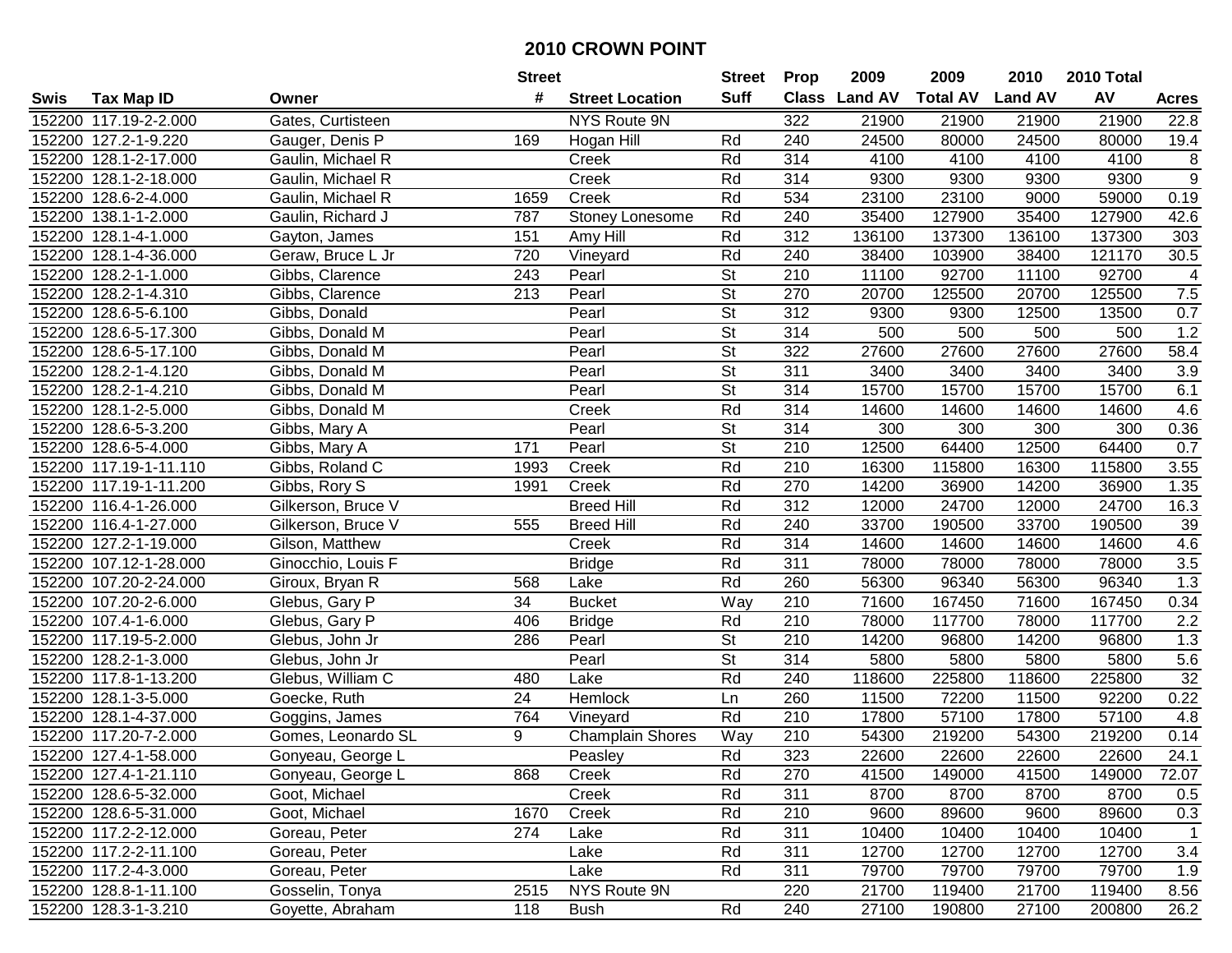|        |                         |                                    | <b>Street</b> |                         | <b>Street</b>            | <b>Prop</b>      | 2009           | 2009            | 2010           | 2010 Total |              |
|--------|-------------------------|------------------------------------|---------------|-------------------------|--------------------------|------------------|----------------|-----------------|----------------|------------|--------------|
| Swis   | <b>Tax Map ID</b>       | Owner                              | #             | <b>Street Location</b>  | <b>Suff</b>              | <b>Class</b>     | <b>Land AV</b> | <b>Total AV</b> | <b>Land AV</b> | AV         | <b>Acres</b> |
|        | 152200 117.18-2-3.000   | Goyette, David C                   | 15            | Factoryville            | Rd                       | 210              | 12500          | 48900           | 12500          | 48900      | 0.7          |
|        | 152200 117.19-5-8.000   | Goyette, Michael L                 | 358           | Pearl                   | St                       | 210              | 14100          | 69100           | 14100          | 69100      | 1.2          |
|        | 152200 127.2-1-12.000   | Goyette, Ronald                    | 16            | Hogan Hill              | Rd                       | 210              | 16700          | 99000           | 16700          | 99000      | 4.9          |
|        | 152200 107.3-6-4.000    | Graves, Leslie A                   | 77            | Cold Spring             | Rd                       | 240              | 46200          | 118700          | 46200          | 118700     | 46.8         |
|        | 152200 117.19-1-10.000  | Greenwood, William P               | 19            | Porter Mill             | Rd                       | 312              | 29000          | 41700           | 29000          | 41700      | 35.8         |
|        | 152200 117.16-2-15.000  | Greenwood, William P               | 99            | Wolcott                 | Rd                       | 210              | 88400          | 181100          | 88400          | 181100     | 1.7          |
|        | 152200 128.1-3-6.000    | Gresov, Bobbiann M                 | 30            | <b>Hemlock</b>          | Ln                       | 312              | 8100           | 12000           | 8100           | 12000      | 0.87         |
| 152200 | 128.8-2-7.000           | Griffin, Clinton B                 | 99            | Captains                | Cv                       | $\overline{210}$ | 83100          | 165100          | 83100          | 165100     | 0.74         |
|        | 152200 126.-2-9.000     | Grinnell, William R                |               | Old Furnace             | Rd                       | $\overline{312}$ | 66660          | 67950           | 66660          | 67950      | 164.8        |
|        | 152200 117.20-7-23.000  | Grogan, Peter J                    | 75            | Ferry                   | Rd                       | 311              | 41600          | 41600           | 41600          | 41600      | 0.5          |
|        | 152200 117.20-7-22.000  | Grogan, Peter J                    | 18            | <b>Best Friends</b>     | Way                      | 260              | 41600          | 198850          | 41600          | 198850     | 0.5          |
|        | 152200 107.3-6-16.000   | Groshans, Allan                    | 1835          | White Church            | Rd                       | 210              | 14660          | 79800           | 14660          | 79800      | 1.7          |
|        | 152200 128.8-2-8.300    | Groski, Daniel F                   | 113           | Captains                | Cv                       | 210              | 91220          | 227190          | 91220          | 254520     | 1.92         |
| 152200 | 116.4-1-16.120          | Grossmann, Barbara B               | 277           | <b>Breed Hill</b>       | Rd                       | 240              | 25900          | 172800          | 25900          | 202800     | 21.8         |
| 152200 | 128.1-4-38.212          | Gudikunst, Bret T                  | 27            | Sam Curran              | Rd                       | 210              | 14400          | 107400          | 14400          | 107400     | 1.4          |
|        | 152200 128.2-1-37.120   | Gunning, Shane M                   | 360           | Sam Curran              | Rd                       | 210              | 14000          | 107600          | 14000          | 107600     | 1.1          |
|        | 152200 117.2-1-9.100    | <b>Gunnison Lakeshore Orchards</b> |               | NYS Route 9N            |                          | 151              | 14000          | 14000           | 14000          | 14000      | 12.4         |
| 152200 | 117.2-2-18.000          | <b>Gunnison Lakeshore Orchards</b> |               | NYS Route 9N            |                          | 105              | 8000           | 8000            | 8000           | 8000       | 9.8          |
|        | 152200 117.2-2-19.110   | <b>Gunnison Lakeshore Orchards</b> |               | <b>Burdick</b>          | Rd                       | 105              | 7000           | 7000            | 7000           | 7000       | 6            |
|        | 152200 117.2-1-10.000   | <b>Gunnison Lakeshore Orchards</b> | 3208          | NYS Route 9N            |                          | 151              | 67700          | 138200          | 67700          | 296690     | 46.7         |
|        | 152200 117.2-2-17.000   | <b>Gunnison Lakeshore Orchards</b> |               | NYS Route 9N            |                          | 151              | 8200           | 8200            | 8200           | 8200       | 11.1         |
|        | 152200 117.1-1-10.000   | <b>Gunnison Lakeshore Orchards</b> | 87            | Harper                  | Rd                       | 151              | 102800         | 175900          | 102800         | 175900     | 241.3        |
|        | 152200 117.2-1-18.000   | <b>Gunnison Lakeshore Orchards</b> |               | Harpers                 | Rd                       | 151              | 10200          | 10200           | 10200          | 10200      | 9.4          |
|        | 152200 117.2-1-16.200   | <b>Gunnison Lakeshore Orchards</b> |               | <b>Burdick</b>          | Rd                       | 151              | 6300           | 6300            | 6300           | 6300       | 6.02         |
|        | 152200 117.2-1-8.200    | <b>Gunnison Lakeshore Orchards</b> |               | <b>Burdick</b>          | Rd                       | 151              | 5100           | 5100            | 5100           | 5100       | 5.84         |
|        | 152200 117.2-2-19.200   | <b>Gunnison Lakeshore Orchards</b> |               | <b>Burdick</b>          | Rd                       | 151              | 5100           | 5100            | 5100           | 5100       | 5.29         |
|        | 152200 117.2-1-10.000/1 | <b>Gunnison Lakeshore Orchards</b> |               | NYS Route 9N            |                          | 446              | 100            | 142200          | 100            | 142200     | $\Omega$     |
|        | 152200 117.3-1-12.120   | <b>Gunnison Lakeshore Orchards</b> |               | Gage                    | Rd                       | 105              | 20400          | 20400           | 20400          | 20400      | 16.13        |
|        | 152200 117.16-1-10.000  | <b>Gunnison Lakeshore Orchards</b> |               | Wolcott                 | Rd                       | 151              | 2600           | 2600            | 2600           | 2600       | 3.3          |
|        | 152200 117.3-1-17.100   | <b>Gunnison Lakeshore Orchards</b> |               | Russell                 | $\overline{\mathsf{St}}$ | 151              | 86700          | 86700           | 86700          | 86700      | 146.9        |
|        | 152200 117.16-1-12.000  | <b>Gunnison Lakeshore Orchards</b> |               | Wolcott                 | Rd                       | 105              | 24600          | 33600           | 24600          | 33600      | 16           |
|        | 152200 117.20-1-6.002   | <b>Gunnison Lakeshore Orchards</b> |               | Ferry                   | Rd                       | 151              | 33800          | 33800           | 33800          | 33800      | 35.9         |
|        | 152200 117.20-6-4.002   | Gunnison Lakeshore Orchards        | 94            | Ferry                   | Rd                       | 151              | 143000         | 459900          | 143000         | 459900     | 16.86        |
|        | 152200 117.2-1-9.200    | <b>Gunnison Lakeshore Orchards</b> |               | NYS Route 9N            |                          | 314              | 900            | 900             | 900            | 900        | 1.4          |
|        | 152200 117.20-1-12.000  | Gunnison Lakeside Orchards         |               | Ferry                   | Rd                       | 311              | 500            | 500             | 500            | 500        | 0.3          |
|        | 152200 117.20-7-25.000  | Gunnison, Hugh A                   | 69            | Ferry                   | Rd                       | 260              | 46200          | 128940          | 46200          | 142970     | 2.8          |
|        | 152200 117.16-2-12.000  | Gunnison, Kay                      | 4             | Berry Patch             | Way                      | 260              | 57800          | 131900          | 57800          | 131900     | 1.1          |
|        | 152200 127.1-1-22.112   | Gutreuter, Mary A                  | 280           | Hog Back                | Rd                       | 240              | 25000          | 130800          | 25000          | 130800     | 20.49        |
|        | 152200 127.3-1-2.000    | Hacunda, Edward P                  |               | Old Furnace             | Rd                       | 910              | 39600          | 39600           | 39600          | 39600      | 136.49       |
|        | 152200 127.3-1-7.000    | Hacunda, Edward P                  | 1610          | Old Furnace             | Rd                       | 280              | 159300         | 249800          | 159300         | 249800     | 348          |
|        | 152200 127.3-1-22.000   | Hacunda, Edward P                  |               | Old Furnace             | Rd                       | 910              | 11400          | 11400           | 11400          | 11400      | 25           |
|        | 152200 117.20-7-4.000   | Hald, John M                       | 13            | <b>Champlain Shores</b> | Way                      | 210              | 54400          | 188400          | 54400          | 188400     | 0.09         |
|        |                         |                                    |               |                         |                          |                  |                |                 |                |            |              |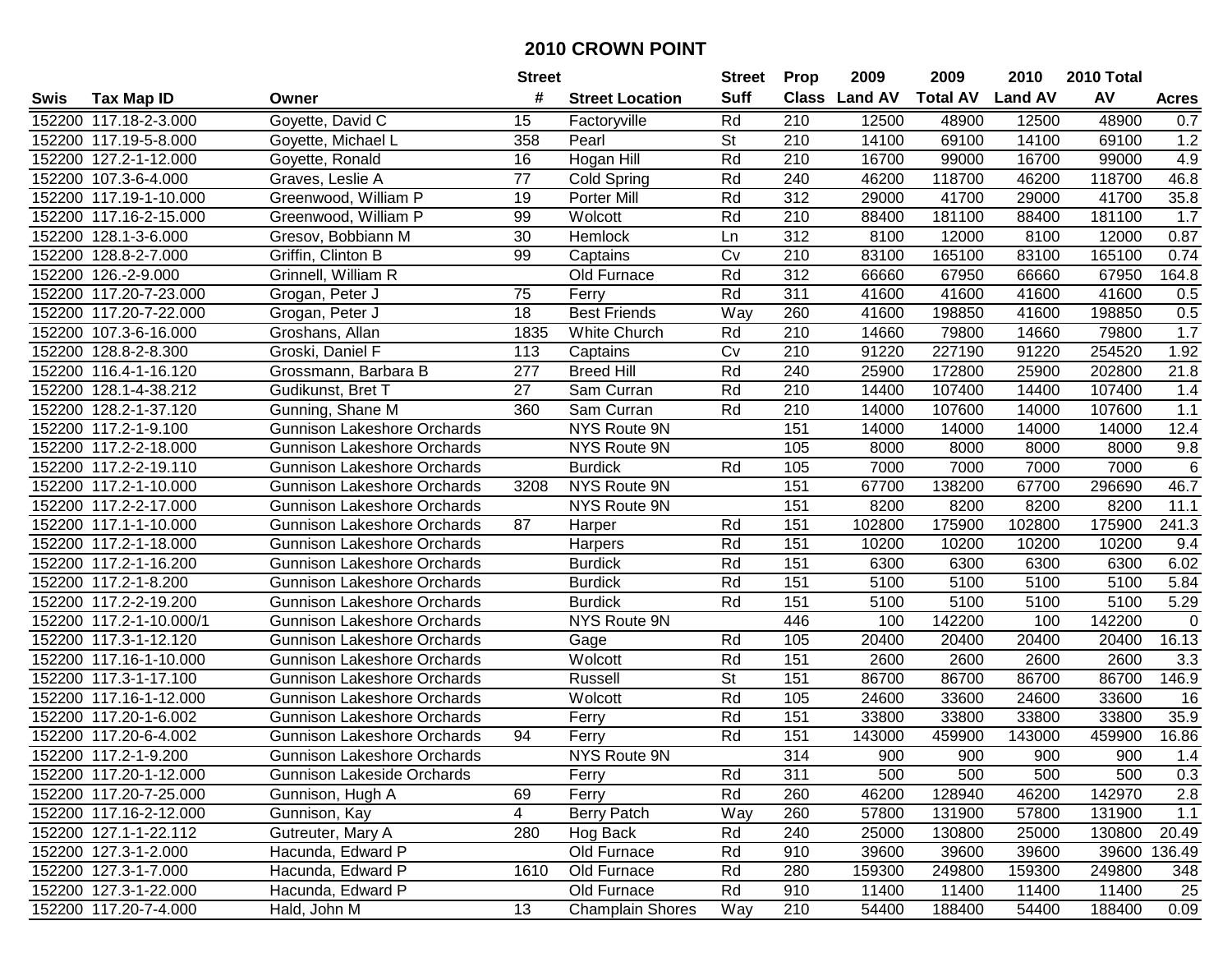|        |                        |                             | <b>Street</b> |                        | <b>Street</b>            | <b>Prop</b>      | 2009          | 2009            | 2010           | 2010 Total |                |
|--------|------------------------|-----------------------------|---------------|------------------------|--------------------------|------------------|---------------|-----------------|----------------|------------|----------------|
| Swis   | <b>Tax Map ID</b>      | Owner                       | #             | <b>Street Location</b> | <b>Suff</b>              |                  | Class Land AV | <b>Total AV</b> | <b>Land AV</b> | AV         | <b>Acres</b>   |
|        | 152200 117.18-1-1.000  | Hales, Terence F            | 67            | Factoryville           | Rd                       | 210              | 10600         | 93800           | 10600          | 93800      | 0.4            |
|        | 152200 128.2-1-49.000  | Hall, David                 | 266           | Sam Curran             | Rd                       | 210              | 17700         | 144400          | 17700          | 144400     | 4.7            |
|        | 152200 128.2-1-38.000  | Hall, David                 | 246           | Sam Curran             | Rd                       | 312              | 37500         | 38700           | 37500          | 38700      | 53.5           |
|        | 152200 128.2-1-45.000  | Hall, Evelyn                |               | Sam Curran             | Rd                       | 314              | 8300          | 8300            | 8300           | 8300       | 8              |
|        | 152200 116.4-1-6.000   | Hall, Lorna M               | 648           | <b>Breed Hill</b>      | Rd                       | 240              | 58700         | 88100           | 58700          | 88100      | 111.19         |
|        | 152200 116.4-1-7.000   | Hall, Lorna M               | 1118          | <b>Breed Hill</b>      | Rd                       | 322              | 27100         | 27100           | 27100          | 27100      | 10.07          |
|        | 152200 117.20-1-32.000 | Hammond Library             | 2732          | Main                   | <b>St</b>                | 611              | 8600          | 45900           | 8600           | 45900      | 0.34           |
|        | 152200 116.2-1-10.120  | Hanchett, William C         | 439           | Sand Hill              | Rd                       | 210              | 16100         | 149600          | 16100          | 149600     | $\overline{3}$ |
|        | 152200 117.3-1-5.100   | Hansen, Marcus              |               | White Church           | Rd                       | 322              | 19200         | 19200           | 19200          | 19200      | 41.47          |
|        | 152200 128.6-1-1.000   | Haran, Daniel B Sr          | 1733          | Creek                  | Rd                       | 280              | 10700         | 100700          | 10700          | 100700     | 0.72           |
|        | 152200 117.20-3-5.100  | Haran, Maureen A            | 2737          | Main                   | <b>St</b>                | 210              | 12600         | 124300          | 12600          | 124300     | 0.7            |
|        | 152200 117.16-2-19.000 | Hare, Baynard F             | 127           | Wolcott                | Rd                       | 210              | 58700         | 222260          | 58700          | 222260     | 0.6            |
|        | 152200 117.19-2-12.000 | Harkris Realty Corp         | 2784          | Main                   | <b>St</b>                | 481              | 9200          | 99200           | 9200           | 99200      | 0.2            |
|        | 152200 128.1-3-28.120  | Harmon, Lawrence W          | 257           | Middle                 | Rd                       | 210              | 20700         | 96500           | 20700          | 96500      | 7.43           |
|        | 152200 128.6-2-7.000   | Harper, Elmer               | 1653          | Creek                  | Rd                       | 210              | 9200          | 63800           | 9200           | 63800      | 0.2            |
|        | 152200 128.1-3-19.000  | Harper, Elmer               |               | Creek                  | Rd                       | 323              | 5800          | 5800            | 5800           | 5800       | 1.65           |
|        | 152200 117.2-1-19.000  | Harper, Elmer               | 3191          | <b>NYS Route 9N</b>    |                          | 210              | 13900         | 180350          | 13900          | 206050     | $\overline{1}$ |
|        | 152200 127.1-1-18.000  | Harper, Elmer G             | 397           | Hog Back               | Rd                       | 210              | 11600         | 33000           | 11600          | 33000      | 0.4            |
|        | 152200 117.18-3-11.000 | Harper, Elmer G             | 8             | Factoryville           | Rd                       | 270              | 10700         | 32000           | 10700          | 32000      | 0.4            |
|        | 152200 128.1-2-21.000  | Harper, Elmer G             | 1555          | Creek                  | Rd                       | 210              | 13100         | 67300           | 13100          | 67300      | 0.83           |
|        | 152200 117.2-1-5.200   | Harper, Elmer G Jr          | 3399          | NYS Route 9N           |                          | 210              | 12500         | 79100           | 12500          | 79100      | 0.7            |
|        | 152200 117.19-2-16.000 | Harper, Elmer G Jr          | 2826          | NYS Route 9N           |                          | 220              | 16500         | 91000           | 16500          | 91000      | 3.2            |
|        | 152200 117.2-1-23.000  | Harper, Elmer Jr            |               | Factoryville           | Rd                       | 314              | 5200          | 5200            | 5200           | 5200       | 5              |
| 152200 | 128.3-1-28.000         | Harper, Elmer Jr            | 463           | <b>Buck Mountain</b>   | Rd                       | 270              | 13800         | 35500           | 13900          | 35500      | $\mathbf{1}$   |
|        | 152200 117.19-3-20.110 | Harper, Rose                |               | Creek                  | Rd                       | 210              | 14300         | 77500           | 14300          | 77500      | 1.4            |
|        | 152200 117.19-3-20.120 | Harper, Wanda               | 1958          | Creek                  | Rd                       | 210              | 14100         | 62200           | 14100          | 62200      | 1.33           |
|        | 152200 117.20-1-36.000 | Harpp Builders & Developers | 2752          | Main                   | $\overline{\mathsf{St}}$ | 652              | 9600          | 78500           | 9600           | 78500      | 0.4            |
|        | 152200 117.20-1-35.000 | Harpp Living Trust          | 2748          | Main                   | <b>St</b>                | 411              | 9300          | 89000           | 9300           | 89000      | 0.2            |
|        | 152200 117.20-1-2.452  | Harpp Living Trust          | 26            | Sharon Park            | Rd                       | $\overline{210}$ | 13800         | 112100          | 13800          | 112100     | $\mathbf{1}$   |
|        | 152200 117.20-1-34.001 | Harpp Living Trust          |               | Sharon Park            | Rd                       | 311              | 8100          | 8100            | 8100           | 8100       | 0.24           |
|        | 152200 117.20-1-40.000 | Harpp, Helen T              | 9             | Sharon Park            | Rd                       | 411              | 9000          | 92140           | 9000           | 92140      | 0.2            |
|        | 152200 117.20-1-39.000 | Harpp, Lester               |               | Sharon Park            | Rd                       | 311              | 2300          | 2300            | 2300           | 2300       | 0.3            |
|        | 152200 117.20-1-7.200  | Harpp, Lester D Jr          |               | Sharon Park            | Rd                       | 311              | 2900          | 2900            | 2900           | 2900       | 0.15           |
|        | 152200 117.20-1-45.120 | Harpp, Lester Jr            | 14            | Sharon Park            | Rd                       | $\overline{210}$ | 9300          | 114800          | 9300           | 114800     | 0.26           |
|        | 152200 116.4-1-22.000  | Harrington Dan I            | 26            | Sand Hill              | Rd                       | 311              | 9300          | 9300            | 9300           | 9300       | 2              |
|        | 152200 116.4-1-23.000  | Harrington Dan I            |               | Sand Hill              | Rd                       | 314              | 4300          | 4300            | 4300           | 4300       | 0.5            |
|        | 152200 117.19-5-13.100 | Harrington, Charles         | 2056          | Creek                  | Rd                       | 210              | 14000         | 85500           | 14000          | 85500      | 1.8            |
|        | 152200 117.15-1-11.112 | Harrington, Charles W       |               | Factoryville           | Rd                       | 312              | 19700         | 32400           | 19700          | 32400      | 32.7           |
|        | 152200 128.2-1-6.120   | Harrington, Charles W       |               | Sam Curran             | Rd                       | 312              | 8900          | 10200           | 8900           | 10200      | 2.43           |
|        | 152200 117.19-5-14.200 | Harrington, Charles W       |               | Creek                  | Rd                       | 314              | 4400          | 4400            | 4400           | 4400       | 3.44           |
|        | 152200 117.19-5-14.100 | Harrington, Charles W       | 275           | Sugar Hill             | Rd                       | 312              | 18100         | 27700           | 18100          | 27700      | 33.46          |
|        | 152200 117.2-2-4.220   | Harrington, Dan I           |               | <b>Burdick</b>         | Rd                       | 311              | 4100          | 4100            | 4100           | 4100       | 5              |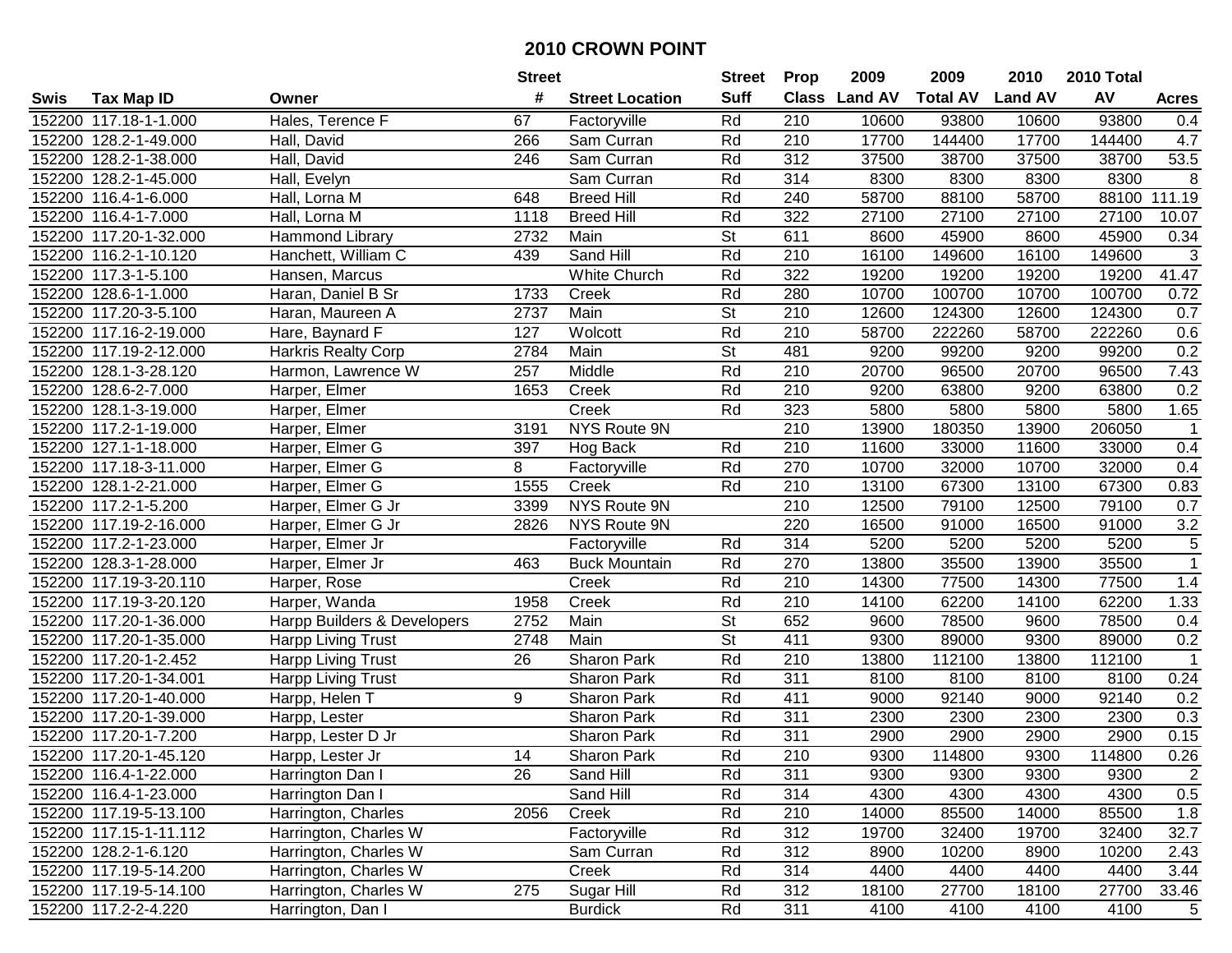|        |                        |                      | <b>Street</b>   |                         | <b>Street</b>            | <b>Prop</b>      | 2009          | 2009            | 2010           | 2010 Total |                 |
|--------|------------------------|----------------------|-----------------|-------------------------|--------------------------|------------------|---------------|-----------------|----------------|------------|-----------------|
| Swis   | <b>Tax Map ID</b>      | Owner                | #               | <b>Street Location</b>  | <b>Suff</b>              |                  | Class Land AV | <b>Total AV</b> | <b>Land AV</b> | AV         | <b>Acres</b>    |
|        | 152200 117.8-1-16.000  | Harrington, Dan I    | 24              | Club                    | Ln                       | 210              | 28900         | 78500           | 28900          | 78500      | 0.46            |
|        | 152200 117.2-2-20.000  | Harrington, Dan I    | 111             | <b>Burdick</b>          | Rd                       | 210              | 15200         | 76800           | 15200          | 76800      | 2.2             |
|        | 152200 116.4-1-11.100  | Harrington, Erica R  | 132             | Sand Hill               | Rd                       | 240              | 56670         | 77200           | 56670          | 116930     | 101             |
|        | 152200 116.4-1-11.200  | Harrington, Jack C   | 116             | Sand Hill               | Rd                       | 240              | 25500         | 58500           | 25500          | 78600      | $\overline{34}$ |
|        | 152200 117.20-1-37.000 | Harrington, Jack C   | 2756            | Main                    | <b>St</b>                | 210              | 8100          | 93700           | 8100           | 93700      | 0.1             |
|        | 152200 127.2-1-13.112  | Harrington, Jesse    |                 | Hog Back                | Rd                       | 210              | 15900         | 87800           | 15900          | 87800      | $\overline{3}$  |
|        | 152200 116.4-1-11.300  | Harrington, Sierra B |                 | Sand Hill               | Rd                       | 314              | 15600         | 15600           | 15600          | 15600      | 8.5             |
|        | 152200 128.6-2-3.000   | Harris Patricia A    | 1663            | Creek                   | Rd                       | $\overline{210}$ | 9700          | 74400           | 9700           | 74400      | 0.34            |
|        | 152200 117.20-1-20.000 | Harris, Daniel M     | 2686            | Main                    | $\overline{\mathsf{St}}$ | 210              | 12000         | 114060          | 12000          | 114060     | 0.6             |
|        | 152200 117.19-4-8.000  | Harris, Kathleen     | 15              | Park                    | Ave                      | 210              | 11600         | 122700          | 11600          | 122700     | 0.4             |
|        | 152200 117.19-3-15.000 | Harris, Millicent S  | 321             | Pearl                   | St                       | 210              | 13900         | 110500          | 13900          | 110500     | $\mathbf{1}$    |
|        | 152200 107.20-2-4.000  | Hart, Marilyn T      | 29              | Old Port                | Way                      | 260              | 49100         | 126550          | 49100          | 126550     | 0.3             |
|        | 152200 117.3-1-11.000  | Harvey, Edward M     |                 | <b>Newell</b>           | Rd                       | 322              | 28000         | 28000           | 28000          | 28000      | 56.6            |
|        | 152200 117.18-1-2.000  | Harvey, Laurie R     | 63              | Factoryville            | Rd                       | 210              | 11200         | 55750           | 11200          | 58870      | 0.6             |
|        | 152200 117.8-1-17.000  | Hay, Chad            | 18              | Club                    | Ln                       | 260              | 80900         | 176520          | 80900          | 176520     | 1.2             |
|        | 152200 117.19-2-11.000 | Hayat, Saleem        | 2782            | Main                    | <b>St</b>                | 411              | 8100          | 145400          | 8100           | 145400     | 0.1             |
|        | 152200 128.1-4-39.000  | Hayat, Saleem        | 709             | Vineyard                | Rd                       | 210              | 13800         | 115800          | 13900          | 138080     | $\mathbf{1}$    |
|        | 152200 128.1-4-42.000  | Hayat, Saleem        | 14              | Maple                   | Way                      | 271              | 32400         | 132500          | 32400          | 132500     | 36.48           |
|        | 152200 127.2-1-26.000  | Hayes, John          | 688             | Hog Back                | Rd                       | 260              | 13900         | 118300          | 13900          | 118300     | 1.1             |
|        | 152200 127.2-1-27.000  | Hayes, John A        | 674             | Hog Back                | Rd                       | 240              | 22900         | 116400          | 24800          | 78760      | 19.8            |
|        | 152200 117.19-3-16.200 | Hayes, Warren P      | 1928            | Creek                   | Rd                       | 210              | 12700         | 111900          | 12700          | 111900     | 0.78            |
|        | 152200 117.20-3-6.000  | Heavens, Jasmine V   | 2735            | Main                    | St                       | 210              | 11600         | 137900          | 11600          | 137900     | 0.5             |
|        | 152200 117.20-3-8.000  | Heavens, Jasmine V   |                 | NYS Route 9N            |                          | 311              | 2900          | 2900            | 2900           | 2900       | 0.1             |
|        | 152200 117.20-7-15.000 | Hedgeman, Joseph J   | 116             | Ferry                   | Rd                       | 260              | 54400         | 101300          | 54400          | 101300     | 0.11            |
|        | 152200 117.3-1-19.100  | Henecke, Ervin       | 77              | Factoryville            | Rd                       | 240              | 52800         | 137900          | 52800          | 137900     | 87.3            |
| 152200 | 128.2-1-7.000          | Hennessy, Todd C     | 225             | Sugar Hill              | Rd                       | 210              | 15700         | 286200          | 15700          | 286200     | 2.3             |
|        | 152200 128.2-1-8.000   | Hennessy, Todd C     |                 | Sugar Hill              | Rd                       | 311              | 12700         | 12700           | 12700          | 12700      | 0.7             |
|        | 152200 107.4-1-4.112   | Henry, Thomas C      | 444             | <b>Bridge</b>           | Rd                       | 311              | 82600         | 82600           | 82600          | 82600      | 3.67            |
|        | 152200 127.3-1-13.000  | Herrick, Roscoe      | 1796            | Old Furnace             | Rd                       | 210              | 14000         | 72100           | 14000          | 72100      | 1.1             |
|        | 152200 117.20-7-9.000  | Herzog, Susan J      | $\overline{23}$ | <b>Champlain Shores</b> | Way                      | 260              | 54400         | 99200           | 54400          | 99200      | 0.07            |
|        | 152200 107.12-1-15.000 | Hickey, John W       | 602             | <b>Bridge</b>           | Rd                       | 280              | 57800         | 175100          | 57800          | 175100     | 1.9             |
|        | 152200 128.8-2-2.113   | Hieber, John         | 11              | <b>Bay Shore</b>        | Way                      | 210              | 104500        | 398500          | 104500         | 398500     | 1.24            |
|        | 152200 117.19-3-5.000  | Hill, Lawrence E     | 1886            | Creek                   | Rd                       | $\overline{210}$ | 14100         | 60200           | 14100          | 60200      | 1.66            |
|        | 152200 116.2-1-20.120  | Hillick, Dennis      |                 | McMurtry                | Rd                       | 322              | 35600         | 35600           | 35600          | 35600      | 60              |
|        | 152200 117.1-1-18.113  | Hillyerd, Rebecca J  |                 | White Church            | Rd                       | 322              | 20100         | 20100           | 20100          | 20100      | 15.5            |
|        | 152200 127.2-1-13.111  | Hinds, Curt D        | 1156            | Creek                   | Rd                       | 312              | 35900         | 46600           | 35900          | 46600      | 43.45           |
|        | 152200 127.2-1-13.113  | Hinds, Curt D        |                 | Creek                   | Rd                       | 314              | 10400         | 10400           | 10400          | 10400      | 3               |
|        | 152200 127.2-1-13.114  | Hinds, Curt D        | 1222            | Creek                   | Rd                       | 314              | 10900         | 10900           | 10900          | 10900      | 3.52            |
|        | 152200 117.19-5-9.100  | Hinds, Mark R        | 1980            | Creek                   | Rd                       | 240              | 28200         | 101700          | 28200          | 101700     | 28.68           |
|        | 152200 117.19-1-14.000 | Hinkson, Walter E    | 1971            | Creek                   | Rd                       | 210              | 9200          | 71800           | 9200           | 88170      | 0.1             |
|        | 152200 117.18-4-1.200  | Hobbs, David D       |                 | Factoryville            | Rd                       | 311              | 1100          | 1100            | 1100           | 1100       | 0.5             |
|        | 152200 128.6-5-45.000  | Hobbs, David D       | 1742            | Creek                   | Rd                       | 210              | 9300          | 96500           | 9300           | 96500      | 0.2             |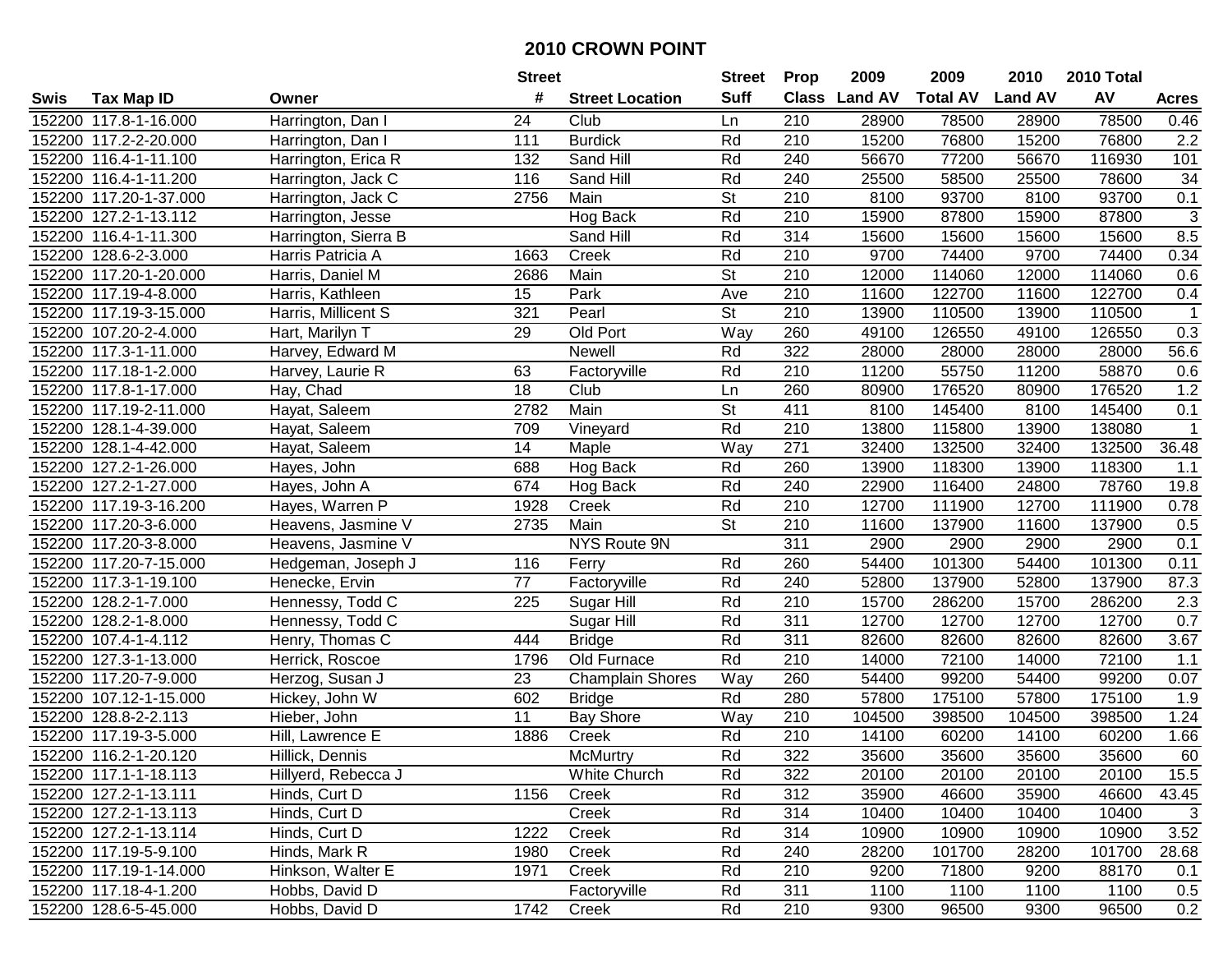|        |                        |                                 | <b>Street</b> |                        | Street                   | <b>Prop</b> | 2009          | 2009            | 2010           | 2010 Total |                |
|--------|------------------------|---------------------------------|---------------|------------------------|--------------------------|-------------|---------------|-----------------|----------------|------------|----------------|
| Swis   | <b>Tax Map ID</b>      | Owner                           | #             | <b>Street Location</b> | <b>Suff</b>              |             | Class Land AV | <b>Total AV</b> | <b>Land AV</b> | AV         | <b>Acres</b>   |
|        | 152200 127.2-1-15.000  | Holbrook, Andrew                | 37            | Hamilton               | Rd                       | 270         | 19600         | 46300           | 19600          | 46300      | 13.8           |
|        | 152200 128.2-2-28.000  | Holmberg, Thomas G              | 40            | <b>Aubrey Sanders</b>  | Rd                       | 210         | 11600         | 82200           | 11600          | 82200      | 0.6            |
|        | 152200 117.3-1-47.000  | Holmes, Helen                   | 1307          | <b>White Church</b>    | Rd                       | 240         | 34800         | 90900           | 34800          | 90900      | 43.8           |
|        | 152200 117.16-2-20.000 | Hoover, Dennis J                | 131           | Wolcott                | Rd                       | 220         | 106400        | 206400          | 106400         | 206400     | 1.63           |
|        | 152200 117.20-1-45.110 | HRP Inc                         | 8             | Sharon Park            | Rd                       | 442         | 9200          | 82900           | 9200           | 82900      | 9.4            |
|        | 152200 128.2-1-40.000  | Hudon, Margaret                 | 136           | Sam Curran             | Rd                       | 240         | 24000         | 58200           | 24000          | 58200      | 18.6           |
|        | 152200 117.3-1-17.200  | Hudon, Thomas                   | 356           | Russell                | <b>St</b>                | 210         | 16200         | 102200          | 16200          | 102200     | 3.26           |
| 152200 | 127.4-1-31.000         | Huestis, Clayton J              |               | <b>Towner Hill</b>     | Rd                       | 260         | 10800         | 47200           | 10800          | 47200      | 0.6            |
|        | 152200 127.4-1-23.000  | Huestis, David                  | 1317          | Towner Hill            | Rd                       | 240         | 44800         | 119600          | 44800          | 119600     | 77.5           |
|        | 152200 117.2-1-15.000  | Huestis, Gerald                 | 3246          | NYS Route 9N           |                          | 210         | 13900         | 106600          | 13900          | 106600     | 1.19           |
|        | 152200 127.4-1-33.000  | Huestis, James                  | 1176          | Warner Hill            | Rd                       | 270         | 42270         | 74370           | 42270          | 74370      | 62.7           |
|        | 152200 127.4-1-34.000  | Huestis, James                  | 1159          | Warner Hill            | Rd                       | 240         | 38200         | 108600          | 38200          | 108600     | 55.6           |
|        | 152200 128.3-1-30.210  | Huestis, Nancy E                |               | <b>Bush</b>            | Rd                       | 240         | 22100         | 127000          | 22100          | 127000     | 15.28          |
|        | 152200 117.3-1-14.120  | Hunsdon, James                  | 301           | Russell                | <b>St</b>                | 210         | 15200         | 86670           | 15200          | 86670      | 2.3            |
| 152200 | 128.2-3-2.000          | Hunsdon, Valerie S              | 191           | Sugar Hill             | Rd                       | 311         | 7000          | 7000            | 7000           | 7000       | 0.22           |
|        | 152200 117.3-1-14.110  | Hunsdon, William                | 313           | Russell                | <b>St</b>                | 270         | 29400         | 58960           | 29400          | 58960      | 30.7           |
|        | 152200 117.3-1-16.000  | Hunsdon, William                | 320           | Russell                | $\overline{\mathsf{St}}$ | 210         | 14400         | 94480           | 14400          | 94480      | 1.5            |
|        | 152200 117.3-1-50.000  | Hunsdon, William R              | 337           | Russell                | $\overline{\mathsf{St}}$ | 240         | 36300         | 159100          | 36300          | 159100     | 44.2           |
|        | 152200 117.20-7-7.000  | Hunt, Bryan A                   |               | Ferry                  | Rd                       | 210         | 54100         | 147450          | 54100          | 147450     | 0.09           |
|        | 152200 117.18-4-8.000  | Hurlburt, Alfred J              | 1852          | Creek                  | Rd                       | 210         | 14100         | 101600          | 14100          | 101600     | 1.2            |
|        | 152200 107.12-1-17.000 | Hurtt, Michael                  | 15            | <b>Breezy Haven</b>    | Way                      | 210         | 9200          | 123800          | 9200           | 123800     | 0.3            |
|        | 152200 117.18-2-10.100 | Hyatt, Kathleen A               | 1741          | Creek                  | Rd                       | 210         | 11600         | 109800          | 11450          | 102090     | 0.43           |
|        | 152200 117.2-1-2.000   | Hyde, Karen A                   | 3437          | NYS Route 9N           |                          | 270         | 10600         | 75200           | 10600          | 75200      | 0.4            |
| 152200 | 138.1-2-19.000         | Hyde, Patricia J                | 225           | Wemette                | Way                      | 260         | 57360         | 89360           | 57360          | 89360      | 0.77           |
| 152200 | 127.4-1-47.200         | Ingleston, Eugene               |               | Corduroy               | Rd                       | 322         | 18800         | 18800           | 18800          | 18800      | 19.36          |
|        | 152200 127.4-1-62.000  | Ingleston, Eugene Jr            | 1787          | Old Furnace            | Rd                       | 280         | 18300         | 215300          | 18300          | 226990     | 5.3            |
|        | 152200 127.3-1-14.121  | Ingleston, Eugene W             | 1788          | Old Furncace           | Rd                       | 240         | 47680         | 159680          | 47900          | 159680     | 80.08          |
|        | 152200 127.4-1-61.000  | Ingleston, John J               | 1829          | Old Furnace            | Rd                       | 210         | 18300         | 232730          | 18300          | 265050     | 5.2            |
|        | 152200 128.8-1-9.000   | Ingleston, Kama Lee             | 2543          | NYS Route 9N           |                          | 210         | 11700         | 170300          | 11700          | 170300     | 0.53           |
|        | 152200 117.20-1-8.000  | Ingleston, Scott A              | 43            | Ferry                  | Rd                       | 210         | 9200          | 78700           | 9200           | 78700      | 0.2            |
|        | 152200 128.16-1-1.100  | International Paper Co          |               | <b>NYS Route 9N</b>    |                          | 910         | 21400         | 21400           | 21400          | 21400      | 10             |
|        | 152200 128.16-2-1.000  | International Paper Co          |               | NYS Route 9N           |                          | 311         | 19000         | 19000           | 19000          | 19000      | 35             |
| 152200 | 128.16-1-2.000         | <b>International Paper Co</b>   |               | NYS Route 9N           |                          | 910         | 21700         | 21700           | 21700          | 21700      | 11.6           |
|        | 152200 128.12-1-7.000  | IP Company                      |               | NYS Route 9N           |                          | 910         | 13300         | 13300           | 13300          | 13300      | 26.2           |
|        | 152200 127.4-1-8.000   | <b>Ironville Cemetery Assoc</b> | 22            | Penfield               | Rd                       | 695         | 3600          | 6400            | 3600           | 6400       | 3.4            |
|        | 152200 127.4-1-7.200   | Ironville Cemetery Assoc        |               | Creek                  | Rd                       | 695         | 3500          | 3500            | 3500           | 3500       | 3.34           |
|        | 152200 117.8-1-23.000  | Irwin, Richard                  | 34            | Hedge                  | Row                      | 210         | 149600        | 345080          | 149600         | 345080     | 2.8            |
|        | 152200 117.8-1-22.000  | Irwin, Richard F                |               | Lake                   | Rd                       | 311         | 149700        | 149700          | 149700         | 149700     | 1.8            |
|        | 152200 117.15-1-6.000  | Iuliano, Joanne                 | 2923          | NYS Route 9N           |                          | 485         | 20300         | 189300          | 20300          | 189300     | $\overline{7}$ |
|        | 152200 117.19-2-15.000 | Iuliano, JoAnne                 | 2800          | NYS Route 9N           |                          | 210         | 10600         | 129800          | 10600          | 164660     | 0.4            |
|        | 152200 117.19-5-16.000 | Ives, Bradley J                 | 2066          | Creek                  | Rd                       | 210         | 10700         | 88900           | 10700          | 88900      | 0.4            |
|        | 152200 117.18-1-6.000  | James, Corey M                  | 47            | Factoryville           | Rd                       | 210         | 11600         | 62900           | 11600          | 62900      | 0.5            |
|        |                        |                                 |               |                        |                          |             |               |                 |                |            |                |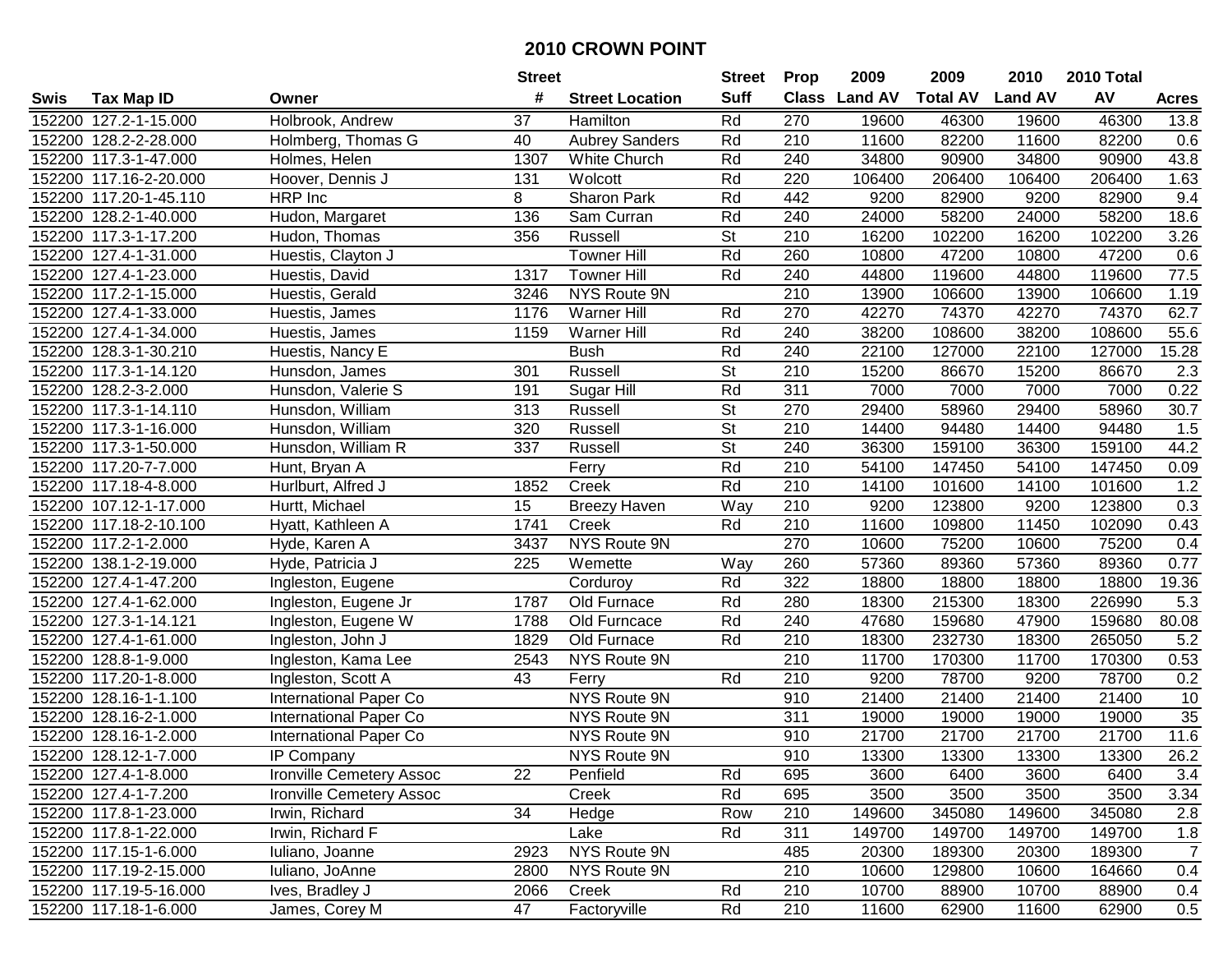| #<br><b>Suff</b><br>Class Land AV<br><b>Total AV</b><br><b>Land AV</b><br><b>Tax Map ID</b><br><b>Street Location</b><br>Swis<br>Owner<br>152200 127.4-1-40.000<br>Jarvis, Marcy<br>708<br>Rd<br>210<br>36000<br>109900<br>Creek<br>Rd<br>311<br>9100<br>152200 127.4-1-65.000<br>Creek<br>9100<br>Jarvis, Marcy<br>152200 116.-1-26.000<br>Jebsen, Markus<br>Narrow Town<br>910<br>34500<br>34500<br>Rd | AV<br>109900<br>36000<br>9100<br>9100<br>34500<br>34500 | <b>Acres</b><br>0.31 |
|----------------------------------------------------------------------------------------------------------------------------------------------------------------------------------------------------------------------------------------------------------------------------------------------------------------------------------------------------------------------------------------------------------|---------------------------------------------------------|----------------------|
|                                                                                                                                                                                                                                                                                                                                                                                                          |                                                         |                      |
|                                                                                                                                                                                                                                                                                                                                                                                                          |                                                         |                      |
|                                                                                                                                                                                                                                                                                                                                                                                                          |                                                         | 0.66                 |
|                                                                                                                                                                                                                                                                                                                                                                                                          |                                                         | 62                   |
| Rd<br>910<br>152200 116.-1-13.000<br>Jebsen, Markus<br>Sherman Lake<br>23600<br>23600                                                                                                                                                                                                                                                                                                                    | 23600<br>23600                                          | $\overline{25}$      |
| 152200 116.2-1-26.000<br><b>Breed Hill</b><br>Rd<br>314<br>4200<br>Jebsen, Markus F<br>4200                                                                                                                                                                                                                                                                                                              | 4200<br>4200                                            | $\overline{4}$       |
| 152200 116.2-1-30.000<br><b>Breed Hill</b><br>Rd<br>322<br>39500<br>39500<br>Jebsen, Markus F                                                                                                                                                                                                                                                                                                            | 39500<br>39500                                          | 96.4                 |
| 152200 116.2-1-31.000<br>322<br>17700<br>17700<br>Jebsen, Markus F<br><b>Breed Hill</b><br>Rd                                                                                                                                                                                                                                                                                                            | 17700<br>17700                                          | 32.6                 |
| 322<br>152200 116.4-1-43.000<br>Jebsen, Markus F<br>Rd<br>11600<br>11600<br>Narrow Town                                                                                                                                                                                                                                                                                                                  | 11600<br>11600                                          | 20.16                |
| 152200 116.-1-16.000<br>Jebsen, Markus F<br>Rd<br>322<br>145600<br>145600<br>Narrow Town                                                                                                                                                                                                                                                                                                                 | 145600<br>145600                                        | 360.3                |
| 152200 117.1-1-3.100<br>1696<br>White Church<br>Rd<br>240<br>60800<br>155500<br>Johnson, Christopher                                                                                                                                                                                                                                                                                                     | 60800<br>155500                                         | 116.8                |
| 152200 117.1-1-2.000<br>1738<br>White Church<br>Rd<br>210<br>21900<br>108400<br>Johnson, Christopher J III                                                                                                                                                                                                                                                                                               | 21900<br>108400                                         | 9.4                  |
| 152200 117.19-6-8.002<br>Johnson, Danielle<br>278<br>Sugar Hill<br>Rd<br>210<br>12500<br>69300                                                                                                                                                                                                                                                                                                           | 12500<br>69300                                          | 0.7                  |
| $\overline{\mathsf{St}}$<br>152200 117.20-4-5.000<br>418<br>225700<br>Johnson, Hugh<br>2695<br>Main<br>18500                                                                                                                                                                                                                                                                                             | 271090<br>18500                                         | 5.5                  |
| 748<br>152200 127.2-1-8.000<br>Hog Back<br>Rd<br>240<br>41500<br>116600<br>Joiner, Deanna E                                                                                                                                                                                                                                                                                                              | 41500<br>116600                                         | 61.2                 |
| <b>Breed Hill</b><br>Rd<br>260<br>47200<br>152200 116.4-1-25.000<br>583<br>7500<br>Jones, Arthur                                                                                                                                                                                                                                                                                                         | 47200<br>7500                                           | 0.2                  |
| 152200 117.20-2-1.000<br>156<br>Rd<br>312<br>271600<br>283100<br>Wolcott<br>Ju, Fay Fong                                                                                                                                                                                                                                                                                                                 | 271600<br>283100                                        | 8.4                  |
| 312<br>Rd<br>52300<br>152200 116.4-1-29.000<br>286<br>26500<br>Kadric, Mumin<br>Hogan Hill                                                                                                                                                                                                                                                                                                               | 26500<br>52300                                          | 31.2                 |
| 10<br>Kahler<br>Way<br>210<br>75900<br>152200 128.12-1-4.000<br>Kahler, Diane<br>9500                                                                                                                                                                                                                                                                                                                    | 9500<br>75900                                           | 0.4                  |
| 152200 126.-2-13.210<br>680<br>Old Furnace<br>260<br>25700<br>72400<br>Kainer, Fred C<br>Rd                                                                                                                                                                                                                                                                                                              | 25700<br>72400                                          | 21.5                 |
| 152200 128.1-3-14.001<br>Kakatua Properties LLC<br>Middle<br>Rd<br>322<br>38700<br>38700                                                                                                                                                                                                                                                                                                                 | 38700<br>38700                                          | 66.67                |
| 152200 126.-2-22.200<br>Old Furnace<br>Rd<br>240<br>118150<br>Karp, Michael<br>538<br>23200                                                                                                                                                                                                                                                                                                              | 118150<br>23200                                         | 23                   |
| 152200 117.2-2-19.120<br>Rd<br>120<br>Kayhart Dairy Partnership<br><b>Burdick</b><br>8300<br>8300                                                                                                                                                                                                                                                                                                        | 8300<br>8300                                            | 8                    |
| 120<br>143500<br>152200 117.2-2-4.110<br><b>Burdick</b><br>Rd<br>143500<br>Kayhart Dairy Partnership                                                                                                                                                                                                                                                                                                     | 143500<br>143500                                        | 137.92               |
| 152200 117.2-1-8.120<br>Rd<br>120<br>45600<br>45600<br>Kayhart Dairy Partnership<br><b>Burdick</b>                                                                                                                                                                                                                                                                                                       | 45600<br>45600                                          | 43.86                |
| 152200 117.2-3-1.000<br>Rd<br>105<br>Trimble<br>11400<br>11400<br>Kayhart Dairy Partnership                                                                                                                                                                                                                                                                                                              | 11400<br>11400                                          | 14.2                 |
| $\overline{\mathsf{St}}$<br>2704<br>152200 117.20-1-26.000<br>Main<br>210<br>12500<br>146700<br>Kazlo, Patricia                                                                                                                                                                                                                                                                                          | 12500<br>146700                                         | 0.7                  |
| Rd<br>152200 128.1-4-24.044<br>495<br>Amy Hill<br>270<br>12700<br>38400<br>Kelly, Arthur                                                                                                                                                                                                                                                                                                                 | 12700<br>38400                                          | 0.68                 |
| 314<br>152200 138.1-2-5.100<br>Rd<br>16700<br>16700<br>Kelly, John<br>Stoney Lonesome                                                                                                                                                                                                                                                                                                                    | 16700<br>16700                                          | 6.63                 |
| 322<br>152200 138.1-1-4.100<br>Rd<br>14400<br>14400<br>Kelly, John<br>Stoney Lonesome                                                                                                                                                                                                                                                                                                                    | 14400<br>14400                                          | 25.56                |
| 322<br>152200 138.1-2-4.100<br>Rd<br>20500<br>20500<br>Kelly, John H<br>Stoney Lonesome                                                                                                                                                                                                                                                                                                                  | 20500<br>20500                                          | 17.81                |
| 910<br>152200 138.1-1-3.000<br>Stoney Lonesome<br>Rd<br>19000<br>19000<br>Kelly, John H                                                                                                                                                                                                                                                                                                                  | 19000<br>19000                                          | 30.7                 |
| 152200 128.6-4-2.032<br>Rd<br>210<br>60300<br>923<br><b>Bradford Hill</b><br>9300<br>Kennedy, Sally M                                                                                                                                                                                                                                                                                                    | 9300<br>60300                                           | 0.2                  |
| 210<br>Kermani, Khodamorad<br>89<br>Rd<br>57800<br>144400<br>152200 117.16-2-13.000<br>Wolcott                                                                                                                                                                                                                                                                                                           | 57800<br>144400                                         | 1.3                  |
| 152200 117.18-2-8.000<br>1765<br>Rd<br>210<br>Kiely, Brian<br>Creek<br>17100<br>148800                                                                                                                                                                                                                                                                                                                   | 17100<br>148800                                         | 4.1                  |
| 152200 128.6-2-8.000<br>Kile, Paul<br>1651<br>Creek<br>Rd<br>210<br>9200<br>42900                                                                                                                                                                                                                                                                                                                        | 9200<br>42900                                           | 0.1                  |
| Way<br>152200 107.12-1-19.000<br>Kimball, Richard<br>4<br><b>Breezy Haven</b><br>311<br>19200<br>19200                                                                                                                                                                                                                                                                                                   | 19200<br>19200                                          | 0.3                  |
| 314<br>152200 107.12-1-16.000<br>Kimball, Richard<br><b>Bridge</b><br>Rd<br>19300<br>19300                                                                                                                                                                                                                                                                                                               | 19300<br>19300                                          | 0.8                  |
| 152200 107.12-1-20.000<br><b>Breezy Haven</b><br>Way<br>260<br>19800<br>101600<br>Kimball, Richard<br>10                                                                                                                                                                                                                                                                                                 | 19800<br>101600                                         | 0.4                  |
| 152200 128.2-2-29.000<br>King, Gary P<br>30<br><b>Aubrey Sanders</b><br>Rd<br>210<br>13900<br>69000                                                                                                                                                                                                                                                                                                      | 13900<br>69000                                          | $\overline{1}$       |
| 152200 128.2-2-30.000<br>King, Gary P<br>34<br><b>Aubrey Sanders</b><br>Rd<br>260<br>9300<br>22100                                                                                                                                                                                                                                                                                                       | 9300<br>22100                                           | 0.31                 |
| 152200 128.6-5-20.000<br>King, George P<br>886<br><b>Bradford Hill</b><br>Rd<br>210<br>14800<br>69900                                                                                                                                                                                                                                                                                                    | 14800<br>69900                                          | 1.9                  |
| 542<br>152200 117.8-1-1.000<br>King, Richard D<br>Rd<br>260<br>54900<br>108400<br>Lake                                                                                                                                                                                                                                                                                                                   | 54900<br>108400                                         | 1.4                  |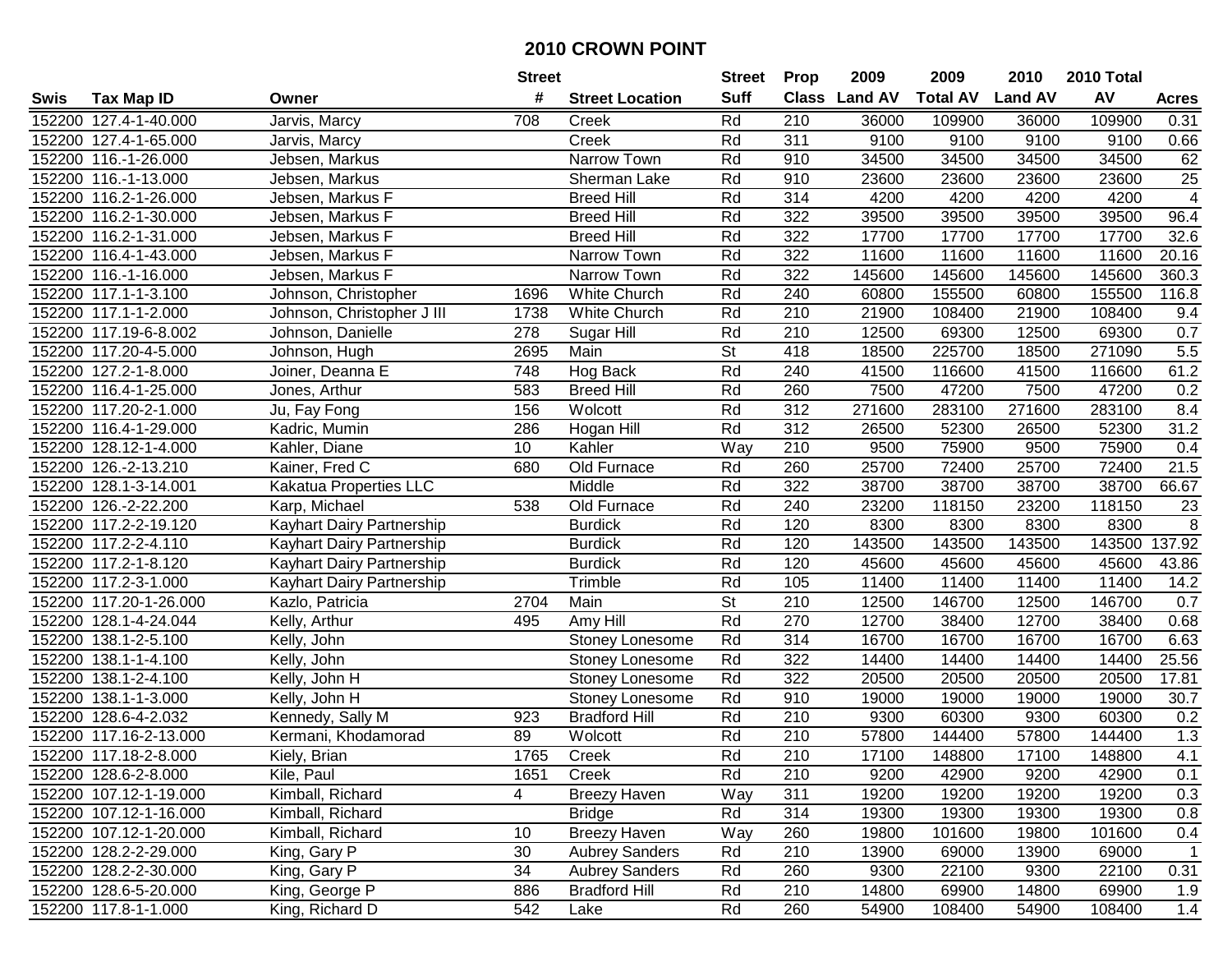|        |                        |                            | <b>Street</b>   |                        | <b>Street</b>            | <b>Prop</b>      | 2009          | 2009            | 2010           | 2010 Total |                |
|--------|------------------------|----------------------------|-----------------|------------------------|--------------------------|------------------|---------------|-----------------|----------------|------------|----------------|
| Swis   | <b>Tax Map ID</b>      | Owner                      | #               | <b>Street Location</b> | <b>Suff</b>              |                  | Class Land AV | <b>Total AV</b> | <b>Land AV</b> | AV         | <b>Acres</b>   |
|        | 152200 107.20-2-28.000 | King, Richard D            | 558             | Lake                   | Rd                       | 270              | 52000         | 80800           | 52000          | 80800      | 1.1            |
|        | 152200 107.20-2-30.000 | King, Richard D            | 552             | Lake                   | Rd                       | 210              | 54900         | 134600          | 54900          | 134600     | 1.3            |
|        | 152200 127.1-1-10.000  | Kirkpatrick, Donald W      |                 | Hog Back               | Rd                       | 322              | 52000         | 52000           | 52000          | 52000      | 144.76         |
|        | 152200 127.1-1-11.120  | Kirkpatrick, Donald W      |                 | Hog Back               | Rd                       | 311              | 1400          | 1400            | 1400           | 1400       | 1.71           |
|        | 152200 127.1-1-28.100  | Kirkpatrick, John W        | 123             | Hog Back               | Rd                       | 260              | 47800         | 82200           | 47800          | 82200      | 74.58          |
|        | 152200 116.-1-19.000   | Kirkpatrick, Robert J      |                 | Narrow Town            | Rd                       | 910              | 17900         | 17900           | 17900          | 17900      | 30             |
|        | 152200 127.1-1-30.000  | Kirkpatrick, Robert J      |                 | Hog Back               | Rd                       | 260              | 22800         | 64400           | 22800          | 64400      | $9\,$          |
|        | 152200 127.1-1-3.000   | Kirkpatrick, Robert J      |                 | Hog Back               | Rd                       | 910              | 24600         | 24600           | 24600          | 24600      | 53.4           |
|        | 152200 127.1-1-28.200  | Kirkpatrick, Robert J      |                 | Hog Back               | Rd                       | 311              | 535           | 535             | 535            | 535        | 0.73           |
|        | 152200 116.-1-21.000   | Kirkpatrick, Robert J      |                 | Narrow Town            | Rd                       | 911              | 535           | 535             | 535            | 535        | 2.7            |
|        | 152200 107.4-1-8.000   | Kirkwood, Mary L           | 700             | Lake                   | Rd                       | 260              | 85800         | 138200          | 85800          | 138200     | 2.3            |
|        | 152200 116.2-1-25.200  | Kitchin, Robert J          | 828             | <b>Breed Hill</b>      | Rd                       | 240              | 46800         | 128930          | 46800          | 128930     | 71.57          |
|        | 152200 117.19-1-25.000 | Klein, Joy                 | 1873            | Creek                  | Rd                       | 210              | 11000         | 82700           | 11550          | 83250      | 0.5            |
|        | 152200 128.6-5-14.100  | Klymn, Eileen G            | 97              | Pearl                  | <b>St</b>                | 210              | 22500         | 84700           | 22500          | 84700      | 9.35           |
| 152200 | 117.15-1-10.000        | Knapp, Patricia            | 272             | Factoryville           | Rd                       | 210              | 11600         | 171920          | 11600          | 171920     | 0.5            |
|        | 152200 117.15-1-9.000  | Knapp, Patricia L          | 14              | Four Winds             | Ln                       | 240              | 51600         | 113500          | 51600          | 113500     | 92.5           |
|        | 152200 117.19-1-4.000  | Knapp, Robin L             | 18              | <b>Sweet Clover</b>    | <b>Ln</b>                | 240              | 102400        | 197740          | 102400         | 197740     | 113.6          |
|        | 152200 117.15-1-11.200 | Knapp, Shana R             | 6               | Four Winds             | Ln                       | 210              | 16700         | 125660          | 16700          | 125660     | 3.7            |
|        | 152200 138.1-2-18.200  | Knauss, Elizabeth P        |                 | <b>Ben Hunter</b>      | Rd                       | 311              | 18500         | 18500           | 18500          | 18500      | 0.73           |
|        | 152200 138.1-2-18.110  | Knauss, William D          |                 | <b>Ben Hunter</b>      | Rd                       | 260              | 121800        | 173800          | 121800         | 173800     | 4.56           |
|        | 152200 128.2-2-8.000   | Kohaut, Clinton A          | 106             | Sugar Hill             | Rd                       | 210              | 13800         | 84420           | 13800          | 84420      | $\mathbf{1}$   |
| 152200 | 128.8-2-2.210          | Kosinski, Daniel           | 89              | Captains               | Cv                       | 210              | 83700         | 182300          | 83700          | 182300     | 0.49           |
| 152200 | 128.3-1-24.000         | Kosmider, Bethany          | 340             | <b>Buck Mountain</b>   | Rd                       | 240              | 29000         | 70760           | 29000          | 70760      | 30.5           |
| 152200 | 117.8-1-4.000          | Kranker Rose M             |                 | Lake                   | Rd                       | 311              | 57800         | 57800           | 57800          | 57800      | 0.55           |
|        | 152200 117.8-1-3.000   | Kranker Rose M             | 17              | <b>Cedar Point</b>     | Way                      | 260              | 69300         | 96700           | 69300          | 96700      | 0.87           |
|        | 152200 107.20-2-3.000  | Kudlacik, Henry            |                 | Lake                   | Rd                       | 311              | 62400         | 62400           | 62400          | 62400      | 0.3            |
|        | 152200 107.4-2-2.000   | Kugler, Oscar F            | 42              | <b>Bridge</b>          | Rd                       | 582              | 21100         | 158800          | 21100          | 158800     | 11.7           |
|        | 152200 117.20-1-38.000 | L&H Harpp Builders Dev Inc | $5\overline{)}$ | Sharon Park            | Rd                       | 411              | 9300          | 92450           | 9300           | 92450      | 0.2            |
|        | 152200 117.8-1-7.000   | Labbe, Donald A            | 35              | <b>Cedar Point</b>     | Way                      | 260              | 23100         | 146500          | 23100          | 146500     | 0.24           |
|        | 152200 127.4-1-7.100   | LaBounty, Ronnie M         | 44              | Penfield               | Rd                       | 210              | 20800         | 96500           | 20800          | 96500      | 7.5            |
|        | 152200 117.3-1-46.000  | LaConte, Richard           | 1277            | <b>White Church</b>    | Rd                       | $\overline{271}$ | 30900         | 72200           | 30900          | 72200      | 65             |
|        | 152200 117.19-1-3.120  | LaConte, Richard           |                 | Pearl                  | $\overline{\mathsf{St}}$ | 314              | 4600          | 4600            | 4600           | 4600       | 13.3           |
|        | 152200 117.19-1-3.110  | LaConte, Richard           | 1989            | Creek                  | Rd                       | 210              | 16900         | 111100          | 16900          | 111100     | $\overline{4}$ |
|        | 152200 117.18-1-4.000  | LaDeau, Betty J            | $\overline{53}$ | Factoryville           | Rd                       | 210              | 10600         | 74050           | 10600          | 74050      | 0.4            |
|        | 152200 128.2-2-33.000  | LaDeau, John               | 57              | <b>Aubrey Sanders</b>  | Rd                       | 240              | 24000         | 89900           | 24000          | 89900      | 18.56          |
|        | 152200 127.3-1-11.000  | LaDeau, Kenneth            | 15              | Carpenter              | Rd                       | 240              | 32100         | 133750          | 32100          | 133750     | 36             |
|        | 152200 117.19-6-10.110 | LaDeau, Thomas J           | 260             | Sugar Hill             | Rd                       | 210              | 14300         | 104100          | 14300          | 104100     | 1.4            |
|        | 152200 117.19-4-15.000 | LaFond, Victor             | 24              | Porter Mill            | Rd                       | 210              | 15400         | 100200          | 15400          | 100200     | 2.6            |
|        | 152200 117.20-5-17.000 | LaFountain, Arnold W       | 2639            | Main                   | St                       | 210              | 9200          | 47340           | 9200           | 47340      | 0.17           |
|        | 152200 117.20-5-16.000 | LaFountain, Arnold W       | 2633            | Main                   | <b>St</b>                | 311              | 3200          | 3200            | 3200           | 3200       | 2.01           |
|        | 152200 128.1-3-12.000  | LaFountain, Sharon         | 417             | Middle                 | Rd                       | 210              | 5000          | 87680           | 5000           | 87680      | 0.22           |
|        | 152200 117.2-1-12.000  | Laing, Edward R            | 3144            | NYS Route 9N           |                          | 270              | 14700         | 27700           | 14700          | 27700      | 1.7            |
|        |                        |                            |                 |                        |                          |                  |               |                 |                |            |                |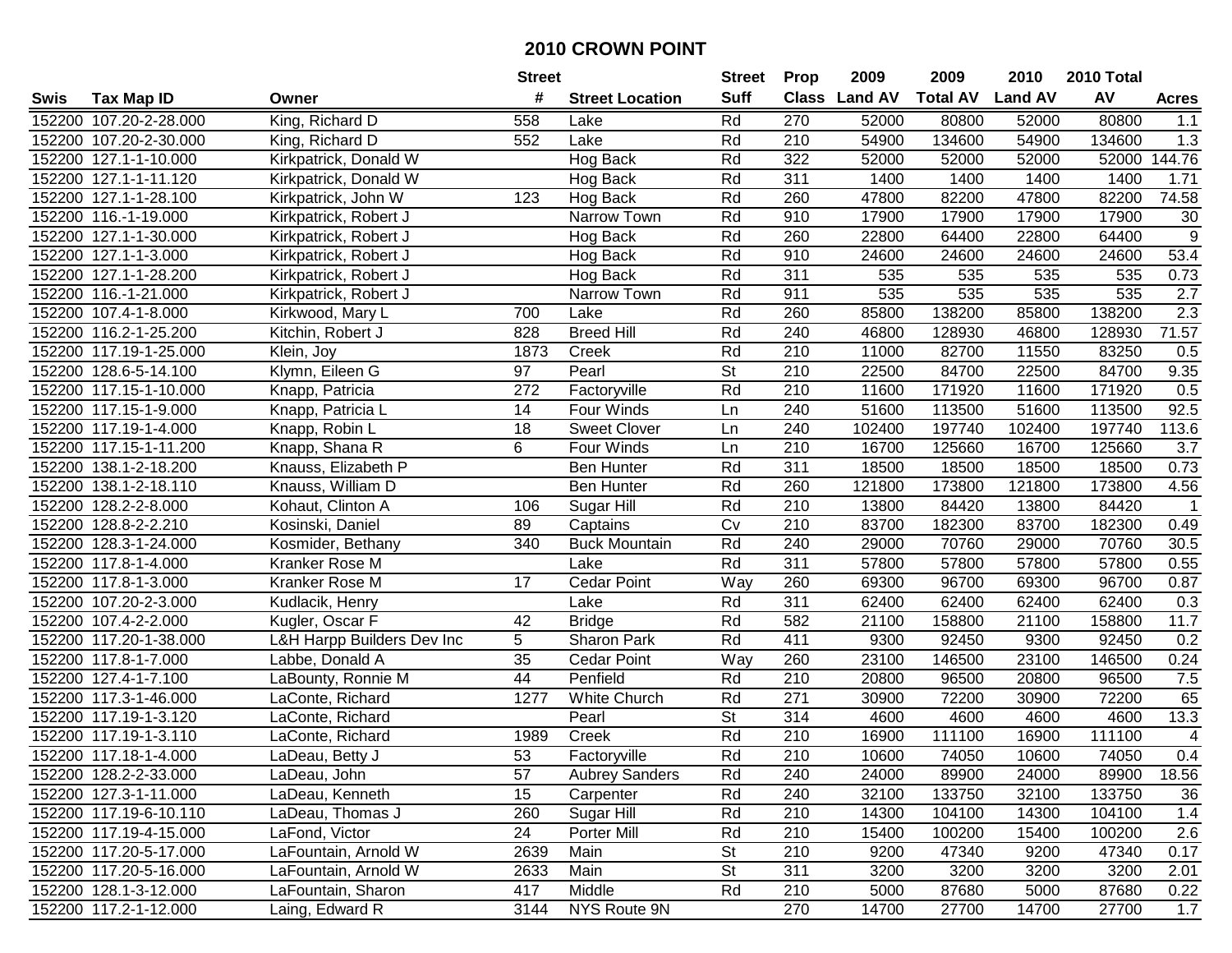|      |                        |                               | <b>Street</b>    |                        | <b>Street</b>            | <b>Prop</b>      | 2009          | 2009            | 2010           | 2010 Total |                          |
|------|------------------------|-------------------------------|------------------|------------------------|--------------------------|------------------|---------------|-----------------|----------------|------------|--------------------------|
| Swis | <b>Tax Map ID</b>      | Owner                         | #                | <b>Street Location</b> | <b>Suff</b>              |                  | Class Land AV | <b>Total AV</b> | <b>Land AV</b> | AV         | <b>Acres</b>             |
|      | 152200 999.22-1-32.000 | Lake Champlain Transportation |                  | Errata                 |                          | 961              | 100           | 6900            | 100            | 6900       | 0                        |
|      | 152200 116.2-1-13.000  | Lamica, Stephen J             | 360              | Sand Hill              | Rd                       | 260              | 33000         | 68700           | 33000          | 68700      | 37.8                     |
|      | 152200 128.8-2-2.112   | Lamm, Francis A               | 67               | Captains               | Cv                       | 210              | 91300         | 280300          | 91300          | 280300     | 0.91                     |
|      | 152200 117.20-5-8.000  | LaMotte, Lloyd                | 25               | Station                | <b>St</b>                | 210              | 12400         | 123100          | 12400          | 123100     | 0.7                      |
|      | 152200 128.1-3-23.000  | Landry, Jon                   | 319              | Middle                 | Rd                       | 210              | 16100         | 123300          | 16100          | 123300     | 3.1                      |
|      | 152200 117.2-1-13.000  | Landry, Jon J                 | 3154             | NYS Route 9N           |                          | $\overline{271}$ | 14600         | 35000           | 14600          | 35000      | 1.7                      |
|      | 152200 128.1-4-13.200  | Lane, Ralph C                 |                  | Middle                 | Rd                       | 314              | 10000         | 10000           | 10000          | 10000      | 2.6                      |
|      | 152200 117.3-1-4.000   | Lang, Earl                    | $\overline{212}$ | Russell                | $\overline{\mathsf{St}}$ | 105              | 33700         | 33700           | 33700          | 33700      | 83.3                     |
|      | 152200 117.3-1-45.000  | Lang, Earl                    |                  | Russell                | $\overline{\mathsf{St}}$ | 322              | 19300         | 19300           | 19300          | 19300      | 37.6                     |
|      | 152200 107.3-3-1.100   | Lang, Elwyn H                 | 3661             | NYS Route 9N           |                          | 270              | 16700         | 60000           | 16700          | 60000      | 3.8                      |
|      | 152200 128.6-5-3.100   | Lang, Glenn W                 | 181              | Pearl                  | <b>St</b>                | 210              | 19200         | 128200          | 19200          | 128200     | 6.14                     |
|      | 152200 128.6-5-17.200  | Lang, Glenn W                 | 131              | Pearl                  | <b>St</b>                | 322              | 7000          | 7000            | 7000           | 7000       | 12.22                    |
|      | 152200 128.6-5-2.200   | Lang, Glenn W                 |                  | Creek                  | Rd                       | 314              | 14600         | 14600           | 14600          | 14600      | 4.71                     |
|      | 152200 128.2-2-11.000  | Lang, Hilda M                 | 154              | Sugar Hill             | Rd                       | 210              | 14800         | 55000           | 14800          | 55000      | 1.9                      |
|      | 152200 107.3-6-13.000  | Lang, James                   | 1754             | <b>White Church</b>    | Rd                       | 210              | 17000         | 53800           | 17000          | 53800      | $\overline{\mathcal{A}}$ |
|      | 152200 117.20-1-11.000 | Lang, Kyle                    | 29               | Ferry                  | Rd                       | 210              | 12400         | 84300           | 12400          | 84300      | 0.7                      |
|      | 152200 116.4-1-40.000  | Lang, Marvin                  |                  | Narrow Town            | Rd                       | 322              | 14200         | 14200           | 14200          | 14200      | 24.39                    |
|      | 152200 128.6-2-6.000   | Lang, Marvin                  |                  | Creek                  | Rd                       | 311              | 8100          | 8100            | 8100           | 8100       | 0.1                      |
|      | 152200 128.6-2-5.000   | Lang, Marvin                  | 1657             | Creek                  | Rd                       | 210              | 9300          | 55400           | 9300           | 55400      | 0.1                      |
|      | 152200 106.4-1-3.150   | Lang, Marvin J                | 605              | Sand Hill              | Rd                       | 210              | 14500         | 82900           | 14500          | 82900      | 1.7                      |
|      | 152200 117.20-1-41.000 | Lang, Sheri                   | 30               | Sharon Park            | Rd                       | 210              | 9600          | 94600           | 9600           | 94600      | 0.3                      |
|      | 152200 107.4-1-1.000   | Lang, Vernon                  | 249              | <b>Bridge</b>          | Rd                       | 240              | 84850         | 136360          | 84850          | 136360     | 162.8                    |
|      | 152200 117.2-4-4.000   | Lang, Vernon                  |                  | Lake                   | Rd                       | 311              | 65300         | 65300           | 65300          | 65300      | 19.3                     |
|      | 152200 117.2-2-14.000  | Lang, Vernon                  | 237              | Lake                   | Rd                       | 240              | 75970         | 120900          | 75970          | 120900     | 114.5                    |
|      | 152200 116.-1-17.000   | Lang, Vernon                  |                  | Narrow Town            | Rd                       | 910              | 17900         | 17900           | 17900          | 17900      | 39.2                     |
|      | 152200 107.4-3-1.000   | Lang, Vernon B                |                  | <b>Bridge</b>          | Rd                       | 315              | 300           | 300             | 300            | 300        | 70                       |
|      | 152200 117.2-2-9.000   | Lang, Vernon B                |                  | Lake                   | Rd                       | 105              | 20100         | 20100           | 20100          | 20100      | 34.8                     |
|      | 152200 107.4-3-2.000   | Lang, Vernon B                |                  | <b>Bridge</b>          | Rd                       | 315              | 300           | 300             | 300            | 300        | 39                       |
|      | 152200 107.4-3-3.000   | Lang, Vernon B                |                  | <b>Bridge</b>          | Rd                       | 315              | 300           | 300             | 300            | 300        | $\overline{34}$          |
|      | 152200 117.19-3-2.000  | Lang, Walter                  | 1864             | Creek                  | Rd                       | $\overline{210}$ | 16400         | 103380          | 16130          | 103110     | 4.43                     |
|      | 152200 117.20-3-4.000  | Langlais, Chester C           | 2743             | Main                   | $\overline{St}$          | $\overline{210}$ | 10600         | 130200          | 10600          | 130200     | 0.5                      |
|      | 152200 128.1-4-15.100  | LaPeter, Joseph C             | 18               | Lapeter                | Way                      | 280              | 20900         | 202200          | 20900          | 202200     | 7.7                      |
|      | 152200 127.2-1-11.300  | LaPoint, Napolean J           | 41               | Hogan Hill             | Rd                       | 322              | 20900         | 20900           | 20900          | 20900      | 18.95                    |
|      | 152200 127.4-1-15.200  | LaPointe, Christopher         | 759              | Creek                  | Rd                       | 260              | 17800         | 64600           | 17800          | 64600      | 4.64                     |
|      | 152200 107.3-2-8.000   | Laribee, Auretta G            | 3597             | NYS Route 9N           |                          | 210              | 7400          | 30900           | 7400           | 30900      | 0.2                      |
|      | 152200 128.8-1-4.000   | Laribee, Marjorie M           | 2585             | NYS Route 9N           |                          | 210              | 13400         | 44800           | 13400          | 49310      | 0.9                      |
|      | 152200 107.3-2-9.000   | Larribee, Gerald J            | 3591             | NYS Route 9N           |                          | 270              | 3700          | 16160           | 3700           | 16160      | 0.1                      |
|      | 152200 127.4-1-18.100  | Lash, Joyce                   | 802              | Creek                  | Rd                       | 210              | 15700         | 67500           | 15700          | 67500      | 2.45                     |
|      | 152200 127.3-1-19.000  | Launderville, Lewis Jr        |                  | Stoney Lonesome        | Rd                       | 910              | 22600         | 22600           | 22600          | 22600      | 9.5                      |
|      | 152200 117.16-2-3.000  | LeBarron, Arthur              | 114              | Fishermans             | Cv                       | 260              | 57800         | 89200           | 58000          | 89400      | 0.4                      |
|      | 152200 107.20-2-31.000 | <b>LeClair Family Trust</b>   | 548              | Lake                   | Rd                       | 260              | 54900         | 93800           | 54900          | 93800      | 1.3                      |
|      | 152200 117.18-3-12.000 | LeClaire, Lucien J            |                  | Creek                  | Rd                       | 311              | 200           | 200             | 200            | 200        | 0.1                      |
|      |                        |                               |                  |                        |                          |                  |               |                 |                |            |                          |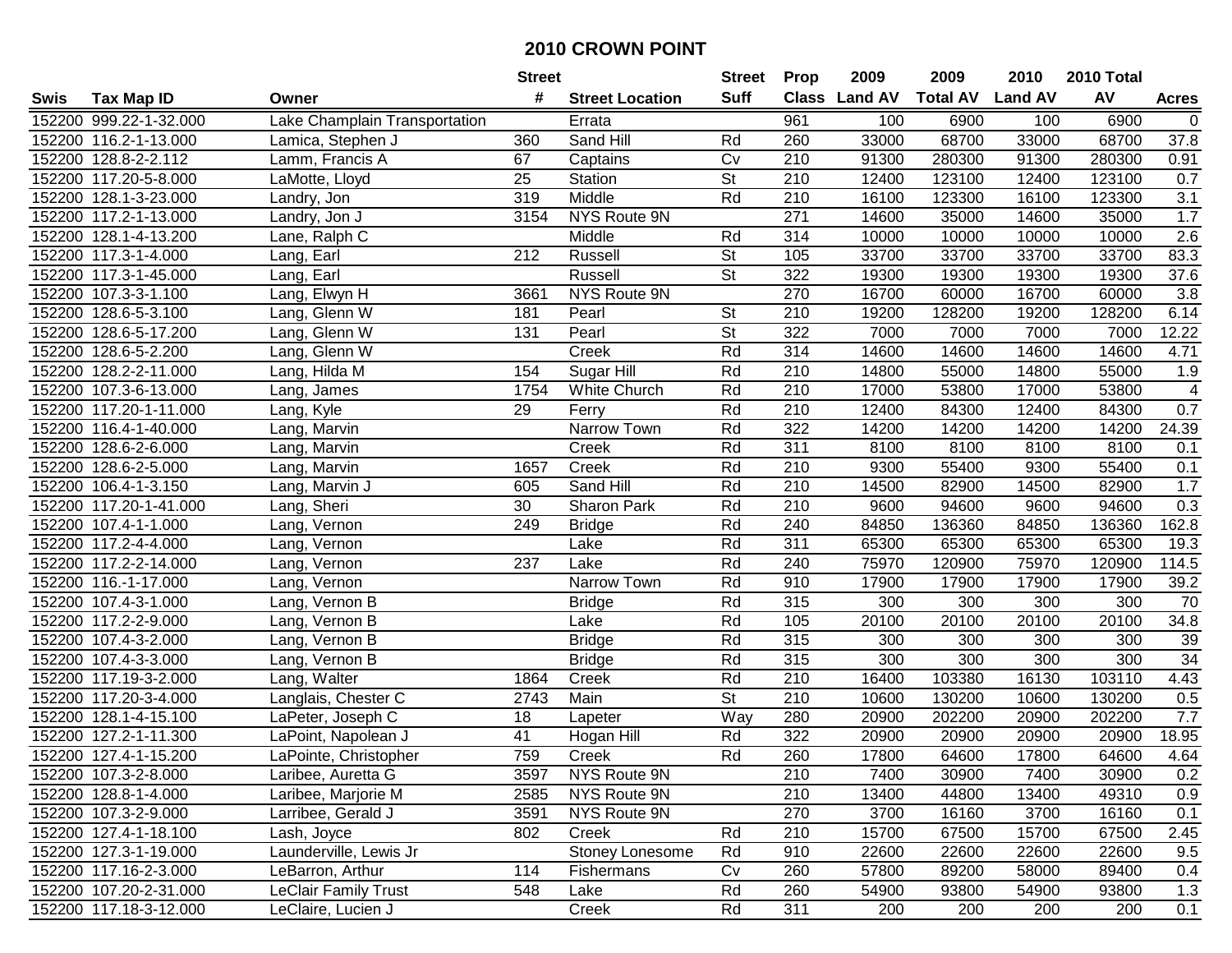| #<br><b>Suff</b><br>AV<br><b>Class</b><br><b>Land AV</b><br><b>Total AV</b><br><b>Land AV</b><br><b>Tax Map ID</b><br><b>Street Location</b><br>Swis<br>Owner<br><b>Acres</b><br>152200 127.2-1-6.100<br>Lee, Brian C<br>Rd<br>240<br>21700<br>114100<br>21700<br>114100<br>17.19<br>681<br>Hog Back<br>711<br>Rd<br>Lee, Daniel C<br>210<br>14000<br>116400<br>14000<br>152200 127.4-1-7.300<br>Creek<br>116400<br>1.1<br>152200 137.-1-3.000<br>260<br>39800<br>76500<br>39800<br>76500<br>0.4<br>Lemner, Thomas J<br>Stoney Lonesome<br>Rd<br>270<br>26650<br>26650<br>0.9<br>152200 107.3-2-10.200<br>Lengieza, Donna L<br>3577<br>NYS Route 9N<br>5560<br>5560<br>$\overline{2.5}$<br>152200 128.8-2-2.120<br>Level 3 Communications LLC<br>831<br>237200<br>30000<br>237200<br>49<br>Captains<br>Cv<br>30000<br>152200 622.-9999-760.700/1881<br>$\pmb{0}$<br>Level 3 Communications LLC<br><b>Outside Plant</b><br>836<br>502031<br>499171<br>0<br>0<br>152<br>28200<br>67300<br>28200<br>0.6<br>152200 137.-1-35.000<br>Levy, Elinor<br>Rd<br>260<br>67300<br>Stoney Lonesome<br>Way<br>$\overline{210}$<br>160300<br>1.2<br>152200 107.20-2-14.000<br>40<br>Saint Pierre<br>113200<br>160300<br>113200<br>Lewis, Bryan<br>152200 107.20-2-15.000<br>26<br>Saint Pierre<br>Way<br>210<br>119000<br>168700<br>119000<br>168700<br>1.4<br>Lewis, Bryan<br>152200 117.20-7-21.000<br>34<br>Way<br>311<br>57800<br>57800<br>57800<br>57800<br>0.26<br>Ligor, David A<br>Gilligans Bay<br>152200 107.4-1-4.111<br>Rd<br>240<br>102700<br>335000<br>102700<br>335000<br>11.51<br>Ligotino, Michael S<br>424<br><b>Bridge</b><br><b>St</b><br>152200 128.6-5-9.102<br>143<br>Pearl<br>210<br>14300<br>108400<br>14300<br>108400<br>Lillibridge, Bernard N<br>1.45<br>Rd<br>322<br>13900<br>13900<br>13900<br>23<br>152200 117.18-4-10.100<br>Lillibridge, Bernard N<br>Creek<br>13900<br>322<br>14.3<br>152200 106.4-1-6.000<br>Sand Hill<br>Rd<br>15900<br>15900<br>15900<br>15900<br>Linder, Daniel R<br>Rd<br>210<br>152200 116.4-1-5.200<br>130<br>Narrow Town<br>13800<br>80800<br>13800<br>80800<br>$\mathbf{1}$<br>Liptak, James<br>Rd<br>240<br>94900<br>31400<br>94900<br>39.7<br>152200 128.3-1-4.100<br>Loeffler, Gotthard<br>498<br><b>Buck Mountain</b><br>31400<br>Rd<br>312<br>0.25<br>152200 128.1-2-9.200<br>1599<br>6400<br>7500<br>6400<br>7500<br>Creek<br>Long, Albert S<br>52<br>Saint Pierre<br>Way<br>312<br>60000<br>62400<br>60000<br>62400<br>0.6<br>152200 107.20-2-12.000<br>Longden, Arthur W<br>152200 107.20-2-13.000<br>210<br>184900<br>86000<br>184900<br>$\mathbf{1}$<br>Longden, Arthur W<br>48<br>Saint Pierre<br>Way<br>86000<br>152200 117.16-2-1.000<br>122<br>260<br>57800<br>57800<br>57800<br>95230<br>Longtin, Keith<br>Cv<br>0.4<br>Fishermans<br><b>St</b><br>270<br>24700<br>24700<br>0.7<br>152200 128.6-5-5.000<br>Love, Charles R Jr<br>165<br>Pearl<br>12400<br>12400<br><b>Bradford Hill</b><br>152200 128.6-4-3.100<br>919<br>Rd<br>210<br>9800<br>77700<br>77700<br>0.31<br>Lovell, Lisa<br>9800<br>137.-1-32.000<br>198<br>Rd<br>260<br>20200<br>48900<br>20200<br>48900<br>0.6<br>152200<br>Lupe, David J<br>Stoney Lonesome<br>$\overline{7}$<br>128.2-1-32.000<br>Rd<br>322<br>19600<br>19600<br>19600<br>13.3<br>152200<br>Lyman, Timothy<br>Sugar Hill<br>19600<br>5<br>Rd<br>314<br>152200<br>128.12-1-1.120<br>Sugar Hill<br>13500<br>13500<br>13500<br>13500<br>Lyman, Timothy<br>152200 127.3-1-4.000<br>Lyme Adirondack Forest Co LLC<br>Old Furnace<br>Rd<br>910<br>14400<br>14400<br>14400<br>14400<br>157.12<br>912<br>152200 115.-2-30.000<br>Old Furnace<br>Rd<br>94700<br>94700<br>94700<br>94700<br>191.1<br>Lyme Adk Timberlands II LLC<br>152200 128.3-1-26.000<br>Lyme Adk Timberlands II LLC<br><b>Buck Mountain</b><br>Rd<br>912<br>1200<br>1200<br>1200<br>1200<br>2.2<br>912<br>Rd<br>6300<br>6300<br>6300<br>6300<br>12.8<br>152200 128.3-1-17.000<br>Lyme Adk Timberlands II LLC<br>Maggie Dudley<br>912<br>2200<br>2200<br>152200 128.3-1-16.000<br>Rd<br>2200<br>2200<br>4.5<br>Lyme Adk Timberlands II LLC<br>Maggie Dudley<br>912<br>72200<br>72200<br>72200<br>72200<br>152200<br>128.3-1-15.000<br>Lyme Adk Timberlands II LLC<br>Rd<br>145.6<br>Maggie Dudley<br>152200 128.3-1-14.000<br>Rd<br>912<br>69200<br>140<br>Lyme Adk Timberlands II LLC<br><b>White Church</b><br>69200<br>69200<br>69200<br>912<br>128.3-1-11.000<br>Rd<br>66200<br>66200<br>66200<br>133.48<br>152200<br>White Church<br>66200<br>Lyme Adk Timberlands II LLC<br>912<br>152200 128.2-1-39.000<br>Sam Curran<br>Rd<br>32200<br>32200<br>32200<br>32200<br>64.9<br>Lyme Adk Timberlands II LLC<br>152200 127.4-1-56.000<br>Lyme Adk Timberlands II LLC<br>Peasley<br>Rd<br>912<br>7300<br>7300<br>7300<br>7300<br>14.3<br>152200 127.4-1-54.000<br>Lyme Adk Timberlands II LLC<br>Peasley<br>Rd<br>912<br>21600<br>21600<br>21600<br>21600<br>43.5<br>152200 127.4-1-53.000<br>Lyme Adk Timberlands II LLC<br>Peasley<br>Rd<br>912<br>400<br>400<br>400<br>400<br>$\overline{1}$<br>152200 127.4-1-52.000<br>Rd<br>912<br>26100<br>26100<br>52.4<br>Lyme Adk Timberlands II LLC<br>Peasley<br>26100<br>26100<br>152200 127.4-1-51.000<br>Lyme Adk Timberlands II LLC<br>Peasley<br>Rd<br>912<br>25800<br>25800<br>25800<br>25800<br>52.1<br>912<br>152200 127.4-1-50.000<br>Lyme Adk Timberlands II LLC<br>Creek<br>Rd<br>63300<br>63300<br>63300<br>63300<br>127.9<br>152200 127.3-1-21.000<br>Lyme Adk Timberlands II LLC<br>Rd<br>912<br>162200<br>162200<br>162200 337.27<br>Stoney Lonesome<br>162200<br>152200 128.3-1-27.000 |  |                             | <b>Street</b> |                      | <b>Street</b> | <b>Prop</b> | 2009  | 2009  | 2010  | 2010 Total |      |
|----------------------------------------------------------------------------------------------------------------------------------------------------------------------------------------------------------------------------------------------------------------------------------------------------------------------------------------------------------------------------------------------------------------------------------------------------------------------------------------------------------------------------------------------------------------------------------------------------------------------------------------------------------------------------------------------------------------------------------------------------------------------------------------------------------------------------------------------------------------------------------------------------------------------------------------------------------------------------------------------------------------------------------------------------------------------------------------------------------------------------------------------------------------------------------------------------------------------------------------------------------------------------------------------------------------------------------------------------------------------------------------------------------------------------------------------------------------------------------------------------------------------------------------------------------------------------------------------------------------------------------------------------------------------------------------------------------------------------------------------------------------------------------------------------------------------------------------------------------------------------------------------------------------------------------------------------------------------------------------------------------------------------------------------------------------------------------------------------------------------------------------------------------------------------------------------------------------------------------------------------------------------------------------------------------------------------------------------------------------------------------------------------------------------------------------------------------------------------------------------------------------------------------------------------------------------------------------------------------------------------------------------------------------------------------------------------------------------------------------------------------------------------------------------------------------------------------------------------------------------------------------------------------------------------------------------------------------------------------------------------------------------------------------------------------------------------------------------------------------------------------------------------------------------------------------------------------------------------------------------------------------------------------------------------------------------------------------------------------------------------------------------------------------------------------------------------------------------------------------------------------------------------------------------------------------------------------------------------------------------------------------------------------------------------------------------------------------------------------------------------------------------------------------------------------------------------------------------------------------------------------------------------------------------------------------------------------------------------------------------------------------------------------------------------------------------------------------------------------------------------------------------------------------------------------------------------------------------------------------------------------------------------------------------------------------------------------------------------------------------------------------------------------------------------------------------------------------------------------------------------------------------------------------------------------------------------------------------------------------------------------------------------------------------------------------------------------------------------------------------------------------------------------------------------------------------------------------------------------------------------------------------------------------------------------------------------------------------------------------------------------------------------------------------------------------------------------------------------------------------------------------------------------------------------------------------------------------------------------------------------------------------------------------------------------------------------------------------------------------------------------------------------------------------------------------------------------------------------------------------------------------------------------------------------------------------------------------------------------|--|-----------------------------|---------------|----------------------|---------------|-------------|-------|-------|-------|------------|------|
|                                                                                                                                                                                                                                                                                                                                                                                                                                                                                                                                                                                                                                                                                                                                                                                                                                                                                                                                                                                                                                                                                                                                                                                                                                                                                                                                                                                                                                                                                                                                                                                                                                                                                                                                                                                                                                                                                                                                                                                                                                                                                                                                                                                                                                                                                                                                                                                                                                                                                                                                                                                                                                                                                                                                                                                                                                                                                                                                                                                                                                                                                                                                                                                                                                                                                                                                                                                                                                                                                                                                                                                                                                                                                                                                                                                                                                                                                                                                                                                                                                                                                                                                                                                                                                                                                                                                                                                                                                                                                                                                                                                                                                                                                                                                                                                                                                                                                                                                                                                                                                                                                                                                                                                                                                                                                                                                                                                                                                                                                                                                                                                                          |  |                             |               |                      |               |             |       |       |       |            |      |
|                                                                                                                                                                                                                                                                                                                                                                                                                                                                                                                                                                                                                                                                                                                                                                                                                                                                                                                                                                                                                                                                                                                                                                                                                                                                                                                                                                                                                                                                                                                                                                                                                                                                                                                                                                                                                                                                                                                                                                                                                                                                                                                                                                                                                                                                                                                                                                                                                                                                                                                                                                                                                                                                                                                                                                                                                                                                                                                                                                                                                                                                                                                                                                                                                                                                                                                                                                                                                                                                                                                                                                                                                                                                                                                                                                                                                                                                                                                                                                                                                                                                                                                                                                                                                                                                                                                                                                                                                                                                                                                                                                                                                                                                                                                                                                                                                                                                                                                                                                                                                                                                                                                                                                                                                                                                                                                                                                                                                                                                                                                                                                                                          |  |                             |               |                      |               |             |       |       |       |            |      |
|                                                                                                                                                                                                                                                                                                                                                                                                                                                                                                                                                                                                                                                                                                                                                                                                                                                                                                                                                                                                                                                                                                                                                                                                                                                                                                                                                                                                                                                                                                                                                                                                                                                                                                                                                                                                                                                                                                                                                                                                                                                                                                                                                                                                                                                                                                                                                                                                                                                                                                                                                                                                                                                                                                                                                                                                                                                                                                                                                                                                                                                                                                                                                                                                                                                                                                                                                                                                                                                                                                                                                                                                                                                                                                                                                                                                                                                                                                                                                                                                                                                                                                                                                                                                                                                                                                                                                                                                                                                                                                                                                                                                                                                                                                                                                                                                                                                                                                                                                                                                                                                                                                                                                                                                                                                                                                                                                                                                                                                                                                                                                                                                          |  |                             |               |                      |               |             |       |       |       |            |      |
|                                                                                                                                                                                                                                                                                                                                                                                                                                                                                                                                                                                                                                                                                                                                                                                                                                                                                                                                                                                                                                                                                                                                                                                                                                                                                                                                                                                                                                                                                                                                                                                                                                                                                                                                                                                                                                                                                                                                                                                                                                                                                                                                                                                                                                                                                                                                                                                                                                                                                                                                                                                                                                                                                                                                                                                                                                                                                                                                                                                                                                                                                                                                                                                                                                                                                                                                                                                                                                                                                                                                                                                                                                                                                                                                                                                                                                                                                                                                                                                                                                                                                                                                                                                                                                                                                                                                                                                                                                                                                                                                                                                                                                                                                                                                                                                                                                                                                                                                                                                                                                                                                                                                                                                                                                                                                                                                                                                                                                                                                                                                                                                                          |  |                             |               |                      |               |             |       |       |       |            |      |
|                                                                                                                                                                                                                                                                                                                                                                                                                                                                                                                                                                                                                                                                                                                                                                                                                                                                                                                                                                                                                                                                                                                                                                                                                                                                                                                                                                                                                                                                                                                                                                                                                                                                                                                                                                                                                                                                                                                                                                                                                                                                                                                                                                                                                                                                                                                                                                                                                                                                                                                                                                                                                                                                                                                                                                                                                                                                                                                                                                                                                                                                                                                                                                                                                                                                                                                                                                                                                                                                                                                                                                                                                                                                                                                                                                                                                                                                                                                                                                                                                                                                                                                                                                                                                                                                                                                                                                                                                                                                                                                                                                                                                                                                                                                                                                                                                                                                                                                                                                                                                                                                                                                                                                                                                                                                                                                                                                                                                                                                                                                                                                                                          |  |                             |               |                      |               |             |       |       |       |            |      |
|                                                                                                                                                                                                                                                                                                                                                                                                                                                                                                                                                                                                                                                                                                                                                                                                                                                                                                                                                                                                                                                                                                                                                                                                                                                                                                                                                                                                                                                                                                                                                                                                                                                                                                                                                                                                                                                                                                                                                                                                                                                                                                                                                                                                                                                                                                                                                                                                                                                                                                                                                                                                                                                                                                                                                                                                                                                                                                                                                                                                                                                                                                                                                                                                                                                                                                                                                                                                                                                                                                                                                                                                                                                                                                                                                                                                                                                                                                                                                                                                                                                                                                                                                                                                                                                                                                                                                                                                                                                                                                                                                                                                                                                                                                                                                                                                                                                                                                                                                                                                                                                                                                                                                                                                                                                                                                                                                                                                                                                                                                                                                                                                          |  |                             |               |                      |               |             |       |       |       |            |      |
|                                                                                                                                                                                                                                                                                                                                                                                                                                                                                                                                                                                                                                                                                                                                                                                                                                                                                                                                                                                                                                                                                                                                                                                                                                                                                                                                                                                                                                                                                                                                                                                                                                                                                                                                                                                                                                                                                                                                                                                                                                                                                                                                                                                                                                                                                                                                                                                                                                                                                                                                                                                                                                                                                                                                                                                                                                                                                                                                                                                                                                                                                                                                                                                                                                                                                                                                                                                                                                                                                                                                                                                                                                                                                                                                                                                                                                                                                                                                                                                                                                                                                                                                                                                                                                                                                                                                                                                                                                                                                                                                                                                                                                                                                                                                                                                                                                                                                                                                                                                                                                                                                                                                                                                                                                                                                                                                                                                                                                                                                                                                                                                                          |  |                             |               |                      |               |             |       |       |       |            |      |
|                                                                                                                                                                                                                                                                                                                                                                                                                                                                                                                                                                                                                                                                                                                                                                                                                                                                                                                                                                                                                                                                                                                                                                                                                                                                                                                                                                                                                                                                                                                                                                                                                                                                                                                                                                                                                                                                                                                                                                                                                                                                                                                                                                                                                                                                                                                                                                                                                                                                                                                                                                                                                                                                                                                                                                                                                                                                                                                                                                                                                                                                                                                                                                                                                                                                                                                                                                                                                                                                                                                                                                                                                                                                                                                                                                                                                                                                                                                                                                                                                                                                                                                                                                                                                                                                                                                                                                                                                                                                                                                                                                                                                                                                                                                                                                                                                                                                                                                                                                                                                                                                                                                                                                                                                                                                                                                                                                                                                                                                                                                                                                                                          |  |                             |               |                      |               |             |       |       |       |            |      |
|                                                                                                                                                                                                                                                                                                                                                                                                                                                                                                                                                                                                                                                                                                                                                                                                                                                                                                                                                                                                                                                                                                                                                                                                                                                                                                                                                                                                                                                                                                                                                                                                                                                                                                                                                                                                                                                                                                                                                                                                                                                                                                                                                                                                                                                                                                                                                                                                                                                                                                                                                                                                                                                                                                                                                                                                                                                                                                                                                                                                                                                                                                                                                                                                                                                                                                                                                                                                                                                                                                                                                                                                                                                                                                                                                                                                                                                                                                                                                                                                                                                                                                                                                                                                                                                                                                                                                                                                                                                                                                                                                                                                                                                                                                                                                                                                                                                                                                                                                                                                                                                                                                                                                                                                                                                                                                                                                                                                                                                                                                                                                                                                          |  |                             |               |                      |               |             |       |       |       |            |      |
|                                                                                                                                                                                                                                                                                                                                                                                                                                                                                                                                                                                                                                                                                                                                                                                                                                                                                                                                                                                                                                                                                                                                                                                                                                                                                                                                                                                                                                                                                                                                                                                                                                                                                                                                                                                                                                                                                                                                                                                                                                                                                                                                                                                                                                                                                                                                                                                                                                                                                                                                                                                                                                                                                                                                                                                                                                                                                                                                                                                                                                                                                                                                                                                                                                                                                                                                                                                                                                                                                                                                                                                                                                                                                                                                                                                                                                                                                                                                                                                                                                                                                                                                                                                                                                                                                                                                                                                                                                                                                                                                                                                                                                                                                                                                                                                                                                                                                                                                                                                                                                                                                                                                                                                                                                                                                                                                                                                                                                                                                                                                                                                                          |  |                             |               |                      |               |             |       |       |       |            |      |
|                                                                                                                                                                                                                                                                                                                                                                                                                                                                                                                                                                                                                                                                                                                                                                                                                                                                                                                                                                                                                                                                                                                                                                                                                                                                                                                                                                                                                                                                                                                                                                                                                                                                                                                                                                                                                                                                                                                                                                                                                                                                                                                                                                                                                                                                                                                                                                                                                                                                                                                                                                                                                                                                                                                                                                                                                                                                                                                                                                                                                                                                                                                                                                                                                                                                                                                                                                                                                                                                                                                                                                                                                                                                                                                                                                                                                                                                                                                                                                                                                                                                                                                                                                                                                                                                                                                                                                                                                                                                                                                                                                                                                                                                                                                                                                                                                                                                                                                                                                                                                                                                                                                                                                                                                                                                                                                                                                                                                                                                                                                                                                                                          |  |                             |               |                      |               |             |       |       |       |            |      |
|                                                                                                                                                                                                                                                                                                                                                                                                                                                                                                                                                                                                                                                                                                                                                                                                                                                                                                                                                                                                                                                                                                                                                                                                                                                                                                                                                                                                                                                                                                                                                                                                                                                                                                                                                                                                                                                                                                                                                                                                                                                                                                                                                                                                                                                                                                                                                                                                                                                                                                                                                                                                                                                                                                                                                                                                                                                                                                                                                                                                                                                                                                                                                                                                                                                                                                                                                                                                                                                                                                                                                                                                                                                                                                                                                                                                                                                                                                                                                                                                                                                                                                                                                                                                                                                                                                                                                                                                                                                                                                                                                                                                                                                                                                                                                                                                                                                                                                                                                                                                                                                                                                                                                                                                                                                                                                                                                                                                                                                                                                                                                                                                          |  |                             |               |                      |               |             |       |       |       |            |      |
|                                                                                                                                                                                                                                                                                                                                                                                                                                                                                                                                                                                                                                                                                                                                                                                                                                                                                                                                                                                                                                                                                                                                                                                                                                                                                                                                                                                                                                                                                                                                                                                                                                                                                                                                                                                                                                                                                                                                                                                                                                                                                                                                                                                                                                                                                                                                                                                                                                                                                                                                                                                                                                                                                                                                                                                                                                                                                                                                                                                                                                                                                                                                                                                                                                                                                                                                                                                                                                                                                                                                                                                                                                                                                                                                                                                                                                                                                                                                                                                                                                                                                                                                                                                                                                                                                                                                                                                                                                                                                                                                                                                                                                                                                                                                                                                                                                                                                                                                                                                                                                                                                                                                                                                                                                                                                                                                                                                                                                                                                                                                                                                                          |  |                             |               |                      |               |             |       |       |       |            |      |
|                                                                                                                                                                                                                                                                                                                                                                                                                                                                                                                                                                                                                                                                                                                                                                                                                                                                                                                                                                                                                                                                                                                                                                                                                                                                                                                                                                                                                                                                                                                                                                                                                                                                                                                                                                                                                                                                                                                                                                                                                                                                                                                                                                                                                                                                                                                                                                                                                                                                                                                                                                                                                                                                                                                                                                                                                                                                                                                                                                                                                                                                                                                                                                                                                                                                                                                                                                                                                                                                                                                                                                                                                                                                                                                                                                                                                                                                                                                                                                                                                                                                                                                                                                                                                                                                                                                                                                                                                                                                                                                                                                                                                                                                                                                                                                                                                                                                                                                                                                                                                                                                                                                                                                                                                                                                                                                                                                                                                                                                                                                                                                                                          |  |                             |               |                      |               |             |       |       |       |            |      |
|                                                                                                                                                                                                                                                                                                                                                                                                                                                                                                                                                                                                                                                                                                                                                                                                                                                                                                                                                                                                                                                                                                                                                                                                                                                                                                                                                                                                                                                                                                                                                                                                                                                                                                                                                                                                                                                                                                                                                                                                                                                                                                                                                                                                                                                                                                                                                                                                                                                                                                                                                                                                                                                                                                                                                                                                                                                                                                                                                                                                                                                                                                                                                                                                                                                                                                                                                                                                                                                                                                                                                                                                                                                                                                                                                                                                                                                                                                                                                                                                                                                                                                                                                                                                                                                                                                                                                                                                                                                                                                                                                                                                                                                                                                                                                                                                                                                                                                                                                                                                                                                                                                                                                                                                                                                                                                                                                                                                                                                                                                                                                                                                          |  |                             |               |                      |               |             |       |       |       |            |      |
|                                                                                                                                                                                                                                                                                                                                                                                                                                                                                                                                                                                                                                                                                                                                                                                                                                                                                                                                                                                                                                                                                                                                                                                                                                                                                                                                                                                                                                                                                                                                                                                                                                                                                                                                                                                                                                                                                                                                                                                                                                                                                                                                                                                                                                                                                                                                                                                                                                                                                                                                                                                                                                                                                                                                                                                                                                                                                                                                                                                                                                                                                                                                                                                                                                                                                                                                                                                                                                                                                                                                                                                                                                                                                                                                                                                                                                                                                                                                                                                                                                                                                                                                                                                                                                                                                                                                                                                                                                                                                                                                                                                                                                                                                                                                                                                                                                                                                                                                                                                                                                                                                                                                                                                                                                                                                                                                                                                                                                                                                                                                                                                                          |  |                             |               |                      |               |             |       |       |       |            |      |
|                                                                                                                                                                                                                                                                                                                                                                                                                                                                                                                                                                                                                                                                                                                                                                                                                                                                                                                                                                                                                                                                                                                                                                                                                                                                                                                                                                                                                                                                                                                                                                                                                                                                                                                                                                                                                                                                                                                                                                                                                                                                                                                                                                                                                                                                                                                                                                                                                                                                                                                                                                                                                                                                                                                                                                                                                                                                                                                                                                                                                                                                                                                                                                                                                                                                                                                                                                                                                                                                                                                                                                                                                                                                                                                                                                                                                                                                                                                                                                                                                                                                                                                                                                                                                                                                                                                                                                                                                                                                                                                                                                                                                                                                                                                                                                                                                                                                                                                                                                                                                                                                                                                                                                                                                                                                                                                                                                                                                                                                                                                                                                                                          |  |                             |               |                      |               |             |       |       |       |            |      |
|                                                                                                                                                                                                                                                                                                                                                                                                                                                                                                                                                                                                                                                                                                                                                                                                                                                                                                                                                                                                                                                                                                                                                                                                                                                                                                                                                                                                                                                                                                                                                                                                                                                                                                                                                                                                                                                                                                                                                                                                                                                                                                                                                                                                                                                                                                                                                                                                                                                                                                                                                                                                                                                                                                                                                                                                                                                                                                                                                                                                                                                                                                                                                                                                                                                                                                                                                                                                                                                                                                                                                                                                                                                                                                                                                                                                                                                                                                                                                                                                                                                                                                                                                                                                                                                                                                                                                                                                                                                                                                                                                                                                                                                                                                                                                                                                                                                                                                                                                                                                                                                                                                                                                                                                                                                                                                                                                                                                                                                                                                                                                                                                          |  |                             |               |                      |               |             |       |       |       |            |      |
|                                                                                                                                                                                                                                                                                                                                                                                                                                                                                                                                                                                                                                                                                                                                                                                                                                                                                                                                                                                                                                                                                                                                                                                                                                                                                                                                                                                                                                                                                                                                                                                                                                                                                                                                                                                                                                                                                                                                                                                                                                                                                                                                                                                                                                                                                                                                                                                                                                                                                                                                                                                                                                                                                                                                                                                                                                                                                                                                                                                                                                                                                                                                                                                                                                                                                                                                                                                                                                                                                                                                                                                                                                                                                                                                                                                                                                                                                                                                                                                                                                                                                                                                                                                                                                                                                                                                                                                                                                                                                                                                                                                                                                                                                                                                                                                                                                                                                                                                                                                                                                                                                                                                                                                                                                                                                                                                                                                                                                                                                                                                                                                                          |  |                             |               |                      |               |             |       |       |       |            |      |
|                                                                                                                                                                                                                                                                                                                                                                                                                                                                                                                                                                                                                                                                                                                                                                                                                                                                                                                                                                                                                                                                                                                                                                                                                                                                                                                                                                                                                                                                                                                                                                                                                                                                                                                                                                                                                                                                                                                                                                                                                                                                                                                                                                                                                                                                                                                                                                                                                                                                                                                                                                                                                                                                                                                                                                                                                                                                                                                                                                                                                                                                                                                                                                                                                                                                                                                                                                                                                                                                                                                                                                                                                                                                                                                                                                                                                                                                                                                                                                                                                                                                                                                                                                                                                                                                                                                                                                                                                                                                                                                                                                                                                                                                                                                                                                                                                                                                                                                                                                                                                                                                                                                                                                                                                                                                                                                                                                                                                                                                                                                                                                                                          |  |                             |               |                      |               |             |       |       |       |            |      |
|                                                                                                                                                                                                                                                                                                                                                                                                                                                                                                                                                                                                                                                                                                                                                                                                                                                                                                                                                                                                                                                                                                                                                                                                                                                                                                                                                                                                                                                                                                                                                                                                                                                                                                                                                                                                                                                                                                                                                                                                                                                                                                                                                                                                                                                                                                                                                                                                                                                                                                                                                                                                                                                                                                                                                                                                                                                                                                                                                                                                                                                                                                                                                                                                                                                                                                                                                                                                                                                                                                                                                                                                                                                                                                                                                                                                                                                                                                                                                                                                                                                                                                                                                                                                                                                                                                                                                                                                                                                                                                                                                                                                                                                                                                                                                                                                                                                                                                                                                                                                                                                                                                                                                                                                                                                                                                                                                                                                                                                                                                                                                                                                          |  |                             |               |                      |               |             |       |       |       |            |      |
|                                                                                                                                                                                                                                                                                                                                                                                                                                                                                                                                                                                                                                                                                                                                                                                                                                                                                                                                                                                                                                                                                                                                                                                                                                                                                                                                                                                                                                                                                                                                                                                                                                                                                                                                                                                                                                                                                                                                                                                                                                                                                                                                                                                                                                                                                                                                                                                                                                                                                                                                                                                                                                                                                                                                                                                                                                                                                                                                                                                                                                                                                                                                                                                                                                                                                                                                                                                                                                                                                                                                                                                                                                                                                                                                                                                                                                                                                                                                                                                                                                                                                                                                                                                                                                                                                                                                                                                                                                                                                                                                                                                                                                                                                                                                                                                                                                                                                                                                                                                                                                                                                                                                                                                                                                                                                                                                                                                                                                                                                                                                                                                                          |  |                             |               |                      |               |             |       |       |       |            |      |
|                                                                                                                                                                                                                                                                                                                                                                                                                                                                                                                                                                                                                                                                                                                                                                                                                                                                                                                                                                                                                                                                                                                                                                                                                                                                                                                                                                                                                                                                                                                                                                                                                                                                                                                                                                                                                                                                                                                                                                                                                                                                                                                                                                                                                                                                                                                                                                                                                                                                                                                                                                                                                                                                                                                                                                                                                                                                                                                                                                                                                                                                                                                                                                                                                                                                                                                                                                                                                                                                                                                                                                                                                                                                                                                                                                                                                                                                                                                                                                                                                                                                                                                                                                                                                                                                                                                                                                                                                                                                                                                                                                                                                                                                                                                                                                                                                                                                                                                                                                                                                                                                                                                                                                                                                                                                                                                                                                                                                                                                                                                                                                                                          |  |                             |               |                      |               |             |       |       |       |            |      |
|                                                                                                                                                                                                                                                                                                                                                                                                                                                                                                                                                                                                                                                                                                                                                                                                                                                                                                                                                                                                                                                                                                                                                                                                                                                                                                                                                                                                                                                                                                                                                                                                                                                                                                                                                                                                                                                                                                                                                                                                                                                                                                                                                                                                                                                                                                                                                                                                                                                                                                                                                                                                                                                                                                                                                                                                                                                                                                                                                                                                                                                                                                                                                                                                                                                                                                                                                                                                                                                                                                                                                                                                                                                                                                                                                                                                                                                                                                                                                                                                                                                                                                                                                                                                                                                                                                                                                                                                                                                                                                                                                                                                                                                                                                                                                                                                                                                                                                                                                                                                                                                                                                                                                                                                                                                                                                                                                                                                                                                                                                                                                                                                          |  |                             |               |                      |               |             |       |       |       |            |      |
|                                                                                                                                                                                                                                                                                                                                                                                                                                                                                                                                                                                                                                                                                                                                                                                                                                                                                                                                                                                                                                                                                                                                                                                                                                                                                                                                                                                                                                                                                                                                                                                                                                                                                                                                                                                                                                                                                                                                                                                                                                                                                                                                                                                                                                                                                                                                                                                                                                                                                                                                                                                                                                                                                                                                                                                                                                                                                                                                                                                                                                                                                                                                                                                                                                                                                                                                                                                                                                                                                                                                                                                                                                                                                                                                                                                                                                                                                                                                                                                                                                                                                                                                                                                                                                                                                                                                                                                                                                                                                                                                                                                                                                                                                                                                                                                                                                                                                                                                                                                                                                                                                                                                                                                                                                                                                                                                                                                                                                                                                                                                                                                                          |  |                             |               |                      |               |             |       |       |       |            |      |
|                                                                                                                                                                                                                                                                                                                                                                                                                                                                                                                                                                                                                                                                                                                                                                                                                                                                                                                                                                                                                                                                                                                                                                                                                                                                                                                                                                                                                                                                                                                                                                                                                                                                                                                                                                                                                                                                                                                                                                                                                                                                                                                                                                                                                                                                                                                                                                                                                                                                                                                                                                                                                                                                                                                                                                                                                                                                                                                                                                                                                                                                                                                                                                                                                                                                                                                                                                                                                                                                                                                                                                                                                                                                                                                                                                                                                                                                                                                                                                                                                                                                                                                                                                                                                                                                                                                                                                                                                                                                                                                                                                                                                                                                                                                                                                                                                                                                                                                                                                                                                                                                                                                                                                                                                                                                                                                                                                                                                                                                                                                                                                                                          |  |                             |               |                      |               |             |       |       |       |            |      |
|                                                                                                                                                                                                                                                                                                                                                                                                                                                                                                                                                                                                                                                                                                                                                                                                                                                                                                                                                                                                                                                                                                                                                                                                                                                                                                                                                                                                                                                                                                                                                                                                                                                                                                                                                                                                                                                                                                                                                                                                                                                                                                                                                                                                                                                                                                                                                                                                                                                                                                                                                                                                                                                                                                                                                                                                                                                                                                                                                                                                                                                                                                                                                                                                                                                                                                                                                                                                                                                                                                                                                                                                                                                                                                                                                                                                                                                                                                                                                                                                                                                                                                                                                                                                                                                                                                                                                                                                                                                                                                                                                                                                                                                                                                                                                                                                                                                                                                                                                                                                                                                                                                                                                                                                                                                                                                                                                                                                                                                                                                                                                                                                          |  |                             |               |                      |               |             |       |       |       |            |      |
|                                                                                                                                                                                                                                                                                                                                                                                                                                                                                                                                                                                                                                                                                                                                                                                                                                                                                                                                                                                                                                                                                                                                                                                                                                                                                                                                                                                                                                                                                                                                                                                                                                                                                                                                                                                                                                                                                                                                                                                                                                                                                                                                                                                                                                                                                                                                                                                                                                                                                                                                                                                                                                                                                                                                                                                                                                                                                                                                                                                                                                                                                                                                                                                                                                                                                                                                                                                                                                                                                                                                                                                                                                                                                                                                                                                                                                                                                                                                                                                                                                                                                                                                                                                                                                                                                                                                                                                                                                                                                                                                                                                                                                                                                                                                                                                                                                                                                                                                                                                                                                                                                                                                                                                                                                                                                                                                                                                                                                                                                                                                                                                                          |  |                             |               |                      |               |             |       |       |       |            |      |
|                                                                                                                                                                                                                                                                                                                                                                                                                                                                                                                                                                                                                                                                                                                                                                                                                                                                                                                                                                                                                                                                                                                                                                                                                                                                                                                                                                                                                                                                                                                                                                                                                                                                                                                                                                                                                                                                                                                                                                                                                                                                                                                                                                                                                                                                                                                                                                                                                                                                                                                                                                                                                                                                                                                                                                                                                                                                                                                                                                                                                                                                                                                                                                                                                                                                                                                                                                                                                                                                                                                                                                                                                                                                                                                                                                                                                                                                                                                                                                                                                                                                                                                                                                                                                                                                                                                                                                                                                                                                                                                                                                                                                                                                                                                                                                                                                                                                                                                                                                                                                                                                                                                                                                                                                                                                                                                                                                                                                                                                                                                                                                                                          |  |                             |               |                      |               |             |       |       |       |            |      |
|                                                                                                                                                                                                                                                                                                                                                                                                                                                                                                                                                                                                                                                                                                                                                                                                                                                                                                                                                                                                                                                                                                                                                                                                                                                                                                                                                                                                                                                                                                                                                                                                                                                                                                                                                                                                                                                                                                                                                                                                                                                                                                                                                                                                                                                                                                                                                                                                                                                                                                                                                                                                                                                                                                                                                                                                                                                                                                                                                                                                                                                                                                                                                                                                                                                                                                                                                                                                                                                                                                                                                                                                                                                                                                                                                                                                                                                                                                                                                                                                                                                                                                                                                                                                                                                                                                                                                                                                                                                                                                                                                                                                                                                                                                                                                                                                                                                                                                                                                                                                                                                                                                                                                                                                                                                                                                                                                                                                                                                                                                                                                                                                          |  |                             |               |                      |               |             |       |       |       |            |      |
|                                                                                                                                                                                                                                                                                                                                                                                                                                                                                                                                                                                                                                                                                                                                                                                                                                                                                                                                                                                                                                                                                                                                                                                                                                                                                                                                                                                                                                                                                                                                                                                                                                                                                                                                                                                                                                                                                                                                                                                                                                                                                                                                                                                                                                                                                                                                                                                                                                                                                                                                                                                                                                                                                                                                                                                                                                                                                                                                                                                                                                                                                                                                                                                                                                                                                                                                                                                                                                                                                                                                                                                                                                                                                                                                                                                                                                                                                                                                                                                                                                                                                                                                                                                                                                                                                                                                                                                                                                                                                                                                                                                                                                                                                                                                                                                                                                                                                                                                                                                                                                                                                                                                                                                                                                                                                                                                                                                                                                                                                                                                                                                                          |  |                             |               |                      |               |             |       |       |       |            |      |
|                                                                                                                                                                                                                                                                                                                                                                                                                                                                                                                                                                                                                                                                                                                                                                                                                                                                                                                                                                                                                                                                                                                                                                                                                                                                                                                                                                                                                                                                                                                                                                                                                                                                                                                                                                                                                                                                                                                                                                                                                                                                                                                                                                                                                                                                                                                                                                                                                                                                                                                                                                                                                                                                                                                                                                                                                                                                                                                                                                                                                                                                                                                                                                                                                                                                                                                                                                                                                                                                                                                                                                                                                                                                                                                                                                                                                                                                                                                                                                                                                                                                                                                                                                                                                                                                                                                                                                                                                                                                                                                                                                                                                                                                                                                                                                                                                                                                                                                                                                                                                                                                                                                                                                                                                                                                                                                                                                                                                                                                                                                                                                                                          |  |                             |               |                      |               |             |       |       |       |            |      |
|                                                                                                                                                                                                                                                                                                                                                                                                                                                                                                                                                                                                                                                                                                                                                                                                                                                                                                                                                                                                                                                                                                                                                                                                                                                                                                                                                                                                                                                                                                                                                                                                                                                                                                                                                                                                                                                                                                                                                                                                                                                                                                                                                                                                                                                                                                                                                                                                                                                                                                                                                                                                                                                                                                                                                                                                                                                                                                                                                                                                                                                                                                                                                                                                                                                                                                                                                                                                                                                                                                                                                                                                                                                                                                                                                                                                                                                                                                                                                                                                                                                                                                                                                                                                                                                                                                                                                                                                                                                                                                                                                                                                                                                                                                                                                                                                                                                                                                                                                                                                                                                                                                                                                                                                                                                                                                                                                                                                                                                                                                                                                                                                          |  |                             |               |                      |               |             |       |       |       |            |      |
|                                                                                                                                                                                                                                                                                                                                                                                                                                                                                                                                                                                                                                                                                                                                                                                                                                                                                                                                                                                                                                                                                                                                                                                                                                                                                                                                                                                                                                                                                                                                                                                                                                                                                                                                                                                                                                                                                                                                                                                                                                                                                                                                                                                                                                                                                                                                                                                                                                                                                                                                                                                                                                                                                                                                                                                                                                                                                                                                                                                                                                                                                                                                                                                                                                                                                                                                                                                                                                                                                                                                                                                                                                                                                                                                                                                                                                                                                                                                                                                                                                                                                                                                                                                                                                                                                                                                                                                                                                                                                                                                                                                                                                                                                                                                                                                                                                                                                                                                                                                                                                                                                                                                                                                                                                                                                                                                                                                                                                                                                                                                                                                                          |  |                             |               |                      |               |             |       |       |       |            |      |
|                                                                                                                                                                                                                                                                                                                                                                                                                                                                                                                                                                                                                                                                                                                                                                                                                                                                                                                                                                                                                                                                                                                                                                                                                                                                                                                                                                                                                                                                                                                                                                                                                                                                                                                                                                                                                                                                                                                                                                                                                                                                                                                                                                                                                                                                                                                                                                                                                                                                                                                                                                                                                                                                                                                                                                                                                                                                                                                                                                                                                                                                                                                                                                                                                                                                                                                                                                                                                                                                                                                                                                                                                                                                                                                                                                                                                                                                                                                                                                                                                                                                                                                                                                                                                                                                                                                                                                                                                                                                                                                                                                                                                                                                                                                                                                                                                                                                                                                                                                                                                                                                                                                                                                                                                                                                                                                                                                                                                                                                                                                                                                                                          |  |                             |               |                      |               |             |       |       |       |            |      |
|                                                                                                                                                                                                                                                                                                                                                                                                                                                                                                                                                                                                                                                                                                                                                                                                                                                                                                                                                                                                                                                                                                                                                                                                                                                                                                                                                                                                                                                                                                                                                                                                                                                                                                                                                                                                                                                                                                                                                                                                                                                                                                                                                                                                                                                                                                                                                                                                                                                                                                                                                                                                                                                                                                                                                                                                                                                                                                                                                                                                                                                                                                                                                                                                                                                                                                                                                                                                                                                                                                                                                                                                                                                                                                                                                                                                                                                                                                                                                                                                                                                                                                                                                                                                                                                                                                                                                                                                                                                                                                                                                                                                                                                                                                                                                                                                                                                                                                                                                                                                                                                                                                                                                                                                                                                                                                                                                                                                                                                                                                                                                                                                          |  |                             |               |                      |               |             |       |       |       |            |      |
|                                                                                                                                                                                                                                                                                                                                                                                                                                                                                                                                                                                                                                                                                                                                                                                                                                                                                                                                                                                                                                                                                                                                                                                                                                                                                                                                                                                                                                                                                                                                                                                                                                                                                                                                                                                                                                                                                                                                                                                                                                                                                                                                                                                                                                                                                                                                                                                                                                                                                                                                                                                                                                                                                                                                                                                                                                                                                                                                                                                                                                                                                                                                                                                                                                                                                                                                                                                                                                                                                                                                                                                                                                                                                                                                                                                                                                                                                                                                                                                                                                                                                                                                                                                                                                                                                                                                                                                                                                                                                                                                                                                                                                                                                                                                                                                                                                                                                                                                                                                                                                                                                                                                                                                                                                                                                                                                                                                                                                                                                                                                                                                                          |  |                             |               |                      |               |             |       |       |       |            |      |
|                                                                                                                                                                                                                                                                                                                                                                                                                                                                                                                                                                                                                                                                                                                                                                                                                                                                                                                                                                                                                                                                                                                                                                                                                                                                                                                                                                                                                                                                                                                                                                                                                                                                                                                                                                                                                                                                                                                                                                                                                                                                                                                                                                                                                                                                                                                                                                                                                                                                                                                                                                                                                                                                                                                                                                                                                                                                                                                                                                                                                                                                                                                                                                                                                                                                                                                                                                                                                                                                                                                                                                                                                                                                                                                                                                                                                                                                                                                                                                                                                                                                                                                                                                                                                                                                                                                                                                                                                                                                                                                                                                                                                                                                                                                                                                                                                                                                                                                                                                                                                                                                                                                                                                                                                                                                                                                                                                                                                                                                                                                                                                                                          |  |                             |               |                      |               |             |       |       |       |            |      |
|                                                                                                                                                                                                                                                                                                                                                                                                                                                                                                                                                                                                                                                                                                                                                                                                                                                                                                                                                                                                                                                                                                                                                                                                                                                                                                                                                                                                                                                                                                                                                                                                                                                                                                                                                                                                                                                                                                                                                                                                                                                                                                                                                                                                                                                                                                                                                                                                                                                                                                                                                                                                                                                                                                                                                                                                                                                                                                                                                                                                                                                                                                                                                                                                                                                                                                                                                                                                                                                                                                                                                                                                                                                                                                                                                                                                                                                                                                                                                                                                                                                                                                                                                                                                                                                                                                                                                                                                                                                                                                                                                                                                                                                                                                                                                                                                                                                                                                                                                                                                                                                                                                                                                                                                                                                                                                                                                                                                                                                                                                                                                                                                          |  |                             |               |                      |               |             |       |       |       |            |      |
|                                                                                                                                                                                                                                                                                                                                                                                                                                                                                                                                                                                                                                                                                                                                                                                                                                                                                                                                                                                                                                                                                                                                                                                                                                                                                                                                                                                                                                                                                                                                                                                                                                                                                                                                                                                                                                                                                                                                                                                                                                                                                                                                                                                                                                                                                                                                                                                                                                                                                                                                                                                                                                                                                                                                                                                                                                                                                                                                                                                                                                                                                                                                                                                                                                                                                                                                                                                                                                                                                                                                                                                                                                                                                                                                                                                                                                                                                                                                                                                                                                                                                                                                                                                                                                                                                                                                                                                                                                                                                                                                                                                                                                                                                                                                                                                                                                                                                                                                                                                                                                                                                                                                                                                                                                                                                                                                                                                                                                                                                                                                                                                                          |  |                             |               |                      |               |             |       |       |       |            |      |
|                                                                                                                                                                                                                                                                                                                                                                                                                                                                                                                                                                                                                                                                                                                                                                                                                                                                                                                                                                                                                                                                                                                                                                                                                                                                                                                                                                                                                                                                                                                                                                                                                                                                                                                                                                                                                                                                                                                                                                                                                                                                                                                                                                                                                                                                                                                                                                                                                                                                                                                                                                                                                                                                                                                                                                                                                                                                                                                                                                                                                                                                                                                                                                                                                                                                                                                                                                                                                                                                                                                                                                                                                                                                                                                                                                                                                                                                                                                                                                                                                                                                                                                                                                                                                                                                                                                                                                                                                                                                                                                                                                                                                                                                                                                                                                                                                                                                                                                                                                                                                                                                                                                                                                                                                                                                                                                                                                                                                                                                                                                                                                                                          |  |                             |               |                      |               |             |       |       |       |            |      |
|                                                                                                                                                                                                                                                                                                                                                                                                                                                                                                                                                                                                                                                                                                                                                                                                                                                                                                                                                                                                                                                                                                                                                                                                                                                                                                                                                                                                                                                                                                                                                                                                                                                                                                                                                                                                                                                                                                                                                                                                                                                                                                                                                                                                                                                                                                                                                                                                                                                                                                                                                                                                                                                                                                                                                                                                                                                                                                                                                                                                                                                                                                                                                                                                                                                                                                                                                                                                                                                                                                                                                                                                                                                                                                                                                                                                                                                                                                                                                                                                                                                                                                                                                                                                                                                                                                                                                                                                                                                                                                                                                                                                                                                                                                                                                                                                                                                                                                                                                                                                                                                                                                                                                                                                                                                                                                                                                                                                                                                                                                                                                                                                          |  |                             |               |                      |               |             |       |       |       |            |      |
|                                                                                                                                                                                                                                                                                                                                                                                                                                                                                                                                                                                                                                                                                                                                                                                                                                                                                                                                                                                                                                                                                                                                                                                                                                                                                                                                                                                                                                                                                                                                                                                                                                                                                                                                                                                                                                                                                                                                                                                                                                                                                                                                                                                                                                                                                                                                                                                                                                                                                                                                                                                                                                                                                                                                                                                                                                                                                                                                                                                                                                                                                                                                                                                                                                                                                                                                                                                                                                                                                                                                                                                                                                                                                                                                                                                                                                                                                                                                                                                                                                                                                                                                                                                                                                                                                                                                                                                                                                                                                                                                                                                                                                                                                                                                                                                                                                                                                                                                                                                                                                                                                                                                                                                                                                                                                                                                                                                                                                                                                                                                                                                                          |  | Lyme Adk Timberlands II LLC |               | <b>Buck Mountain</b> | Rd            | 912         | 14700 | 14700 | 14700 | 14700      | 29.6 |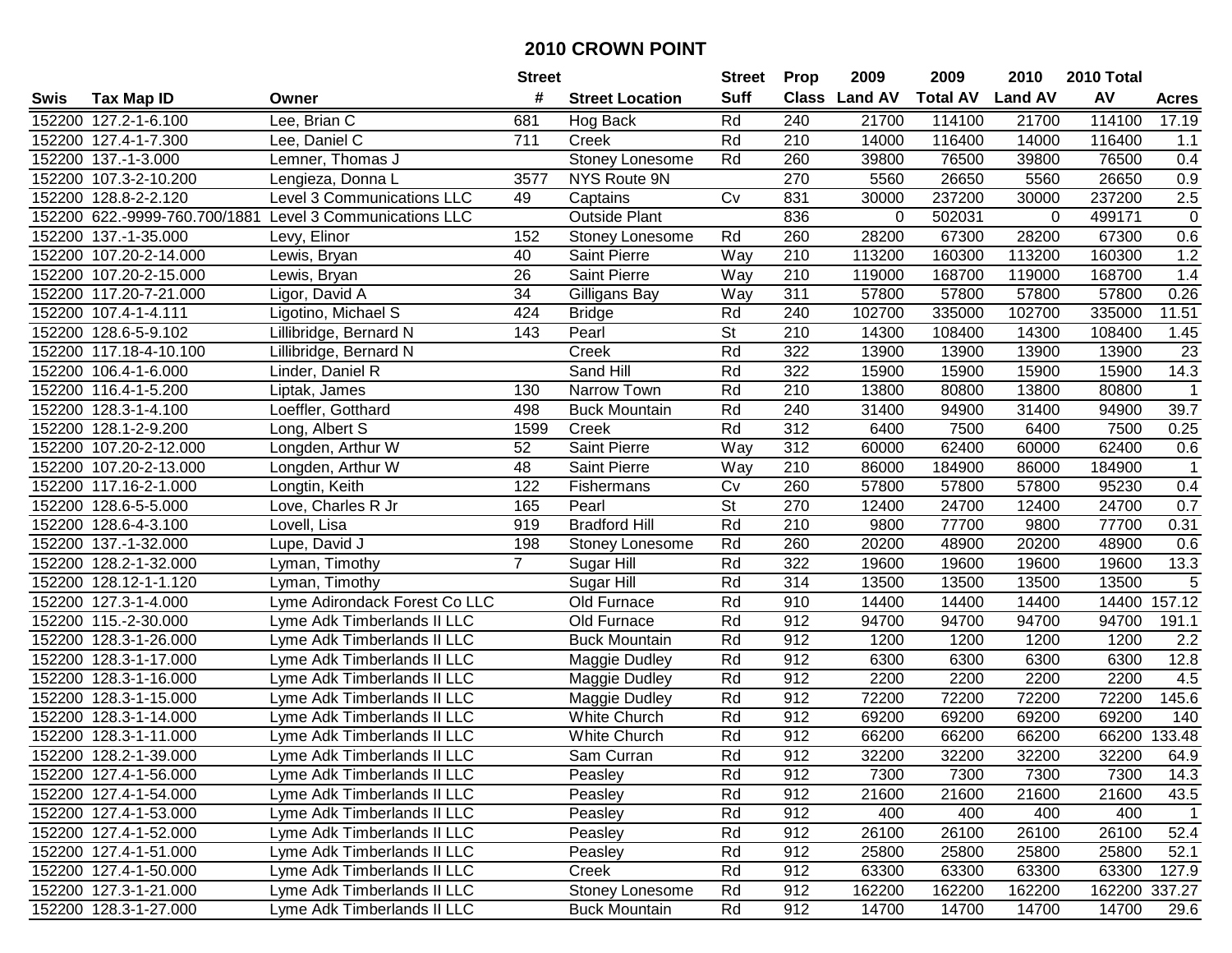|        |                       |                             | <b>Street</b> |                        | <b>Street</b> | <b>Prop</b>      | 2009           | 2009            | 2010           | 2010 Total |                |
|--------|-----------------------|-----------------------------|---------------|------------------------|---------------|------------------|----------------|-----------------|----------------|------------|----------------|
| Swis   | <b>Tax Map ID</b>     | Owner                       | #             | <b>Street Location</b> | <b>Suff</b>   | <b>Class</b>     | <b>Land AV</b> | <b>Total AV</b> | <b>Land AV</b> | AV         | <b>Acres</b>   |
|        | 152200 127.3-1-20.000 | Lyme Adk Timberlands II LLC |               | Old Furnace            | Rd            | 912              | 24800          | 24800           | 24800          | 24800      | 50.04          |
|        | 152200 127.3-1-3.000  | Lyme Adk Timberlands II LLC |               | Old Furnace            | Rd            | 912              | 46300          | 46300           | 46300          | 46300      | 93.51          |
|        | 152200 127.3-1-1.000  | Lyme Adk Timberlands II LLC |               | Old Furnace            | Rd            | 912              | 37800          | 37800           | 37800          | 37800      | 76.23          |
|        | 152200 127.1-1-32.000 | Lyme Adk Timberlands II LLC |               | Hog Back               | Rd            | $91\overline{2}$ | 28200          | 28200           | 28200          | 28200      | 57             |
|        | 152200 127.1-1-31.000 | Lyme Adk Timberlands II LLC |               | Old Furnace            | Rd            | 912              | 27700          | 27700           | 27700          | 27700      | 55.77          |
|        | 152200 127.1-1-29.000 | Lyme Adk Timberlands II LLC |               | Hog Back               | Rd            | 912              | 29000          | 29000           | 29000          | 29000      | 58.9           |
|        | 152200 127.1-1-16.000 | Lyme Adk Timberlands II LLC |               | Hog Back               | Rd            | 912              | 58800          | 58800           | 58800          | 58800      | 118.8          |
| 152200 | 127.1-1-9.000         | Lyme Adk Timberlands II LLC |               | Hog Back               | Rd            | 912              | 32100          | 32100           | 32100          | 32100      | 64.71          |
| 152200 | 127.1-1-8.000         | Lyme Adk Timberlands II LLC |               | Hog Back               | Rd            | 912              | 29000          | 29000           | 29000          | 29000      | 58.7           |
|        | 152200 127.1-1-7.000  | Lyme Adk Timberlands II LLC |               | Hog Back               | Rd            | 912              | 44000          | 44000           | 44000          | 44000      | 88.82          |
|        | 152200 127.1-1-6.000  | Lyme Adk Timberlands II LLC |               | Hog Back               | Rd            | 912              | 21500          | 21500           | 21500          | 21500      | 43.27          |
|        | 152200 127.3-1-24.000 | Lyme Adk Timberlands II LLC |               | Old Furnace            | Rd            | 912              | 223700         | 223700          | 223700         | 223700     | 443.07         |
| 152200 | 137.-1-2.100          | Lyme Adk Timberlands II LLC |               | Stoney Lonesome        | Rd            | 912              | 103700         | 112700          | 103700         | 112700     | 118.2          |
| 152200 | 137.-1-6.100          | Lyme Adk Timberlands II LLC |               | Stoney Lonesome        | Rd            | 912              | 38300          | 38300           | 38300          | 38300      | 81             |
| 152200 | 127.1-1-4.000         | Lyme Adk Timberlands II LLC |               | Hog Back               | Rd            | 912              | 17300          | 17300           | 17300          | 17300      | 35             |
|        | 152200 116.-1-23.200  | Lyme Adk Timberlands II LLC |               | Narrow Town            | Rd            | 912              | 146300         | 153500          | 146300         | 153500     | 191.89         |
|        | 152200 116.-1-23.100  | Lyme Adk Timberlands II LLC |               | Narrow Town            | Rd            | 912              | 4300           | 4300            | 4300           | 4300       | 7.74           |
|        | 152200 115.-2-29.000  | Lyme Adk Timberlands II LLC |               | Old Furnace            | Rd            | 912              | 93500          | 93500           | 93500          | 93500      | 188.9          |
|        | 152200 106.4-1-7.000  | Lyme Adk Timberlands II LLC |               | <b>Breed Hill</b>      | Rd            | 912              | 68500          | 68500           | 68500          | 68500      | 141.5          |
|        | 152200 106.4-1-13.000 | Lyme Adk Timberlands II LLC |               | <b>Breed Hill</b>      | Rd            | 912              | 13700          | 13700           | 13700          | 13700      | 27.5           |
|        | 152200 107.3-2-1.000  | Lyme Adk Timberlands II LLC |               | <b>Cold Spring</b>     | Rd            | 912              | 24500          | 24500           | 24500          | 24500      | 49.3           |
| 152200 | 107.3-2-20.000        | Lyme Adk Timberlands II LLC |               | Cold Spring            | Rd            | 912              | 179300         | 179300          | 179300         | 179300     | 362            |
| 152200 | 107.3-2-21.000        | Lyme Adk Timberlands II LLC |               | <b>Cold Spring</b>     | Rd            | 912              | 72800          | 72800           | 72800          | 72800      | 147            |
| 152200 | 107.3-2-22.000        | Lyme Adk Timberlands II LLC |               | Cold Spring            | Rd            | 912              | 50700          | 50700           | 50700          | 50700      | 102.4          |
|        | 152200 107.3-6-5.000  | Lyme Adk Timberlands II LLC |               | Cold Spring            | Rd            | 912              | 19000          | 19000           | 19000          | 19000      | 38.5           |
|        | 152200 115.-2-8.000   | Lyme Adk Timberlands II LLC |               | Old Furnace            | Rd            | 912              | 81900          | 81900           | 81900          | 81900      | 165.3          |
|        | 152200 115.-2-18.000  | Lyme Adk Timberlands II LLC |               | Old Furnace            | Rd            | 912              | 75500          | 75500           | 75500          | 75500      | 152.4          |
|        | 152200 137.-1-5.000   | Lyme Adk Timberlands II LLC |               | Stoney Lonesome        | Rd            | 912              | 6400           | 6400            | 6400           | 6400       | 16.2           |
|        | 152200 115.-2-19.000  | Lyme Adk Timberlands II LLC |               | Old Furnace            | Rd            | 912              | 76100          | 76100           | 76100          | 76100      | 153.6          |
| 152200 | 138.1-1-1.000         | Lyme Adk Timberlands II LLC |               | Stoney Lonesome        | Rd            | 912              | 93200          | 93200           | 93200          | 93200      | 187.9          |
| 152200 | 137.-1-28.100         | Lyme Adk Timberlands II LLC |               | Stoney Lonesome        | Rd            | 912              | 500            | 500             | 500            | 500        | $\overline{2}$ |
|        | 152200 137.-1-27.000  | Lyme Adk Timberlands II LLC |               | Stoney Lonesome        | Rd            | 912              | 77800          | 77800           | 77800          | 77800      | 157            |
| 152200 | 137.-1-25.000         | Lyme Adk Timberlands II LLC |               | Stoney Lonesome        | Rd            | 912              | 79300          | 79300           | 79300          | 79300      | 160            |
|        | 152200 137.-1-24.000  | Lyme Adk Timberlands II LLC |               | Stoney Lonesome        | Rd            | 912              | 176000         | 176000          | 176000         | 176000     | 354.9          |
|        | 152200 137.-1-23.000  | Lyme Adk Timberlands II LLC |               | Stoney Lonesome        | Rd            | 912              | 35200          | 35200           | 35200          | 35200      | 70.9           |
|        | 152200 137.-1-16.000  | Lyme Adk Timberlands II LLC |               | Stoney Lonesome        | Rd            | 912              | 100            | 100             | 100            | 100        | 0.3            |
|        | 152200 137.-1-13.000  | Lyme Adk Timberlands II LLC |               | Stoney Lonesome        | Rd            | 912              | 82800          | 82800           | 82800          | 82800      | 166.7          |
|        | 152200 137.-1-12.000  | Lyme Adk Timberlands II LLC |               | Stoney Lonesome        | Rd            | 912              | 36200          | 36200           | 36200          | 36200      | 72.9           |
|        | 152200 137.-1-10.000  | Lyme Adk Timberlands II LLC |               | Stoney Lonesome        | Rd            | 912              | 2000           | 2000            | 2000           | 2000       | 4              |
|        | 152200 137.-1-9.000   | Lyme Adk Timberlands II LLC |               | Stoney Lonesome        | Rd            | 912              | 28800          | 28800           | 28800          | 28800      | 58.2           |
|        | 152200 137.-1-7.000   | Lyme Adk Timberlands II LLC |               | Stoney Lonesome        | Rd            | 912              | 1800           | 1800            | 1800           | 1800       | 4.7            |
|        | 152200 115.-2-20.000  | Lyme Adk Timberlands II LLC |               | Old Furnace            | Rd            | 912              | 51400          | 51400           | 51400          | 51400      | 103.4          |
|        |                       |                             |               |                        |               |                  |                |                 |                |            |                |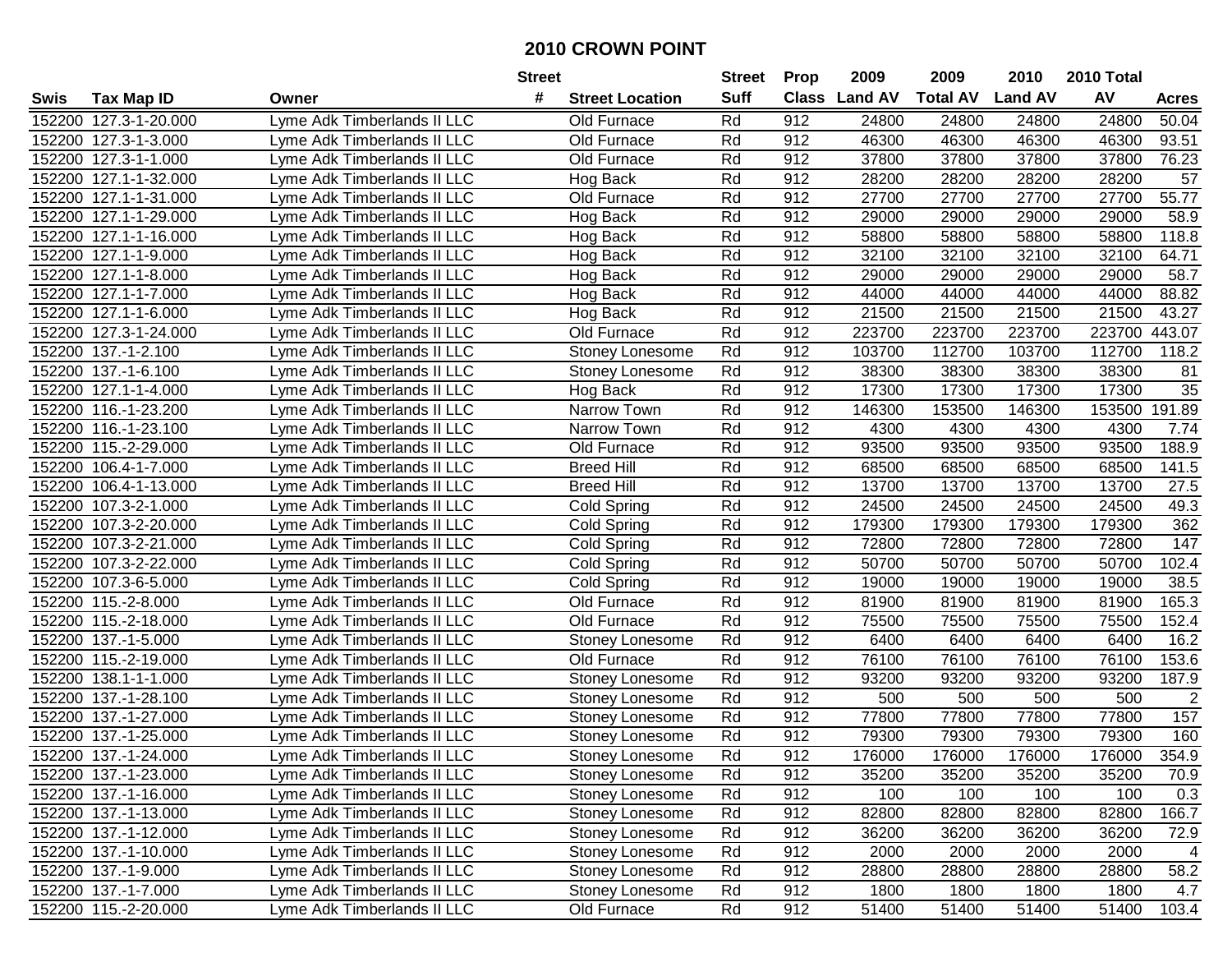|        |                        |                             | <b>Street</b> |                        | <b>Street</b> | <b>Prop</b>  | 2009           | 2009            | 2010           | 2010 Total |              |
|--------|------------------------|-----------------------------|---------------|------------------------|---------------|--------------|----------------|-----------------|----------------|------------|--------------|
| Swis   | <b>Tax Map ID</b>      | Owner                       | #             | <b>Street Location</b> | <b>Suff</b>   | <b>Class</b> | <b>Land AV</b> | <b>Total AV</b> | <b>Land AV</b> | AV         | <b>Acres</b> |
|        | 152200 127.1-1-2.000   | Lyme Adk Timberlands II LLC |               | Hog Back               | Rd            | 912          | 31600          | 31600           | 31600          | 31600      | 63.8         |
|        | 152200 126 .- 2-2.000  | Lyme Adk Timberlands II LLC |               | Old Furnace            | Rd            | 912          | 87100          | 87100           | 87100          | 87100      | 175.7        |
|        | 152200 115.-2-21.000   | Lyme Adk Timberlands II LLC |               | Old Furnace            | Rd            | 912          | 74400          | 74400           | 74400          | 74400      | 150.1        |
|        | 152200 115.-2-23.000   | Lyme Adk Timberlands II LLC |               | Old Furnace            | Rd            | 912          | 75500          | 75500           | 75500          | 75500      | 152          |
|        | 152200 116.-1-33.000   | Lyme Adk Timberlands II LLC |               | Narrow Town            | Rd            | 912          | 26900          | 26900           | 26900          | 26900      | 54.2         |
|        | 152200 116.-1-32.000   | Lyme Adk Timberlands II LLC |               | Narrow Town            | Rd            | 912          | 27000          | 27000           | 27000          | 27000      | 54.3         |
|        | 152200 116.-1-31.000   | Lyme Adk Timberlands II LLC |               | Narrow Town            | Rd            | 912          | 28500          | 36000           | 28500          | 36000      | 57.4         |
|        | 152200 116.-1-30.000   | Lyme Adk Timberlands II LLC |               | Narrow Town            | Rd            | 912          | 24900          | 29400           | 24900          | 29400      | 50.4         |
|        | 152200 116.-1-29.000   | Lyme Adk Timberlands II LLC |               | Narrow Town            | Rd            | 912          | 102500         | 103500          | 102500         | 103500     | 50.8         |
|        | 152200 116.-1-28.000   | Lyme Adk Timberlands II LLC |               | Narrow Town            | Rd            | 912          | 23400          | 23400           | 23400          | 23400      | 47.3         |
|        | 152200 116.-1-27.000   | Lyme Adk Timberlands II LLC |               | Narrow Town            | Rd            | 912          | 58100          | 58100           | 58100          | 58100      | 116.9        |
|        | 152200 116.-1-25.000   | Lyme Adk Timberlands II LLC |               | Narrow Town            | Rd            | 912          | 59200          | 59200           | 59200          | 59200      | 119.2        |
|        | 152200 116.-1-24.000   | Lyme Adk Timberlands II LLC |               | Narrow Town            | Rd            | 912          | 57900          | 57900           | 57900          | 57900      | 116.7        |
|        | 152200 116.-1-22.000   | Lyme Adk Timberlands II LLC |               | Hog Back               | Rd            | 912          | 64000          | 64000           | 64000          | 64000      | 129          |
|        | 152200 116.-1-20.000   | Lyme Adk Timberlands II LLC |               | Narrow Town            | Rd            | 912          | 26800          | 26800           | 26800          | 26800      | 54           |
|        | 152200 115.-2-31.000   | Lyme Adk Timberlands II LLC |               | Old Furnace            | Rd            | 912          | 110400         | 110400          | 110400         | 110400     | 187.2        |
|        | 152200 116.-1-11.000   | Lyme Adk Timberlands II LLC |               | Sherman Lake           | Rd            | 912          | 61000          | 61000           | 61000          | 61000      | 122.9        |
|        | 152200 116.-1-9.000    | Lyme Adk Timberlands II LLC |               | Sherman Lake           | Rd            | 912          | 67600          | 67600           | 67600          | 67600      | 136.3        |
|        | 152200 115.-2-32.000   | Lyme Adk Timberlands II LLC |               | Old Furnace            | Rd            | 912          | 128700         | 128700          | 128700         | 128700     | 259.5        |
|        | 152200 115.-2-33.000   | Lyme Adk Timberlands II LLC |               | Old Furnace            | Rd            | 912          | 100300         | 100300          | 100300         | 100300     | 202.3        |
|        | 152200 116.-1-8.000    | Lyme Adk Timberlands II LLC |               | Sherman Lake           | Rd            | 912          | 28900          | 28900           | 28900          | 28900      | 58.6         |
|        | 152200 115.-2-24.000   | Lyme Adk Timberlands II LLC |               | Old Furnace            | Rd            | 912          | 76100          | 76100           | 76100          | 76100      | 153.6        |
|        | 152200 115.-2-34.000   | Lyme Adk Timberlands II LLC |               | Old Furnace            | Rd            | 912          | 92900          | 92900           | 92900          | 92900      | 187.2        |
|        | 152200 115.-2-35.000   | Lyme Adk Timberlands II LLC |               | Old Furnace            | Rd            | 912          | 94700          | 94700           | 94700          | 94700      | 191          |
| 152200 | 127.1-1-1.000          | Lyme Adk Timberlands II LLC |               | Hog Back               | Rd            | 912          | 24900          | 24900           | 24900          | 24900      | 50.4         |
|        | 152200 116.-1-7.000    | Lyme Adk Timberlands II LLC |               | Sherman Lake           | Rd            | 912          | 29700          | 29700           | 29700          | 29700      | 59.8         |
|        | 152200 116.-1-6.000    | Lyme Adk Timberlands II LLC |               | Sherman Lake           | Rd            | 912          | 34600          | 34600           | 34600          | 34600      | 58.4         |
|        | 152200 116.-1-5.000    | Lyme Adk Timberlands II LLC |               | Sherman Lake           | Rd            | 912          | 27100          | 27100           | 27100          | 27100      | 54.7         |
|        | 152200 115.-2-36.000   | Lyme Adk Timberlands II LLC |               | Old Furnace            | Rd            | 912          | 90000          | 90000           | 90000          | 90000      | 181.7        |
|        | 152200 116.-1-3.000    | Lyme Adk Timberlands II LLC |               | Sherman Lake           | Rd            | 912          | 25000          | 25000           | 25000          | 25000      | 50.7         |
|        | 152200 116.-1-2.000    | Lyme Adk Timberlands II LLC |               | Sherman Lake           | Rd            | 912          | 68600          | 68600           | 68600          | 68600      | 138.1        |
|        | 152200 116.2-1-14.000  | Lyme Adk Timberlands II LLC |               | Sand Hill              | Rd            | 912          | 99400          | 99400           | 99400          | 99400      | 194          |
|        | 152200 116.-1-34.000   | Lyme Adk Timberlands II LLC |               | Narrow Town            | Rd            | 912          | 28900          | 28900           | 28900          | 28900      | 58.4         |
|        | 152200 117.1-1-4.000   | Lyme Adk Timberlands II LLC |               | Newell                 | Rd            | 912          | 163200         | 163200          | 163200         | 163200     | 329          |
|        | 152200 126.-2-29.000   | Lyme Adk Timberlands II LLC |               | Old Furnace            | Rd            | 912          | 13700          | 13700           | 13700          | 13700      | 27.6         |
|        | 152200 126 .- 2-28.000 | Lyme Adk Timberlands II LLC |               | Old Furnace            | Rd            | 912          | 70900          | 70900           | 70900          | 70900      | 143          |
|        | 152200 126.-2-27.000   | Lyme Adk Timberlands II LLC |               | Old Furnace            | Rd            | 912          | 81950          | 81950           | 81950          | 81950      | 165.5        |
|        | 152200 126.-2-26.000   | Lyme Adk Timberlands II LLC |               | Old Furnace            | Rd            | 912          | 193600         | 200000          | 193600         | 200000     | 165.5        |
|        | 152200 126.-2-25.000   | Lyme Adk Timberlands II LLC |               | Old Furnace            | Rd            | 912          | 118700         | 125700          | 118700         | 125700     | 209.9        |
|        | 152200 126.-2-24.000   | Lyme Adk Timberlands II LLC |               | Old Furnace            | Rd            | 912          | 85900          | 85900           | 85900          | 85900      | 173.2        |
|        | 152200 126.-2-23.000   | Lyme Adk Timberlands II LLC |               | Old Furnace            | Rd            | 912          | 79300          | 79300           | 79300          | 79300      | 160          |
|        | 152200 126.-2-19.000   | Lyme Adk Timberlands II LLC |               | Old Furnace            | Rd            | 912          | 85900          | 85900           | 85900          | 85900      | 173.4        |
|        |                        |                             |               |                        |               |              |                |                 |                |            |              |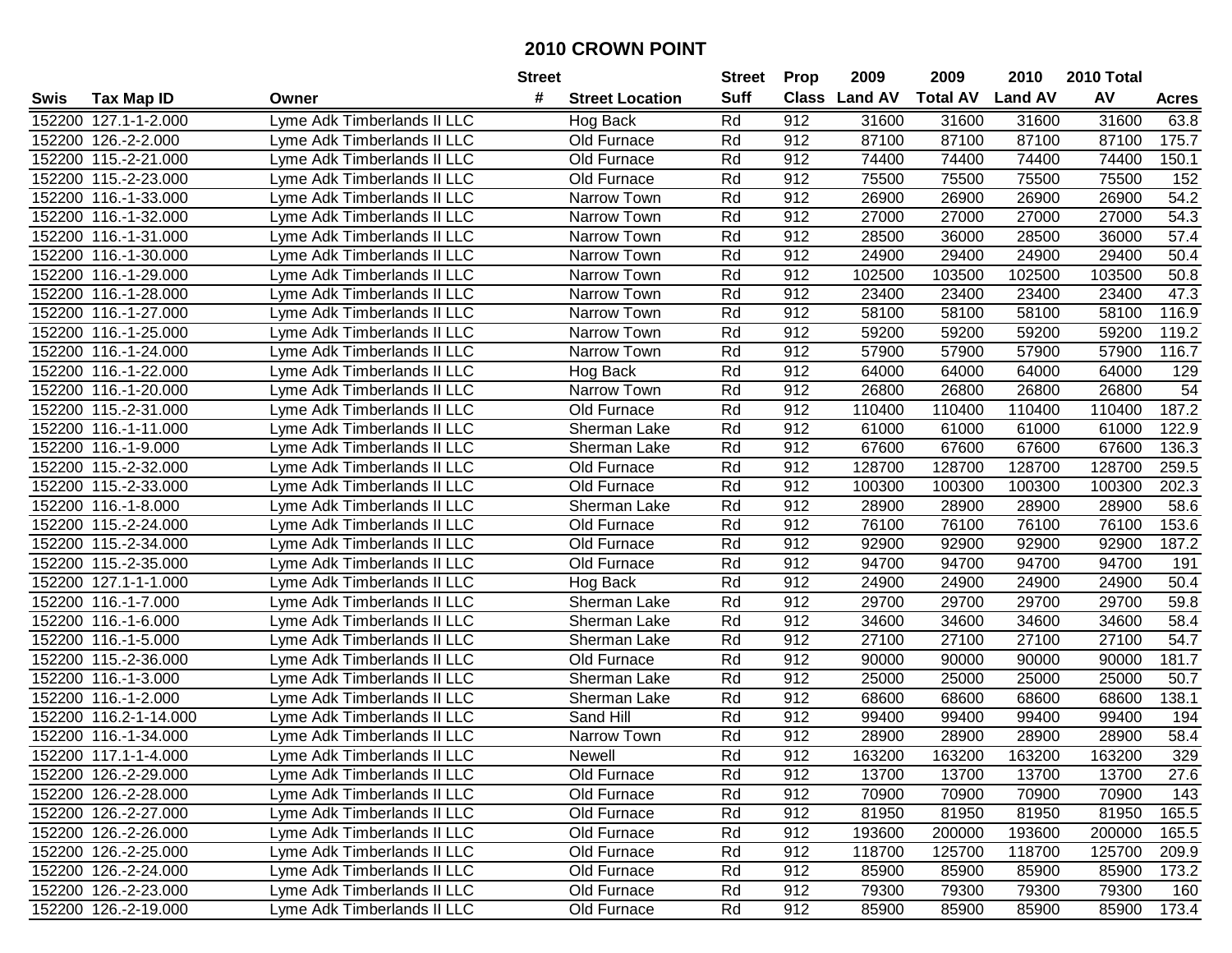|        |                        |                             | <b>Street</b> |                        | <b>Street</b>            | <b>Prop</b>      | 2009           | 2009            | 2010           | 2010 Total |                |
|--------|------------------------|-----------------------------|---------------|------------------------|--------------------------|------------------|----------------|-----------------|----------------|------------|----------------|
| Swis   | <b>Tax Map ID</b>      | Owner                       | #             | <b>Street Location</b> | <b>Suff</b>              | <b>Class</b>     | <b>Land AV</b> | <b>Total AV</b> | <b>Land AV</b> | AV         | <b>Acres</b>   |
|        | 152200 126.-2-18.000   | Lyme Adk Timberlands II LLC |               | Old Furnace            | Rd                       | 912              | 86200          | 86200           | 86200          | 86200      | 174            |
|        | 152200 126.-2-17.000   | Lyme Adk Timberlands II LLC |               | Old Furnace            | Rd                       | 912              | 82500          | 82500           | 82500          | 82500      | 166.5          |
|        | 152200 126.-2-16.000   | Lyme Adk Timberlands II LLC |               | Old Furnace            | Rd                       | 912              | 95100          | 95100           | 95100          | 95100      | 192.2          |
|        | 152200 126.-2-15.000   | Lyme Adk Timberlands II LLC |               | Old Furnace            | Rd                       | 912              | 82200          | 82200           | 82200          | 82200      | 166.1          |
|        | 152200 116.2-1-32.000  | Lyme Adk Timberlands II LLC |               | <b>Breed Hill</b>      | Rd                       | 912              | 24300          | 24300           | 24300          | 24300      | 50             |
|        | 152200 126.-2-10.000   | Lyme Adk Timberlands II LLC |               | Old Furnace            | Rd                       | 912              | 87600          | 87600           | 87600          | 87600      | 176.5          |
|        | 152200 126.-2-14.000   | Lyme Adk Timberlands II LLC |               | Old Furnace            | Rd                       | 912              | 49400          | 49400           | 49400          | 49400      | 83.9           |
| 152200 | 126.-2-7.000           | Lyme Adk Timberlands II LLC |               | Old Furnace            | Rd                       | 912              | 118700         | 120500          | 118700         | 120500     | 241.7          |
| 152200 | 126.-2-6.000           | Lyme Adk Timberlands II LLC |               | Old Furnace            | Rd                       | 912              | 63200          | 63200           | 63200          | 63200      | 127.7          |
|        | 152200 126.-2-5.000    | Lyme Adk Timberlands II LLC |               | Old Furnace            | Rd                       | 912              | 86000          | 86000           | 86000          | 86000      | 173.7          |
|        | 152200 126.-2-4.000    | Lyme Adk Timberlands II LLC |               | Old Furnace            | Rd                       | 912              | 83800          | 83800           | 83800          | 83800      | 168.9          |
|        | 152200 126.-2-3.000    | Lyme Adk Timberlands II LLC |               | Old Furnace            | Rd                       | 912              | 79300          | 79300           | 79300          | 79300      | 160            |
|        | 152200 115.-2-22.000   | Lyme Adk Timberlands II LLC |               | Old Furnace            | Rd                       | 912              | 75400          | 75400           | 75400          | 75400      | 152            |
|        | 152200 117.1-1-16.000  | Lyme Adk Timberlands II LLC |               | White Church           | Rd                       | 912              | 49600          | 49600           | 49600          | 49600      | 100            |
|        | 152200 117.1-1-15.000  | Lyme Adk Timberlands II LLC |               | Newell                 | Rd                       | 912              | 41900          | 41900           | 41900          | 41900      | 84.7           |
|        | 152200 117.1-1-14.000  | Lyme Adk Timberlands II LLC |               | Newell                 | Rd                       | 912              | 19800          | 19800           | 19800          | 19800      | 40             |
|        | 152200 117.1-1-13.000  | Lyme Adk Timberlands II LLC |               | Newell                 | Rd                       | 912              | 12600          | 12600           | 12600          | 12600      | 25.4           |
|        | 152200 117.1-1-12.000  | Lyme Adk Timberlands II LLC |               | Newell                 | Rd                       | 912              | 24600          | 24600           | 24600          | 24600      | 49.5           |
|        | 152200 117.1-1-11.000  | Lyme Adk Timberlands II LLC |               | Newell                 | Rd                       | 912              | 13700          | 13700           | 13700          | 13700      | 27.4           |
|        | 152200 126.-2-8.000    | Lyme Adk Timberlands II LLC |               | Old Furnace            | Rd                       | 912              | 81900          | 81900           | 81900          | 81900      | 165.5          |
|        | 152200 116.-1-1.000    | Lyme Adk Timberlands II LLC |               | Sherman Lake           | Rd                       | 912              | 118400         | 118400          | 118400         | 118400     | 239.2          |
|        | 152200 116.4-1-33.000  | Lyme Adk Timberlands II LLC |               | Hogan Hill             | Rd                       | 912              | 5350           | 5350            | 5350           | 5350       | 10.9           |
|        | 152200 116.-1-18.000   | Lyme Adk Timberlands II LLC |               | Narrow Town            | Rd                       | 912              | 689200         | 689200          | 689200         | 689200     | 1390           |
| 152200 | 128.12-1-9.000         | MacDougal, Rayshel W        |               | NYS Route 9N           |                          | 314              | 10400          | 10400           | 10400          | 10400      | 1.9            |
| 152200 | 128.12-1-10.000        | MacDougal, Theresa          | 2417          | NYS Route 9N           |                          | 210              | 9300           | 74500           | 9300           | 74500      | 0.2            |
|        | 152200 128.1-4-3.000   | Mace, Stuart                |               | Amy Hill               | Rd                       | 322              | 18700          | 18700           | 18700          | 18700      | 10.3           |
|        | 152200 128.1-4-2.000   | Mace, Stuart                | 245           | Amy Hill               | Rd                       | 210              | 21700          | 138600          | 21700          | 138600     | 8.5            |
|        | 152200 117.20-1-43.000 | Mace, Stuart                |               | Sharon Park            | Rd                       | 311              | 8100           | 8100            | 8100           | 8100       | 0.3            |
|        | 152200 117.3-1-58.000  | Macey, Annette              | 150           | Russell                | $\overline{\mathsf{St}}$ | 270              | 14200          | 35100           | 14200          | 35100      | 1.28           |
|        | 152200 117.16-1-17.000 | Macey, Anthony              |               | Lake                   | Rd                       | 311              | 1300           | 1300            | 1300           | 1300       | 1.26           |
|        | 152200 117.16-1-6.212  | Macey, Anthony              | 160           | Lake                   | Rd                       | $\overline{210}$ | 14100          | 127650          | 14100          | 127650     | 1.17           |
|        | 152200 117.16-1-16.000 | Macey, Ivan                 |               | Wolcott                | Rd                       | 311              | 9300           | 9300            | 9300           | 9300       | 2.92           |
|        | 152200 117.19-2-10.000 | Macey, Ivan                 | 2780          | Main                   | $\overline{\mathsf{St}}$ | 210              | 9200           | 96500           | 9200           | 106500     | 0.1            |
|        | 152200 117.16-1-19.000 | Macey, Ivan                 |               | Lake                   | Rd                       | $\overline{314}$ | 8300           | 8300            | 8300           | 8300       | 1.34           |
|        | 152200 117.16-6-1.100  | Macey, Juliette             | 147           | Lake                   | Rd                       | 240              | 42600          | 142250          | 42600          | 142250     | 62.24          |
|        | 152200 117.16-6-2.000  | Macey, Mark E               |               | Wolcott                | Rd                       | 314              | 7000           | 7000            | 7000           | 7000       | 0.71           |
|        | 152200 117.16-6-4.000  | Macey, Mark E               |               | Wolcott                | Rd                       | 314              | 7000           | 7000            | 7000           | 7000       | 0.28           |
|        | 152200 117.16-6-3.000  | Macey, Mark E               | 159           | Lake                   | Rd                       | 210              | 13600          | 169100          | 13600          | 169100     | 0.92           |
|        | 152200 117.15-1-14.000 | Macey, Mark E               |               | Factoryville           | Rd                       | 314              | 5800           | 5800            | 5800           | 5800       | 0.69           |
|        | 152200 117.16-1-2.115  | Macey, Roland               |               | Lake                   | Rd                       | 312              | 6200           | 16900           | 6200           | 16900      | $\overline{7}$ |
|        | 152200 117.3-1-59.000  | Macey, Roland               |               | Russell                | St                       | 314              | 5800           | 5800            | 5800           | 5800       | 1.26           |
|        | 152200 117.3-1-61.000  | Macey, Roland               |               | Russell                | <b>St</b>                | 314              | 7000           | 7000            | 7000           | 7000       | 2.74           |
|        |                        |                             |               |                        |                          |                  |                |                 |                |            |                |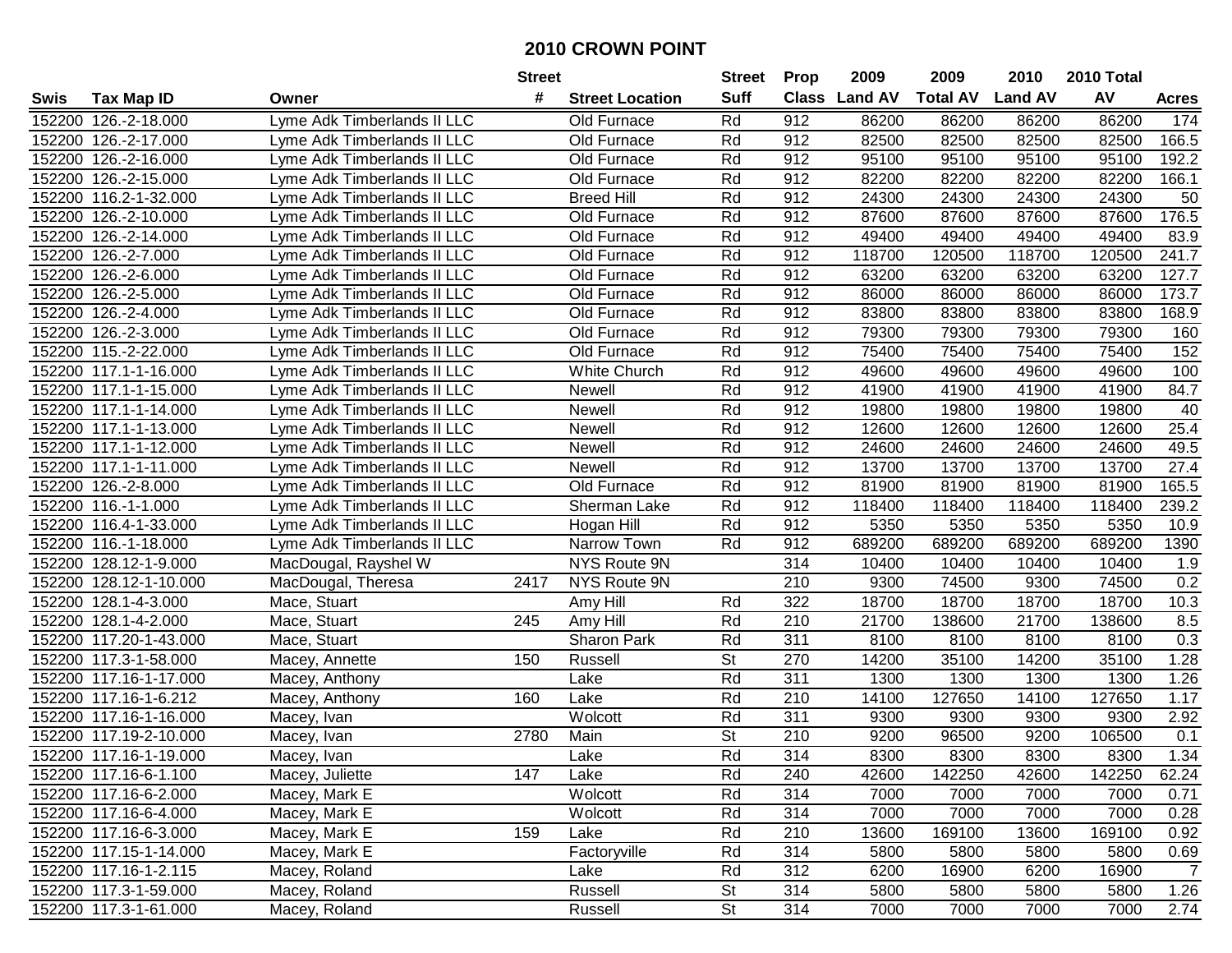|        |                          |                     | <b>Street</b> |                        | <b>Street</b>            | <b>Prop</b>      | 2009          | 2009            | 2010           | 2010 Total |                 |
|--------|--------------------------|---------------------|---------------|------------------------|--------------------------|------------------|---------------|-----------------|----------------|------------|-----------------|
| Swis   | <b>Tax Map ID</b>        | Owner               | #             | <b>Street Location</b> | <b>Suff</b>              |                  | Class Land AV | <b>Total AV</b> | <b>Land AV</b> | AV         | <b>Acres</b>    |
|        | 152200 117.16-1-2.112    | Macey, Roland N     | 144           | Lake                   | Rd                       | 210              | 10900         | 151300          | 10900          | 151300     | 0.42            |
|        | 152200 117.16-1-18.000   | Macey, Roland N     |               | Lake                   | Rd                       | 311              | 500           | 500             | 500            | 500        | 0.46            |
|        | 152200 116.4-1-39.110    | Macey, Sarah L      | 153           | Narrow Town            | Rd                       | 240              | 46580         | 72260           | 46580          | 72260      | 73.1            |
|        | 152200 128.1-4-23.121/1  | MacKay, Stephen     |               | Vineyard               | Rd                       | 270              | 15900         | 27300           | 15900          | 27300      | 2.9             |
|        | 152200 128.1-2-13.000    | MacKay, Stephen     |               | White Church           | Rd                       | 322              | 16800         | 16800           | 16800          | 16800      | 30.9            |
|        | 152200 117.20-1-4.000    | MacKay, Stephen     |               | NYS Route 9N           |                          | 311              | 1600          | 1600            | 1600           | 1600       | 6.2             |
|        | 152200 107.12-1-29.000   | MacKay, Stephen     | 548           | <b>Bridge</b>          | Rd                       | 312              | 50800         | 55400           | 50800          | 55400      | $\overline{2}$  |
|        | 152200 116.4-1-14.110    | MacKay, Stephen     |               | <b>Breed Hill</b>      | Rd                       | 322              | 64500         | 64500           | 64500          | 64500      | 145.92          |
|        | 152200 117.20-1-3.271    | MacKay, Stephen L   | 2668          | Main                   | $\overline{\mathsf{St}}$ | 240              | 27700         | 93100           | 27700          | 93100      | 27              |
|        | 152200 128.3-1-25.000    | MacKay, Stephen L   | 274           | <b>Buck Mountain</b>   | Rd                       | 240              | 24300         | 108500          | 24300          | 108500     | 19.2            |
|        | 152200 128.1-4-23.121    | MacKay, Stephen L   | 823           | <b>Bradford Hill</b>   | Rd                       | 311              | 19700         | 19700           | 19700          | 19700      | 47.92           |
|        | 152200 127.3-1-12.000    | Maglio William B    | 1749          | Old Furnace            | Rd                       | 270              | 13900         | 53000           | 13900          | 53000      | 1               |
|        | 152200 127.2-1-5.130     | Malaney, Robert J   | 631           | Hog Back               | Rd                       | 240              | 23600         | 121200          | 23600          | 121200     | $\overline{18}$ |
|        | 152200 117.19-6-10.200   | Malone, Todd        | 2775          | Main                   | <b>St</b>                | 210              | 8500          | 104700          | 8500           | 104700     | 0.47            |
|        | 152200 127.3-1-6.000     | Malone, Todd R      |               | Old Furnace            | Rd                       | 322              | 5800          | 5800            | 5800           | 5800       | 57.9            |
|        | 152200 117.3-1-23.210    | Manley, Aaron       | 114           | Russell                | <b>St</b>                | 270              | 18600         | 58100           | 18600          | 58100      | 5.56            |
|        | 152200 117.3-1-23.120    | Manley, Louis J     |               | Russell                | $\overline{\mathsf{St}}$ | 105              | 7500          | 7500            | 7500           | 7500       | 12.84           |
|        | 152200 117.20-5-6.000    | Manley, Louis J     | 33            | Station                | $\overline{\mathsf{St}}$ | 210              | 11600         | 90500           | 11600          | 90500      | 0.5             |
|        | 152200 127.2-1-25.200    | Manley, Raymond     | 60            | Fortier                | Rd                       | 270              | 10100         | 25900           | 10100          | 25900      | 0.34            |
|        | 152200 117.20-7-17.000   | Manning, Elizabeth  | 120           | Ferry                  | Rd                       | 210              | 54200         | 102400          | 54200          | 102400     | 0.08            |
|        | 152200 128.1-2-10.100    | Marchioni, Peter T  | 94            | <b>Breed Hill</b>      | Rd                       | 240              | 34100         | 178900          | 34100          | 178900     | 38.1            |
|        | 152200 128.2-2-27.000    | Marshall, James A   | 46            | <b>Aubrey Sanders</b>  | Rd                       | 210              | 14200         | 95800           | 14200          | 95800      | 1.34            |
|        | 152200 107.20-1-3.000    | Marshall, John S    | 678           | Lake                   | Rd                       | 311              | 62400         | 62400           | 62400          | 62400      | 0.3             |
|        | 152200 107.20-1-4.000    | Marshall, John S    |               | Lake                   | Rd                       | 260              | 62400         | 129800          | 62400          | 129800     | 0.3             |
| 152200 | 128.8-1-12.000           | Martell Scott E     |               | NYS Route 9N           |                          | 270              | 22600         | 62300           | 22600          | 62300      | 9.38            |
|        | 152200 116.2-1-19.000    | Martin, Donald H    | 164           | McMurtry               | Rd                       | 210              | 16900         | 84500           | 16900          | 84500      | 4               |
|        | 152200 128.1-4-8.000     | Martin, John        |               | <b>Buck Mountain</b>   | Rd                       | 314              | 17700         | 17700           | 17700          | 17700      | 7.05            |
|        | 152200 128.1-3-18.000    | Martin, Kia         | 1510          | Creek                  | Rd                       | 270              | 13900         | 36600           | 13900          | 36600      | $\mathbf{1}$    |
|        | 152200 127.2-1-3.100     | Martin, Truman      | 597           | Hog Back               | Rd                       | 270              | 12400         | 26850           | 12400          | 26850      | 0.68            |
|        | 152200 117.20-5-20.100   | Mason, Elizabeth    |               | NYS Route 9N           |                          | 311              | 8100          | 8100            | 8100           | 8100       | 0.16            |
|        | 152200 117.20-5-3.000    | Mason, George       |               | NYS Route 9N           |                          | 311              | 4400          | 4400            | 4400           | 4400       | 0.32            |
|        | 152200 117.20-5-20.200   | Mason, Larry J      | 9             | George Mason           | Rd                       | 210              | 8900          | 100900          | 8900           | 100900     | 0.45            |
|        | 152200 117.20-5-20.200/1 | Mason, Larry J      |               | George Mason           | Rd                       | 312              | 100           | 6300            | 100            | 6300       | $\mathbf 0$     |
|        | 152200 117.19-3-18.000   | Massett, Robert     | 1942          | Creek                  | Rd                       | $\overline{210}$ | 13900         | 141240          | 13900          | 182440     | $\mathbf{1}$    |
|        | 152200 137.-1-36.000     | Mattison, Barbara   | 148           | Stoney Lonesome        | Rd                       | 260              | 11900         | 77500           | 11900          | 77500      | 0.2             |
|        | 152200 117.20-7-12.000   | Maurer, Gregory C   | 104           | Ferry                  | Rd                       | 260              | 54400         | 198300          | 54400          | 198300     | 0.12            |
|        | 152200 128.6-5-43.000    | Maye, Richard J     |               | Creek                  | Rd                       | 311              | 200           | 200             | 200            | 200        | 0.2             |
|        | 152200 128.6-5-39.000    | Maye, Richard J     | 1706          | Creek                  | Rd                       | 210              | 21200         | 104600          | 21200          | 104600     | 8.1             |
|        | 152200 128.6-5-36.210    | Maye, Richard J     |               | Creek                  | Rd                       | 311              | 500           | 500             | 500            | 500        | 0.3             |
|        | 152200 128.6-5-38.000    | Maye, Richard J     |               | Creek                  | Rd                       | 311              | 4400          | 4400            | 4400           | 4400       | 8.5             |
|        | 152200 117.19-5-12.002   | Maye, Suzanne P     | 2044          | Creek                  | Rd                       | 210              | 11600         | 93400           | 11600          | 93400      | 0.6             |
|        | 152200 117.16-6-6.000    | Mazurowski, Doris M | 157           | Lake                   | Rd                       | 270              | 13900         | 25400           | 13900          | 25400      | 1.17            |
|        |                          |                     |               |                        |                          |                  |               |                 |                |            |                 |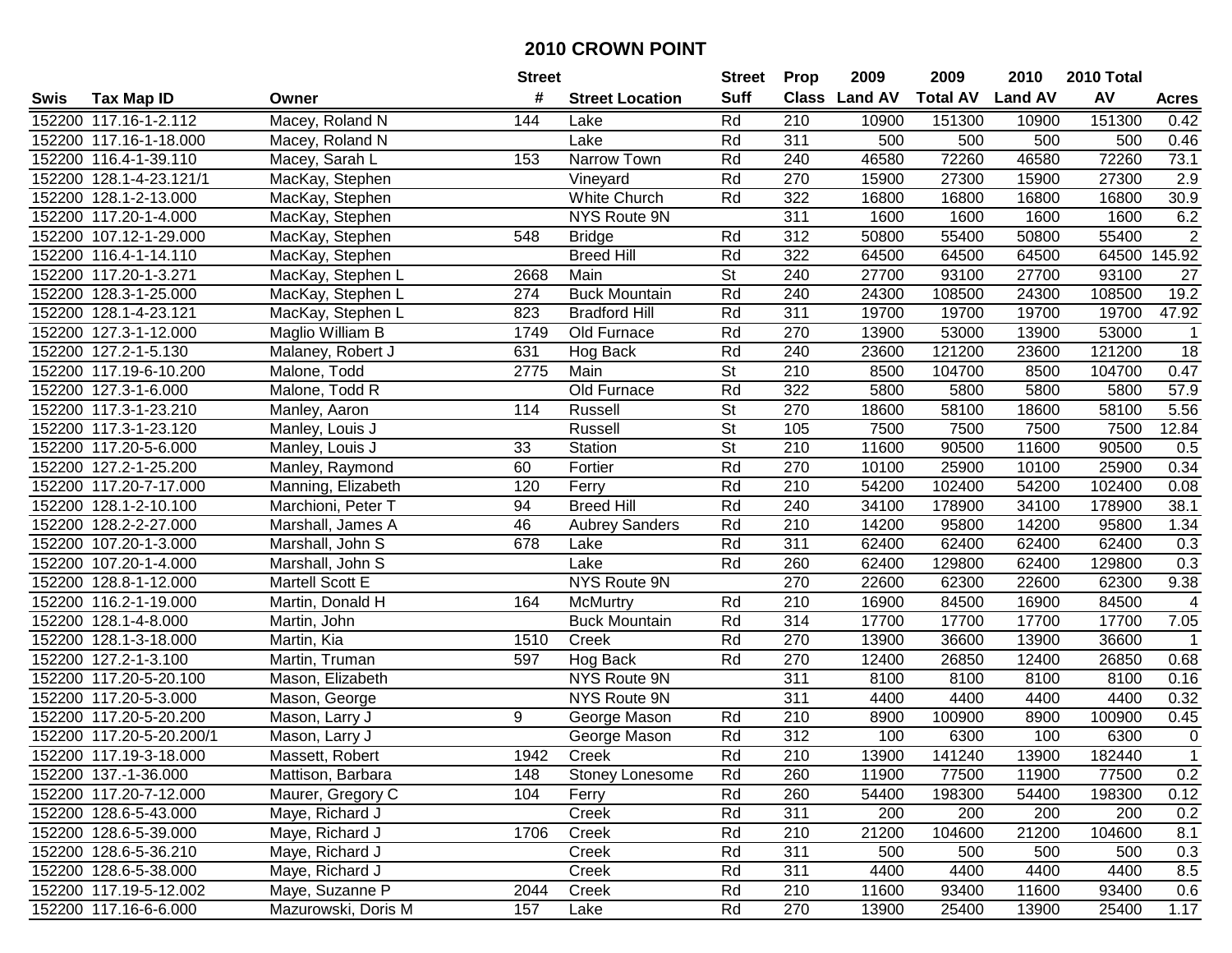|        |                        |                                 | <b>Street</b>    |                        | <b>Street</b>            | <b>Prop</b>  | 2009           | 2009            | 2010           | 2010 Total |                |
|--------|------------------------|---------------------------------|------------------|------------------------|--------------------------|--------------|----------------|-----------------|----------------|------------|----------------|
| Swis   | <b>Tax Map ID</b>      | Owner                           | #                | <b>Street Location</b> | <b>Suff</b>              | <b>Class</b> | <b>Land AV</b> | <b>Total AV</b> | <b>Land AV</b> | AV         | <b>Acres</b>   |
|        | 152200 117.19-3-13.003 | Mazurowski, Paul                | 1924             | Creek                  | Rd                       | 270          | 15300          | 36600           | 15300          | 36600      | 2.3            |
|        | 152200 117.19-3-16.100 | Mazurowski, Stephen             |                  | Creek                  | Rd                       | 311          | 10400          | 10400           | 10400          | 10400      | 1.2            |
|        | 152200 137.-1-20.000   | McCauley, Walter J              |                  | Stoney Lonesome        | Rd                       | 910          | 15400          | 15400           | 15400          | 15400      | 3.44           |
|        | 152200 137.-1-19.000   | McCauley, Walter J              | 741              | Stoney Lonesome        | Rd                       | 312          | 14200          | 15200           | 14200          | 15200      | 3.24           |
|        | 152200 128.2-1-5.110   | McCoy, Michael J                | 184              | Pearl                  | <b>St</b>                | 240          | 47300          | 100000          | 47300          | 100000     | 73.15          |
|        | 152200 117.3-1-30.000  | McCray, Dora L                  | 122              | Russell                | $\overline{\mathsf{St}}$ | 270          | 12400          | 29960           | 12400          | 29960      | 0.7            |
|        | 152200 117.19-1-3.200  | McDowell, Sheila M              | 38               | Miller                 | Dr                       | 210          | 16100          | 138030          | 16100          | 138030     | 5.9            |
|        | 152200 107.4-1-7.000   | McGinness, Patrick E            | $\overline{714}$ | Lake                   | Rd                       | 280          | 74800          | 210750          | 74800          | 210750     | $\overline{2}$ |
|        | 152200 116.4-1-8.000   | McGuiness, Nellie               |                  | Sand Hill              | Rd                       | 311          | 9000           | 9000            | 9000           | 9000       | 15.5           |
|        | 152200 128.6-5-1.000   | McGuinness, Harold J            | 1744             | Creek                  | Rd                       | 210          | 13900          | 127200          | 13900          | 127200     | $\mathbf 1$    |
|        | 152200 128.1-4-38.100  | McLaughlin, Gary E              | 720              | Vineyard               | Rd                       | 105          | 28900          | 31500           | 28900          | 31500      | 38.5           |
|        | 152200 128.1-4-43.000  | McLaughlin, Gary E              | 683              | Vineyard               | Rd                       | 210          | 17800          | 135250          | 17800          | 135250     | 4.8            |
|        | 152200 116.2-1-6.111   | McMurtry, Ronald L              |                  | McMurtry               | Rd                       | 322          | 8100           | 8100            | 8100           | 8100       | 19.9           |
|        | 152200 116.2-1-7.110   | McMurtry, Ronald L              | 95               | McMurtry               | Rd                       | 240          | 27700          | 78300           | 27700          | 78300      | 28.2           |
|        | 152200 116.2-1-20.130  | McMurtry, Scott                 |                  | McMurtry               | Rd                       | 322          | 24900          | 24900           | 24900          | 24900      | 33.4           |
|        | 152200 127.4-1-3.100   | McNamara, Michaela              | 697              | Creek                  | Rd                       | 210          | 14100          | 128200          | 14100          | 128200     | 1.3            |
|        | 152200 106.4-1-9.110   | Meacham, Kenneth                | 1117             | <b>Breed Hill</b>      | Rd                       | 240          | 68800          | 108500          | 68800          | 108500     | 136.8          |
| 152200 | 128.2-1-33.000         | Meachem Joshua W                | 67               | Sugar Hill             | Rd                       | 210          | 13700          | 67900           | 13700          | 67900      | 4.6            |
|        | 152200 116.2-1-18.200  | Meachem, Jean                   | 184              | McMurtry               | Rd                       | 323          | 14000          | 14000           | 14000          | 14000      | 1.15           |
|        | 152200 116.2-1-9.000   | Meachem, Jeanne                 | 185              | <b>McMurtry</b>        | Rd                       | 210          | 13500          | 53740           | 13500          | 53740      | 0.9            |
|        | 152200 106.4-1-9.120   | Meachem, John S                 | 1131             | <b>Breed Hill</b>      | Rd                       | 270          | 13500          | 26500           | 13500          | 26500      | 0.9            |
|        | 152200 117.18-4-10.200 | Meachem, Joseph R               |                  | Creek                  | Rd                       | 311          | 1200           | 1200            | 1200           | 1200       | 1.1            |
|        | 152200 117.18-4-3.000  | Meachem, Joseph R               | 1794             | Creek                  | Rd                       | 210          | 12400          | 96900           | 12400          | 96900      | 0.69           |
| 152200 | 116.2-1-11.200         | Meachem, Ray E                  | 477              | Sand Hill              | Rd                       | 270          | 15800          | 31700           | 15800          | 31700      | 2.9            |
| 152200 | 128.12-1-5.200         | Meachem, Roger W                | 2387             | NYS Route 9N           |                          | 220          | 15000          | 86300           | 15000          | 86300      | 2.06           |
|        | 152200 106.4-1-4.000   | Meachem, Samuel                 | 510              | Sand Hill              | Rd                       | 240          | 30800          | 84800           | 30800          | 84800      | 25             |
|        | 152200 127.4-1-30.000  | Meehan, Michael                 | 1022             | Warner Hill            | Rd                       | 270          | 10400          | 22100           | 10400          | 22100      | 0.5            |
|        | 152200 107.20-2-11.000 | Meissner, Frank G               | 58               | Saint Pierre           | Way                      | 260          | 60100          | 89000           | 60100          | 89000      | 0.6            |
|        | 152200 117.1-1-17.000  | Mele, Peter                     | 1505             | White Church           | Rd                       | 240          | 82100          | 144000          | 82100          | 144000     | 170            |
|        | 152200 127.4-1-19.200  | Meliski, Anthony                | 89               | Fortier                | Rd                       | 270          | 19300          | 29600           | 19300          | 29600      | 7.49           |
|        | 152200 127.2-1-17.100  | Melton, Bernadine M             | $\overline{75}$  | Amy Hill               | Rd                       | 240          | 39700          | 136400          | 39700          | 136400     | 37.39          |
|        | 152200 117.3-1-55.000  | Menser, Clayton D               |                  | <b>Breed Hill</b>      | Rd                       | 314          | 4900           | 4900            | 4900           | 4900       | 0.9            |
|        | 152200 117.3-1-41.110  | Menser, Clayton D               |                  | White Church           | Rd                       | 105          | 23100          | 23100           | 23100          | 23100      | 55.7           |
|        | 152200 117.3-1-41.120  | Menser, Clayton D               | 1145             | White Church           | Rd                       | 210          | 22300          | 186300          | 22300          | 186300     | $9\,$          |
|        | 152200 107.3-2-18.120  | Mero, Eric W                    | 3477             | NYS Route 9N           |                          | 322          | 22000          | 22000           | 22000          | 22000      | 15.09          |
|        | 152200 115.-2-6.000    | Mero, Kevin C                   |                  | Old Furnace            | Rd                       | 323          | 5000           | 5000            | 5000           | 5000       | 26.7           |
|        | 152200 117.1-1-22.001  | Mero, Kevin C                   |                  | NYS Route 9N           |                          | 240          | 22000          | 162000          | 22000          | 170000     | 17.24          |
|        | 152200 116.4-1-39.200  | Mero, Kevin C                   | 153              | Narrow Town            | Rd                       | 240          | 22500          | 114800          | 22500          | 159800     | 12.56          |
|        | 152200 116.4-1-34.000  | Merrill, Christine              | 275              | Hogan Hill             | Rd                       | 260          | 28900          | 77300           | 28900          | 77300      | 30             |
|        | 152200 127.3-1-5.110   | Mesones, Adlai                  | 1501             | Old Furnace            | Rd                       | 240          | 34300          | 228900          | 34300          | 228900     | 43.1           |
|        | 152200 128.6-5-34.000  | <b>Methodist Church Society</b> | 1682             | Creek                  | Rd                       | 620          | 6600           | 40500           | 6600           | 40500      | 0.34           |
|        | 152200 128.8-2-2.220   | Metz, Gregory                   | 91               | Captains               | Cv                       | 260          | 91300          | 161800          | 91300          | 161800     | 0.62           |
|        |                        |                                 |                  |                        |                          |              |                |                 |                |            |                |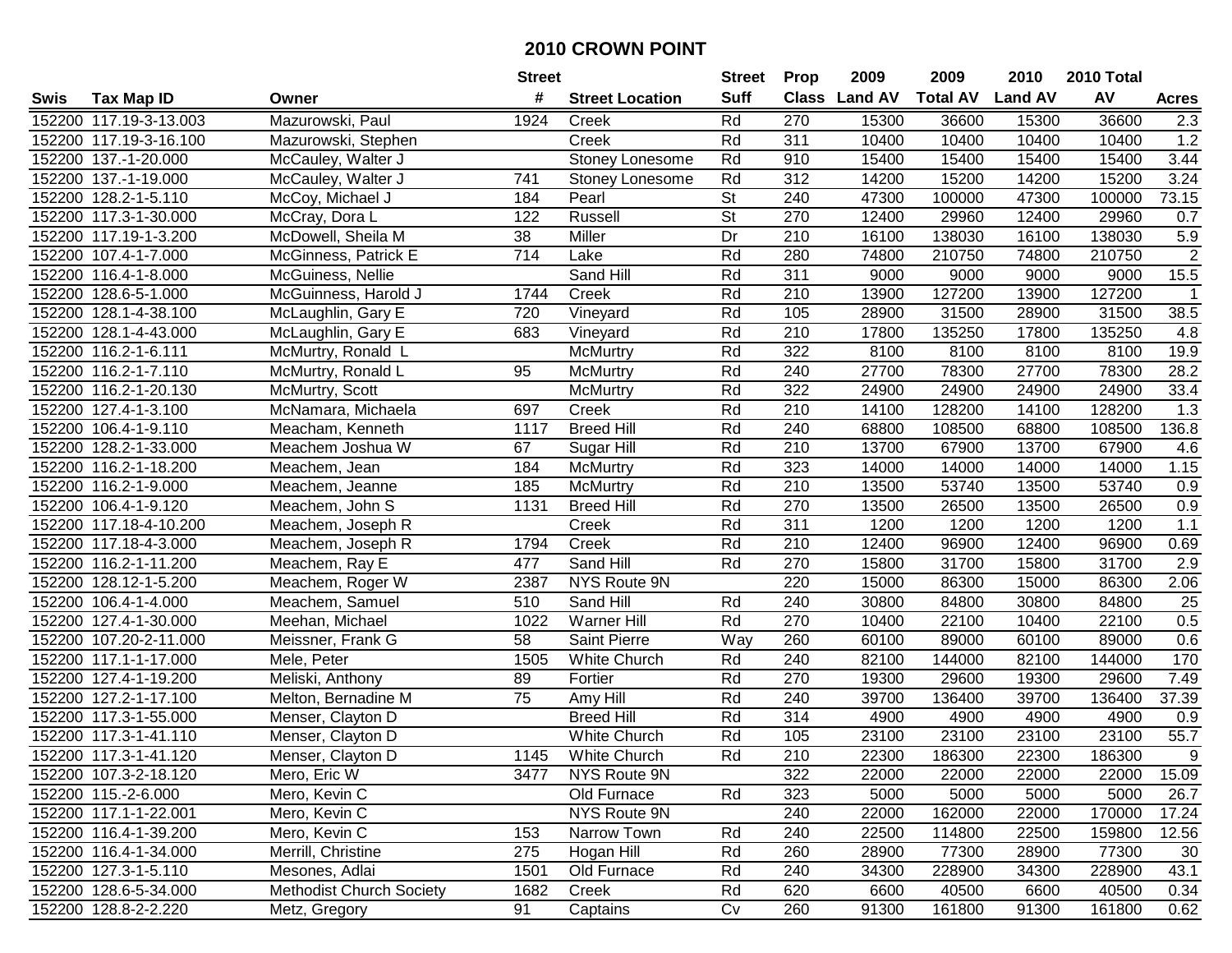|        |                        |                          | <b>Street</b> |                        | <b>Street</b> | <b>Prop</b> | 2009          | 2009            | 2010           | 2010 Total |              |
|--------|------------------------|--------------------------|---------------|------------------------|---------------|-------------|---------------|-----------------|----------------|------------|--------------|
| Swis   | <b>Tax Map ID</b>      | Owner                    | #             | <b>Street Location</b> | <b>Suff</b>   |             | Class Land AV | <b>Total AV</b> | <b>Land AV</b> | AV         | <b>Acres</b> |
|        | 152200 116.4-1-38.200  | Meyer, Richard           |               | Hogan Hill             | Rd            | 322         | 39100         | 39100           | 39100          | 39100      | 77.4         |
|        | 152200 107.20-2-10.000 | Michael, Rodney D        | 62            | Saint Pierre           | Way           | 210         | 67000         | 116800          | 67000          | 116800     | 0.7          |
|        | 152200 107.12-1-21.100 | Michalski, Donald F      | 18            | <b>Breezy Haven</b>    | Way           | 260         | 9300          | 50400           | 9300           | 50400      | 0.2          |
|        | 152200 117.19-4-7.000  | Miclette, Arthur         | 2821          | NYS Route 9N           |               | 210         | 16500         | 139150          | 16500          | 139150     | 3.4          |
|        | 152200 128.2-3-1.000   | Mildon, Steven T         | 171           | Sugar Hill             | Rd            | 210         | 20450         | 144530          | 20450          | 144530     | 7.84         |
|        | 152200 128.6-5-6.200   | Miller, Dean             | 161           | Pearl                  | <b>St</b>     | 270         | 12500         | 25600           | 12500          | 25600      | 0.7          |
|        | 152200 117.20-1-25.000 | Miller, Donald           | 2700          | Main                   | <b>St</b>     | 210         | 14200         | 180000          | 14200          | 249472     | 1.3          |
| 152200 | 137.-1-34.000          | Miller, Mark D           | 154           | Stoney Lonesome        | Rd            | 260         | 20700         | 60500           | 20700          | 60500      | 0.7          |
|        | 152200 107.20-1-1.000  | Miller, Peter S          | 15            | Old Port               | Way           | 270         | 62500         | 85200           | 62500          | 85200      | 0.3          |
|        | 152200 128.1-3-7.000   | Miller, Wendell R        |               | Middle                 | Rd            | 311         | 7000          | 7000            | 7000           | 7000       | 0.51         |
|        | 152200 128.1-3-8.000   | Miller, Wendell R        | 23            | Hemlock                | Ln            | 260         | 11600         | 36600           | 11600          | 36600      | 0.51         |
|        | 152200 128.1-5-3.000   | Millington, William      |               | Middle                 | Rd            | 312         | 3400          | 7300            | 3400           | 7300       | 3.51         |
|        | 152200 128.1-5-2.000   | Millington, William      | 244           | Middle                 | Rd            | 210         | 18511         | 148300          | 18511          | 148300     | 5.4          |
|        | 152200 128.8-2-2.230   | Mitropoulos, Dimitri     |               | NYS Route 9N           |               | 311         | 46200         | 46200           | 46200          | 46200      | 0.49         |
|        | 152200 107.4-1-3.000   | Monkofsky, Joseph Jr     | 508           | <b>Bridge</b>          | Rd            | 280         | 142140        | 392740          | 142140         | 392740     | 155          |
|        | 152200 117.18-2-10.200 | Monroe, Donnie           | 1745          | Creek                  | Rd            | 270         | 35300         | 69550           | 35300          | 81300      | 42.17        |
|        | 152200 117.8-1-15.000  | Monroe, Terry            | 30            | Club                   | Ln            | 260         | 34700         | 64900           | 34800          | 91040      | 0.3          |
|        | 152200 116.4-1-3.000   | Morgante, Michael        |               | Narrow Town            | Rd            | 314         | 14600         | 14600           | 14600          | 14600      | 4.7          |
|        | 152200 116.-1-14.000   | Morgante, Michael        |               | Sherman Lake           | Rd            | 911         | 29200         | 29200           | 29200          | 29200      | 49.5         |
|        | 152200 116.4-1-41.000  | Morgante, Michael S      |               | Narrow Town            | Rd            | 260         | 48300         | 118500          | 48300          | 118500     | 46.7         |
|        | 152200 116.4-1-1.000   | Morgante, Steven M       | 200           | Narrow Town            | Rd            | 260         | 80300         | 145350          | 80300          | 145350     | 165.2        |
| 152200 | 117.20-3-1.200         | Morrissey, Ronald M      | 2753          | Main                   | <b>St</b>     | 210         | 13800         | 70300           | 13800          | 70300      | 0.98         |
| 152200 | 128.1-3-1.000          | Morse, Donald            | 439           | Middle                 | Rd            | 314         | 10400         | 10400           | 10400          | 10400      | 1.3          |
| 152200 | 128.1-2-7.000          | Mosher, Edward           | 1403          | Creek                  | Rd            | 210         | 12400         | 59000           | 12400          | 59000      | 0.7          |
|        | 152200 117.3-1-48.000  | Moulton Daniel C         | 1379          | White Church           | Rd            | 240         | 24300         | 161500          | 24300          | 161500     | 22.4         |
|        | 152200 117.1-1-5.200   | Mountain Forest Prod Inc |               | NYS Route 9N           |               | 322         | 11760         | 11760           | 11760          | 11760      | 21.6         |
|        | 152200 117.1-1-6.200   | Mountain Forest Prod Inc |               | NYS Route 9N           |               | 322         | 40070         | 40070           | 40070          | 40070      | 87.1         |
|        | 152200 117.2-1-5.112   | Mountain Forest Prod Inc |               | NYS Route 9N           |               | 322         | 14160         | 14160           | 14160          | 14160      | 26           |
|        | 152200 107.3-2-18.110  | Mountain Forest Prod Inc |               | NYS Route 9N           |               | 322         | 15000         | 15000           | 15000          | 15000      | 27.56        |
|        | 152200 117.1-1-23.100  | Mountain Forest Prod Inc |               | NYS Route 9N           |               | 322         | 26500         | 26500           | 26500          | 26500      | 57.6         |
|        | 152200 117.8-1-8.000   | Muhlhausen, Jerilyn M    | 39            | <b>Cedar Point</b>     | <b>Way</b>    | 270         | 62400         | 87840           | 62400          | 87840      | 0.67         |
|        | 152200 127.2-1-5.110   | Mullins, David           | 653           | Hog Back               | Rd            | 240         | 34100         | 95800           | 34100          | 95800      | 41.42        |
|        | 152200 127.2-1-3.200   | Munson, Jay L            | 605           | Hog Back               | Rd            | 210         | 10100         | 66800           | 10100          | 66800      | 0.34         |
|        | 152200 117.19-6-15.000 | Munson, Jennifer G       | 270           | Sugar Hill             | Rd            | 210         | 12100         | 106140          | 12100          | 106140     | 0.6          |
|        | 152200 127.3-1-8.000   | Muroff, Harold E         |               | Old Furnace            | Rd            | 314         | 9000          | 9000            | 9000           | 9000       | 0.6          |
|        | 152200 127.3-1-9.000   | Muroff, Harold E         | 1673          | Old Furnace            | Rd            | 270         | 15500         | 54400           | 15500          | 54400      | 2.7          |
|        | 152200 128.3-1-30.220  | Murphy, Richard C        |               | <b>Bush</b>            | Rd            | 270         | 19700         | 69100           | 19700          | 69100      | 6.52         |
|        | 152200 107.12-1-32.000 | Murphy, Robert J         | 652           | <b>Bridge</b>          | Rd            | 314         | 8100          | 8100            | 8100           | 8100       | 0.1          |
|        | 152200 127.4-1-37.000  | Murray, Jack A           | 53            | Peasley                | Rd            | 312         | 12700         | 13900           | 16500          | 46500      | 3.56         |
|        | 152200 117.19-6-18.200 | Mydlarz, Edith C         | 20            | Twin Birch             | Way           | 240         | 14660         | 137330          | 14660          | 137330     | 5.4          |
|        | 152200 117.18-3-13.000 | Mydlarz, Stephen E       | 12            | Factoryville           | Rd            | 210         | 9200          | 77500           | 9200           | 77500      | 0.2          |
|        | 152200 128.6-5-14.200  | Nadeau, Philippe         |               | Pearl                  | <b>St</b>     | 311         | 1100          | 1100            | 1100           | 1100       | 1.25         |
|        |                        |                          |               |                        |               |             |               |                 |                |            |              |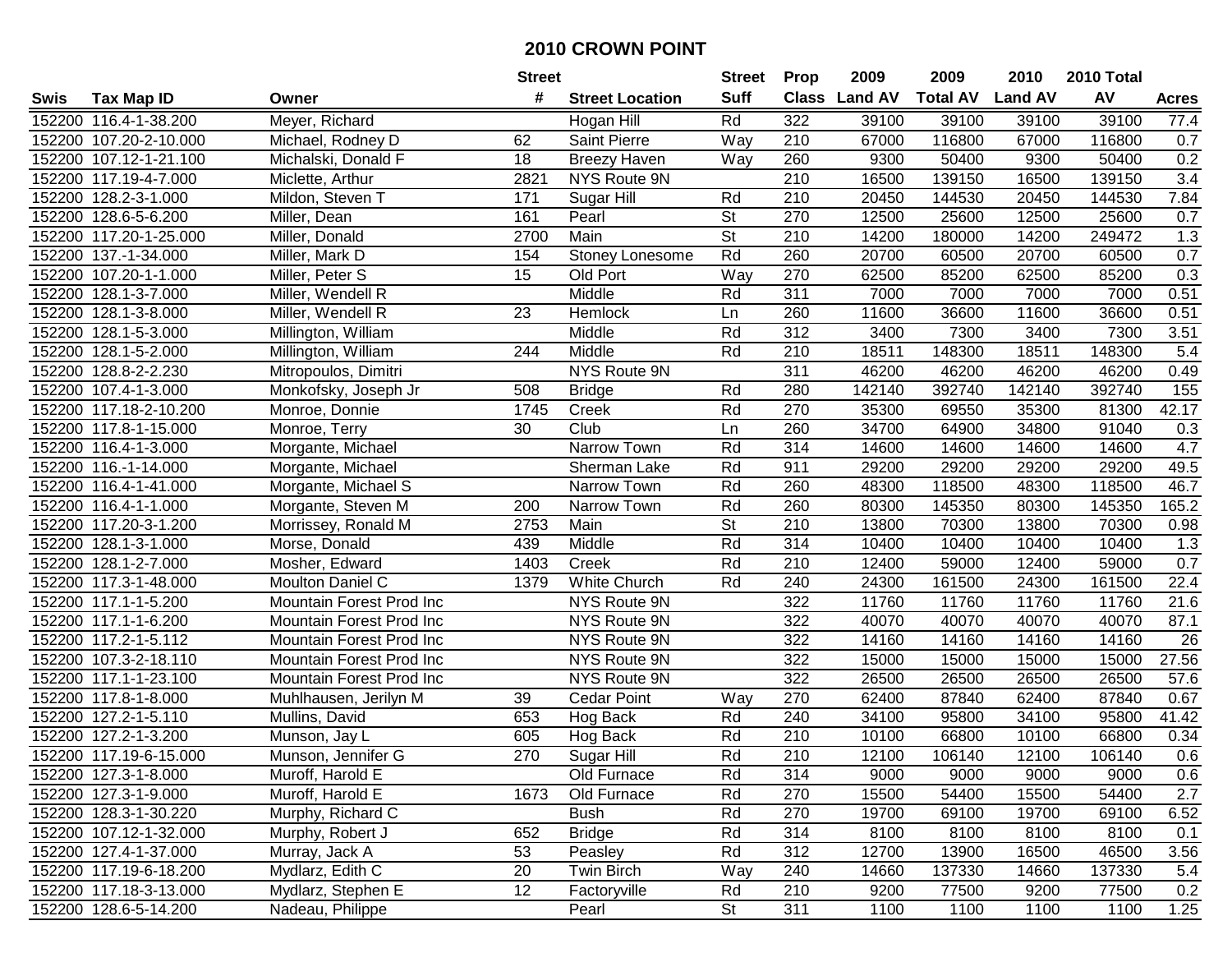|      |                               |                              | <b>Street</b> |                              | <b>Street</b>            | <b>Prop</b>      | 2009          | 2009            | 2010           | 2010 Total |                |
|------|-------------------------------|------------------------------|---------------|------------------------------|--------------------------|------------------|---------------|-----------------|----------------|------------|----------------|
| Swis | <b>Tax Map ID</b>             | Owner                        | #             | <b>Street Location</b>       | <b>Suff</b>              |                  | Class Land AV | <b>Total AV</b> | <b>Land AV</b> | AV         | <b>Acres</b>   |
|      | 152200 128.6-5-13.000         | Nadeau, Phillipe             | 113           | Pearl                        | <b>St</b>                | 210              | 18200         | 121800          | 18200          | 121800     | 5              |
|      | 152200 128.2-1-36.000         | Napier Sarlin R              | 340           | Sam Curran                   | Rd                       | 270              | 9200          | 49400           | 9200           | 49400      | 0.6            |
|      | 152200 127.2-1-2.000          | Napier, Cynthia L            | 467           | Hog Back                     | Rd                       | 240              | 37900         | 229700          | 37900          | 229700     | 50             |
|      | 152200 127.2-1-29.100         | Napier, Sarlin R             |               | Penfield                     | Rd                       | 270              | 18700         | 38800           | 18700          | 38800      | 7.05           |
|      | 152200 128.3-1-9.000          | Naspo, Ronald J              |               | <b>Buck Mountain</b>         | Rd                       | 322              | 20100         | 20100           | 20100          | 20100      | 15             |
|      | 152200 622.-9999-132.350/1881 | <b>National Grid</b>         |               | <b>Electric Distribution</b> |                          | 884              | 0             | 791769          | 0              | 907808     | $\overline{0}$ |
|      | 152200 622.-9999-132.350/1001 | <b>National Grid</b>         |               | Ticonderoga Republic         |                          | 882              | 0             | 183839          | 0              | 216700     | $\overline{0}$ |
|      | 152200 128.2-1-29.000         | <b>National Grid</b>         |               | Sugar Hill                   | Rd                       | 882              | 2300          | 2300            | 2300           | 2300       | 25.6           |
|      | 152200 137.-1-11.000          | <b>National Grid</b>         |               | Stoney Lonesome              | Rd                       | 910              | 25700         | 25700           | 25700          | 25700      | 55.6           |
|      | 152200 117.20-1-16.000        | <b>National Grid</b>         | 13            | Ferry                        | Rd                       | 872              | 15600         | 971238          | 15600          | 1039506    | 0.8            |
|      | 152200 117.2-5-1.000          | <b>National Grid</b>         |               | Lake                         | Rd                       | 380              | 5000          | 5000            | 5000           | 5000       | 55.5           |
|      | 152200 138.1-2-10.000         | National Lead Co             |               | Stoney Lonesome              | Rd                       | 910              | 22600         | 22600           | 22600          | 22600      | 14.66          |
|      | 152200 138.1-2-6.100          | National Lead Co             |               | Stoney Lonesome              | Rd                       | 910              | 18600         | 18600           | 18600          | 18600      | 19.6           |
|      | 152200 127.3-1-18.000         | National Lead Co             |               | Stoney Lonesome              | Rd                       | 321              | 6400          | 6400            | 6400           | 6400       | 0.38           |
|      | 152200 138.1-1-12.000         | National Lead Co             |               | Stoney Lonesome              | Rd                       | 314              | 13500         | 13500           | 13500          | 13500      | 3.05           |
|      | 152200 128.6-2-2.100          | Neddo, Ronald T              | 1669          | Creek                        | Rd                       | 270              | 9300          | 28700           | 9300           | 28700      | 0.23           |
|      | 152200 117.19-5-17.000        | Neddo, Thomas S              | 2064          | Creek                        | Rd                       | 210              | 12000         | 75700           | 12000          | 75700      | 0.6            |
|      | 152200 127.1-1-27.000         | Neddo, Thomas S Jr           | 152           | Hog Back                     | Rd                       | 210              | 15900         | 29400           | 15900          | 50920      | 2.99           |
|      | 152200 107.12-1-23.000        | Nestle, Arthur J             |               | <b>Bridge</b>                | Rd                       | 311              | 57800         | 57800           | 57800          | 57800      | 1.8            |
|      | 152200 117.18-2-4.000         | Newell, Richard              | 13            | Factoryville                 | Rd                       | 311              | 12900         | 28400           | 12900          | 12900      | 0.8            |
|      | 152200 107.12-1-33.000        | Nikiforov, Alex              |               | <b>Bridge</b>                | Rd                       | 314              | 8100          | 8100            | 8100           | 8100       | 0.1            |
|      | 152200 107.12-1-30.000        | Nikiforov, Alex              |               | <b>Bridge</b>                | Rd                       | 314              | 8100          | 8100            | 8100           | 8100       | 0.2            |
|      | 152200 107.12-1-34.000        | Nikiforov, Alex              | 640           | <b>Bridge</b>                | Rd                       | 240              | 141000        | 239400          | 141000         | 239400     | 16.7           |
|      | 152200 107.12-1-10.200        | Nikiforov, Paul              |               | <b>Bridge</b>                | Rd                       | 314              | 6400          | 6400            | 6400           | 6400       | 0.23           |
|      | 152200 117.1-1-21.000         | Nji, Winifred A              |               | White Church                 | Rd                       | 311              | 41600         | 41600           | 41600          | 41600      | 6.7            |
|      | 152200 127.4-1-63.000         | NL Industries Inc            |               | Creek                        | Rd                       | 912              | 430           | 430             | 430            | 430        | $\mathbf{1}$   |
|      | 152200 137.-1-8.000           | NL Industries Inc            |               | Stoney Lonesome              | Rd                       | 910              | 22300         | 22300           | 22300          | 22300      | 36.2           |
|      | 152200 127.2-2-1.000          | NL Industries Inc            |               | Amy Hill                     | Rd                       | 314              | 18700         | 18700           | 18700          | 18700      | 8.6            |
|      | 152200 127.4-1-60.000         | NL Industries Inc            |               | <b>White Church</b>          | Rd                       | 322              | 20900         | 20900           | 20900          | 20900      | 39.9           |
|      | 152200 128.6-5-28.000         | Nock, Richard                | 1660          | Creek                        | Rd                       | $\overline{210}$ | 13000         | 48200           | 13000          | 48200      | 0.8            |
|      | 152200 117.3-1-15.100         | Norton Robert E              | 269           | Russell                      | $\overline{St}$          | 210              | 14600         | 65900           | 14600          | 65900      | 1.7            |
|      | 152200 128.2-1-11.000         | Norton, Brenda C             | 382           | Sam Curran                   | Rd                       | 210              | 14700         | 84900           | 14700          | 84900      | 1.8            |
|      | 152200 128.2-1-2.000          | Norton, Pamela A             | 258           | Pearl                        | $\overline{\mathsf{St}}$ | 210              | 16500         | 111500          | 16500          | 111500     | 3.5            |
|      | 152200 117.19-3-20.200        | Norton, Paula                | 327           | Pearl                        | $\overline{St}$          | $\overline{210}$ | 14000         | 132000          | 14000          | 132000     | 1.05           |
|      | 152200 107.3-3-3.000          | Norton, Shirley R            | 3616          | NYS Route 9N                 |                          | 483              | 10800         | 65300           | 10800          | 65300      | 0.3            |
|      | 152200 117.19-1-5.000         | Noyes, Steven                | 2849          | NYS Route 9N                 |                          | 443              | 17200         | 101150          | 17200          | 101150     | 4.5            |
|      | 152200 127.2-1-13.115         | Noyes, Steven                | 15            | Hamilton                     | Rd                       | 240              | 29200         | 105600          | 29200          | 105600     | 32.3           |
|      | 152200 137.-1-4.000           | Nuffer, Fred R               |               | Stoney Lonesome              | Rd                       | 260              | 34600         | 65000           | 34600          | 65000      | 1.2            |
|      | 152200 117.20-1-5.000         | <b>NYS Conservation Dept</b> |               | Wolcott                      | Rd                       | 932              | 56600         | 56600           | 56600          | 56600      | 96.93          |
|      | 152200 107.2-1-13.000         | <b>NYS Conservation Dept</b> |               | <b>Bridge</b>                | Rd                       | 932              | 15400         | 15400           | 15400          | 15400      | 2.6            |
|      | 152200 107.2-1-7.000          | <b>NYS Conservation Dept</b> | 738           | <b>Bridge</b>                | Rd                       | 582              | 303100        | 356600          | 303100         | 356600     | 19.6           |
|      | 152200 107.2-1-14.000         | <b>NYS Conservation Dept</b> |               | <b>Bridge</b>                | Rd                       | 932              | 15400         | 15400           | 15400          | 15400      | 3.2            |
|      |                               |                              |               |                              |                          |                  |               |                 |                |            |                |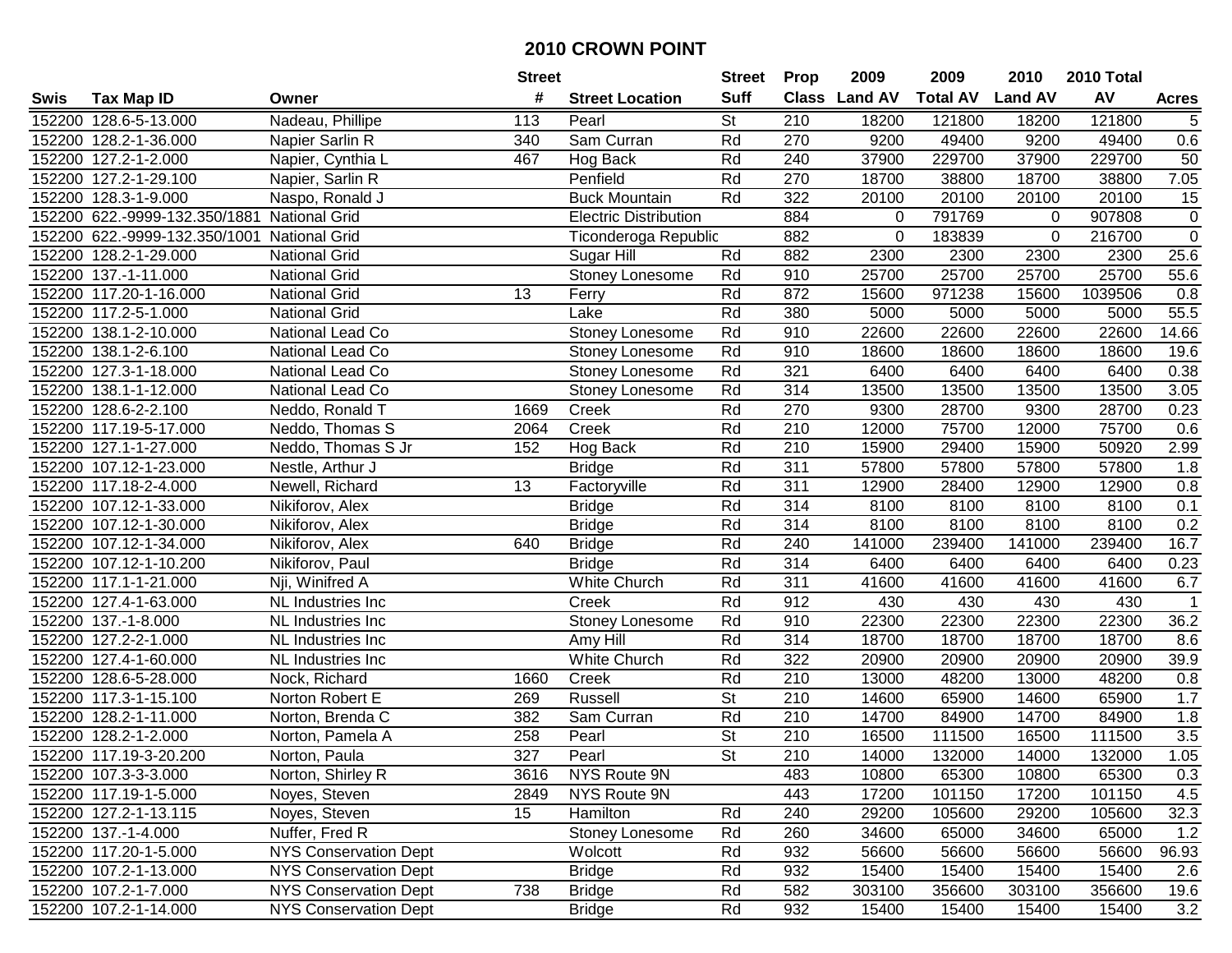|        |                        |                         | <b>Street</b> |                        | <b>Street</b>            | <b>Prop</b>      | 2009           | 2009            | 2010           | 2010 Total |              |
|--------|------------------------|-------------------------|---------------|------------------------|--------------------------|------------------|----------------|-----------------|----------------|------------|--------------|
| Swis   | <b>Tax Map ID</b>      | Owner                   | #             | <b>Street Location</b> | <b>Suff</b>              | <b>Class</b>     | <b>Land AV</b> | <b>Total AV</b> | <b>Land AV</b> | AV         | <b>Acres</b> |
|        | 152200 128.2-1-47.000  | OBrien, Arthur          | 193           | Pearl                  | St                       | 270              | 13500          | 60350           | 13500          | 60350      | 0.9          |
|        | 152200 138.1-1-6.000   | Ockrin, John            | 989           | Stoney Lonesome        | Rd                       | 240              | 100300         | 258400          | 100300         | 258400     | 203          |
|        | 152200 128.1-4-30.200  | ODell, Constance        | 70            | Pearl                  | <b>St</b>                | 210              | 20800          | 143850          | 20800          | 143850     | 10           |
|        | 152200 127.2-1-28.000  | Ofner, Ronald M         | 82            | Penfield               | Rd                       | 240              | 68100          | 228100          | 68100          | 228100     | 113.3        |
|        | 152200 127.4-1-15.100  | Ofner, Ronald M         |               | Creek                  | Rd                       | 322              | 15300          | 15300           | 15300          | 15300      | 14.63        |
|        | 152200 127.4-1-6.000   | Ofner, Ronald M         |               | Creek                  | Rd                       | 314              | 18700          | 18700           | 18700          | 18700      | 8            |
|        | 152200 127.4-1-45.000  | OHara, Robert L         | 655           | Corduroy               | Rd                       | 210              | 13800          | 110000          | 13800          | 110000     | $\mathbf{1}$ |
| 152200 | 128.1-4-9.000          | Olcott, Veronica        | 633           | <b>Buck Mountain</b>   | Rd                       | $\overline{210}$ | 13900          | 46900           | 13900          | 46900      | $\mathbf{1}$ |
|        | 152200 128.1-4-6.000   | Olcott, Veronica        | 324           | Amy Hill               | Rd                       | 270              | 21400          | 49900           | 21400          | 49900      | 11           |
|        | 152200 117.2-2-10.000  | Olszewski, Grzegorz     | 297           | Lake                   | Rd                       | 210              | 10400          | 74100           | 10400          | 74100      | 0.2          |
|        | 152200 107.20-2-27.000 | ONeil, John J           | 562           | Lake                   | Rd                       | 312              | 20000          | 48400           | 20000          | 48400      | 0.5          |
|        | 152200 117.16-4-1.002  | ONeill, Cindy A         | 58            | Wolcott                | Rd                       | 210              | 14100          | 124100          | 14100          | 124100     | 1.31         |
|        | 152200 117.3-1-8.000   | ONesto, Leonard T       |               | White Church           | Rd                       | 322              | 21400          | 21400           | 21400          | 21400      | 40           |
|        | 152200 117.3-1-49.000  | ONesto, Leonard T       |               | Newell                 | Rd                       | 322              | 38400          | 38400           | 38400          | 38400      | 91.2         |
| 152200 | 117.15-1-16.000        | Osher, Elsie            | 215           | Factoryville           | Rd                       | 210              | 23200          | 78300           | 23200          | 78300      | 10           |
|        | 152200 117.19-2-19.022 | Overbeek, Harald J      | 28            | Lake                   | Rd                       | 210              | 17400          | 109600          | 17400          | 109600     | 4.4          |
|        | 152200 137.-1-30.000   | Overton Paul            |               | Stoney Lonesome        | Rd                       | 912              | 115500         | 125500          | 115500         | 125500     | 107.7        |
| 152200 | 137.-1-29.000          | Overton Paul            |               | Stoney Lonesome        | Rd                       | 912              | 22300          | 22300           | 22300          | 22300      | 51.9         |
|        | 152200 137.-1-6.200    | Overton, Paul           |               | Stoney Lonesome        | Rd                       | 912              | 1800           | 1800            | 1800           | 1800       | 4.2          |
|        | 152200 137.-1-2.200    | Overton, Paul           |               | Stoney Lonesome        | Rd                       | 912              | 6400           | 6400            | 6400           | 6400       | 15           |
| 152200 | 137.-1-28.200          | Overton, Paul           |               | Stoney Lonesome        | Rd                       | 912              | 100            | 100             | 100            | 100        | 0.2          |
| 152200 | 128.8-2-8.200          | Owens, John             | 107           | Captains               | Cv                       | 210              | 82050          | 216330          | 82050          | 216330     | 0.75         |
| 152200 | 117.16-1-3.200         | <b>Palmer Brandy</b>    | 101           | Goodrich               | Rd                       | 210              | 13900          | 91400           | 13900          | 91400      | 1.14         |
| 152200 | 127.4-1-26.002         | Palmer, Jennifer        | 93            | <b>Buck Mountain</b>   | Rd                       | 240              | 32300          | 186300          | 32300          | 186300     | 36.5         |
| 152200 | 128.1-4-20.000         | Palmer, Kenneth         | 448           | Amy Hill               | Rd                       | 270              | 16800          | 46700           | 16800          | 46700      | 3.8          |
| 152200 | 128.3-1-32.000         | Paparella, Michael J Jr | 633           | Vineyard               | Rd                       | 270              | 57200          | 235300          | 57200          | 235300     | 82.42        |
|        | 152200 128.6-5-30.000  | Paparella, Michael J Jr | 1666          | Creek                  | Rd                       | 210              | 13900          | 106900          | 13900          | 106900     | $\mathbf 1$  |
|        | 152200 127.4-1-19.100  | Pappas, Charalambos     | 817           | Creek                  | Rd                       | 210              | 20700          | 152500          | 20700          | 152500     | 7.6          |
|        | 152200 117.3-1-62.000  | Parent, Lee A           |               | Russell                | $\overline{\mathsf{St}}$ | 270              | 13900          | 74250           | 13900          | 74250      | 1.15         |
|        | 152200 128.8-1-3.000   | Parker, Lawrence W      | 2587          | NYS Route 9N           |                          | 210              | 10600          | 74000           | 10600          | 76840      | 1.33         |
|        | 152200 117.19-6-10.123 | Parrott, Randall III    | 234           | Sugar Hill             | Rd                       | $\overline{210}$ | 15100          | 105000          | 15100          | 105000     | 2.25         |
|        | 152200 117.19-3-12.000 | Passino, William        | 1910          | Creek                  | Rd                       | 210              | 13400          | 92200           | 13400          | 92200      | 0.9          |
|        | 152200 128.2-2-10.000  | Patnode, Peggy A        | 148           | Sugar Hill             | Rd                       | $\overline{210}$ | 13900          | 88400           | 13900          | 88400      | 1.1          |
|        | 152200 117.19-3-1.000  | Patnode, Randolph E     | 1858          | Creek                  | Rd                       | 210              | 12900          | 147400          | 12900          | 147400     | 0.8          |
|        | 152200 117.18-3-2.000  | Patnode, Robert         | 48            | Factoryville           | Rd                       | 210              | 9200           | 97800           | 9200           | 97800      | 0.2          |
|        | 152200 117.18-1-7.000  | Patnode, Robert         | 45            | Factoryville           | Rd                       | 210              | 11600          | 80900           | 11600          | 80900      | 0.5          |
|        | 152200 117.19-5-6.000  | Patnode, Shirley D      | 322           | Pearl                  | St                       | 210              | 10600          | 53500           | 10600          | 53500      | 0.4          |
|        | 152200 138.1-2-20.000  | Patterson, Richard      | 226           | Wemette                | Way                      | 260              | 98300          | 189700          | 98300          | 189700     | 7.57         |
|        | 152200 128.1-3-26.000  | Patterson, Robert A     | 1408          | Creek                  | Rd                       | 314              | 12500          | 12500           | 12500          | 12500      | 4.5          |
|        | 152200 117.3-1-12.200  | Payne, David R          | 96            | Gage                   | Rd                       | 210              | 13100          | 98290           | 14520          | 106120     | 1.6          |
|        | 152200 117.3-1-18.100  | Pelkey Aaron            | 159           | Factoryville           | Rd                       | 240              | 27100          | 69400           | 27100          | 69400      | 23.89        |
|        | 152200 128.2-2-14.000  | Pelkey, David W         | 24            | Old Orchard            | Way                      | 210              | 14100          | 109900          | 14100          | 109900     | 1.2          |
|        |                        |                         |               |                        |                          |                  |                |                 |                |            |              |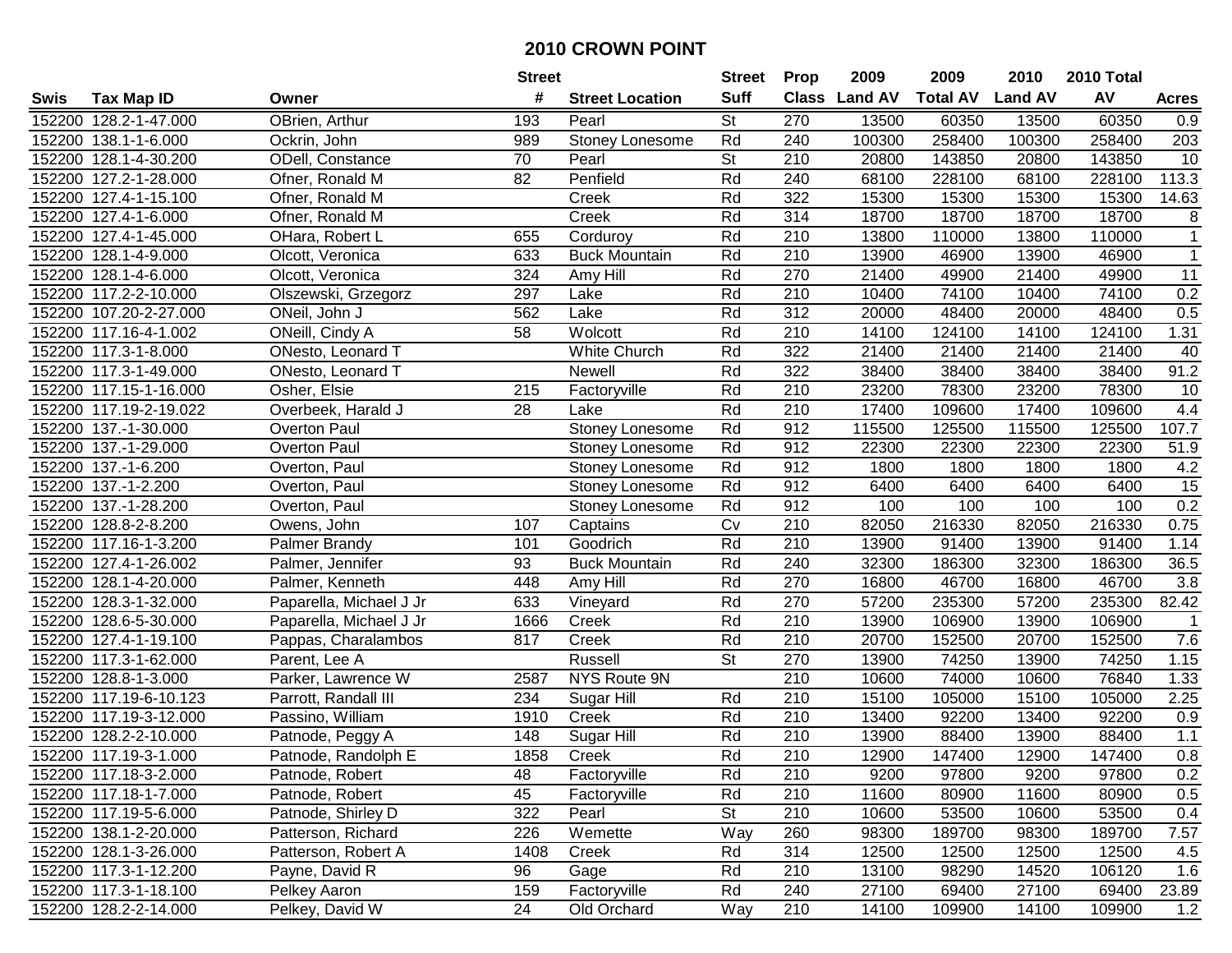|        |                        |                                  | <b>Street</b>    |                        | <b>Street</b>            | <b>Prop</b>      | 2009           | 2009            | 2010           | 2010 Total |                |
|--------|------------------------|----------------------------------|------------------|------------------------|--------------------------|------------------|----------------|-----------------|----------------|------------|----------------|
| Swis   | <b>Tax Map ID</b>      | Owner                            | #                | <b>Street Location</b> | <b>Suff</b>              | <b>Class</b>     | <b>Land AV</b> | <b>Total AV</b> | <b>Land AV</b> | AV         | <b>Acres</b>   |
|        | 152200 117.3-1-9.120   | Pelkey, David W                  | 81               | Russell                | St                       | 210              | 20300          | 161300          | 20300          | 161300     | 8.69           |
|        | 152200 117.20-5-5.000  | Pelkey, Stephen W                | 15               | George Mason           | Rd                       | 220              | 10400          | 117300          | 10400          | 117300     | 0.36           |
|        | 152200 128.1-3-28.130  | Pendell, Barbara                 | 261              | Middle                 | Rd                       | 270              | 18900          | 47200           | 18900          | 47200      | 13.7           |
|        | 152200 107.3-6-11.000  | Pendell, Hannah                  | 1796             | White Church           | Rd                       | 210              | 18600          | 92600           | 18600          | 92600      | 5.5            |
|        | 152200 127.2-1-9.120   | Pendell, Luman                   |                  | Hogan Hill             | Rd                       | 105              | 39300          | 39300           | 39300          | 39300      | 95             |
| 152200 | 127.2-1-9.210          | Pendell, Luman D                 | 116              | Hogan Hill             | Rd                       | 240              | 52400          | 129200          | 52400          | 129200     | 80.3           |
|        | 152200 127.4-1-4.000   | <b>Penfield Homestead Museum</b> | 703              | Creek                  | Rd                       | 681              | 9300           | 125100          | 9300           | 125100     | 0.7            |
| 152200 | 127.4-1-5.000          | <b>Penfield Homestead Museum</b> |                  | Creek                  | Rd                       | 681              | 25400          | 49500           | 25400          | 49500      | 28.8           |
| 152200 | 127.4-1-39.000         | <b>Penfield Homestead Museum</b> |                  | Creek                  | Rd                       | 331              | 48000          | 55300           | 48000          | 55300      | 97.6           |
| 152200 | 127.4-1-42.000         | <b>Penfield Homestead Museum</b> | 702              | Creek                  | Rd                       | 681              | 8700           | 56800           | 8700           | 56800      | 0.4            |
| 152200 | 127.4-1-43.000         | <b>Penfield Homestead Museum</b> | 700              | Creek                  | Rd                       | 620              | 7000           | 41700           | 7000           | 41700      | 0.3            |
| 152200 | 127.4-1-47.100         | <b>Penfield Homestead Museum</b> |                  | Corduroy               | Rd                       | 311              | 31800          | 31800           | 31800          | 31800      | 68.14          |
| 152200 | 127.4-1-48.000         | Penfield Homestead Museum        | 550              | Corduroy               | Rd                       | 311              | 27700          | 27700           | 27700          | 27700      | 69.69          |
| 152200 | 127.4-1-49.000         | Penfield Homestead Museum        |                  | Corduroy               | Rd                       | 311              | 30300          | 30300           | 30300          | 30300      | 74.9           |
| 152200 | 127.4-1-55.000         | <b>Penfield Homestead Museum</b> |                  | Peasley                | Rd                       | 330              | 1200           | 1200            | 1200           | 1200       | 2.8            |
| 152200 | 127.4-1-66.000         | <b>Penfield Homestead Museum</b> |                  | Creek                  | Rd                       | 314              | 1400           | 1400            | 1400           | 1400       | 0.43           |
| 152200 | 127.4-1-3.200          | <b>Penfield Homestead Museum</b> |                  | Creek                  | Rd                       | 314              | 8600           | 8600            | 8600           | 8600       | 0.7            |
| 152200 | 127.4-1-28.001         | Penfield Homestead Museum        |                  | Creek                  | Rd                       | 314              | 700            | 700             | 700            | 700        | 0.08           |
| 152200 | 127.1-1-19.000         | Penney, John A                   | 130              | <b>Fred Carey</b>      | Rd                       | 240              | 51000          | 109900          | 51000          | 109900     | 93.1           |
|        | 152200 117.15-1-7.200  | Pereau, Mark S                   | 586              | <b>Russell</b>         | <b>St</b>                | 210              | 20900          | 134000          | 20900          | 134000     | 7.75           |
| 152200 | 128.1-2-3.000          | Pereau, Suzanne                  |                  | <b>Breed Hill</b>      | Rd                       | 314              | 1100           | 1100            | 1100           | 1100       | 0.9            |
| 152200 | 117.3-1-56.120         | Perry, Carl A                    |                  | White Church           | Rd                       | 311              | 10900          | 10900           | 10900          | 10900      | 3.68           |
| 152200 | 117.3-1-20.200         | Pertak, Francis                  |                  | Factoryville           | Rd                       | 322              | 10400          | 10400           | 10400          | 10400      | 23.42          |
| 152200 | 117.3-1-52.000         | Pertak, Francis                  |                  | Factoryville           | Rd                       | 270              | 14900          | 30500           | 14900          | 30500      | $\overline{2}$ |
| 152200 | 117.3-1-20.110         | Pertak, Francis J                | 37               | Factoryville           | Rd                       | 322              | 10400          | 10400           | 10400          | 10400      | 26.4           |
| 152200 | 117.18-1-8.000         | Pertak, Francis J                | 41               | Factoryville           | Rd                       | 210              | 9200           | 91720           | 9200           | 91720      | 0.2            |
|        | 152200 117.18-1-9.000  | Pertak, Francis J                |                  | Factoryville           | Rd                       | 311              | 1300           | 1300            | 1300           | 1300       | 0.4            |
|        | 152200 117.19-5-9.200  | Peters, Bradlee S                |                  | Creek                  | Rd                       | 210              | 15100          | 126100          | 15100          | 126100     | 2.12           |
| 152200 | 128.2-1-4.110          | Peters, Jason M                  | 240              | Pearl                  | $\overline{\mathsf{St}}$ | 240              | 27200          | 179300          | 27200          | 179300     | 24.1           |
| 152200 | 128.1-3-21.200         | Peters, Kacie A                  | 333              | Middle                 | Rd                       | 270              | 11600          | 31000           | 11600          | 31000      | 0.5            |
| 152200 | 128.1-3-21.100         | Peters, Kacie A                  | $\overline{347}$ | Middle                 | Rd                       | $\overline{210}$ | 18500          | 158800          | 18500          | 158800     | 5.5            |
|        | 152200 117.20-3-11.000 | Peters, Kevin                    | 2721             | Main                   | $\overline{\mathsf{St}}$ | 210              | 13900          | 197100          | 13900          | 197100     | $\mathbf 1$    |
|        | 152200 117.3-1-15.200  | Peters, Mark W                   | 288              | Russell                | $\overline{\mathsf{St}}$ | $\overline{210}$ | 14900          | 102000          | 14900          | 102000     | $\overline{2}$ |
|        | 152200 117.3-1-56.200  | Petro, James                     | 1065             | White Church           | Rd                       | 240              | 21900          | 127400          | 21900          | 127400     | 15.14          |
|        | 152200 117.3-1-32.200  | Petro, Joanne                    | 1053             | White Church           | Rd                       | 210              | 16100          | 46900           | 16100          | 46900      | 4.86           |
|        | 152200 117.16-2-18.000 | Petroski, John                   | 125              | Wolcott                | Rd                       | 210              | 76300          | 247300          | 76300          | 247300     | 1.6            |
|        | 152200 117.16-2-22.000 | Petroski, John                   |                  | Wolcott                | Rd                       | 311              | 10100          | 10100           | 10100          | 10100      | 0.9            |
|        | 152200 117.2-2-11.200  | Peyton, Kimberly                 | 285              | Lake                   | Rd                       | 210              | 18600          | 112200          | 18600          | 112200     | 5.5            |
|        | 152200 117.19-1-23.000 | Pierce, Mildred W                | 1885             | Creek                  | Rd                       | 210              | 14700          | 138600          | 14700          | 138600     | 2.5            |
|        | 152200 116.2-1-10.200  | Pinheiro, James M                | 461              | Sand Hill              | Rd                       | 210              | 15300          | 92800           | 15300          | 92800      | 2.42           |
|        | 152200 117.20-1-42.000 | Plude, Robert J                  | 24               | Sharon Park            | Rd                       | 210              | 9700           | 88400           | 9700           | 88400      | 0.3            |
|        | 152200 127.2-1-17.200  | Polihronakis, Joshua             | 11               | Middle                 | Rd                       | 240              | 31400          | 155700          | 31400          | 155700     | 34.7           |
|        |                        |                                  |                  |                        |                          |                  |                |                 |                |            |                |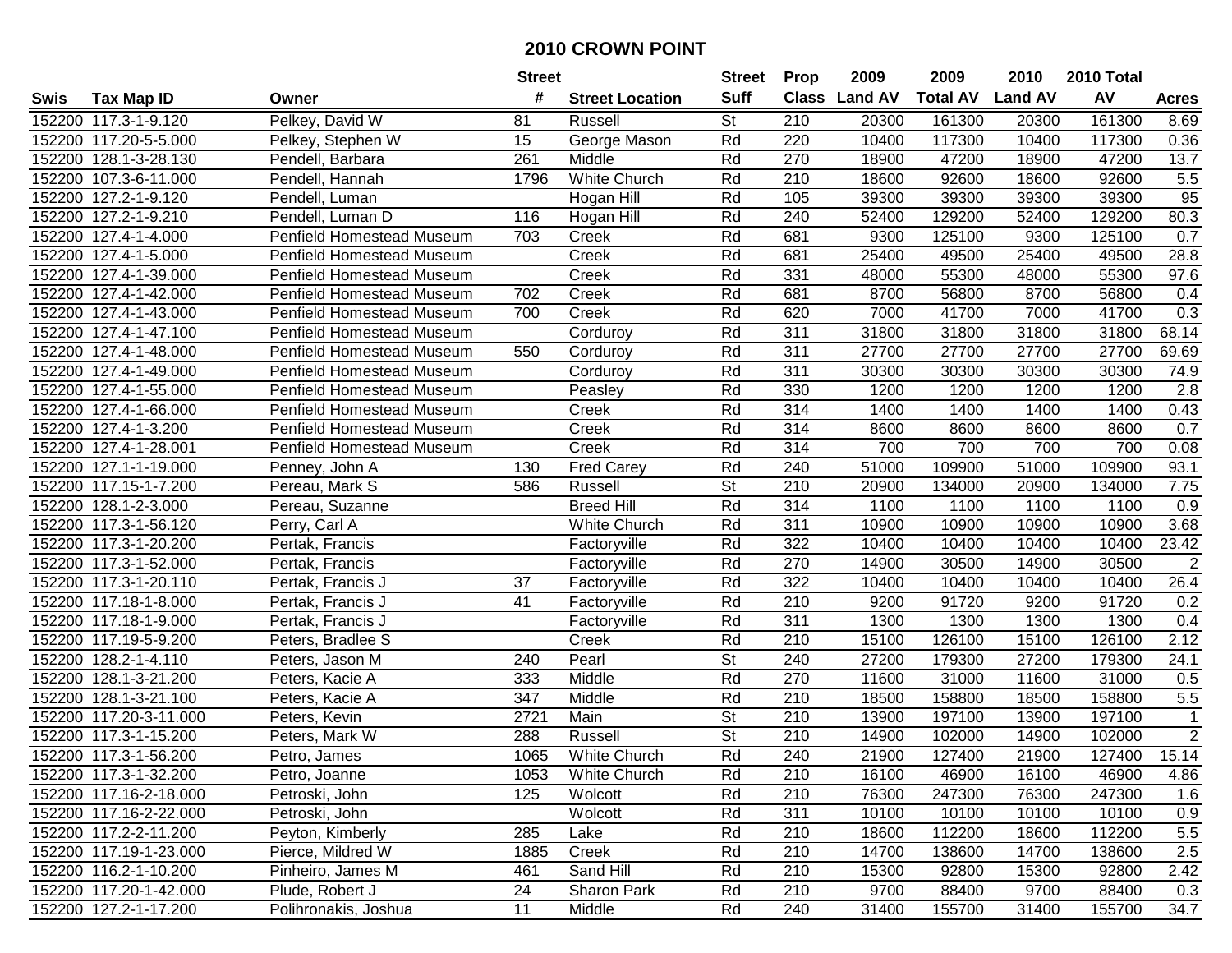|        |                        |                          | <b>Street</b>   |                        | <b>Street</b>            | <b>Prop</b>      | 2009           | 2009            | 2010           | 2010 Total |              |
|--------|------------------------|--------------------------|-----------------|------------------------|--------------------------|------------------|----------------|-----------------|----------------|------------|--------------|
| Swis   | <b>Tax Map ID</b>      | Owner                    | #               | <b>Street Location</b> | <b>Suff</b>              | <b>Class</b>     | <b>Land AV</b> | <b>Total AV</b> | <b>Land AV</b> | AV         | <b>Acres</b> |
|        | 152200 107.20-2-16.000 | Pollock, James S         | 16              | Saint Pierre           | Way                      | 260              | 104000         | 153900          | 104000         | 153900     | 2.7          |
|        | 152200 127.4-1-18.200  | Popielarczyk, Jeffrey J  | 816             | Creek                  | Rd                       | 210              | 20800          | 139400          | 20800          | 139400     | 7.62         |
|        | 152200 116.4-1-16.200  | Popp, Jeffrey A          | 367             | <b>Breed Hill</b>      | Rd                       | 210              | 22700          | 161500          | 22700          | 161500     | 9.45         |
|        | 152200 117.16-1-9.002  | Porter, Glen L Jr        | 15              | Wolcott                | Rd                       | 240              | 27600          | 192800          | 27600          | 192800     | 22.6         |
|        | 152200 128.4-1-2.200   | Potter, David            | 606             | Vineyard               | Rd                       | 210              | 16200          | 115200          | 16200          | 115200     | 3.2          |
|        | 152200 116.4-1-2.100   | Price, Mark W            | 69              | Narrow Town            | Rd                       | 240              | 27300          | 100800          | 27300          | 100800     | 24.3         |
|        | 152200 128.2-1-26.114  | Primo, Spencer           |                 | Sugar Hill             | Rd                       | 311              | 18900          | 18900           | 18900          | 18900      | 11.39        |
| 152200 | 128.2-2-9.000          | Pritt, Carol             | 116             | Sugar Hill             | Rd                       | 270              | 13900          | 35200           | 13900          | 35200      | $\mathbf{1}$ |
|        | 152200 128.1-3-28.110  | Proietti, Angelika       |                 | Middle                 | Rd                       | 322              | 14300          | 14300           | 14300          | 14300      | 11.1         |
|        | 152200 128.1-5-4.000   | Proietti, Daniel         | 258             | Middle                 | Rd                       | 210              | 16600          | 107800          | 16600          | 107800     | 3.64         |
|        | 152200 128.1-3-28.200  | Proietti, Matthew        | 211             | Middle                 | Rd                       | 210              | 18000          | 117500          | 18000          | 117500     | 4.97         |
|        | 152200 128.1-4-14.000  | Provoncha, Doris         | 320             | Middle                 | Rd                       | 210              | 13900          | 67000           | 13900          | 67000      | $\mathbf 1$  |
|        | 152200 117.2-2-5.000   | Putnam, Gerald S         | 404             | Lake                   | Rd                       | 210              | 21000          | 102400          | 21000          | 102400     | 7.8          |
|        | 152200 117.19-2-18.100 | Putnam, Maple            |                 | NYS Route 9N           |                          | 311              | 500            | 500             | 500            | 500        | 0.4          |
|        | 152200 117.19-5-27.000 | Putnam, Maple            | 241             | Sugar Hill             | Rd                       | 210              | 14700          | 121700          | 14700          | 121700     | 1.8          |
|        | 152200 117.19-2-8.000  | Putnam, Maple L          |                 | NYS Route 9N           |                          | 330              | 7400           | 7400            | 7400           | 7400       | 0.2          |
|        | 152200 107.2-1-1.000   | Pyrke, Dougla H          | 154             | <b>Grand View</b>      | Way                      | 260              | 131120         | 227100          | 131120         | 227100     | 1.6          |
|        | 152200 117.16-2-11.000 | Quoos, Alan F            | 6               | <b>Berry Patch</b>     | Way                      | 210              | 57800          | 208400          | 57800          | 208400     | 1.1          |
|        | 152200 128.8-1-5.000   | Rabideau, Danford J      | 2577            | NYS Route 9N           |                          | 210              | 16300          | 88400           | 16480          | 83580      | 3.49         |
|        | 152200 128.1-2-23.000  | Radburn, Edward          | 1559            | Creek                  | Rd                       | 314              | 8100           | 8100            | 8100           | 8100       | 0.1          |
|        | 152200 107.3-6-3.000   | Rafferty-Potter, Torri L | 27              | Cold Spring            | Rd                       | 210              | 17400          | 84500           | 17400          | 84500      | 4.4          |
|        | 152200 117.19-2-6.000  | Rafferty-Potter, Torri L | 2768            | Main                   | <b>St</b>                | 482              | 8100           | 50100           | 8100           | 50100      | 0.1          |
|        | 152200 117.20-1-22.000 | Rafferty, Edwin H        |                 | NYS Route 9N           |                          | 311              | 9000           | 9000            | 9000           | 9000       | 0.6          |
|        | 152200 117.20-1-21.000 | Rafferty, Edwin H        | 2688            | Main                   | <b>St</b>                | 210              | 10600          | 98300           | 10600          | 98300      | 0.4          |
|        | 152200 128.1-4-23.112  | Rafferty, Glendon L      |                 | Pearl                  | $\overline{\mathsf{St}}$ | 311              | 13300          | 13300           | 13300          | 13300      | 5.76         |
|        | 152200 128.1-4-23.111  | Rafferty, Glendon L      | 757             | Vineyard               | Rd                       | 322              | 63600          | 63600           | 63600          | 63600      | 98.85        |
|        | 152200 107.3-6-10.002  | Rafferty, John           | 42              | Cold Spring            | Rd                       | 240              | 53300          | 209500          | 53300          | 209500     | 58           |
|        | 152200 117.1-1-7.020   | Rafferty, John           |                 | White Church           | Rd                       | 322              | 8900           | 8900            | 8900           | 8900       | 15.4         |
|        | 152200 106.4-1-3.300   | Rafferty, John T         |                 | White Church           | Rd                       | 311              | 7500           | 7500            | 7500           | 7500       | 7.27         |
|        | 152200 107.3-6-2.000   | Rafferty, John T         |                 | White Church           | Rd                       | 910              | 44200          | 44200           | 44200          | 44200      | 92.2         |
|        | 152200 117.20-1-10.000 | Ramsdell, Gene W         | $\overline{35}$ | Ferry                  | Rd                       | $\overline{210}$ | 9700           | 79800           | 9700           | 79800      | 0.3          |
|        | 152200 128.6-5-19.000  | Raymo, Viola F           | 901             | <b>Bradford Hill</b>   | Rd                       | 210              | 20800          | 84000           | 20800          | 84000      | 7.7          |
|        | 152200 117.18-3-5.000  | Raywood, Desiree         | 1787            | Creek                  | Rd                       | $\overline{210}$ | 12900          | 93400           | 12900          | 93400      | 0.8          |
|        | 152200 117.18-3-9.000  | Raywood, Desiree         |                 | Factoryville           | Rd                       | 311              | 300            | 300             | 300            | 300        | 0.36         |
|        | 152200 117.18-3-10.000 | Raywood, Desiree         | 22              | Factoryville           | Rd                       | 534              | 6000           | 12100           | 6000           | 12100      | 0.5          |
|        | 152200 117.18-3-7.000  | Raywood, Desiree         |                 | Factoryville           | Rd                       | 311              | 5800           | 5800            | 5800           | 5800       | 0.3          |
|        | 152200 117.18-3-8.000  | Raywood, Desiree         |                 | Factoryville           | Rd                       | 311              | 4400           | 4400            | 4400           | 4400       | 0.2          |
|        | 152200 117.3-1-35.000  | Reed, Kerry A            | 29              | Russell                | <b>St</b>                | 210              | 15100          | 79200           | 15100          | 79200      | 2.1          |
|        | 152200 127.1-1-11.200  | Reichelt, Anita E        |                 | Hog Back               | Rd                       | 322              | 7000           | 7000            | 7000           | 7000       | 21.77        |
|        | 152200 127.1-1-11.110  | Reichelt, Anita E        | 305             | Hog Back               | Rd                       | 210              | 18100          | 95100           | 18100          | 95100      | 6.4          |
|        | 152200 107.12-1-13.000 | Reneau, Vince            | 612             | <b>Bridge</b>          | Rd                       | 260              | 57800          | 112000          | 57800          | 112000     | 1.8          |
|        | 152200 107.12-1-14.000 | Reneau, Vincent A        | 608             | <b>Bridge</b>          | Rd                       | 210              | 57800          | 177150          | 57800          | 177150     | 1.9          |
|        |                        |                          |                 |                        |                          |                  |                |                 |                |            |              |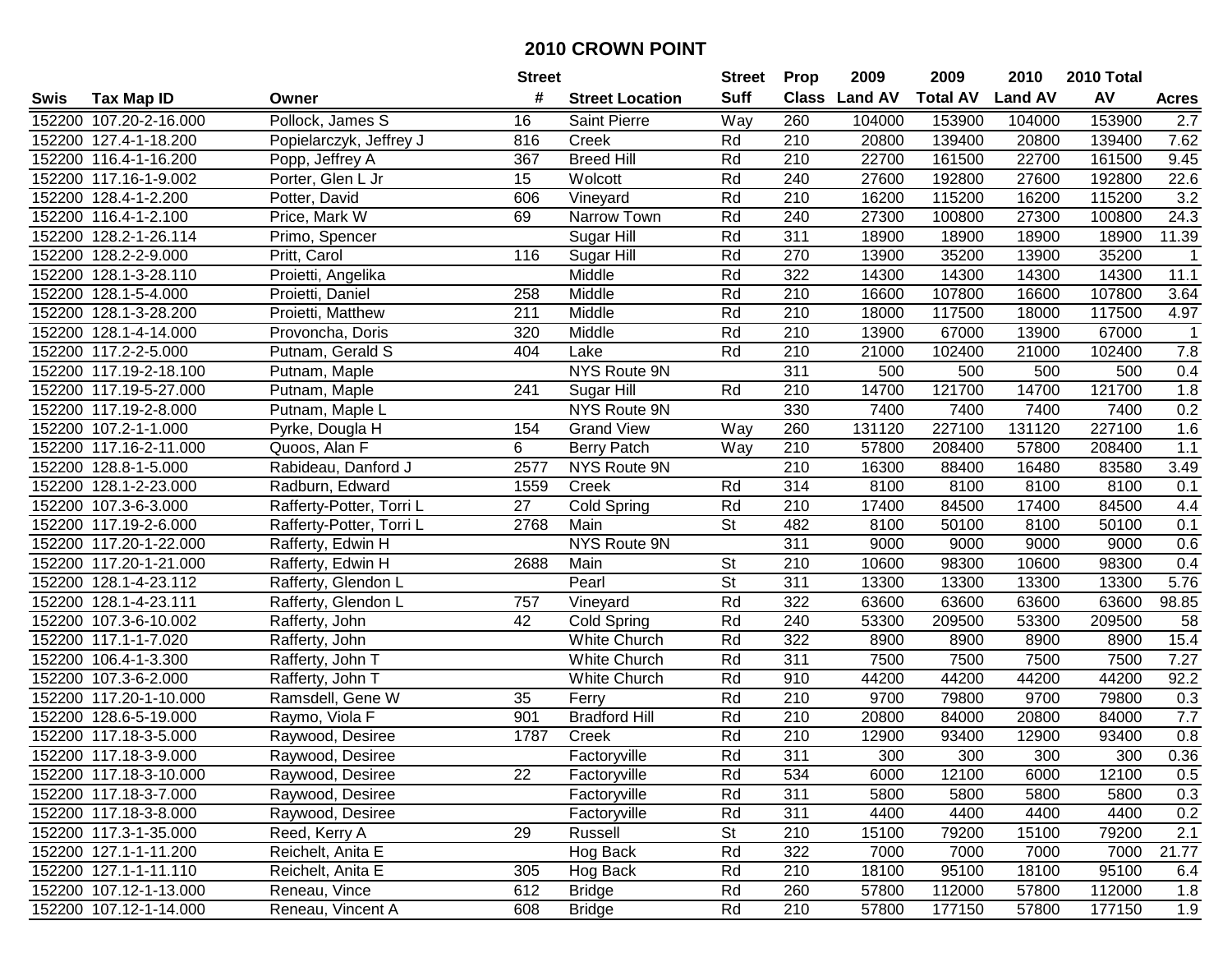|        |                        |                    | <b>Street</b>   |                         | <b>Street</b>            | <b>Prop</b>      | 2009          | 2009            | 2010           | 2010 Total |                  |
|--------|------------------------|--------------------|-----------------|-------------------------|--------------------------|------------------|---------------|-----------------|----------------|------------|------------------|
| Swis   | <b>Tax Map ID</b>      | Owner              | #               | <b>Street Location</b>  | <b>Suff</b>              |                  | Class Land AV | <b>Total AV</b> | <b>Land AV</b> | AV         | <b>Acres</b>     |
|        | 152200 116.2-1-33.000  | Reynolds, John     |                 | Cubtown                 | Rd                       | 311              | 5200          | 5200            | 5200           | 5200       | 0.6              |
|        | 152200 107.3-6-7.000   | Reynolds, Johnny   | 123             | <b>Cold Spring</b>      | Rd                       | 260              | 17700         | 60280           | 18040          | 60620      | 5                |
|        | 152200 117.3-1-57.000  | Rice, Daniel M     | 1142            | White Church            | Rd                       | 240              | 33000         | 105600          | 33000          | 105600     | 40               |
|        | 152200 117.3-1-33.000  | Rice, Daniel M     | 1126            | White Church            | Rd                       | 240              | 23500         | 105900          | 23500          | 103900     | 20.7             |
|        | 152200 116.2-1-11.100  | Rice, Frederick    | 496             | Sand Hill               | Rd                       | 240              | 42100         | 126300          | 42100          | 126300     | 62               |
|        | 152200 127.4-1-64.000  | Riker, Gary L      | 71              | Fortier                 | Rd                       | 210              | 16700         | 107700          | 16700          | 107700     | 5.13             |
|        | 152200 128.1-5-5.000   | Riper, Shawn C     | 262             | Middle                  | Rd                       | 240              | 23900         | 155900          | 23900          | 155900     | 15               |
| 152200 | 128.2-1-35.100         | Riznick, Linda T   | 99              | <b>Sugar Hill</b>       | Rd                       | 240              | 56600         | 348860          | 58070          | 407910     | 103.72           |
|        | 152200 117.2-2-4.120   | Robinson, Edward M |                 | Lake                    | Rd                       | 311              | 1200          | 1200            | 1200           | 1200       | 3.38             |
|        | 152200 117.2-2-22.000  | Robinson, Edward M | 423             | Lake                    | Rd                       | 240              | 38000         | 171800          | 38000          | 212280     | 30               |
|        | 152200 117.15-1-13.000 | Rochon, Joseph A   | 173             | Factoryville            | Rd                       | 311              | 12950         | 12950           | 12950          | 12950      | 0.8              |
|        | 152200 127.2-1-22.000  | Ross Joseph L      | 794             | Hog Back                | Rd                       | 260              | 17000         | 53100           | 17000          | 53100      | 4                |
|        | 152200 127.3-1-23.000  | Ross, Andrew       |                 | Old Furnace             | Rd                       | 910              | 9200          | 9200            | 9200           | 9200       | 109.37           |
|        | 152200 127.1-1-22.111  | Ross, Andrew       | 306             | Hog Back                | Rd                       | 240              | 28500         | 114700          | 28500          | 114700     | 29.2             |
|        | 152200 117.3-1-28.000  | Ross, Bernice      | 105             | Russell                 | $\overline{\mathsf{St}}$ | 270              | 13200         | 29000           | 13200          | 29000      | 0.86             |
|        | 152200 128.2-2-13.000  | Ross, Brock A      | 10              | Old Orchard             | Way                      | 210              | 15200         | 52000           | 15200          | 52000      | 2.3              |
|        | 152200 117.19-6-3.125  | Ross, Carl         |                 | Main                    | <b>St</b>                | 311              | 110           | 110             | 110            | 110        | 0.17             |
|        | 152200 127.3-1-16.002  | Ross, Carl         |                 | Old Furnace             | Rd                       | 312              | 42200         | 43400           | 42200          | 43400      | 110.8            |
|        | 152200 117.20-1-33.100 | Ross, Carl         | 2738            | Main                    | <b>St</b>                | 436              | 10400         | 80900           | 10400          | 80900      | 0.87             |
|        | 152200 117.16-1-4.000  | Ross, Carl L       | 111             | Lake                    | Rd                       | 210              | 18900         | 143050          | 18900          | 143050     | 5.9              |
|        | 152200 117.19-6-18.100 | Ross, Carl L       |                 | <b>Twin Birch</b>       | Way                      | 311              | 13830         | 13830           | 13830          | 13830      | 6.7              |
|        | 152200 128.2-1-37.111  | Ross, Donald H     | 370             | Sam Curran              | Rd                       | 240              | 46200         | 91700           | 46200          | 91700      | 80.18            |
| 152200 | 128.2-2-24.000         | Ross, Donald H     | 198             | Sugar Hill              | Rd                       | 322              | 29780         | 29780           | 29780          | 29780      | 64.73            |
| 152200 | 128.2-2-19.000         | Ross, Donald H     |                 | Sugar Hill              | Rd                       | 210              | 13900         | 108900          | 13900          | 108900     | 0.98             |
|        | 152200 116.4-1-17.200  | Ross, John S       | 42              | <b>Wilson Ross</b>      | Rd                       | 240              | 18500         | 41600           | 18500          | 41600      | 10               |
|        | 152200 117.3-1-31.000  | Ross, John T Jr    | 132             | Russell                 | $\overline{\mathsf{St}}$ | 271              | 15100         | 37100           | 15100          | 37100      | 1.9              |
|        | 152200 127.2-1-11.120  | Ross, Keith        |                 | Hog Back                | Rd                       | 322              | 17700         | 17700           | 17700          | 17700      | 10               |
|        | 152200 128.2-2-4.000   | Ross, Keith M      | 128             | Sugar Hill              | Rd                       | 240              | 35600         | 87400           | 35600          | 87400      | 42.9             |
|        | 152200 116.4-1-17.100  | Ross, Lydia W      | 67              | <b>Wilson Ross</b>      | Rd                       | 240              | 42600         | 85600           | 42600          | 85600      | 62.9             |
|        | 152200 128.2-2-7.000   | Ross, Michael J    | 80              | Sugar Hill              | Rd                       | 210              | 21300         | 125900          | 21300          | 125900     | 10               |
|        | 152200 117.20-7-11.000 | Ross, Patricia     | $\overline{27}$ | <b>Champlain Shores</b> | Way                      | 210              | 54400         | 163560          | 54400          | 163560     | 0.1              |
|        | 152200 128.2-2-17.000  | Ross, Perry T      | 19              | Old Orchard             | Way                      | 210              | 14200         | 122700          | 14200          | 122700     | 1.28             |
|        | 152200 127.1-1-13.000  | Ross, Randy L      | 355             | Hog Back                | Rd                       | 210              | 14100         | 41800           | 14100          | 41800      | $\overline{3.2}$ |
|        | 152200 117.20-1-44.000 | Ross, Sandra A     | $\overline{22}$ | Sharon Park             | Rd                       | $\overline{210}$ | 9600          | 99500           | 9600           | 99500      | 0.3              |
|        | 152200 117.20-1-7.100  | Ross, Sandra A     |                 | Sharon Park             | Rd                       | 311              | 2900          | 2900            | 2900           | 2900       | 0.15             |
|        | 152200 127.2-1-10.000  | Ross, Sherman F    |                 | Hogan Hill              | Rd                       | 322              | 16800         | 16800           | 16800          | 16800      | 30.45            |
|        | 152200 128.6-6-1.000   | Rozell, William J  | 166             | Pearl                   | St                       | 270              | 13900         | 57900           | 13900          | 57900      | 1.13             |
|        | 152200 127.2-1-14.001  | Russell, Donald L  | 594             | Hog Back                | Rd                       | 260              | 22400         | 47500           | 22400          | 47500      | 28               |
|        | 152200 117.3-2-5.000   | Russell, Glenn L   | 216             | Russell                 | <b>St</b>                | 210              | 13800         | 35300           | 13800          | 35300      | 0.96             |
|        | 152200 117.3-2-4.200   | Russell, Glenn L   |                 | Russell                 | <b>St</b>                | 311              | 8300          | 8300            | 8300           | 8300       | $\mathbf{1}$     |
|        | 152200 117.3-2-3.000   | Russell, James     |                 | Russell                 | <b>St</b>                | 322              | 17300         | 17300           | 17300          | 17300      | 16.56            |
|        | 152200 117.3-2-2.000   | Russell, James     | 266             | Russell                 | <b>St</b>                | 210              | 15500         | 85200           | 15500          | 85200      | 2.7              |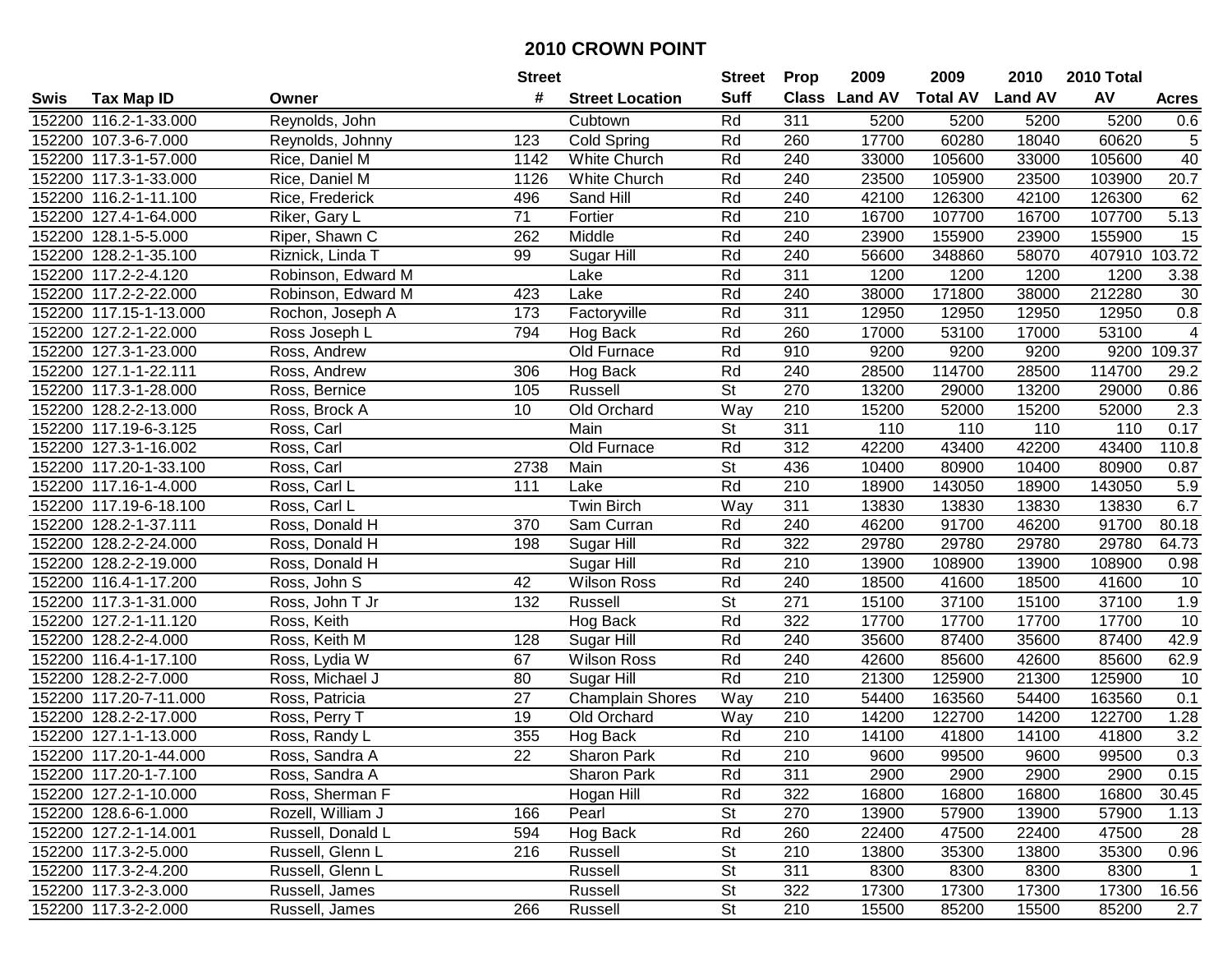|      |                        |                                | <b>Street</b> |                        | <b>Street</b>            | <b>Prop</b> | 2009          | 2009            | 2010           | 2010 Total |               |
|------|------------------------|--------------------------------|---------------|------------------------|--------------------------|-------------|---------------|-----------------|----------------|------------|---------------|
| Swis | <b>Tax Map ID</b>      | Owner                          | #             | <b>Street Location</b> | <b>Suff</b>              |             | Class Land AV | <b>Total AV</b> | <b>Land AV</b> | AV         | <b>Acres</b>  |
|      | 152200 127.2-1-31.100  | Russell, John M Jr             | 171           | Penfield               | Rd                       | 240         | 27100         | 122070          | 27100          | 122070     | 26.2          |
|      | 152200 117.3-2-1.000   | Russell, Matthew F             | 247           | Russell                | <b>St</b>                | 210         | 20500         | 115880          | 20500          | 115880     | 7.43          |
|      | 152200 117.3-2-4.100   | Russell, Robert B              | 235           | Russell                | <b>St</b>                | 240         | 109600        | 198600          | 109600         | 198600     | 236.29        |
|      | 152200 127.2-1-32.000  | Russell, Victoria D            |               | Hog Back               | Rd                       | 322         | 22100         | 22100           | 22100          | 22100      | 23.4          |
|      | 152200 117.19-3-3.000  | Ryan, Timothy                  | 1874          | Creek                  | Rd                       | 210         | 9300          | 53400           | 9300           | 53400      | 0.2           |
|      | 152200 127.4-1-1.000   | Rytel, Kris                    | 36            | Rafferty               | Rd                       | 240         | 44300         | 111300          | 44300          | 111300     | 76.81         |
|      | 152200 117.20-1-19.000 | <b>Sacred Heart Cemetery</b>   | 2678          | Main                   | <b>St</b>                | 695         | 3600          | 7600            | 3600           | 7600       | 3.1           |
|      | 152200 117.20-4-7.009  | <b>Sacred Heart Rectory</b>    | 2671          | Main                   | $\overline{\mathsf{St}}$ | 620         | 9300          | 51400           | 9300           | 51400      | 1.4           |
|      | 152200 128.8-1-16.000  | Salerno, Kathy A               | 2459          | NYS Route 9N           |                          | 210         | 16400         | 94600           | 16400          | 94600      | 3.3           |
|      | 152200 128.2-2-6.000   | Salerno, Kathy A               |               | Sugar Hill             | Rd                       | 314         | 9300          | 9300            | 9300           | 9300       | 0.7           |
|      | 152200 117.19-2-20.000 | Santos, Ann Marie              | 5             | Lake                   | Rd                       | 210         | 12900         | 118900          | 12900          | 118900     | 0.8           |
|      | 152200 116.2-1-2.200   | Sargent, Bradley C             | 6             | McMurtry               | Rd                       | 311         | 10400         | 10400           | 10400          | 10400      | 3             |
|      | 152200 116.2-1-2.130   | Sargent, Randall               | 987           | <b>Breed Hill</b>      | Rd                       | 280         | 20600         | 156900          | 20600          | 156900     | 12.78         |
|      | 152200 127.4-1-38.000  | Sargent, Robert                | 48            | Peasley                | Rd                       | 210         | 14800         | 102100          | 14800          | 102100     | 3.2           |
|      | 152200 117.20-1-17.000 | Savage, Paul J                 | 2672          | Main                   | $\overline{\mathsf{St}}$ | 210         | 9700          | 102200          | 9700           | 102200     | 0.3           |
|      | 152200 116.2-1-20.300  | Sawyer, Earl                   | 62            | <b>McMurtry</b>        | Rd                       | 210         | 16800         | 107860          | 16800          | 107860     | 3.9           |
|      | 152200 117.20-4-2.000  | Sawyer, Maurice                | 2709          | Main                   | $\overline{\mathsf{St}}$ | 210         | 14400         | 157000          | 14400          | 157000     | 1.6           |
|      | 152200 117.2-1-22.100  | Sawyer, Walter                 | 355           | Factoryville           | Rd                       | 270         | 46200         | 59300           | 46200          | 59300      | 45            |
|      | 152200 128.4-1-3.000   | Scafidi, John A                | 156           | Sam Curran             | Rd                       | 240         | 20400         | 95600           | 20400          | 95600      | 12.37         |
|      | 152200 126.-2-20.100   | Scheinfeld, Daniel             |               | Old Furnace            | Rd                       | 910         | 42200         | 42200           | 42200          | 42200      | 85.3          |
|      | 152200 107.12-1-24.000 | Schenk, Nicholas P             |               | <b>Bridge</b>          | Rd                       | 311         | 80000         | 80000           | 80000          | 80000      | 3.4           |
|      | 152200 107.12-1-25.000 | Schenk, Nicolas P              |               | <b>Bridge</b>          | Rd                       | 311         | 78000         | 78000           | 78000          | 78000      | 3.3           |
|      | 152200 117.3-1-44.000  | Scheuer, Douglas               | 1251          | White Church           | Rd                       | 270         | 17700         | 33500           | 17700          | 33500      | 4.7           |
|      | 152200 117.15-1-11.111 | Scheuer, William H             |               | Factoryville           | Rd                       | 322         | 13900         | 13900           | 26040          | 26040      | 35.03         |
|      | 152200 138.1-2-7.000   | Schleper, Edward R             |               | Stoney Lonesome        | Rd                       | 322         | 36100         | 36100           | 36100          | 36100      | 81.98         |
|      | 152200 138.1-2-3.106   | Schleper, Edward R             |               | <b>Ben Hunter</b>      | Rd                       | 322         | 11600         | 11600           | 11600          | 11600      | 14.24         |
|      | 152200 127.2-1-5.200   | Schuler, Eric A                |               | Hog Back               | Rd                       | 910         | 21400         | 21400           | 21400          | 21400      | 10.5          |
|      | 152200 128.1-4-10.000  | Schulman, Jerome S             |               | Amy Hill               | Rd                       | 314         | 13500         | 13500           | 13500          | 13500      | 3             |
|      | 152200 116.2-1-22.000  | Scofield, Thomas               | 936           | <b>Breed Hill</b>      | Rd                       | 210         | 16800         | 40100           | 16800          | 40100      | 3.8           |
|      | 152200 116.2-1-28.000  | Scofield, Thomas               |               | <b>Breed Hill</b>      | Rd                       | 322         | 14900         | 14900           | 14900          | 14900      | 26            |
|      | 152200 138.1-2-1.100   | Scotia Rangers Sportsmans Club | 803           | Stoney Lonesome        | Rd                       | 260         | 19500         | 82600           | 19500          | 82600      | 10.75         |
|      | 152200 116.2-1-29.000  | Sears Leonard                  | 949           | <b>Breed Hill</b>      | Rd                       | 260         | 17700         | 17700           | 24230          | 29230      | 32.6          |
|      | 152200 116.4-1-16.110  | Sears, Deanna                  | 124           | Hamilton               | Rd                       | 240         | 41000         | 105600          | 41000          | 105600     | 47.9          |
|      | 152200 107.4-1-2.210   | Sears, Florence                | 485           | <b>Bridge</b>          | Rd                       | 210         | 14100         | 101600          | 14100          | 101600     | 1.38          |
|      | 152200 107.4-1-2.220   | Sears, Florence St Pierre      |               | <b>Bridge</b>          | Rd                       | 105         | 180900        | 180900          | 180900         |            | 180900 156.82 |
|      | 152200 117.2-3-2.000   | Sears, Florence St Pierre      |               | Lake                   | Rd                       | 105         | 30400         | 30400           | 30400          | 30400      | 37.5          |
|      | 152200 107.4-1-9.100   | Sears, Florence St Pierre      | 673           | Lake                   | Rd                       | 112         | 234900        | 368300          | 234900         |            | 368300 238.87 |
|      | 152200 128.3-1-31.100  | Sears, Margaret                | 384           | <b>Buck Mountain</b>   | Rd                       | 240         | 50700         | 124500          | 50700          | 124500     | 92.24         |
|      | 152200 128.2-1-6.111   | <b>Shaffer Paul</b>            |               | Sam Curran             | Rd                       | 312         | 80400         | 106900          | 98934          | 98934      | 199.2         |
|      | 152200 128.2-1-10.000  | Shaffer, Bobbi Jo              | 211           | Sugar Hill             | Rd                       | 210         | 12000         | 116850          | 12000          | 116850     | 0.6           |
|      | 152200 128.2-1-9.000   | Shaffer, Bobbi Jo              | 205           | Sugar Hill             | Rd                       | 210         | 15500         | 345000          | 15500          | 245500     | 2.5           |
|      | 152200 107.12-1-8.000  | Shannon, Michael L             | 688           | <b>Bridge</b>          | Rd                       | 312         | 8300          | 12700           | 8300           | 12700      | 0.4           |
|      |                        |                                |               |                        |                          |             |               |                 |                |            |               |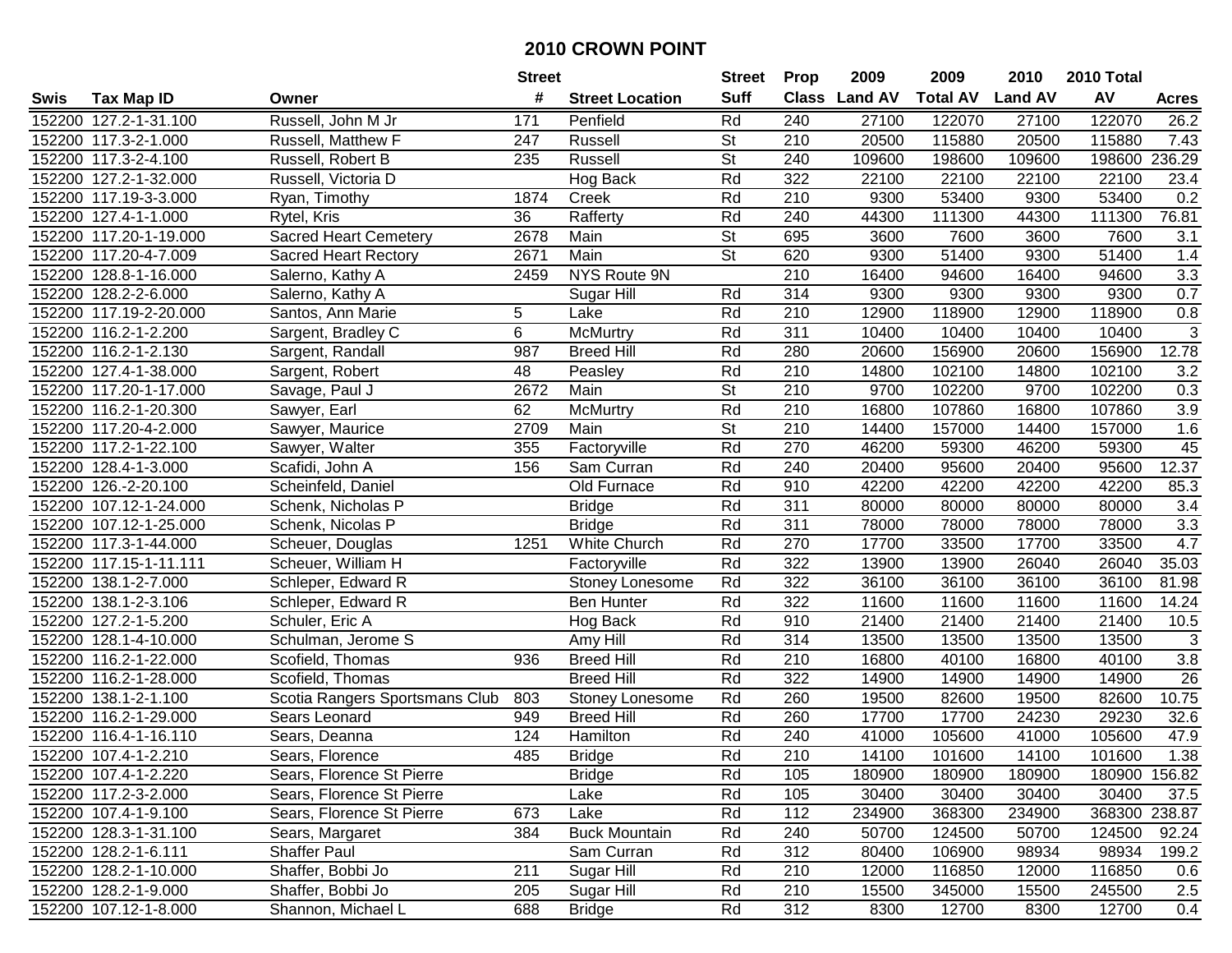|        |                         |                              | <b>Street</b>  |                        | <b>Street</b>            | <b>Prop</b>      | 2009          | 2009            | 2010           | 2010 Total |                  |
|--------|-------------------------|------------------------------|----------------|------------------------|--------------------------|------------------|---------------|-----------------|----------------|------------|------------------|
| Swis   | Tax Map ID              | Owner                        | #              | <b>Street Location</b> | <b>Suff</b>              |                  | Class Land AV | <b>Total AV</b> | <b>Land AV</b> | AV         | <b>Acres</b>     |
|        | 152200 138.1-2-6.200    | Sharp, Howard G Jr           |                | Stoney Lonesome        | Rd                       | 910              | 10900         | 10900           | 10900          | 10900      | 9.2              |
|        | 152200 138.1-2-5.200    | Sharp, Howard G Jr           |                | Stoney Lonesome        | Rd                       | 314              | 7200          | 7200            | 7200           | 7200       | 6.9              |
|        | 152200 128.2-1-35.200   | Sharrow, Dean                | 117            | Sugar Hill             | Rd                       | 240              | 23000         | 136200          | 23000          | 136200     | 11.76            |
|        | 152200 117.8-1-6.000    | Shields, James R             | 33             | <b>Cedar Point</b>     | Way                      | 260              | 57800         | 84530           | 57800          | 84530      | 0.64             |
|        | 152200 128.1-3-16.200   | Silva, Sandra                | 377            | Middle                 | Rd                       | 240              | 24800         | 153100          | 24800          | 153100     | 12               |
| 152200 | 116.2-1-2.120           | Simmons, Lee                 | 67             | Sherman Lake           | Rd                       | 240              | 27000         | 333400          | 27000          | 333400     | 26.34            |
|        | 152200 117.19-1-6.000   | Simpson, Jeffrey S           | 2841           | NYS Route 9N           |                          | 210              | 10700         | 76200           | 10700          | 76200      | 0.4              |
|        | 152200 117.16-1-8.001   | Simpson, Jessica             | 127            | Lake                   | Rd                       | 270              | 11600         | 81200           | 11600          | 81200      | 0.5              |
|        | 152200 117.19-5-15.000  | Simpson, Jessica M           | 2066           | Creek                  | Rd                       | 210              | 15000         | 99000           | 15000          | 99000      | $\overline{2}$   |
| 152200 | 128.3-1-3.100           | Simpson, Tukk                | 82             | <b>Bush</b>            | Rd                       | 322              | 20000         | 20000           | 20000          | 20000      | 14.5             |
|        | 152200 117.20-5-18.000  | Sinnock, Karen E             | 2643           | Main                   | St                       | 210              | 14200         | 77700           | 14200          | 90000      | 1.34             |
|        | 152200 116.4-1-18.400   | Siver, Jennifer L            | 173            | Hamilton               | Rd                       | 270              | 13800         | 108400          | 13800          | 108400     | 1.01             |
|        | 152200 116.2-1-4.000    | Skiff, Richard E             | 1036           | <b>Breed Hill</b>      | Rd                       | 240              | 23200         | 92800           | 23200          | 92800      | 13.4             |
| 152200 | 117.2-2-23.100          | Skinner, Elizabeth T         |                | Lake                   | Rd                       | 322              | 19800         | 19800           | 19800          | 19800      | 14.1             |
| 152200 | 117.3-1-10.000          | Skinner, Matthew A           | 165            | Russell                | $\overline{\mathsf{St}}$ | 210              | 13380         | 90410           | 13380          | 90410      | 0.86             |
|        | 152200 128.2-2-16.000   | Skogstrom, Paul R            | 3              | Old Orchard            | Way                      | 210              | 13400         | 118400          | 13400          | 118400     | 0.9              |
| 152200 | 117.18-2-6.000          | Slater, Mary A               | $\overline{5}$ | Factoryville           | Rd                       | 210              | 15000         | 91450           | 15000          | 91450      | $\overline{2}$   |
| 152200 | 128.1-2-2.000           | Smallidge, Peter             |                | <b>Breed Hill</b>      | Rd                       | 322              | 33900         | 33900           | 28110          | 28110      | 39               |
|        | 152200 128.1-2-1.000    | Smallidge, Peter             | 199            | <b>Breed Hill</b>      | Rd                       | 210              | 19300         | 32700           | 11210          | 14210      | 6.5              |
|        | 152200 116.2-1-27.000   | Smith, Lewis R               | 844            | <b>Breed Hill</b>      | Rd                       | 240              | 62300         | 117500          | 62300          | 117500     | 120.9            |
| 152200 | 117.20-5-10.000         | Smith, Pamela S              |                | Ferry                  | Rd                       | 330              | 225           | 225             | 225            | 225        | 0.1              |
|        | 152200 128.6-2-1.000    | Smith, Seanaveri K           | 1675           | Creek                  | Rd                       | 210              | 12500         | 98200           | 12500          | 98200      | 0.43             |
| 152200 | 117.20-2-2.000          | <b>SNY Conservation Dept</b> |                | Wolcott                | Rd                       | 932              | 62700         | 62700           | 62700          | 62700      | 16.26            |
|        | 152200 107.2-1-10.000   | <b>SNY Conservation Dept</b> |                | <b>Bridge</b>          | Rd                       | 932              | 108400        | 108400          | 108400         | 108400     | 15               |
|        | 152200 107.2-1-17.000   | <b>SNY Conservation Dept</b> |                | <b>Bridge</b>          | Rd                       | 932              | 30800         | 30800           | 30800          | 30800      | 1.2              |
|        | 152200 107.2-1-16.000   | <b>SNY Conservation Dept</b> |                | <b>Bridge</b>          | Rd                       | 932              | 33400         | 33400           | 33400          | 33400      | 1.3              |
|        | 152200 107.2-1-15.000   | <b>SNY Conservation Dept</b> |                | <b>Bridge</b>          | Rd                       | 932              | 82900         | 82900           | 82900          | 82900      | $\overline{3.7}$ |
|        | 152200 107.2-1-11.000   | <b>SNY Conservation Dept</b> |                | <b>Bridge</b>          | Rd                       | 932              | 15200         | 15200           | 15200          | 15200      | 26.1             |
|        | 152200 107.2-1-12.000   | <b>SNY Conservation Dept</b> |                | <b>Bridge</b>          | Rd                       | 932              | 7000          | 7000            | 7000           | 7000       | 6.1              |
|        | 152200 107.12-1-4.000   | Sokolowski, Thomas           |                | <b>Bridge</b>          | Rd                       | 260              | 69300         | 133540          | 69300          | 133540     | 4.69             |
|        | 152200 127.3-1-5.122    | Solomon, Donald              |                | Old Furnace            | Rd                       | $\overline{312}$ | 28500         | 43200           | 28500          | 43200      | 28.94            |
|        | 152200 127.2-1-31.200   | Sours, Matthew D             | 177            | Penfield               | Rd                       | 240              | 26900         | 136700          | 26900          | 136700     | 26.2             |
|        | 152200 128.2-1-30.000   | <b>SP Forests LLC</b>        |                | Sugar Hill             | Rd                       | 912              | 55700         | 55700           | 55700          | 55700      | 115              |
|        | 152200 128.4-5-1.100    | <b>SP Forests LLC</b>        |                | <b>White Church</b>    | Rd                       | 912              | 23400         | 23400           | 23400          | 23400      | 48.2             |
|        | 152200 117.19-5-18.000  | Sparks, Cynthia L            | 2068           | Creek                  | Rd                       | 210              | 12000         | 165500          | 12000          | 165500     | 0.6              |
|        | 152200 117.3-1-18.200   | Spaulding, Caleb J           | 149            | Factoryville           | Rd                       | 210              | 15300         | 129300          | 15300          | 137500     | 2.33             |
|        | 152200 116.4-1-13.000/1 | Spaulding, Christopher       |                | White Church           | Rd                       | 444              | 100           | 11560           | 100            | 11560      | $\overline{1}$   |
|        | 152200 117.3-1-7.000    | Spaulding, Christopher       |                | Newell                 | Rd                       | 910              | 16600         | 16600           | 16600          | 16600      | 25.1             |
|        | 152200 116.4-1-13.000   | Spaulding, Christopher       | 1417           | White Church           | Rd                       | 112              | 66900         | 244730          | 66900          | 244730     | 150.5            |
|        | 152200 107.4-2-4.000    | Spaulding, Christopher P     |                | <b>Bridge</b>          | Rd                       | 322              | 74900         | 74900           | 74900          | 74900      | 72               |
|        | 152200 117.3-1-24.000   | Spaulding, Christopher P     |                | White Church           | Rd                       | 322              | 27700         | 27700           | 27700          | 27700      | 55.5             |
|        | 152200 117.15-1-5.000   | Spaulding, Christopher P     | 2940           | NYS Route 9N           |                          | 105              | 25000         | 25000           | 25000          | 25000      | 31               |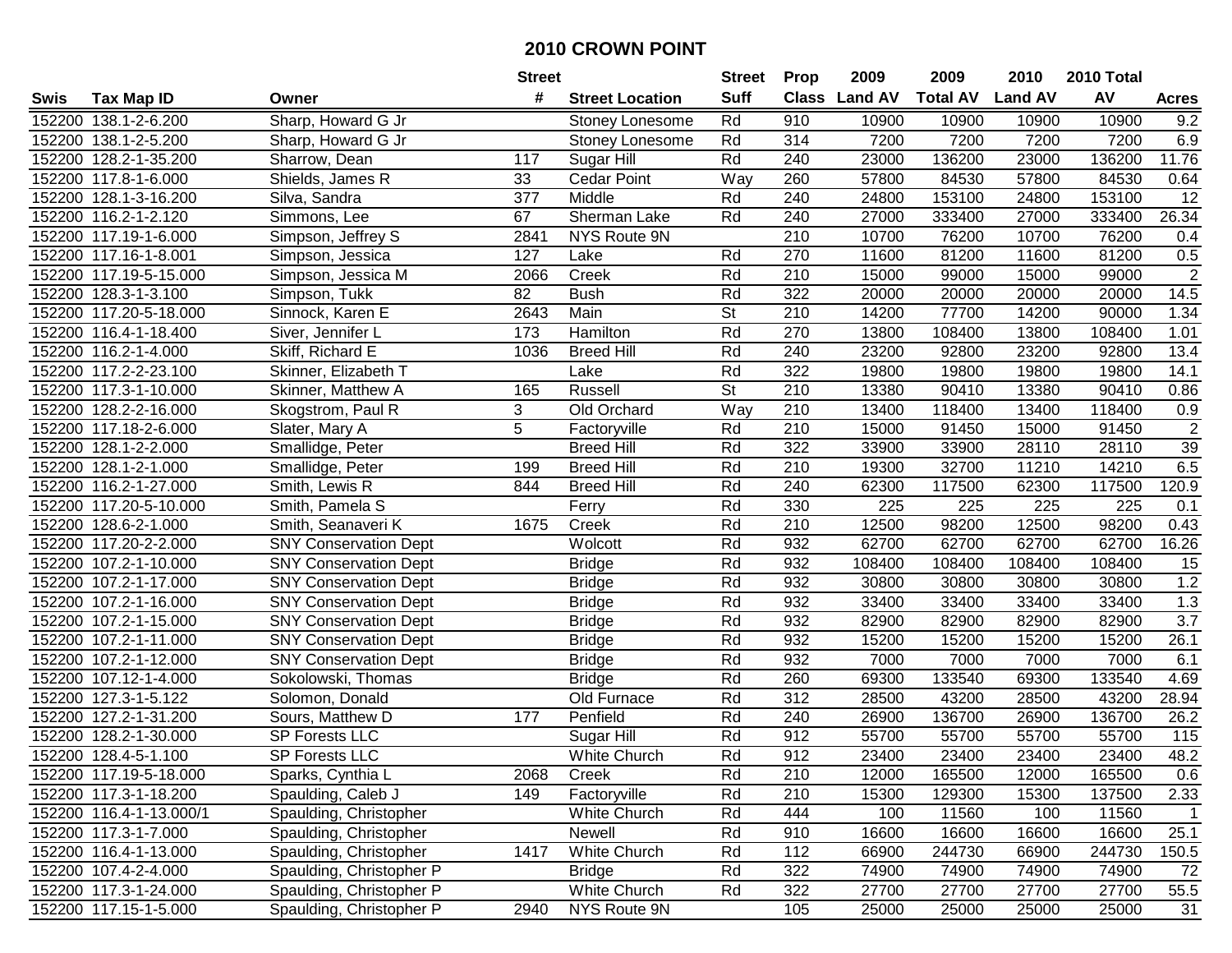|        |                        |                          | <b>Street</b>   |                        | <b>Street</b>            | <b>Prop</b>      | 2009           | 2009            | 2010           | 2010 Total |                 |
|--------|------------------------|--------------------------|-----------------|------------------------|--------------------------|------------------|----------------|-----------------|----------------|------------|-----------------|
| Swis   | <b>Tax Map ID</b>      | Owner                    | #               | <b>Street Location</b> | <b>Suff</b>              | <b>Class</b>     | <b>Land AV</b> | <b>Total AV</b> | <b>Land AV</b> | AV         | Acres           |
|        | 152200 117.15-1-3.000  | Spaulding, Christopher P |                 | NYS Route 9N           |                          | 105              | 26300          | 26300           | 26300          | 26300      | 35.4            |
|        | 152200 107.4-2-5.000   | Spaulding, Christopher P |                 | <b>Bridge</b>          | Rd                       | 314              | 8300           | 8300            | 8300           | 8300       | 8               |
|        | 152200 117.3-1-12.130  | Spaulding, Christopher P |                 | Gage                   | Rd                       | 105              | 13800          | 13800           | 13800          | 13800      | 13.33           |
|        | 152200 117.16-1-15.000 | Spaulding, Christopher P |                 | Wolcott                | Rd                       | 120              | 9600           | 9600            | 9600           | 9600       | 11.9            |
|        | 152200 107.3-2-18.200  | Spaulding, Christopher P |                 | NYS Route 9N           |                          | 105              | 26600          | 26600           | 26600          | 26600      | 33              |
|        | 152200 117.2-2-1.000   | Spaulding, Christopher P |                 | NYS Route 9N           |                          | 105              | 12700          | 12700           | 12700          | 12700      | $\overline{22}$ |
|        | 152200 117.2-1-3.000   | Spaulding, Christopher P |                 | NYS Route 9N           |                          | 311              | 3200           | 3200            | 3200           | 3200       | 0.4             |
|        | 152200 107.4-2-1.000   | Spaulding, Christopher P |                 | <b>Bridge</b>          | Rd                       | 105              | 13900          | 13900           | 13900          | 13900      | 13.4            |
|        | 152200 117.2-2-16.000  | Spaulding, Christopher P |                 | NYS Route 9N           |                          | 105              | 5400           | 5400            | 5400           | 5400       | 5.2             |
|        | 152200 117.2-2-15.000  | Spaulding, Christopher P |                 | NYS Route 9N           |                          | 105              | 19000          | 19000           | 19000          | 19000      | 18.3            |
|        | 152200 117.15-1-1.100  | Spaulding, Christopher P | 431             | Russell                | <b>St</b>                | 112              | 51900          | 118600          | 51900          | 118600     | 64.2            |
|        | 152200 117.2-2-2.000   | Spaulding, Christopher P |                 | Trimble                | Rd                       | 105              | 42700          | 42700           | 42700          | 42700      | 41.1            |
|        | 152200 117.2-1-5.120   | Spaulding, Christopher P |                 | NYS Route 9N           |                          | 105              | 54200          | 54200           | 54200          | 54200      | 67              |
|        | 152200 107.4-2-3.000   | Spaulding, Christopher P |                 | <b>Bridge</b>          | Rd                       | 322              | 11800          | 11800           | 11800          | 11800      | 15.4            |
| 152200 | 117.2-1-11.200         | Spaulding, Christopher P | 3128            | NYS Route 9N           |                          | 105              | 32600          | 32600           | 32600          | 32600      | 31.33           |
|        | 152200 117.1-1-19.000  | Spaulding, Earl          |                 | White Church           | Rd                       | 240              | 47200          | 116100          | 47200          | 116100     | 83.5            |
|        | 152200 117.3-1-5.300   | Spaulding, Earl C        |                 | Newell                 | Rd                       | 314              | 7000           | 7000            | 7000           | 7000       | 0.13            |
| 152200 | 128.8-1-14.000         | Spaulding, Grant H       |                 | NYS Route 9N           |                          | 105              | 21800          | 21800           | 21800          | 21800      | 11.4            |
|        | 152200 128.2-2-5.000   | Spaulding, Grant H       |                 | Sugar Hill             | Rd                       | 314              | 9700           | 9700            | 9700           | 9700       | 0.8             |
|        | 152200 128.8-2-3.000   | Spaulding, Grant H       |                 | NYS Route 9N           |                          | 311              | 125400         | 125400          | 125400         | 125400     | 4.97            |
|        | 152200 128.8-1-15.000  | Spaulding, Grant H       | 2478            | NYS Route 9N           |                          | 210              | 17800          | 79400           | 17800          | 79400      | 4.7             |
| 152200 | 128.12-1-1.200         | Spaulding, Grant H       |                 | NYS Route 9N           |                          | 311              | 1400           | 1400            | 1400           | 1400       | 1.36            |
|        | 152200 117.3-1-3.100   | Spaulding, Harold D      | 1328            | White Church           | Rd                       | 270              | 25500          | 127500          | 25500          | 127500     | 21.2            |
|        | 152200 117.3-1-3.200   | Spaulding, Harold D      | 1356            | White Church           | Rd                       | 210              | 14800          | 75800           | 14800          | 75800      | 1.97            |
|        | 152200 117.19-5-3.000  | Spaulding, Ned T         |                 | Pearl                  | <b>St</b>                | 270              | 13800          | 113700          | 13800          | 113700     | 1.3             |
|        | 152200 117.3-1-42.000  | Spaulding, Richard H     | 1193            | White Church           | Rd                       | 240              | 22900          | 130000          | 22900          | 130000     | 18.8            |
|        | 152200 127.2-1-33.000  | Spaulding, Warren J      | 248             | Penfield               | Rd                       | 240              | 18600          | 93140           | 18600          | 93140      | 10              |
|        | 152200 117.15-1-2.000  | Sprague, Helen L         | 483             | Russell                | <b>St</b>                | 270              | 17000          | 45500           | 17000          | 45500      | $\overline{4}$  |
|        | 152200 116.4-1-35.000  | Sprague, James J         | 327             | Hogan Hill             | Rd                       | 210              | 20700          | 111000          | 20700          | 111000     | 8.5             |
|        | 152200 116.2-1-10.110  | Spring, Arthur D         | 455             | Sand Hill              | Rd                       | 240              | 44500          | 120850          | 44500          | 120850     | 64.28           |
|        | 152200 117.3-1-20.120  | Spring, John P           | $\overline{27}$ | Factoryville           | Rd                       | $\overline{210}$ | 12900          | 136300          | 12900          | 136300     | 0.79            |
|        | 152200 117.19-5-11.000 | Sprinkle, Richard T      | 2040            | Creek                  | Rd                       | 210              | 14600          | 119100          | 14600          | 119100     | 1.8             |
|        | 152200 117.19-5-31.000 | Sprinkle, Richard T      |                 | Sugar Hill             | Rd                       | 314              | 13500          | 13500           | 13500          | 13500      | $\sqrt{3}$      |
|        | 152200 117.19-3-21.000 | St Andrews, Kenneth E    | 351             | Pearl                  | $\overline{\mathsf{St}}$ | $\overline{210}$ | 12500          | 80400           | 12500          | 80400      | 0.7             |
|        | 152200 128.2-2-18.000  | St Pierre, Brian K       | 192             | Sugar Hill             | Rd                       | 270              | 10400          | 125100          | 10400          | 125100     | 0.76            |
|        | 152200 107.12-1-1.000  | St Pierre, Charles L     | 25              | Long Acres             | Ln                       | 210              | 76300          | 255200          | 76300          | 255200     | $\mathbf 1$     |
|        | 152200 107.4-1-9.200   | St Pierre, Eugene R      | 628             | Lake                   | Rd                       | 270              | 18000          | 38000           | 18000          | 38000      | 4.96            |
|        | 152200 107.4-1-10.111  | St Pierre, Germain H     | 280             | <b>Bridge</b>          | Rd                       | 210              | 14900          | 160930          | 14900          | 160930     | 1.58            |
|        | 152200 107.4-1-10.130  | St Pierre, Kenneth D     | 312             | <b>Bridge</b>          | Rd                       | 210              | 14100          | 97800           | 14100          | 97800      | 1.23            |
|        | 152200 117.16-1-3.100  | St Pierre, Mark          | 117             | Goodrich               | Rd                       | 210              | 12700          | 68550           | 12700          | 68550      | 0.76            |
|        | 152200 107.4-1-10.113  | St Pierre, Mark E        |                 | <b>Bridge</b>          | Rd                       | 105              | 67000          | 67000           | 67000          | 67000      | 81.5            |
|        | 152200 107.4-1-9.400   | St Pierre, Michael       | 644             | Lake                   | Rd                       | 210              | 16800          | 87380           | 16800          | 87380      | 3.94            |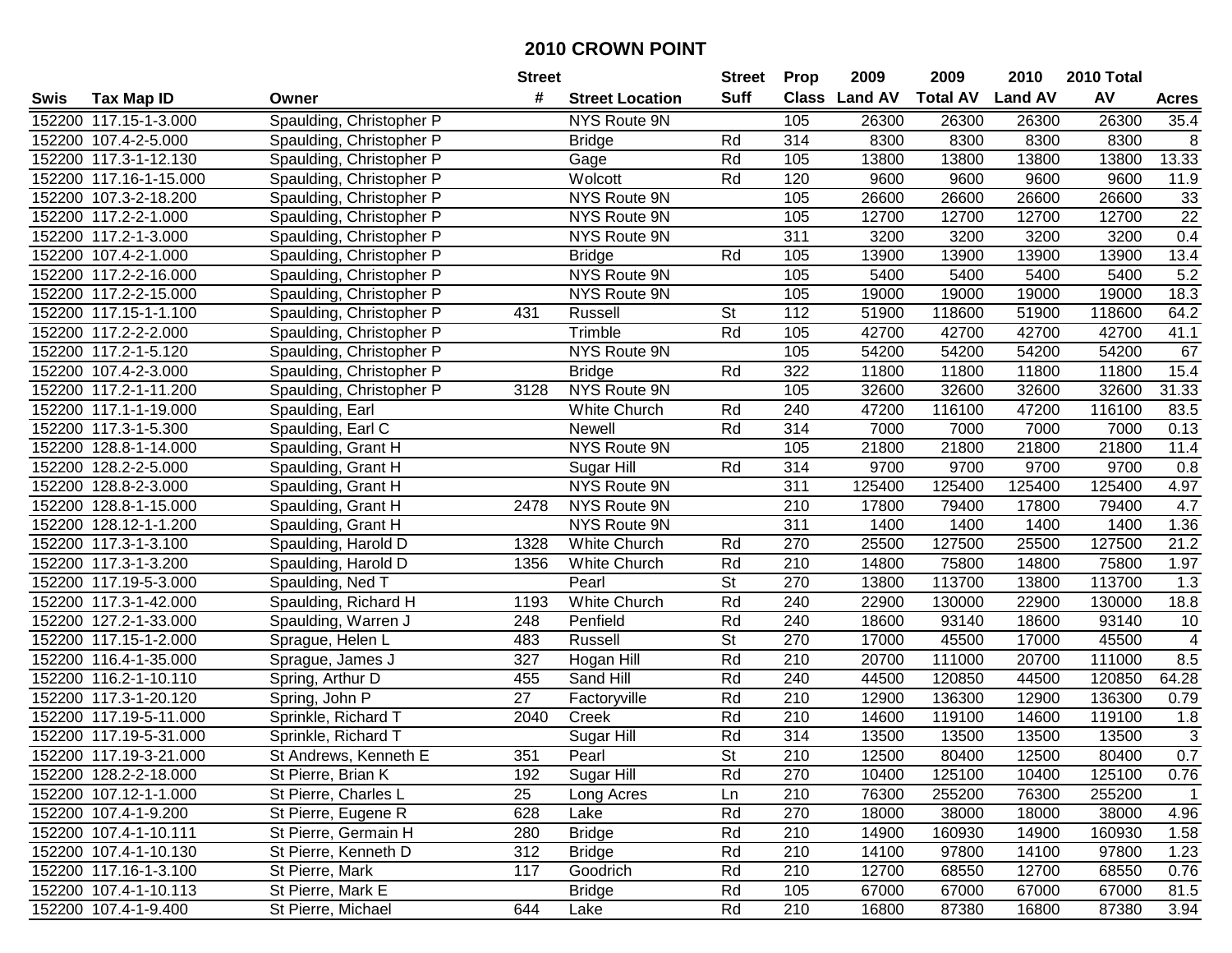|        |                        |                          | <b>Street</b> |                         | <b>Street</b> | <b>Prop</b> | 2009          | 2009            | 2010           | 2010 Total |                |
|--------|------------------------|--------------------------|---------------|-------------------------|---------------|-------------|---------------|-----------------|----------------|------------|----------------|
| Swis   | <b>Tax Map ID</b>      | Owner                    | #             | <b>Street Location</b>  | <b>Suff</b>   |             | Class Land AV | <b>Total AV</b> | <b>Land AV</b> | AV         | <b>Acres</b>   |
|        | 152200 107.4-1-9.300   | St Pierre, Michael       |               | Lake                    | Rd            | 322         | 9200          | 9200            | 9200           | 9200       | 16.23          |
|        | 152200 107.4-1-10.120  | St Pierre, Norman        | 218           | Trimble                 | Rd            | 210         | 15400         | 101100          | 15400          | 101100     | 2.39           |
|        | 152200 107.4-1-10.112  | St Pierre, Norman A      | 286           | <b>Bridge</b>           | Rd            | 557         | 14500         | 46330           | 14500          | 46330      | 4.85           |
|        | 152200 117.8-1-5.000   | Staniels, Peter C        | 27            | Cedar Point             | Way           | 311         | 57800         | 57800           | 57800          | 57800      | 0.55           |
|        | 152200 128.1-4-17.000  | Stanley, Benjamin        |               | White Church            | Rd            | 314         | 900           | 900             | 900            | 900        | $\mathbf{1}$   |
|        | 152200 128.4-1-4.220   | Stanley, Michael J       |               | Sam Curran              | Rd            | 314         | 14300         | 14300           | 14300          | 14300      | 6.72           |
|        | 152200 128.2-1-41.000  | Stanley, Walter J        | 99            | Sam Curran              | Rd            | 210         | 14900         | 83800           | 14900          | 83800      | 1.9            |
| 152200 | 128.4-1-4.210          | Stanley, Walter J        | 100           | Sam Curran              | Rd            | 105         | 80900         | 105700          | 80900          | 105700     | 199.4          |
|        | 152200 128.4-1-4.100   | Stanley, Walter J        | 106           | Sam Curran              | Rd            | 210         | 15900         | 104200          | 15900          | 104200     | 2.95           |
|        | 152200 999.22-1-33.000 | State of New York        |               | Errata                  |               | 961         | 100           | 159900          | 100            | 159900     | $\mathbf 0$    |
|        | 152200 999.22-1-36.000 | State of New York        |               | Errata                  |               | 961         | 100           | 60200           | 100            | 60200      | $\mathbf 0$    |
|        | 152200 117.19-2-18.200 | <b>State Of New York</b> |               | NYS Route 9N            |               | 932         | 2500          | 2500            | 2500           | 2500       | 0.1            |
|        | 152200 117.18-3-1.200  | State Of New York        |               | Creek                   | Rd            | 932         | 750           | 750             | 750            | 750        | 0.1            |
|        | 152200 999.22-1-34.000 | State of New York        |               | Errata                  |               | 961         | 100           | 500             | 100            | 500        | $\mathbf 0$    |
|        | 152200 117.3-1-19.200  | State Of New York        |               | Factoryville            | Rd            | 932         | 650           | 650             | 650            | 650        | 0.1            |
|        | 152200 999.22-1-37.000 | State of New York        |               | Errata                  |               | 961         | 100           | 16000           | 100            | 16000      | $\mathbf 0$    |
|        | 152200 128.1-2-14.000  | State Of New York        |               | Creek                   | Rd            | 330         | 2600          | 2600            | 2600           | 2600       | 0.5            |
|        | 152200 117.2-1-21.200  | State Of New York        | 368           | Factoryville            | Rd            | 330         | 5400          | 5400            | 5400           | 5400       | 5.1            |
|        | 152200 117.20-7-10.000 | Steele, Paul A           | 25            | <b>Champlain Shores</b> | Way           | 210         | 54400         | 201100          | 54400          | 201100     | 0.07           |
|        | 152200 117.20-5-7.000  | Stevens, Gary            | 29            | Station                 | <b>St</b>     | 210         | 12100         | 111300          | 12100          | 111300     | 0.49           |
|        | 152200 138.1-2-16.000  | Stevens, Jane A          | 185           | Wemette                 | Way           | 260         | 85000         | 165100          | 85000          | 165100     | 4.55           |
|        | 152200 138.1-2-17.000  | Stevens, Robert C        | 187           | Wemette                 | Way           | 260         | 127500        | 244200          | 127500         | 244200     | 6.36           |
| 152200 | 138.1-2-15.000         | Stevens, William C       |               | <b>Ben Hunter</b>       | Rd            | 322         | 88400         | 88400           | 88400          | 88400      | 219.7          |
| 152200 | 128.2-2-31.000         | Stevenson, Beverly J     | 33            | <b>Aubrey Sanders</b>   | Rd            | 270         | 16300         | 43700           | 16300          | 43700      | 3.26           |
|        | 152200 117.19-6-11.000 | Stitt, Douglas           | 242           | Sugar Hill              | Rd            | 210         | 9700          | 125100          | 9700           | 125100     | 0.3            |
|        | 152200 117.19-6-10.122 | Stitt, Douglas           |               | Sugar Hill              | Rd            | 311         | 4100          | 4100            | 4100           | 4100       | 1.5            |
|        | 152200 117.19-3-10.000 | Stitt, Douglas J         | 307           | Pearl                   | <b>St</b>     | 210         | 13700         | 109000          | 13700          | 109000     | 0.96           |
|        | 152200 117.19-2-17.000 | Stoddard, Benjamin M     | 2834          | NYS Route 9N            |               | 210         | 12800         | 90400           | 12800          | 90400      | 1.7            |
|        | 152200 128.1-4-23.200  | Stokesberry Eric T       | 791           | Vineyard                | Rd            | 210         | 14900         | 133200          | 14900          | 133200     | $\mathbf 2$    |
|        | 152200 128.1-3-27.100  | Stone, John S            | 1404          | Creek                   | Rd            | 210         | 21100         | 101100          | 21100          | 101100     | $\overline{8}$ |
|        | 152200 116.2-1-25.120  | Stout, Martin J          |               | <b>Breed Hill</b>       | Rd            | 322         | 40400         | 40400           | 40400          | 40400      | 81.34          |
|        | 152200 117.18-3-6.000  | Stowell, Dennis          | 32            | Factoryville            | Rd            | 210         | 9200          | 47700           | 9200           | 47700      | 0.2            |
|        | 152200 117.3-1-1.000   | Strack, Charles E        | 1365          | <b>White Church</b>     | Rd            | 322         | 27400         | 27400           | 27400          | 27400      | 54.3           |
|        | 152200 128.1-3-4.000   | Strack, Pat              | 421           | Middle                  | Rd            | 260         | 14200         | 51000           | 14200          | 51000      | 1.11           |
|        | 152200 127.2-1-5.120   | Strauss, Jean A          | 643           | Hog Back                | Rd            | 240         | 44800         | 86400           | 44800          | 86400      | 67.9           |
|        | 152200 138.1-2-1.200   | Strehle, Robert          | 820           | Stoney Lonesome         | Rd            | 240         | 20300         | 133300          | 20300          | 133300     | 13.4           |
|        | 152200 128.1-4-23.122  | Strieble, David W        | 485           | Amy Hill                | Rd            | 210         | 14100         | 107100          | 14100          | 107100     | 1.26           |
|        | 152200 107.3-2-3.000   | Strong, Horton           |               | Cold Spring             | Rd            | 322         | 22300         | 22300           | 22300          | 22300      | 42.3           |
|        | 152200 126.-2-13.120   | Stroud Christopher H     | 828           | Old Furnace             | Rd            | 240         | 39300         | 100300          | 39300          | 122970     | 50             |
|        | 152200 128.6-5-44.000  | Stuart, Walter L         | 1738          | Creek                   | Rd            | 210         | 9400          | 72100           | 9400           | 72100      | 0.2            |
|        | 152200 117.16-2-17.000 | Suarez, Octavio          | 113           | Wolcott                 | Rd            | 210         | 89600         | 169700          | 89600          | 169700     | 1.8            |
|        | 152200 117.8-1-19.000  | Swano, Peter L           | 18            | Hedge                   | Row           | 260         | 87740         | 129405          | 87740          | 129405     | 0.83           |
|        |                        |                          |               |                         |               |             |               |                 |                |            |                |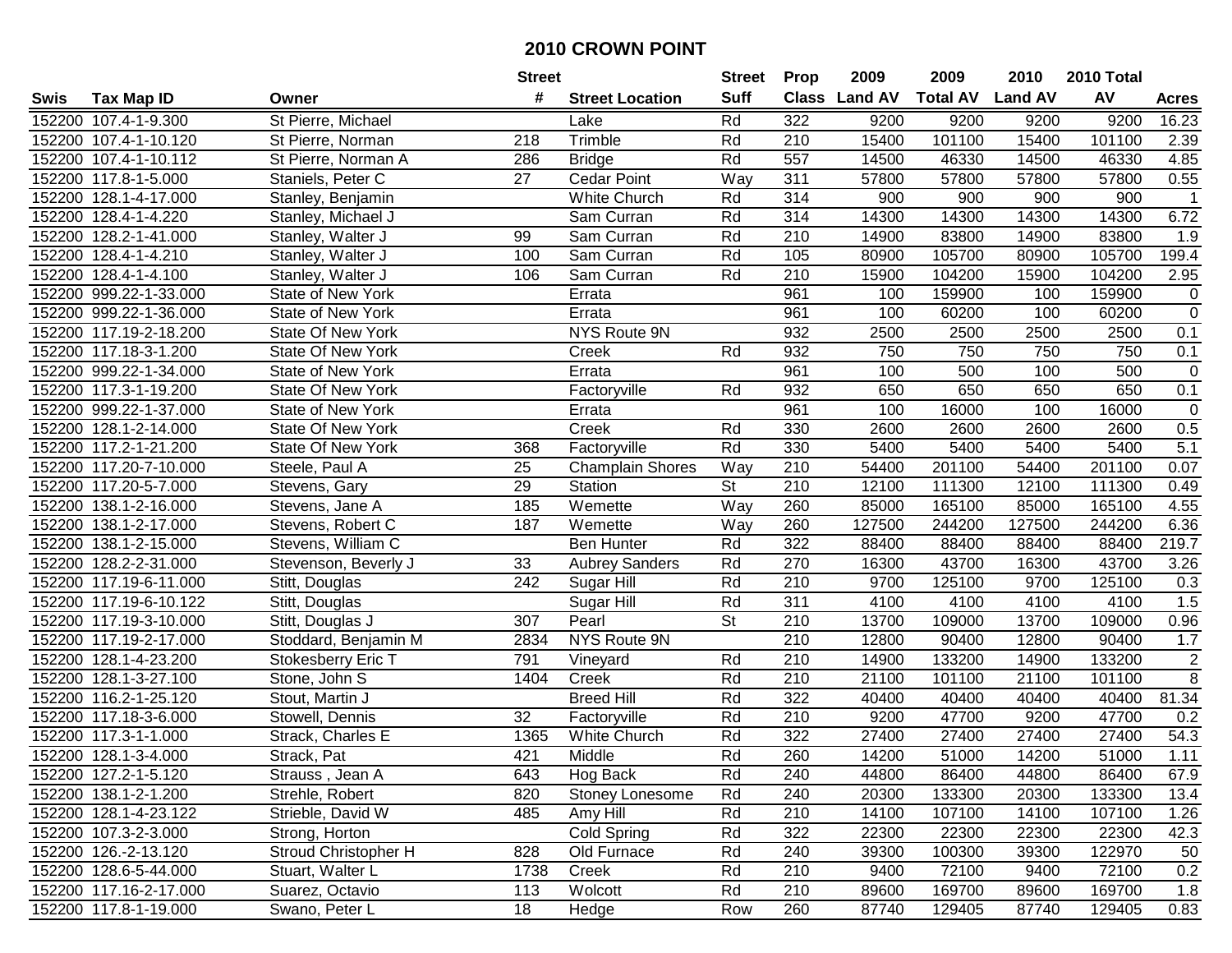|        |                               |                                 | <b>Street</b>   |                        |                          | <b>Prop</b>      | 2009          | 2009            | 2010           | 2010 Total |                |
|--------|-------------------------------|---------------------------------|-----------------|------------------------|--------------------------|------------------|---------------|-----------------|----------------|------------|----------------|
| Swis   | <b>Tax Map ID</b>             | Owner                           | #               | <b>Street Location</b> | <b>Suff</b>              |                  | Class Land AV | <b>Total AV</b> | <b>Land AV</b> | AV         | <b>Acres</b>   |
|        | 152200 117.19-6-14.000        | Sweeney, Michael F              | 266             | Sugar Hill             | Rd                       | 210              | 12400         | 103800          | 12400          | 103800     | 0.7            |
|        | 152200 117.20-1-28.000        | Sweeney, Michael F              | 2712            | Main                   | <b>St</b>                | 210              | 12500         | 95200           | 12500          | 95200      | 0.7            |
|        | 152200 116.2-1-25.110         | Sweeney, Michael F              |                 | <b>Breed Hill</b>      | Rd                       | 322              | 8100          | 8100            | 8100           | 8100       | 14.08          |
|        | 152200 117.20-1-9.000         | Swinton, Wallace                | 37              | Ferry                  | Rd                       | 210              | 10600         | 82400           | 10600          | 104080     | 0.4            |
|        | 152200 128.1-2-4.000          | Szweda, Nila                    | 190             | <b>Breed Hill</b>      | Rd                       | 210              | 15000         | 167600          | 15000          | 167600     | 1.8            |
|        | 152200 117.20-1-1.100         | Tabor, Gary C                   |                 | Sharon Park            | Rd                       | 322              | 24900         | 24900           | 24900          | 24900      | 41.1           |
|        | 152200 117.16-1-14.000        | Tabor, Gary C                   | 72              | Lake                   | Rd                       | 240              | 39000         | 180500          | 39000          | 180500     | 49.3           |
|        | 152200 117.16-3-2.000         | Tabor, Jerold                   | $\overline{43}$ | Lake                   | Rd                       | $\overline{210}$ | 14900         | 113120          | 14900          | 113120     | $\overline{3}$ |
|        | 152200 117.19-6-9.008         | Tanguy Yannig                   | 2755            | Main                   | $\overline{\mathsf{St}}$ | 210              | 9400          | 66000           | 9400           | 66000      | 0.26           |
|        | 152200 117.20-1-33.200        | Tanguy, Yannig                  | 2744            | Main                   | <b>St</b>                | 484              | 13900         | 54400           | 13900          | 54400      | 0.23           |
|        | 152200 137.-1-1.000           | Tannen, Naomi L                 |                 | Stoney Lonesome        | Rd                       | 912              | 1900          | 1900            | 1900           | 1900       | 4.7            |
|        | 152200 126.-2-21.000          | Tannen, Naomi L                 |                 | Old Furnace            | Rd                       | 912              | 36700         | 36700           | 36700          | 36700      | 77.3           |
|        | 152200 126.-2-22.100          | Tannen, Naomi L                 | 494             | Old Furnace            | Rd                       | 912              | 123800        | 282230          | 123800         | 282230     | 272.7          |
|        | 152200 117.2-1-4.000          | Tatro, Evelyn B                 | 3438            | NYS Route 9N           |                          | 210              | 10700         | 81650           | 10700          | 81650      | 0.4            |
|        | 152200 116.4-1-5.120          | Taylor, Christopher L           | 49              | Narrow Town            | Rd                       | 210              | 14300         | 69800           | 14300          | 69800      | 1.4            |
|        | 152200 128.12-1-1.110         | Taylor, James M                 | 23              | Rock                   | Way                      | 280              | 20300         | 124800          | 20300          | 214660     | 12.2           |
|        | 152200 622.-9999-701.800/1881 | <b>Telus Communications Inc</b> |                 | 888888 Outside Plant   |                          | 831              | 0             | 13942           | 0              | 13452      | 0              |
|        | 152200 117.2-2-4.210          | Tendy, Thomas                   | 138             | <b>Burdick</b>         | Rd                       | 240              | 24200         | 136600          | 24200          | 136600     | 16.7           |
|        | 152200 107.20-2-7.000         | Tendy, William M                | 30              | <b>Bucket</b>          | Way                      | 260              | 71700         | 120000          | 71700          | 120000     | 0.3            |
|        | 152200 117.2-2-8.100          | Tendy, William M Jr             | 325             | Lake                   | Rd                       | 120              | 57800         | 72800           | 57800          | 72800      | 87.6           |
|        | 152200 128.1-5-1.000          | Tennian, James                  | 232             | Middle                 | Rd                       | 210              | 18100         | 109900          | 18100          | 124900     | 4.96           |
|        | 152200 117.19-2-3.200         | Terbeek, Douglas G              | 2802            | NYS Route 9N           |                          | 210              | 9700          | 115800          | 9700           | 115800     | 0.3            |
|        | 152200 107.3-2-2.000          | Terp, Peter                     |                 | NYS Route 9N           |                          | 322              | 13100         | 13100           | 13100          | 13100      | 20             |
| 152200 | 107.20-2-22.000               | Terwilliger, Edmund S           | 586             | Lake                   | Rd                       | 260              | 43300         | 114600          | 43300          | 114600     | $\mathbf{1}$   |
|        | 152200 107.20-1-2.000         | Tesar, Beverly T                | 17              | Old Port               | Way                      | 210              | 67000         | 117100          | 67000          | 117100     | 0.3            |
|        | 152200 117.3-1-34.200         | Thatcher, Diane L               | $\overline{71}$ | Russell                | <b>St</b>                | 210              | 16200         | 104900          | 16200          | 104900     | 3.05           |
|        | 152200 128.1-3-15.000         | Thatcher, Donald J              | 397             | Middle                 | Rd                       | 210              | 13200         | 104500          | 13200          | 104500     | 0.84           |
|        | 152200 128.1-3-22.000         | Thatcher, Herman                | 329             | Middle                 | Rd                       | 271              | 14400         | 34900           | 14400          | 34900      | 1.6            |
|        | 152200 128.2-1-34.000         | Thatcher, Jerry A               | 79              | Sugar Hill             | Rd                       | 210              | 15000         | 81800           | 15000          | 81800      | 0.91           |
|        | 152200 117.18-4-5.000         | Thatcher, Stephen               | 1826            | Creek                  | Rd                       | 270              | 14400         | 50300           | 14400          | 50300      | 1.6            |
|        | 152200 117.1-1-8.021          | Thatcher, Stephen               |                 | <b>White Church</b>    | Rd                       | 314              | 19800         | 19800           | 19800          | 19800      | 9.5            |
|        | 152200 117.18-4-6.000         | Thatcher, Stephen               | 1834            | Creek                  | Rd                       | 210              | 14700         | 121300          | 14700          | 121300     | 1.7            |
|        | 152200 117.18-1-5.000         | Thatcher, Terry R               | $\overline{51}$ | Factoryville           | Rd                       | 210              | 10600         | 75600           | 10600          | 75600      | 0.4            |
|        | 152200 128.1-3-13.002         | Thatcher, Walter                | 409             | Middle                 | Rd                       | 210              | 12500         | 45800           | 12500          | 45800      | 0.69           |
|        | 152200 128.4-1-1.000          | Thomas, Christine E             | 555             | Vineyard               | Rd                       | 240              | 72500         | 163000          | 72500          | 163000     | 146.3          |
|        | 152200 128.3-1-12.000         | <b>Thompson Bros</b>            |                 | White Church           | Rd                       | 322              | 40400         | 40400           | 40400          | 40400      | 100            |
|        | 152200 116.4-1-24.000         | Thompson, Leo R                 | 571             | <b>Breed Hill</b>      | Rd                       | 270              | 14100         | 29900           | 14100          | 29900      | 1.1            |
|        | 152200 117.3-1-6.000          | Thompson, Richard A             | 19              | Newell                 | Rd                       | 210              | 12200         | 29900           | 12200          | 29900      | 2.8            |
|        | 152200 117.3-1-32.120         | Thompson, Robert                |                 | White Church           | Rd                       | 312              | 10900         | 17330           | 19000          | 19000      | 3.36           |
|        | 152200 117.3-1-56.110         | Thompson, Robert                | 1077            | White Church           | Rd                       | 270              | 48400         | 101300          | 48590          | 116490     | 81.68          |
|        | 152200 128.1-2-12.000         | Thompson, Robert                |                 | White Church           | Rd                       | 322              | 10500         | 10500           | 15660          | 15660      | 18             |
|        | 152200 128.1-3-20.000         | Thorpe, Stevan A                | 357             | Middle                 | Rd                       | 240              | 27500         | 84000           | 27500          | 84000      | 24.54          |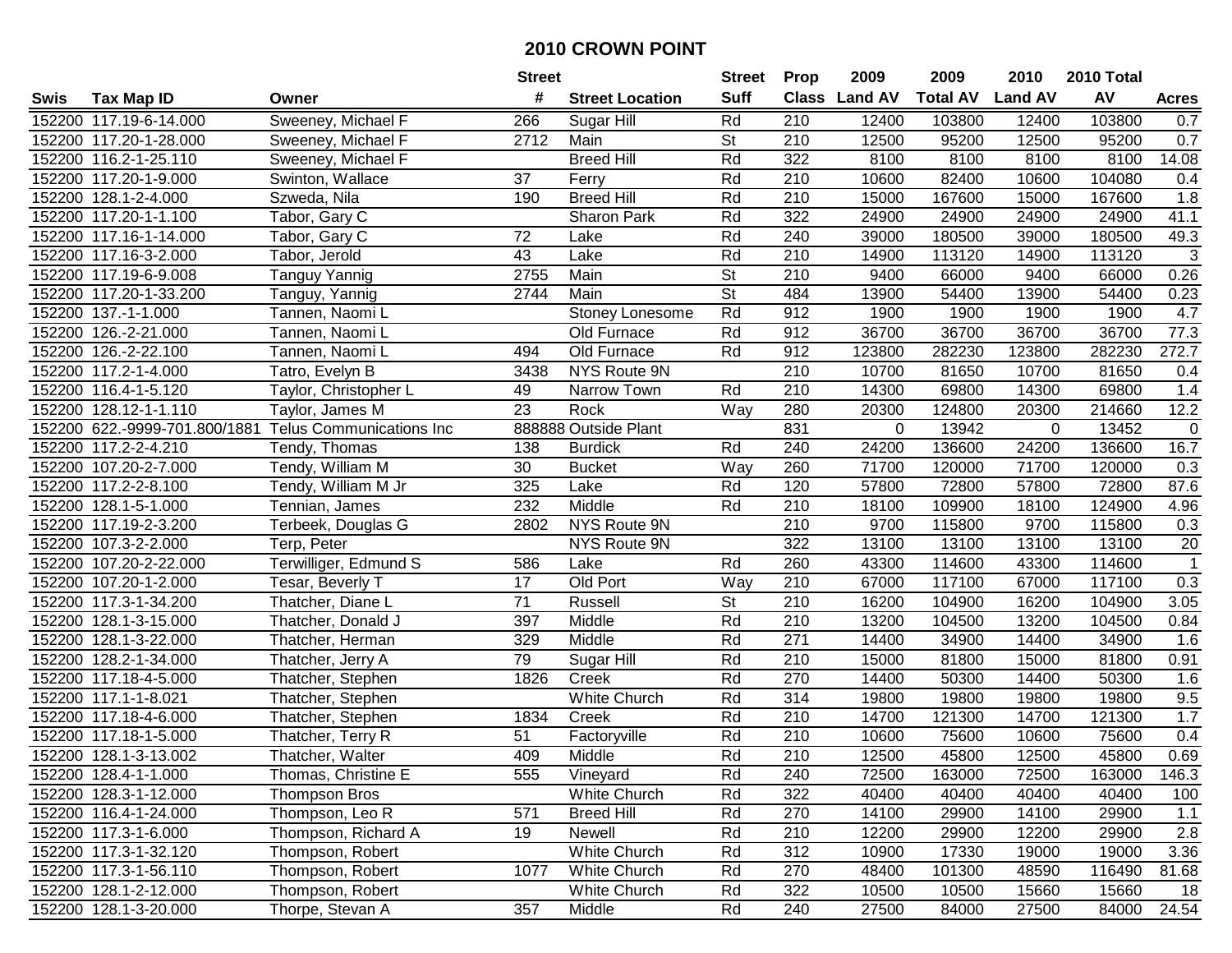|      |                         |                             |      | <b>Street</b>          |                          | <b>Prop</b>      | 2009          | 2009            | 2010           | 2010 Total |               |
|------|-------------------------|-----------------------------|------|------------------------|--------------------------|------------------|---------------|-----------------|----------------|------------|---------------|
| Swis | <b>Tax Map ID</b>       | Owner                       | #    | <b>Street Location</b> | <b>Suff</b>              |                  | Class Land AV | <b>Total AV</b> | <b>Land AV</b> | AV         | <b>Acres</b>  |
|      | 152200 138.1-2-23.000   | Tiedemann, Dianne           |      | <b>Ben Hunter</b>      | Rd                       | 314              | 1600          | 1600            | 1600           | 1600       | $\mathbf{2}$  |
|      | 152200 138.1-2-21.200   | Tiedemann, Dianne           | 60   | <b>Ben Hunter</b>      | Rd                       | 260              | 172100        | 250415          | 172100         | 255415     | 12.3          |
|      | 152200 106.4-1-3.120    | Tierney, Farley P Jr        | 557  | Sand Hill              | Rd                       | 240              | 16000         | 16000           | 21530          | 43130      | 8.37          |
|      | 152200 128.2-2-1.000    | Tierney, Marla S            | 142  | Sugar Hill             | Rd                       | 210              | 13800         | 74800           | 13800          | 74800      |               |
|      | 152200 128.6-5-40.000   | Tierney, Thad               | 1720 | Creek                  | Rd                       | 270              | 9700          | 75600           | 9700           | 75600      | 0.3           |
|      | 152200 127.2-1-21.200   | Tighe, Michael T            | 983  | Creek                  | Rd                       | 240              | 28600         | 284800          | 28600          | 284800     | 29.07         |
|      | 152200 128.1-4-21.000   | Titus, Colette N            | 434  | Amy Hill               | Rd                       | 240              | 21500         | 112900          | 21500          | 112900     | 11.13         |
|      | 152200 128.6-5-33.000   | Titus, Donald               | 1680 | Creek                  | Rd                       | $\overline{210}$ | 12900         | 92000           | 12900          | 92000      | 0.8           |
|      | 152200 117.19-1-2.112   | Titus, Mark W               | 1909 | Creek                  | Rd                       | 210              | 16260         | 65860           | 16260          | 65860      | 3.48          |
|      | 152200 128.12-1-11.002  | Titus, Patrick              | 2421 | NYS Route 9N           |                          | 210              | 11800         | 112800          | 11800          | 112800     | 0.54          |
|      | 152200 117.2-2-3.200    | Titus, Patrick              | 137  | <b>Burdick</b>         | Rd                       | 240              | 26500         | 67200           | 26500          | 67200      | 22.95         |
|      | 152200 128.1-2-16.000   | Titus, Patrick M            | 1683 | Creek                  | Rd                       | 323              | 16900         | 16900           | 16900          | 16900      | 1.04          |
|      | 152200 117.19-1-2.111   | Titus, Patrick M            | 1903 | Creek                  | Rd                       | 210              | 23220         | 23220           | 28770          | 113885     | 29.6          |
|      | 152200 128.6-5-26.000   | Titus, Timothy D            | 1654 | Creek                  | Rd                       | 210              | 10800         | 96200           | 10800          | 96200      | 0.43          |
|      | 152200 137.-1-15.000    | Tobia, Carolina             |      | Stoney Lonesome        | Rd                       | 912              | 41500         | 41500           | 41500          | 41500      | 90.1          |
|      | 152200 137.-1-17.000    | Tobia, Carolina             |      | Stoney Lonesome        | Rd                       | 912              | 8900          | 8900            | 8900           | 8900       | 19.2          |
|      | 152200 137.-1-18.000    | Tobia, Carolina             |      | Stoney Lonesome        | Rd                       | 912              | 9600          | 9600            | 9600           | 9600       | 21            |
|      | 152200 107.20-2-29.000  | Toney, Crayton G            | 554  | Lake                   | Rd                       | 210              | 54900         | 147500          | 54900          | 147500     | 1.2           |
|      | 152200 117.19-4-13.000  | Town of Crown Point         | 2063 | Creek                  | Rd                       | 591              | 14000         | 14300           | 14000          | 14300      | $2.9$         |
|      | 152200 117.19-3-4.000/1 | Town Of Crown Point         |      | Creek                  | Rd                       | 962              | 100           | 1300            | 100            | 1300       | $\pmb{0}$     |
|      | 152200 117.19-1-17.000  | Town Of Crown Point         |      | Creek                  | Rd                       | 330              | 1200          | 1200            | 1200           | 1200       | 0.1           |
|      | 152200 117.19-1-7.000   | Town Of Crown Point         | 17   | Miller                 | Dr                       | 642              | 13300         | 128400          | 13300          | 128400     | 2.3           |
|      | 152200 128.8-2-1.000    | Town Of Crown Point         | 17   | <b>Monitor Bay</b>     | Rd                       | 652              | 104200        | 128400          | 104200         | 128400     | 7.5           |
|      | 152200 128.8-3-1.000    | Town Of Crown Point         |      | NYS Route 9N           |                          | 330              | 300           | 300             | 300            | 300        | 6.5           |
|      | 152200 999.22-1-38.000  | Town of Crown Point         |      | Errata                 |                          | 961              | 100           | 26700           | 100            | 26700      | $\pmb{0}$     |
|      | 152200 117.19-4-11.000  | Town Of Crown Point         | 2793 | NYS Route 9N           |                          | 652              | 8300          | 70100           | 8300           | 70100      | 0.4           |
|      | 152200 128.1-4-15.200   | Town Of Crown Point         |      | Middle                 | Rd                       | 330              | 2100          | 2100            | 2100           | 2100       | 0.46          |
|      | 152200 128.6-5-12.200   | Town Of Crown Point         |      | Pearl                  | <b>St</b>                | 822              | 1700          | 16100           | 1700           | 16100      | 0.26          |
|      | 152200 117.20-1-31.000  | Town Of Crown Point         |      | NYS Route 9N           |                          | 593              | 8800          | 34000           | 8800           | 34000      | 0.8           |
|      | 152200 127.4-1-27.100   | Towne Anna E                | 100  | <b>Buck Mountain</b>   | Rd                       | 270              | 21670         | 104170          | 21670          | 104170     | 14.5          |
|      | 152200 127.4-1-25.220   | Towne, Albert               | 1238 | Warner Hill            | Rd                       | $\overline{312}$ | 12100         | 70950           | 12100          | 70950      | 0.92          |
|      | 152200 127.4-1-25.100   | Towne, Albert               | 44   | <b>Buck Mountain</b>   | Rd                       | 240              | 36600         | 74700           | 36600          | 74700      | 44.6          |
|      | 152200 128.1-4-30.100   | Towne, Bernice              | 60   | Pearl                  | $\overline{\mathsf{St}}$ | 270              | 23000         | 38800           | 23000          | 38800      | 9.8           |
|      | 152200 117.18-4-7.110   | Towne, Clark L              | 1848 | Creek                  | Rd                       | 210              | 14200         | 81000           | 14200          | 81000      | 1.3           |
|      | 152200 127.4-1-25.210   | Towne, Helen                |      | <b>Buck Mountain</b>   | Rd                       | 314              | 15600         | 15600           | 15600          | 15600      | 5.88          |
|      | 152200 128.1-4-29.000   | Towne, Jamie                |      | Pearl                  | <b>St</b>                | 314              | 8300          | 8300            | 8300           | 8300       | 1             |
|      | 152200 117.20-5-1.000   | Towne, John S               | 14   | Ferry                  | Rd                       | 210              | 9200          | 77500           | 9200           | 77500      | 0.11          |
|      | 152200 117.19-1-13.000  | Towne, Thomas E             | 1859 | Creek                  | Rd                       | 210              | 14400         | 81400           | 14400          | 81400      | 1.4           |
|      | 152200 127.4-1-32.000   | <b>Towner Hill Cemetery</b> | 1200 | <b>Warner Hill</b>     | Rd                       | 695              | 3600          | 3600            | 3600           | 3600       | 0.3           |
|      | 152200 117.16-2-7.000   | Trask, Gregg L              | 31   | Mariner                | Way                      | 210              | 122100        | 231000          | 122100         | 231000     | 6.6           |
|      | 152200 127.2-1-16.003   | Treadway, Cyril J           | 3    | Treadway               | Rd                       | 240              | 74900         | 158600          | 74900          |            | 158600 151.63 |
|      | 152200 117.3-1-40.200   | Trombley, Justin            | 1164 | White Church           | Rd                       | 270              | 16200         | 179700          | 16200          | 179700     | 3.2           |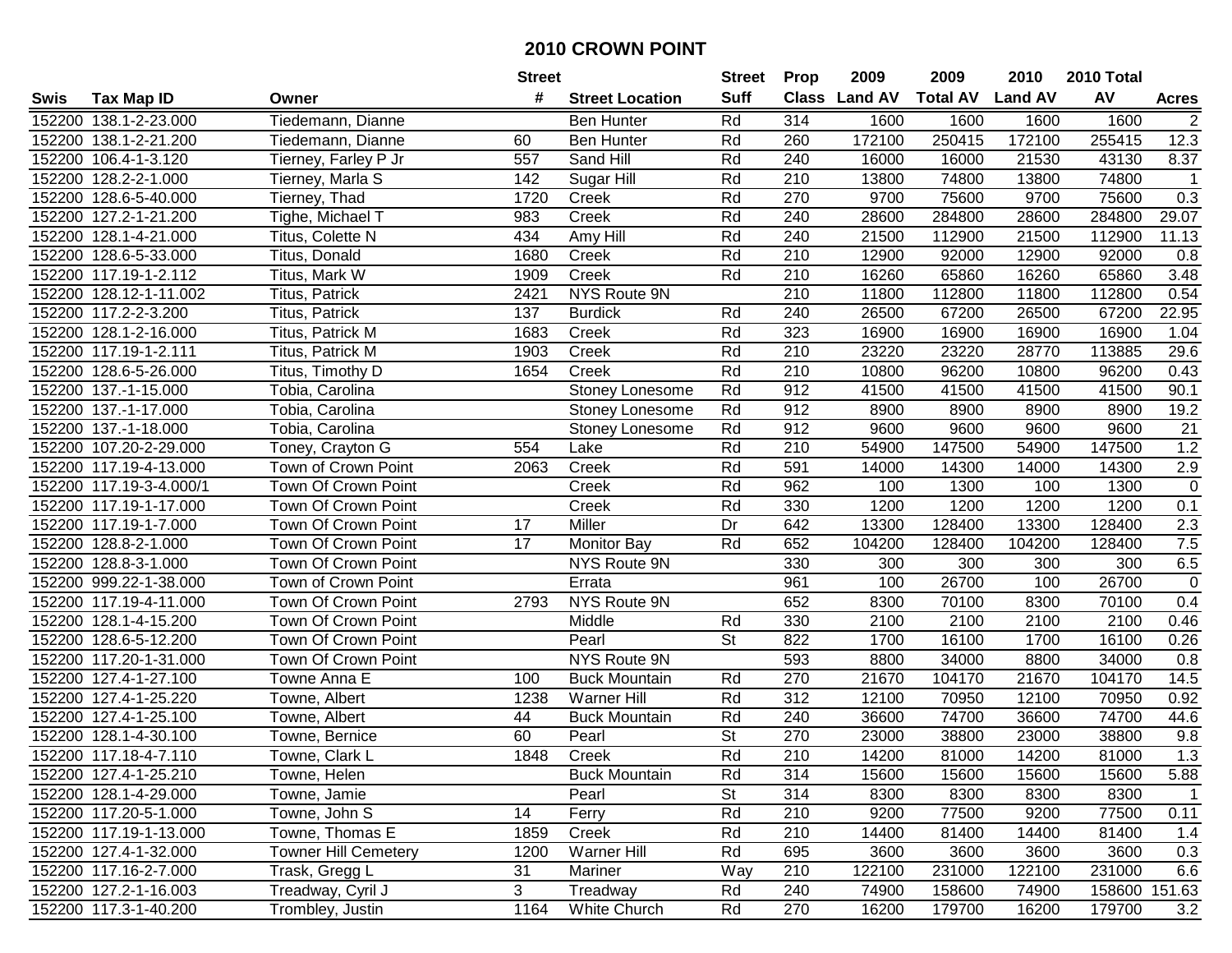| #<br><b>Suff</b><br>AV<br>Class Land AV<br><b>Total AV</b><br><b>Land AV</b><br><b>Tax Map ID</b><br><b>Street Location</b><br>Swis<br>Owner<br><b>Acres</b><br>Tross, William H<br>152200 117.16-2-6.120<br>Cv<br>210<br>98200<br>223200<br>98200<br>223200<br>0.94<br>98<br>Fishermans<br>St<br>152200 117.19-3-8.000<br>Pearl<br>210<br>14200<br>76100<br>14200<br>76100<br>Tubbs, Gloria<br>287<br>1.3<br>152200 128.2-1-44.000<br>Tubbs, Leslie A<br>Sam Curran<br>322<br>46900<br>46900<br>46900<br>46900<br>115.8<br>Rd<br>152200 107.3-2-14.000<br>NYS Route 9N<br>270<br>35200<br>35200<br>Tubbs, Ruth<br>3520<br>13900<br>13900<br>$\mathbf{1}$<br>8<br>152200 128.2-1-48.000<br>210<br>21200<br>21200<br>Tubbs, Thomas<br>251<br>Sam Curran<br>Rd<br>80900<br>80900<br>0.6<br>152200 128.2-1-43.000<br>243<br>Sam Curran<br>Rd<br>314<br>5800<br>5800<br>5800<br>5800<br>Tubbs, Thomas<br>152200 117.16-2-10.100<br>46200<br>46200<br>0.38<br>12<br><b>Berry Patch</b><br>210<br>109900<br>109900<br>Turner, Jesse<br>Way<br>2723<br>$\overline{St}$<br>230<br>152200 117.20-3-10.000<br>Main<br>10600<br>103300<br>10600<br>103300<br>0.4<br>Turner, Jesse<br>152200 117.16-2-10.200<br>8<br><b>Berry Patch</b><br>Way<br>210<br>71200<br>193840<br>71200<br>193840<br>1.12<br>Turner, Jesse<br>427<br>152200 127.1-1-17.000<br>Tuthill, Charleen A<br>Rd<br>240<br>101500<br>49200<br>101500<br>98.76<br>Hog Back<br>49200<br>152200 128.1-4-19.000<br>Tuthill, Kathy<br>420<br>Rd<br>270<br>12900<br>65600<br>12900<br>65600<br>Amy Hill<br>0.8<br>152200 128.1-2-19.000<br>Tyrrell, Edward L<br>White Church<br>Rd<br>240<br>25100<br>80400<br>25100<br>80400<br>29<br><b>Breed Hill</b><br>Rd<br>240<br>170600<br>111.62<br>152200 128.1-2-9.100<br>Tyrrell, Edward L<br>15<br>61000<br>170600<br>61000<br>956<br>White Church<br>Rd<br>314<br>9000<br>9000<br>152200 128.1-2-20.000<br>Tyrrell, Miner<br>9000<br>9000<br>0.6<br>210<br>81700<br>81700<br>152200 117.15-1-11.120<br>180<br>Factoryville<br>Rd<br>13900<br>13900<br>$\mathbf{1}$<br>Urban, Anne<br>24<br>Rd<br>240<br>161700<br>20400<br>13.28<br>152200 127.2-1-11.200<br>Urban, David P<br>Hogan Hill<br>20400<br>161700<br>771<br>260<br>152200 126.-2-13.110<br>Old Furnace<br>Rd<br>20900<br>38000<br>20900<br>38000<br>23.81<br>Valachovic, Shelley<br>Valenti, John<br>413<br>Rd<br>210<br>94100<br>94100<br>152200 116.4-1-37.000<br>Hogan Hill<br>18900<br>18900<br>5.87<br>VanDerzee, Marilyn<br>500<br>Sand Hill<br>Rd<br>210<br>59100<br>152200 106.4-1-5.000<br>13900<br>59100<br>13900<br>1.1<br>152200 117.19-5-24.000<br>Rd<br>210<br>13900<br>83500<br>13900<br>$\mathbf{1}$<br>Vandeweert, Ashley<br>257<br>Sugar Hill<br>83500<br>21<br>32300<br>32300<br>1.28<br>152200 128.1-3-16.300<br>VanSickle, John S<br>Hemlock<br>260<br>10400<br>10400<br>Ln<br>152200 128.1-3-16.100<br>Middle<br>Rd<br>314<br>12700<br>12700<br>12700<br>12700<br>5.43<br>VanSickle, Stephen J<br>0.29<br>128.1-3-10.000<br>19<br>Hemlock<br>260<br>9600<br>27400<br>27400<br>152200<br>VanSickle, Steven J<br>9600<br>Ln<br>311<br>8600<br>0.48<br>152200<br>128.1-3-11.000<br>VanSickle, Steven J<br>Hemlock<br>8600<br>8600<br>8600<br>Ln<br>314<br>8100<br>0.26<br>152200 128.1-3-9.000<br>VanSickle, Steven J<br>19<br>8100<br>8100<br>8100<br>Hemlock<br>Ln<br>247<br>Rd<br>210<br>14200<br>139400<br>14200<br>139400<br>1.3<br>152200 117.19-5-26.002<br>Varmette, Donald<br>Sugar Hill<br>Rd<br>210<br>152200 128.6-1-3.000<br>1723<br>Creek<br>14800<br>101400<br>14800<br>101400<br>1.9<br>Varmette, Gary<br>152200 107.12-1-18.000<br>23<br>Way<br>260<br>57800<br>103900<br>57800<br>108900<br>0.7<br>Vaughan, Ross C<br><b>Breezy Haven</b><br>$\overline{11}$<br>152200 128.12-1-3.100<br>Way<br>240<br>121000<br>121000<br>12.7<br>Vazquez, Segundo<br>Kahler<br>20800<br>20800<br>260<br>152200 128.12-1-3.200<br>16<br>Kahler<br>Way<br>9200<br>43900<br>9200<br>43900<br>0.3<br>Vazquez, Segundo<br>152200 117.20-7-20.000<br>Vehr Glenn E<br>$\overline{30}$<br>260<br>213350<br>213350<br>Way<br>52000<br>52000<br>0.24<br>Gilligans Bay<br>836<br>3314<br>152200 622.-9999-631.900/1881<br>Verizon New York Inc<br><b>Outside Plant</b><br>0<br>3919<br>$\mathbf 0$<br>$\mathbf 0$<br>$\overline{St}$<br>$\overline{210}$<br>152900<br>152900<br>152200 117.19-3-14.000<br>311<br>Pearl<br>14400<br>14400<br>1.49<br>Vezzi, Lori A<br>Rd<br>152200 117.20-7-14.000<br>114<br>Ferry<br>260<br>54400<br>54400<br>92900<br>0.1<br>Vick, Alan G<br>92900<br>152200 117.20-4-4.200<br>Vickers Cindy L<br>2699<br>Main<br>St<br>210<br>12000<br>52535<br>12000<br>52535<br>0.6<br><b>St</b><br>117700<br>117700<br>152200 117.20-4-4.100<br>Vickers Cindy L<br>2701<br>Main<br>210<br>10900<br>10900<br>0.42<br>White Church<br>311<br>152200 117.1-1-20.000<br>Villaruz, Arthur S<br>Rd<br>14600<br>14600<br>14600<br>14600<br>$\overline{7}$<br>152200 117.16-2-6.200<br>84<br>Cv<br>260<br>82600<br>169500<br>82600<br>169500<br>4<br>Visconti, Michael C<br>Fishermans<br>Volpp, Bernard F<br>1421<br>Rd<br>152200 128.1-2-6.000<br>Creek<br>260<br>15500<br>28600<br>15500<br>28600<br>2.5<br>Rd<br>912<br>152200 107.3-6-9.000<br>Wachter, Klaus<br>Cold Spring<br>42200<br>42200<br>42200<br>42200<br>90<br>152200 116.4-1-42.000<br>Wadsworth, Edward<br>Narrow Town<br>Rd<br>314<br>1700<br>1700<br>1700<br>1700<br>1.4<br>152200 116.2-1-2.110<br>32<br>Wadsworth, Edward S<br>McMurtry<br>Rd<br>270<br>48000<br>74300<br>48000<br>74300<br>74.68 |  | <b>Street</b> |  |  | <b>Prop</b> | 2009 | 2009 | 2010 | 2010 Total |  |
|----------------------------------------------------------------------------------------------------------------------------------------------------------------------------------------------------------------------------------------------------------------------------------------------------------------------------------------------------------------------------------------------------------------------------------------------------------------------------------------------------------------------------------------------------------------------------------------------------------------------------------------------------------------------------------------------------------------------------------------------------------------------------------------------------------------------------------------------------------------------------------------------------------------------------------------------------------------------------------------------------------------------------------------------------------------------------------------------------------------------------------------------------------------------------------------------------------------------------------------------------------------------------------------------------------------------------------------------------------------------------------------------------------------------------------------------------------------------------------------------------------------------------------------------------------------------------------------------------------------------------------------------------------------------------------------------------------------------------------------------------------------------------------------------------------------------------------------------------------------------------------------------------------------------------------------------------------------------------------------------------------------------------------------------------------------------------------------------------------------------------------------------------------------------------------------------------------------------------------------------------------------------------------------------------------------------------------------------------------------------------------------------------------------------------------------------------------------------------------------------------------------------------------------------------------------------------------------------------------------------------------------------------------------------------------------------------------------------------------------------------------------------------------------------------------------------------------------------------------------------------------------------------------------------------------------------------------------------------------------------------------------------------------------------------------------------------------------------------------------------------------------------------------------------------------------------------------------------------------------------------------------------------------------------------------------------------------------------------------------------------------------------------------------------------------------------------------------------------------------------------------------------------------------------------------------------------------------------------------------------------------------------------------------------------------------------------------------------------------------------------------------------------------------------------------------------------------------------------------------------------------------------------------------------------------------------------------------------------------------------------------------------------------------------------------------------------------------------------------------------------------------------------------------------------------------------------------------------------------------------------------------------------------------------------------------------------------------------------------------------------------------------------------------------------------------------------------------------------------------------------------------------------------------------------------------------------------------------------------------------------------------------------------------------------------------------------------------------------------------------------------------------------------------------------------------------------------------------------------------------------------------------------------------------------------------------------------------------------------------------------------------------------------------------------------------------------------------------------------------------------------------------------------------------------------------------------------------------------------------------------------------------------------------------------------------------------------------------------------------------------------------------------------------------------------------------------------------------------------------------------------------------------------------------------------|--|---------------|--|--|-------------|------|------|------|------------|--|
|                                                                                                                                                                                                                                                                                                                                                                                                                                                                                                                                                                                                                                                                                                                                                                                                                                                                                                                                                                                                                                                                                                                                                                                                                                                                                                                                                                                                                                                                                                                                                                                                                                                                                                                                                                                                                                                                                                                                                                                                                                                                                                                                                                                                                                                                                                                                                                                                                                                                                                                                                                                                                                                                                                                                                                                                                                                                                                                                                                                                                                                                                                                                                                                                                                                                                                                                                                                                                                                                                                                                                                                                                                                                                                                                                                                                                                                                                                                                                                                                                                                                                                                                                                                                                                                                                                                                                                                                                                                                                                                                                                                                                                                                                                                                                                                                                                                                                                                                                                                                                                                                                                                                                                                                                                                                                                                                                                                                                                                                                                                                                          |  |               |  |  |             |      |      |      |            |  |
|                                                                                                                                                                                                                                                                                                                                                                                                                                                                                                                                                                                                                                                                                                                                                                                                                                                                                                                                                                                                                                                                                                                                                                                                                                                                                                                                                                                                                                                                                                                                                                                                                                                                                                                                                                                                                                                                                                                                                                                                                                                                                                                                                                                                                                                                                                                                                                                                                                                                                                                                                                                                                                                                                                                                                                                                                                                                                                                                                                                                                                                                                                                                                                                                                                                                                                                                                                                                                                                                                                                                                                                                                                                                                                                                                                                                                                                                                                                                                                                                                                                                                                                                                                                                                                                                                                                                                                                                                                                                                                                                                                                                                                                                                                                                                                                                                                                                                                                                                                                                                                                                                                                                                                                                                                                                                                                                                                                                                                                                                                                                                          |  |               |  |  |             |      |      |      |            |  |
|                                                                                                                                                                                                                                                                                                                                                                                                                                                                                                                                                                                                                                                                                                                                                                                                                                                                                                                                                                                                                                                                                                                                                                                                                                                                                                                                                                                                                                                                                                                                                                                                                                                                                                                                                                                                                                                                                                                                                                                                                                                                                                                                                                                                                                                                                                                                                                                                                                                                                                                                                                                                                                                                                                                                                                                                                                                                                                                                                                                                                                                                                                                                                                                                                                                                                                                                                                                                                                                                                                                                                                                                                                                                                                                                                                                                                                                                                                                                                                                                                                                                                                                                                                                                                                                                                                                                                                                                                                                                                                                                                                                                                                                                                                                                                                                                                                                                                                                                                                                                                                                                                                                                                                                                                                                                                                                                                                                                                                                                                                                                                          |  |               |  |  |             |      |      |      |            |  |
|                                                                                                                                                                                                                                                                                                                                                                                                                                                                                                                                                                                                                                                                                                                                                                                                                                                                                                                                                                                                                                                                                                                                                                                                                                                                                                                                                                                                                                                                                                                                                                                                                                                                                                                                                                                                                                                                                                                                                                                                                                                                                                                                                                                                                                                                                                                                                                                                                                                                                                                                                                                                                                                                                                                                                                                                                                                                                                                                                                                                                                                                                                                                                                                                                                                                                                                                                                                                                                                                                                                                                                                                                                                                                                                                                                                                                                                                                                                                                                                                                                                                                                                                                                                                                                                                                                                                                                                                                                                                                                                                                                                                                                                                                                                                                                                                                                                                                                                                                                                                                                                                                                                                                                                                                                                                                                                                                                                                                                                                                                                                                          |  |               |  |  |             |      |      |      |            |  |
|                                                                                                                                                                                                                                                                                                                                                                                                                                                                                                                                                                                                                                                                                                                                                                                                                                                                                                                                                                                                                                                                                                                                                                                                                                                                                                                                                                                                                                                                                                                                                                                                                                                                                                                                                                                                                                                                                                                                                                                                                                                                                                                                                                                                                                                                                                                                                                                                                                                                                                                                                                                                                                                                                                                                                                                                                                                                                                                                                                                                                                                                                                                                                                                                                                                                                                                                                                                                                                                                                                                                                                                                                                                                                                                                                                                                                                                                                                                                                                                                                                                                                                                                                                                                                                                                                                                                                                                                                                                                                                                                                                                                                                                                                                                                                                                                                                                                                                                                                                                                                                                                                                                                                                                                                                                                                                                                                                                                                                                                                                                                                          |  |               |  |  |             |      |      |      |            |  |
|                                                                                                                                                                                                                                                                                                                                                                                                                                                                                                                                                                                                                                                                                                                                                                                                                                                                                                                                                                                                                                                                                                                                                                                                                                                                                                                                                                                                                                                                                                                                                                                                                                                                                                                                                                                                                                                                                                                                                                                                                                                                                                                                                                                                                                                                                                                                                                                                                                                                                                                                                                                                                                                                                                                                                                                                                                                                                                                                                                                                                                                                                                                                                                                                                                                                                                                                                                                                                                                                                                                                                                                                                                                                                                                                                                                                                                                                                                                                                                                                                                                                                                                                                                                                                                                                                                                                                                                                                                                                                                                                                                                                                                                                                                                                                                                                                                                                                                                                                                                                                                                                                                                                                                                                                                                                                                                                                                                                                                                                                                                                                          |  |               |  |  |             |      |      |      |            |  |
|                                                                                                                                                                                                                                                                                                                                                                                                                                                                                                                                                                                                                                                                                                                                                                                                                                                                                                                                                                                                                                                                                                                                                                                                                                                                                                                                                                                                                                                                                                                                                                                                                                                                                                                                                                                                                                                                                                                                                                                                                                                                                                                                                                                                                                                                                                                                                                                                                                                                                                                                                                                                                                                                                                                                                                                                                                                                                                                                                                                                                                                                                                                                                                                                                                                                                                                                                                                                                                                                                                                                                                                                                                                                                                                                                                                                                                                                                                                                                                                                                                                                                                                                                                                                                                                                                                                                                                                                                                                                                                                                                                                                                                                                                                                                                                                                                                                                                                                                                                                                                                                                                                                                                                                                                                                                                                                                                                                                                                                                                                                                                          |  |               |  |  |             |      |      |      |            |  |
|                                                                                                                                                                                                                                                                                                                                                                                                                                                                                                                                                                                                                                                                                                                                                                                                                                                                                                                                                                                                                                                                                                                                                                                                                                                                                                                                                                                                                                                                                                                                                                                                                                                                                                                                                                                                                                                                                                                                                                                                                                                                                                                                                                                                                                                                                                                                                                                                                                                                                                                                                                                                                                                                                                                                                                                                                                                                                                                                                                                                                                                                                                                                                                                                                                                                                                                                                                                                                                                                                                                                                                                                                                                                                                                                                                                                                                                                                                                                                                                                                                                                                                                                                                                                                                                                                                                                                                                                                                                                                                                                                                                                                                                                                                                                                                                                                                                                                                                                                                                                                                                                                                                                                                                                                                                                                                                                                                                                                                                                                                                                                          |  |               |  |  |             |      |      |      |            |  |
|                                                                                                                                                                                                                                                                                                                                                                                                                                                                                                                                                                                                                                                                                                                                                                                                                                                                                                                                                                                                                                                                                                                                                                                                                                                                                                                                                                                                                                                                                                                                                                                                                                                                                                                                                                                                                                                                                                                                                                                                                                                                                                                                                                                                                                                                                                                                                                                                                                                                                                                                                                                                                                                                                                                                                                                                                                                                                                                                                                                                                                                                                                                                                                                                                                                                                                                                                                                                                                                                                                                                                                                                                                                                                                                                                                                                                                                                                                                                                                                                                                                                                                                                                                                                                                                                                                                                                                                                                                                                                                                                                                                                                                                                                                                                                                                                                                                                                                                                                                                                                                                                                                                                                                                                                                                                                                                                                                                                                                                                                                                                                          |  |               |  |  |             |      |      |      |            |  |
|                                                                                                                                                                                                                                                                                                                                                                                                                                                                                                                                                                                                                                                                                                                                                                                                                                                                                                                                                                                                                                                                                                                                                                                                                                                                                                                                                                                                                                                                                                                                                                                                                                                                                                                                                                                                                                                                                                                                                                                                                                                                                                                                                                                                                                                                                                                                                                                                                                                                                                                                                                                                                                                                                                                                                                                                                                                                                                                                                                                                                                                                                                                                                                                                                                                                                                                                                                                                                                                                                                                                                                                                                                                                                                                                                                                                                                                                                                                                                                                                                                                                                                                                                                                                                                                                                                                                                                                                                                                                                                                                                                                                                                                                                                                                                                                                                                                                                                                                                                                                                                                                                                                                                                                                                                                                                                                                                                                                                                                                                                                                                          |  |               |  |  |             |      |      |      |            |  |
|                                                                                                                                                                                                                                                                                                                                                                                                                                                                                                                                                                                                                                                                                                                                                                                                                                                                                                                                                                                                                                                                                                                                                                                                                                                                                                                                                                                                                                                                                                                                                                                                                                                                                                                                                                                                                                                                                                                                                                                                                                                                                                                                                                                                                                                                                                                                                                                                                                                                                                                                                                                                                                                                                                                                                                                                                                                                                                                                                                                                                                                                                                                                                                                                                                                                                                                                                                                                                                                                                                                                                                                                                                                                                                                                                                                                                                                                                                                                                                                                                                                                                                                                                                                                                                                                                                                                                                                                                                                                                                                                                                                                                                                                                                                                                                                                                                                                                                                                                                                                                                                                                                                                                                                                                                                                                                                                                                                                                                                                                                                                                          |  |               |  |  |             |      |      |      |            |  |
|                                                                                                                                                                                                                                                                                                                                                                                                                                                                                                                                                                                                                                                                                                                                                                                                                                                                                                                                                                                                                                                                                                                                                                                                                                                                                                                                                                                                                                                                                                                                                                                                                                                                                                                                                                                                                                                                                                                                                                                                                                                                                                                                                                                                                                                                                                                                                                                                                                                                                                                                                                                                                                                                                                                                                                                                                                                                                                                                                                                                                                                                                                                                                                                                                                                                                                                                                                                                                                                                                                                                                                                                                                                                                                                                                                                                                                                                                                                                                                                                                                                                                                                                                                                                                                                                                                                                                                                                                                                                                                                                                                                                                                                                                                                                                                                                                                                                                                                                                                                                                                                                                                                                                                                                                                                                                                                                                                                                                                                                                                                                                          |  |               |  |  |             |      |      |      |            |  |
|                                                                                                                                                                                                                                                                                                                                                                                                                                                                                                                                                                                                                                                                                                                                                                                                                                                                                                                                                                                                                                                                                                                                                                                                                                                                                                                                                                                                                                                                                                                                                                                                                                                                                                                                                                                                                                                                                                                                                                                                                                                                                                                                                                                                                                                                                                                                                                                                                                                                                                                                                                                                                                                                                                                                                                                                                                                                                                                                                                                                                                                                                                                                                                                                                                                                                                                                                                                                                                                                                                                                                                                                                                                                                                                                                                                                                                                                                                                                                                                                                                                                                                                                                                                                                                                                                                                                                                                                                                                                                                                                                                                                                                                                                                                                                                                                                                                                                                                                                                                                                                                                                                                                                                                                                                                                                                                                                                                                                                                                                                                                                          |  |               |  |  |             |      |      |      |            |  |
|                                                                                                                                                                                                                                                                                                                                                                                                                                                                                                                                                                                                                                                                                                                                                                                                                                                                                                                                                                                                                                                                                                                                                                                                                                                                                                                                                                                                                                                                                                                                                                                                                                                                                                                                                                                                                                                                                                                                                                                                                                                                                                                                                                                                                                                                                                                                                                                                                                                                                                                                                                                                                                                                                                                                                                                                                                                                                                                                                                                                                                                                                                                                                                                                                                                                                                                                                                                                                                                                                                                                                                                                                                                                                                                                                                                                                                                                                                                                                                                                                                                                                                                                                                                                                                                                                                                                                                                                                                                                                                                                                                                                                                                                                                                                                                                                                                                                                                                                                                                                                                                                                                                                                                                                                                                                                                                                                                                                                                                                                                                                                          |  |               |  |  |             |      |      |      |            |  |
|                                                                                                                                                                                                                                                                                                                                                                                                                                                                                                                                                                                                                                                                                                                                                                                                                                                                                                                                                                                                                                                                                                                                                                                                                                                                                                                                                                                                                                                                                                                                                                                                                                                                                                                                                                                                                                                                                                                                                                                                                                                                                                                                                                                                                                                                                                                                                                                                                                                                                                                                                                                                                                                                                                                                                                                                                                                                                                                                                                                                                                                                                                                                                                                                                                                                                                                                                                                                                                                                                                                                                                                                                                                                                                                                                                                                                                                                                                                                                                                                                                                                                                                                                                                                                                                                                                                                                                                                                                                                                                                                                                                                                                                                                                                                                                                                                                                                                                                                                                                                                                                                                                                                                                                                                                                                                                                                                                                                                                                                                                                                                          |  |               |  |  |             |      |      |      |            |  |
|                                                                                                                                                                                                                                                                                                                                                                                                                                                                                                                                                                                                                                                                                                                                                                                                                                                                                                                                                                                                                                                                                                                                                                                                                                                                                                                                                                                                                                                                                                                                                                                                                                                                                                                                                                                                                                                                                                                                                                                                                                                                                                                                                                                                                                                                                                                                                                                                                                                                                                                                                                                                                                                                                                                                                                                                                                                                                                                                                                                                                                                                                                                                                                                                                                                                                                                                                                                                                                                                                                                                                                                                                                                                                                                                                                                                                                                                                                                                                                                                                                                                                                                                                                                                                                                                                                                                                                                                                                                                                                                                                                                                                                                                                                                                                                                                                                                                                                                                                                                                                                                                                                                                                                                                                                                                                                                                                                                                                                                                                                                                                          |  |               |  |  |             |      |      |      |            |  |
|                                                                                                                                                                                                                                                                                                                                                                                                                                                                                                                                                                                                                                                                                                                                                                                                                                                                                                                                                                                                                                                                                                                                                                                                                                                                                                                                                                                                                                                                                                                                                                                                                                                                                                                                                                                                                                                                                                                                                                                                                                                                                                                                                                                                                                                                                                                                                                                                                                                                                                                                                                                                                                                                                                                                                                                                                                                                                                                                                                                                                                                                                                                                                                                                                                                                                                                                                                                                                                                                                                                                                                                                                                                                                                                                                                                                                                                                                                                                                                                                                                                                                                                                                                                                                                                                                                                                                                                                                                                                                                                                                                                                                                                                                                                                                                                                                                                                                                                                                                                                                                                                                                                                                                                                                                                                                                                                                                                                                                                                                                                                                          |  |               |  |  |             |      |      |      |            |  |
|                                                                                                                                                                                                                                                                                                                                                                                                                                                                                                                                                                                                                                                                                                                                                                                                                                                                                                                                                                                                                                                                                                                                                                                                                                                                                                                                                                                                                                                                                                                                                                                                                                                                                                                                                                                                                                                                                                                                                                                                                                                                                                                                                                                                                                                                                                                                                                                                                                                                                                                                                                                                                                                                                                                                                                                                                                                                                                                                                                                                                                                                                                                                                                                                                                                                                                                                                                                                                                                                                                                                                                                                                                                                                                                                                                                                                                                                                                                                                                                                                                                                                                                                                                                                                                                                                                                                                                                                                                                                                                                                                                                                                                                                                                                                                                                                                                                                                                                                                                                                                                                                                                                                                                                                                                                                                                                                                                                                                                                                                                                                                          |  |               |  |  |             |      |      |      |            |  |
|                                                                                                                                                                                                                                                                                                                                                                                                                                                                                                                                                                                                                                                                                                                                                                                                                                                                                                                                                                                                                                                                                                                                                                                                                                                                                                                                                                                                                                                                                                                                                                                                                                                                                                                                                                                                                                                                                                                                                                                                                                                                                                                                                                                                                                                                                                                                                                                                                                                                                                                                                                                                                                                                                                                                                                                                                                                                                                                                                                                                                                                                                                                                                                                                                                                                                                                                                                                                                                                                                                                                                                                                                                                                                                                                                                                                                                                                                                                                                                                                                                                                                                                                                                                                                                                                                                                                                                                                                                                                                                                                                                                                                                                                                                                                                                                                                                                                                                                                                                                                                                                                                                                                                                                                                                                                                                                                                                                                                                                                                                                                                          |  |               |  |  |             |      |      |      |            |  |
|                                                                                                                                                                                                                                                                                                                                                                                                                                                                                                                                                                                                                                                                                                                                                                                                                                                                                                                                                                                                                                                                                                                                                                                                                                                                                                                                                                                                                                                                                                                                                                                                                                                                                                                                                                                                                                                                                                                                                                                                                                                                                                                                                                                                                                                                                                                                                                                                                                                                                                                                                                                                                                                                                                                                                                                                                                                                                                                                                                                                                                                                                                                                                                                                                                                                                                                                                                                                                                                                                                                                                                                                                                                                                                                                                                                                                                                                                                                                                                                                                                                                                                                                                                                                                                                                                                                                                                                                                                                                                                                                                                                                                                                                                                                                                                                                                                                                                                                                                                                                                                                                                                                                                                                                                                                                                                                                                                                                                                                                                                                                                          |  |               |  |  |             |      |      |      |            |  |
|                                                                                                                                                                                                                                                                                                                                                                                                                                                                                                                                                                                                                                                                                                                                                                                                                                                                                                                                                                                                                                                                                                                                                                                                                                                                                                                                                                                                                                                                                                                                                                                                                                                                                                                                                                                                                                                                                                                                                                                                                                                                                                                                                                                                                                                                                                                                                                                                                                                                                                                                                                                                                                                                                                                                                                                                                                                                                                                                                                                                                                                                                                                                                                                                                                                                                                                                                                                                                                                                                                                                                                                                                                                                                                                                                                                                                                                                                                                                                                                                                                                                                                                                                                                                                                                                                                                                                                                                                                                                                                                                                                                                                                                                                                                                                                                                                                                                                                                                                                                                                                                                                                                                                                                                                                                                                                                                                                                                                                                                                                                                                          |  |               |  |  |             |      |      |      |            |  |
|                                                                                                                                                                                                                                                                                                                                                                                                                                                                                                                                                                                                                                                                                                                                                                                                                                                                                                                                                                                                                                                                                                                                                                                                                                                                                                                                                                                                                                                                                                                                                                                                                                                                                                                                                                                                                                                                                                                                                                                                                                                                                                                                                                                                                                                                                                                                                                                                                                                                                                                                                                                                                                                                                                                                                                                                                                                                                                                                                                                                                                                                                                                                                                                                                                                                                                                                                                                                                                                                                                                                                                                                                                                                                                                                                                                                                                                                                                                                                                                                                                                                                                                                                                                                                                                                                                                                                                                                                                                                                                                                                                                                                                                                                                                                                                                                                                                                                                                                                                                                                                                                                                                                                                                                                                                                                                                                                                                                                                                                                                                                                          |  |               |  |  |             |      |      |      |            |  |
|                                                                                                                                                                                                                                                                                                                                                                                                                                                                                                                                                                                                                                                                                                                                                                                                                                                                                                                                                                                                                                                                                                                                                                                                                                                                                                                                                                                                                                                                                                                                                                                                                                                                                                                                                                                                                                                                                                                                                                                                                                                                                                                                                                                                                                                                                                                                                                                                                                                                                                                                                                                                                                                                                                                                                                                                                                                                                                                                                                                                                                                                                                                                                                                                                                                                                                                                                                                                                                                                                                                                                                                                                                                                                                                                                                                                                                                                                                                                                                                                                                                                                                                                                                                                                                                                                                                                                                                                                                                                                                                                                                                                                                                                                                                                                                                                                                                                                                                                                                                                                                                                                                                                                                                                                                                                                                                                                                                                                                                                                                                                                          |  |               |  |  |             |      |      |      |            |  |
|                                                                                                                                                                                                                                                                                                                                                                                                                                                                                                                                                                                                                                                                                                                                                                                                                                                                                                                                                                                                                                                                                                                                                                                                                                                                                                                                                                                                                                                                                                                                                                                                                                                                                                                                                                                                                                                                                                                                                                                                                                                                                                                                                                                                                                                                                                                                                                                                                                                                                                                                                                                                                                                                                                                                                                                                                                                                                                                                                                                                                                                                                                                                                                                                                                                                                                                                                                                                                                                                                                                                                                                                                                                                                                                                                                                                                                                                                                                                                                                                                                                                                                                                                                                                                                                                                                                                                                                                                                                                                                                                                                                                                                                                                                                                                                                                                                                                                                                                                                                                                                                                                                                                                                                                                                                                                                                                                                                                                                                                                                                                                          |  |               |  |  |             |      |      |      |            |  |
|                                                                                                                                                                                                                                                                                                                                                                                                                                                                                                                                                                                                                                                                                                                                                                                                                                                                                                                                                                                                                                                                                                                                                                                                                                                                                                                                                                                                                                                                                                                                                                                                                                                                                                                                                                                                                                                                                                                                                                                                                                                                                                                                                                                                                                                                                                                                                                                                                                                                                                                                                                                                                                                                                                                                                                                                                                                                                                                                                                                                                                                                                                                                                                                                                                                                                                                                                                                                                                                                                                                                                                                                                                                                                                                                                                                                                                                                                                                                                                                                                                                                                                                                                                                                                                                                                                                                                                                                                                                                                                                                                                                                                                                                                                                                                                                                                                                                                                                                                                                                                                                                                                                                                                                                                                                                                                                                                                                                                                                                                                                                                          |  |               |  |  |             |      |      |      |            |  |
|                                                                                                                                                                                                                                                                                                                                                                                                                                                                                                                                                                                                                                                                                                                                                                                                                                                                                                                                                                                                                                                                                                                                                                                                                                                                                                                                                                                                                                                                                                                                                                                                                                                                                                                                                                                                                                                                                                                                                                                                                                                                                                                                                                                                                                                                                                                                                                                                                                                                                                                                                                                                                                                                                                                                                                                                                                                                                                                                                                                                                                                                                                                                                                                                                                                                                                                                                                                                                                                                                                                                                                                                                                                                                                                                                                                                                                                                                                                                                                                                                                                                                                                                                                                                                                                                                                                                                                                                                                                                                                                                                                                                                                                                                                                                                                                                                                                                                                                                                                                                                                                                                                                                                                                                                                                                                                                                                                                                                                                                                                                                                          |  |               |  |  |             |      |      |      |            |  |
|                                                                                                                                                                                                                                                                                                                                                                                                                                                                                                                                                                                                                                                                                                                                                                                                                                                                                                                                                                                                                                                                                                                                                                                                                                                                                                                                                                                                                                                                                                                                                                                                                                                                                                                                                                                                                                                                                                                                                                                                                                                                                                                                                                                                                                                                                                                                                                                                                                                                                                                                                                                                                                                                                                                                                                                                                                                                                                                                                                                                                                                                                                                                                                                                                                                                                                                                                                                                                                                                                                                                                                                                                                                                                                                                                                                                                                                                                                                                                                                                                                                                                                                                                                                                                                                                                                                                                                                                                                                                                                                                                                                                                                                                                                                                                                                                                                                                                                                                                                                                                                                                                                                                                                                                                                                                                                                                                                                                                                                                                                                                                          |  |               |  |  |             |      |      |      |            |  |
|                                                                                                                                                                                                                                                                                                                                                                                                                                                                                                                                                                                                                                                                                                                                                                                                                                                                                                                                                                                                                                                                                                                                                                                                                                                                                                                                                                                                                                                                                                                                                                                                                                                                                                                                                                                                                                                                                                                                                                                                                                                                                                                                                                                                                                                                                                                                                                                                                                                                                                                                                                                                                                                                                                                                                                                                                                                                                                                                                                                                                                                                                                                                                                                                                                                                                                                                                                                                                                                                                                                                                                                                                                                                                                                                                                                                                                                                                                                                                                                                                                                                                                                                                                                                                                                                                                                                                                                                                                                                                                                                                                                                                                                                                                                                                                                                                                                                                                                                                                                                                                                                                                                                                                                                                                                                                                                                                                                                                                                                                                                                                          |  |               |  |  |             |      |      |      |            |  |
|                                                                                                                                                                                                                                                                                                                                                                                                                                                                                                                                                                                                                                                                                                                                                                                                                                                                                                                                                                                                                                                                                                                                                                                                                                                                                                                                                                                                                                                                                                                                                                                                                                                                                                                                                                                                                                                                                                                                                                                                                                                                                                                                                                                                                                                                                                                                                                                                                                                                                                                                                                                                                                                                                                                                                                                                                                                                                                                                                                                                                                                                                                                                                                                                                                                                                                                                                                                                                                                                                                                                                                                                                                                                                                                                                                                                                                                                                                                                                                                                                                                                                                                                                                                                                                                                                                                                                                                                                                                                                                                                                                                                                                                                                                                                                                                                                                                                                                                                                                                                                                                                                                                                                                                                                                                                                                                                                                                                                                                                                                                                                          |  |               |  |  |             |      |      |      |            |  |
|                                                                                                                                                                                                                                                                                                                                                                                                                                                                                                                                                                                                                                                                                                                                                                                                                                                                                                                                                                                                                                                                                                                                                                                                                                                                                                                                                                                                                                                                                                                                                                                                                                                                                                                                                                                                                                                                                                                                                                                                                                                                                                                                                                                                                                                                                                                                                                                                                                                                                                                                                                                                                                                                                                                                                                                                                                                                                                                                                                                                                                                                                                                                                                                                                                                                                                                                                                                                                                                                                                                                                                                                                                                                                                                                                                                                                                                                                                                                                                                                                                                                                                                                                                                                                                                                                                                                                                                                                                                                                                                                                                                                                                                                                                                                                                                                                                                                                                                                                                                                                                                                                                                                                                                                                                                                                                                                                                                                                                                                                                                                                          |  |               |  |  |             |      |      |      |            |  |
|                                                                                                                                                                                                                                                                                                                                                                                                                                                                                                                                                                                                                                                                                                                                                                                                                                                                                                                                                                                                                                                                                                                                                                                                                                                                                                                                                                                                                                                                                                                                                                                                                                                                                                                                                                                                                                                                                                                                                                                                                                                                                                                                                                                                                                                                                                                                                                                                                                                                                                                                                                                                                                                                                                                                                                                                                                                                                                                                                                                                                                                                                                                                                                                                                                                                                                                                                                                                                                                                                                                                                                                                                                                                                                                                                                                                                                                                                                                                                                                                                                                                                                                                                                                                                                                                                                                                                                                                                                                                                                                                                                                                                                                                                                                                                                                                                                                                                                                                                                                                                                                                                                                                                                                                                                                                                                                                                                                                                                                                                                                                                          |  |               |  |  |             |      |      |      |            |  |
|                                                                                                                                                                                                                                                                                                                                                                                                                                                                                                                                                                                                                                                                                                                                                                                                                                                                                                                                                                                                                                                                                                                                                                                                                                                                                                                                                                                                                                                                                                                                                                                                                                                                                                                                                                                                                                                                                                                                                                                                                                                                                                                                                                                                                                                                                                                                                                                                                                                                                                                                                                                                                                                                                                                                                                                                                                                                                                                                                                                                                                                                                                                                                                                                                                                                                                                                                                                                                                                                                                                                                                                                                                                                                                                                                                                                                                                                                                                                                                                                                                                                                                                                                                                                                                                                                                                                                                                                                                                                                                                                                                                                                                                                                                                                                                                                                                                                                                                                                                                                                                                                                                                                                                                                                                                                                                                                                                                                                                                                                                                                                          |  |               |  |  |             |      |      |      |            |  |
|                                                                                                                                                                                                                                                                                                                                                                                                                                                                                                                                                                                                                                                                                                                                                                                                                                                                                                                                                                                                                                                                                                                                                                                                                                                                                                                                                                                                                                                                                                                                                                                                                                                                                                                                                                                                                                                                                                                                                                                                                                                                                                                                                                                                                                                                                                                                                                                                                                                                                                                                                                                                                                                                                                                                                                                                                                                                                                                                                                                                                                                                                                                                                                                                                                                                                                                                                                                                                                                                                                                                                                                                                                                                                                                                                                                                                                                                                                                                                                                                                                                                                                                                                                                                                                                                                                                                                                                                                                                                                                                                                                                                                                                                                                                                                                                                                                                                                                                                                                                                                                                                                                                                                                                                                                                                                                                                                                                                                                                                                                                                                          |  |               |  |  |             |      |      |      |            |  |
|                                                                                                                                                                                                                                                                                                                                                                                                                                                                                                                                                                                                                                                                                                                                                                                                                                                                                                                                                                                                                                                                                                                                                                                                                                                                                                                                                                                                                                                                                                                                                                                                                                                                                                                                                                                                                                                                                                                                                                                                                                                                                                                                                                                                                                                                                                                                                                                                                                                                                                                                                                                                                                                                                                                                                                                                                                                                                                                                                                                                                                                                                                                                                                                                                                                                                                                                                                                                                                                                                                                                                                                                                                                                                                                                                                                                                                                                                                                                                                                                                                                                                                                                                                                                                                                                                                                                                                                                                                                                                                                                                                                                                                                                                                                                                                                                                                                                                                                                                                                                                                                                                                                                                                                                                                                                                                                                                                                                                                                                                                                                                          |  |               |  |  |             |      |      |      |            |  |
|                                                                                                                                                                                                                                                                                                                                                                                                                                                                                                                                                                                                                                                                                                                                                                                                                                                                                                                                                                                                                                                                                                                                                                                                                                                                                                                                                                                                                                                                                                                                                                                                                                                                                                                                                                                                                                                                                                                                                                                                                                                                                                                                                                                                                                                                                                                                                                                                                                                                                                                                                                                                                                                                                                                                                                                                                                                                                                                                                                                                                                                                                                                                                                                                                                                                                                                                                                                                                                                                                                                                                                                                                                                                                                                                                                                                                                                                                                                                                                                                                                                                                                                                                                                                                                                                                                                                                                                                                                                                                                                                                                                                                                                                                                                                                                                                                                                                                                                                                                                                                                                                                                                                                                                                                                                                                                                                                                                                                                                                                                                                                          |  |               |  |  |             |      |      |      |            |  |
|                                                                                                                                                                                                                                                                                                                                                                                                                                                                                                                                                                                                                                                                                                                                                                                                                                                                                                                                                                                                                                                                                                                                                                                                                                                                                                                                                                                                                                                                                                                                                                                                                                                                                                                                                                                                                                                                                                                                                                                                                                                                                                                                                                                                                                                                                                                                                                                                                                                                                                                                                                                                                                                                                                                                                                                                                                                                                                                                                                                                                                                                                                                                                                                                                                                                                                                                                                                                                                                                                                                                                                                                                                                                                                                                                                                                                                                                                                                                                                                                                                                                                                                                                                                                                                                                                                                                                                                                                                                                                                                                                                                                                                                                                                                                                                                                                                                                                                                                                                                                                                                                                                                                                                                                                                                                                                                                                                                                                                                                                                                                                          |  |               |  |  |             |      |      |      |            |  |
|                                                                                                                                                                                                                                                                                                                                                                                                                                                                                                                                                                                                                                                                                                                                                                                                                                                                                                                                                                                                                                                                                                                                                                                                                                                                                                                                                                                                                                                                                                                                                                                                                                                                                                                                                                                                                                                                                                                                                                                                                                                                                                                                                                                                                                                                                                                                                                                                                                                                                                                                                                                                                                                                                                                                                                                                                                                                                                                                                                                                                                                                                                                                                                                                                                                                                                                                                                                                                                                                                                                                                                                                                                                                                                                                                                                                                                                                                                                                                                                                                                                                                                                                                                                                                                                                                                                                                                                                                                                                                                                                                                                                                                                                                                                                                                                                                                                                                                                                                                                                                                                                                                                                                                                                                                                                                                                                                                                                                                                                                                                                                          |  |               |  |  |             |      |      |      |            |  |
|                                                                                                                                                                                                                                                                                                                                                                                                                                                                                                                                                                                                                                                                                                                                                                                                                                                                                                                                                                                                                                                                                                                                                                                                                                                                                                                                                                                                                                                                                                                                                                                                                                                                                                                                                                                                                                                                                                                                                                                                                                                                                                                                                                                                                                                                                                                                                                                                                                                                                                                                                                                                                                                                                                                                                                                                                                                                                                                                                                                                                                                                                                                                                                                                                                                                                                                                                                                                                                                                                                                                                                                                                                                                                                                                                                                                                                                                                                                                                                                                                                                                                                                                                                                                                                                                                                                                                                                                                                                                                                                                                                                                                                                                                                                                                                                                                                                                                                                                                                                                                                                                                                                                                                                                                                                                                                                                                                                                                                                                                                                                                          |  |               |  |  |             |      |      |      |            |  |
|                                                                                                                                                                                                                                                                                                                                                                                                                                                                                                                                                                                                                                                                                                                                                                                                                                                                                                                                                                                                                                                                                                                                                                                                                                                                                                                                                                                                                                                                                                                                                                                                                                                                                                                                                                                                                                                                                                                                                                                                                                                                                                                                                                                                                                                                                                                                                                                                                                                                                                                                                                                                                                                                                                                                                                                                                                                                                                                                                                                                                                                                                                                                                                                                                                                                                                                                                                                                                                                                                                                                                                                                                                                                                                                                                                                                                                                                                                                                                                                                                                                                                                                                                                                                                                                                                                                                                                                                                                                                                                                                                                                                                                                                                                                                                                                                                                                                                                                                                                                                                                                                                                                                                                                                                                                                                                                                                                                                                                                                                                                                                          |  |               |  |  |             |      |      |      |            |  |
|                                                                                                                                                                                                                                                                                                                                                                                                                                                                                                                                                                                                                                                                                                                                                                                                                                                                                                                                                                                                                                                                                                                                                                                                                                                                                                                                                                                                                                                                                                                                                                                                                                                                                                                                                                                                                                                                                                                                                                                                                                                                                                                                                                                                                                                                                                                                                                                                                                                                                                                                                                                                                                                                                                                                                                                                                                                                                                                                                                                                                                                                                                                                                                                                                                                                                                                                                                                                                                                                                                                                                                                                                                                                                                                                                                                                                                                                                                                                                                                                                                                                                                                                                                                                                                                                                                                                                                                                                                                                                                                                                                                                                                                                                                                                                                                                                                                                                                                                                                                                                                                                                                                                                                                                                                                                                                                                                                                                                                                                                                                                                          |  |               |  |  |             |      |      |      |            |  |
|                                                                                                                                                                                                                                                                                                                                                                                                                                                                                                                                                                                                                                                                                                                                                                                                                                                                                                                                                                                                                                                                                                                                                                                                                                                                                                                                                                                                                                                                                                                                                                                                                                                                                                                                                                                                                                                                                                                                                                                                                                                                                                                                                                                                                                                                                                                                                                                                                                                                                                                                                                                                                                                                                                                                                                                                                                                                                                                                                                                                                                                                                                                                                                                                                                                                                                                                                                                                                                                                                                                                                                                                                                                                                                                                                                                                                                                                                                                                                                                                                                                                                                                                                                                                                                                                                                                                                                                                                                                                                                                                                                                                                                                                                                                                                                                                                                                                                                                                                                                                                                                                                                                                                                                                                                                                                                                                                                                                                                                                                                                                                          |  |               |  |  |             |      |      |      |            |  |
|                                                                                                                                                                                                                                                                                                                                                                                                                                                                                                                                                                                                                                                                                                                                                                                                                                                                                                                                                                                                                                                                                                                                                                                                                                                                                                                                                                                                                                                                                                                                                                                                                                                                                                                                                                                                                                                                                                                                                                                                                                                                                                                                                                                                                                                                                                                                                                                                                                                                                                                                                                                                                                                                                                                                                                                                                                                                                                                                                                                                                                                                                                                                                                                                                                                                                                                                                                                                                                                                                                                                                                                                                                                                                                                                                                                                                                                                                                                                                                                                                                                                                                                                                                                                                                                                                                                                                                                                                                                                                                                                                                                                                                                                                                                                                                                                                                                                                                                                                                                                                                                                                                                                                                                                                                                                                                                                                                                                                                                                                                                                                          |  |               |  |  |             |      |      |      |            |  |
|                                                                                                                                                                                                                                                                                                                                                                                                                                                                                                                                                                                                                                                                                                                                                                                                                                                                                                                                                                                                                                                                                                                                                                                                                                                                                                                                                                                                                                                                                                                                                                                                                                                                                                                                                                                                                                                                                                                                                                                                                                                                                                                                                                                                                                                                                                                                                                                                                                                                                                                                                                                                                                                                                                                                                                                                                                                                                                                                                                                                                                                                                                                                                                                                                                                                                                                                                                                                                                                                                                                                                                                                                                                                                                                                                                                                                                                                                                                                                                                                                                                                                                                                                                                                                                                                                                                                                                                                                                                                                                                                                                                                                                                                                                                                                                                                                                                                                                                                                                                                                                                                                                                                                                                                                                                                                                                                                                                                                                                                                                                                                          |  |               |  |  |             |      |      |      |            |  |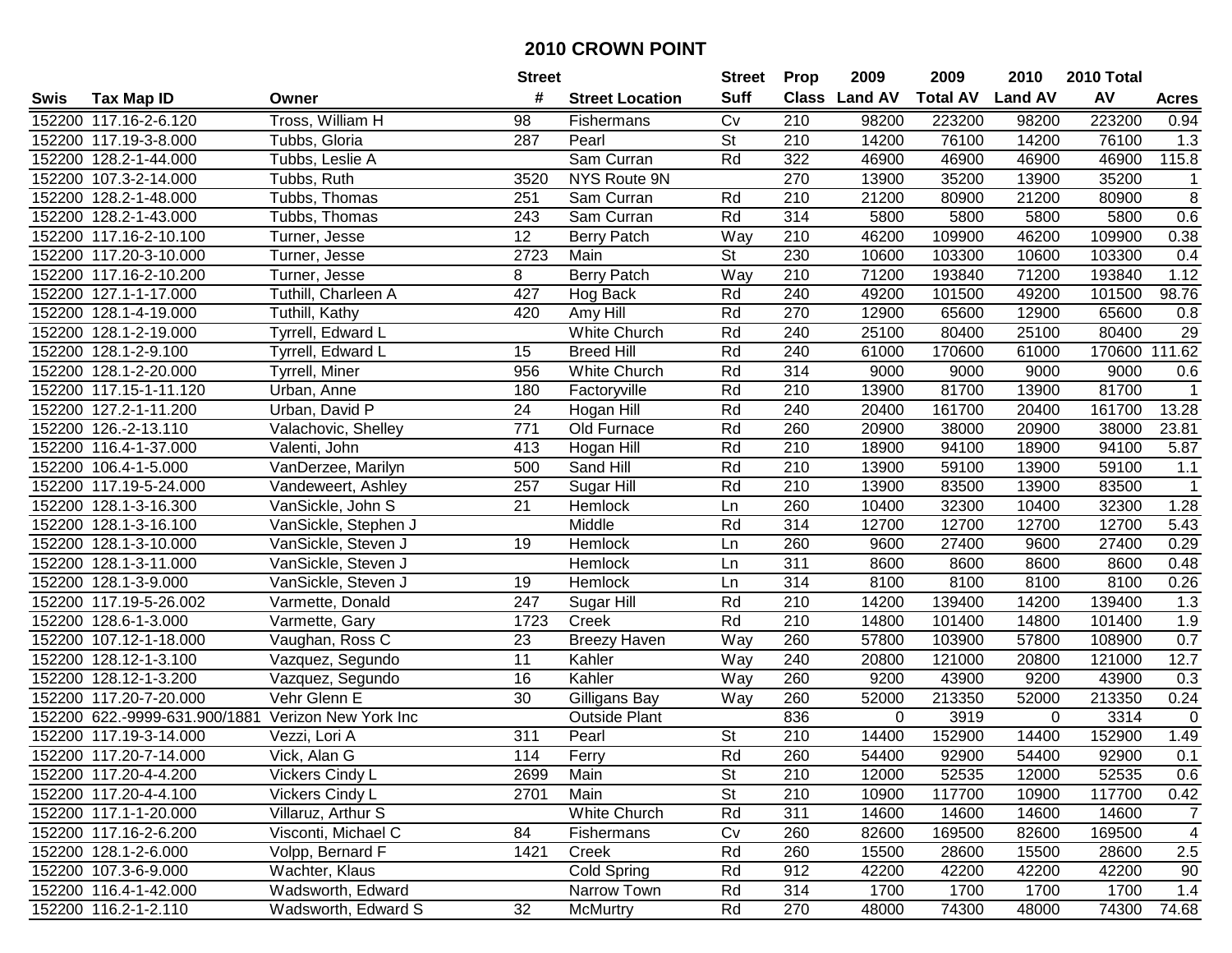|        |                         |                          |      | <b>Street</b>          |                          | <b>Prop</b>      | 2009          | 2009            | 2010           | 2010 Total |                   |
|--------|-------------------------|--------------------------|------|------------------------|--------------------------|------------------|---------------|-----------------|----------------|------------|-------------------|
| Swis   | <b>Tax Map ID</b>       | Owner                    | #    | <b>Street Location</b> | <b>Suff</b>              |                  | Class Land AV | <b>Total AV</b> | <b>Land AV</b> | AV         | <b>Acres</b>      |
|        | 152200 117.18-3-1.110   | Waite, Ryan S            | 52   | Factoryville           | Rd                       | 311              | 9500          | 9500            | 9500           | 9500       | 11.37             |
|        | 152200 117.18-3-3.000   | Waite, Ryan S            | 44   | Factoryville           | Rd                       | 210              | 12600         | 130400          | 12600          | 130400     | 2.43              |
|        | 152200 128.12-3-2.003   | Wakewood, John           | 2326 | NYS Route 9N           |                          | 312              | 82600         | 93400           | 82600          | 93400      | 0.51              |
|        | 152200 128.12-3-3.004   | Wakewood, John D         | 2318 | NYS Route 9N           |                          | 260              | 97900         | 118700          | 97900          | 118700     | 0.76              |
|        | 152200 128.12-1-6.000   | Wakewood, John D         |      | NYS Route 9N           |                          | 314              | 13500         | 13500           | 13500          | 13500      | 3.8               |
|        | 152200 127.4-1-10.000   | Waldner, Rachelle        | 734  | Creek                  | Rd                       | 210              | 10600         | 68900           | 10600          | 68900      | 0.4               |
|        | 152200 117.15-1-1.200   | Walsh, Frederic D        | 420  | Russell                | <b>St</b>                | 210              | 14400         | 109900          | 14400          | 109900     | 1.5               |
|        | 152200 117.20-1-29.000  | <b>Walters, Thomas A</b> | 2722 | Main                   | $\overline{\mathsf{St}}$ | $\overline{210}$ | 9700          | 88700           | 9700           | 88700      | 0.3               |
|        | 152200 117.8-1-2.000    | Walters, Wendy A         | 538  | Lake                   | Rd                       | 210              | 67100         | 157700          | 67100          | 157700     | 1.8               |
|        | 152200 116.-1-12.000    | Wardell, Thomas J        |      | Sherman Lake           | Rd                       | 260              | 49000         | 61800           | 49000          | 61800      | 120               |
|        | 152200 107.4-1-12.120   | Warner, Edna M           | 190  | <b>Bridge</b>          | Rd                       | 270              | 14400         | 61500           | 14400          | 78000      | 1.2               |
|        | 152200 107.12-1-3.000   | Washburn, Robert L       | 712  | <b>Bridge</b>          | Rd                       | 210              | 62400         | 183500          | 62400          | 192770     | 3.9               |
|        | 152200 127.4-1-16.200   | Watrous, Arthur G Jr     | 779  | Creek                  | Rd                       | 210              | 15900         | 91800           | 15900          | 91800      | $\overline{3.1}$  |
|        | 152200 117.19-3-9.000   | Wayman, John I           | 299  | Pearl                  | <b>St</b>                | 210              | 18100         | 102900          | 18100          | 102900     | 5                 |
|        | 152200 117.1-1-18.120   | Weeber, Donald           |      | Croake                 | Rd                       | 322              | 16800         | 16800           | 16800          | 16800      | $\overline{30.1}$ |
|        | 152200 117.1-1-18.111   | Weeber, Donald           |      | Croake                 | Rd                       | 322              | 49300         | 49300           | 49300          | 49300      | 121.3             |
|        | 152200 127.4-1-41.000   | Weeber, Donald P         | 704  | Creek                  | Rd                       | 210              | 39500         | 114400          | 39500          | 114400     | 0.3               |
|        | 152200 117.1-1-18.200   | Weeber, Donald P         | 82   | Croake                 | Rd                       | 240              | 37300         | 150800          | 37300          | 150800     | 32.2              |
|        | 152200 128.3-1-13.110   | Welch, Dawn              |      | Vineyard               | Rd                       | 322              | 18700         | 18700           | 18700          | 18700      | 10.83             |
|        | 152200 127.3-1-15.000   | Weld, Gregory            | 1727 | Old Furnace            | Rd                       | 910              | 89100         | 122600          | 89100          | 122600     | 166.53            |
|        | 152200 117.19-1-2.120   | Westbrook, Nicholas K    | 1911 | Creek                  | Rd                       | 210              | 15700         | 192800          | 15700          | 192800     | 2.8               |
|        | 152200 107.3-6-6.000    | Wheelock, Rodney         | 113  | Cold Spring            | Rd                       | 260              | 8000          | 19730           | 8000           | 19730      | 0.3               |
|        | 152200 117.3-1-43.000   | White Church Cemetery    | 1241 | White Church           | Rd                       | 620              | 24300         | 61600           | 24300          | 61600      | 13.7              |
|        | 152200 106.4-1-1.100    | White, Dennis R          | 1925 | Moriah                 | Rd                       | 240              | 27100         | 64400           | 27100          | 64400      | 23.8              |
| 152200 | 128.6-4-1.000           | Whitford, Elmer          | 1598 | Creek                  | Rd                       | 210              | 10600         | 74100           | 10600          | 74100      | 0.4               |
|        | 152200 128.3-1-7.000    | Whitford, Shawn          | 550  | <b>Buck Mountain</b>   | Rd                       | 270              | 12400         | 92900           | 12400          | 92900      | 0.99              |
|        | 152200 128.3-1-6.000    | Whitford, Shawn L        | 551  | <b>Buck Mountain</b>   | Rd                       | 210              | 9600          | 49700           | 9600           | 49700      | 0.4               |
|        | 152200 117.19-3-11.000  | Whitford, Walter S       | 1912 | Creek                  | Rd                       | 210              | 19000         | 129600          | 19000          | 129600     | 6                 |
|        | 152200 127.2-1-13.200   | Wildman, William         |      | Creek                  | Rd                       | 312              | 33900         | 46700           | 33900          | 46700      | 73                |
|        | 152200 106.4-1-8.000    | Wilhelmson, Eric M       |      | <b>Breed Hill</b>      | Rd                       | 322              | 38300         | 38300           | 38300          | 38300      | 66                |
|        | 152200 128.6-5-22.000   | Williams Stephen O       | 926  | <b>Bradford Hill</b>   | Rd                       | 483              | 13900         | 60500           | 13900          | 60500      | 0.64              |
|        | 152200 117.2-1-7.000    | Williams, Dolores M      | 3362 | NYS Route 9N           |                          | 423              | 9300          | 33500           | 9300           | 33500      | 0.1               |
|        | 152200 128.3-1-23.001   | Williams, Orrin          |      | <b>Buck Mountain</b>   | Rd                       | 314              | 2400          | 2400            | 2400           | 2400       | 0.42              |
|        | 152200 128.8-1-11.200   | Williams, Thomas J       | 2521 | NYS Route 9N           |                          | 210              | 11100         | 87400           | 11100          | 87400      | 0.4               |
|        | 152200 107.20-2-20.000  | Wilson, Kathleen         | 596  | Lake                   | Rd                       | 210              | 88100         | 251410          | 88100          | 251410     | 1.66              |
|        | 152200 138.1-2-2.000    | Wilson, Patricia         | 46   | <b>Ben Hunter</b>      | Rd                       | 260              | 23060         | 88060           | 21000          | 89720      | 13.71             |
|        | 152200 117.3-1-5.200    | Wilson, Todd             | 12   | Newell                 | Rd                       | 210              | 21200         | 96600           | 21200          | 96600      | 8                 |
|        | 152200 128.1-4-41.000   | Winchell, Wendy          | 709  | Vineyard               | Rd                       | 210              | 11600         | 97600           | 11600          | 97600      | 0.5               |
|        | 152200 127.4-1-29.000   | Winter, Christopher      | 1068 | Warner Hill            | Rd                       | 240              | 34450         | 93000           | 34450          | 93000      | 46.2              |
|        | 152200 128.12-1-6.000/1 | Winters, Edgar           |      | NYS Route 9N           |                          | 314              | 100           | 100             | 100            | 100        | 0                 |
|        | 152200 117.16-2-8.000   | <b>Wolcott Cemetery</b>  | 15   | Berry Patch            | Way                      | 695              | 4700          | 4700            | 4700           | 4700       | 0.6               |
|        | 152200 107.4-1-12.200   | Wolf, Robert K           | 175  | Trimble                | Rd                       | 210              | 13900         | 145220          | 13900          | 145220     | 0.92              |
|        |                         |                          |      |                        |                          |                  |               |                 |                |            |                   |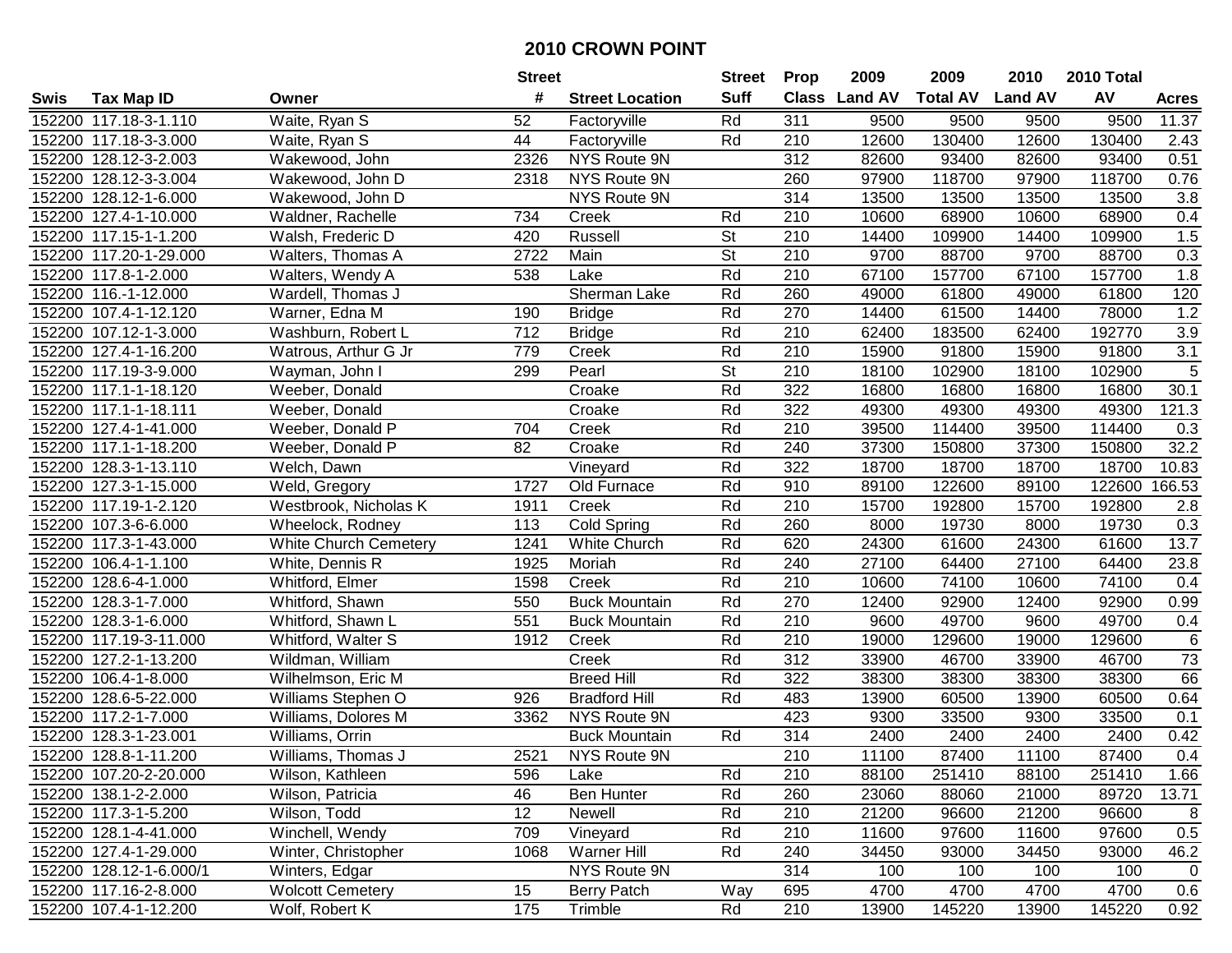| #<br><b>Suff</b><br>Class Land AV<br>AV<br><b>Total AV</b><br><b>Land AV</b><br><b>Tax Map ID</b><br><b>Street Location</b><br>Swis<br>Owner<br><b>Acres</b><br>152200 117.2-2-7.000<br>Wood, Harvey E<br>360<br>Rd<br>270<br>18000<br>53300<br>53300<br>Lake<br>18000<br>4.9<br>Sugar Hill<br>44500<br>152200 117.19-5-21.000<br>281<br>Rd<br>210<br>9300<br>9300<br>44500<br>0.1<br>Wood, Kathleen<br>5.2<br>152200 128.1-3-24.000<br>210<br>59600<br>18200<br>59600<br>Wood, Lillian M<br>305<br>Middle<br>Rd<br>18200<br>Rd<br>95800<br>152200 107.20-2-18.000<br>Wood, Robert C<br>606<br>Lake<br>280<br>52200<br>95800<br>52200<br>$\mathbf{1}$<br>152200 127.2-1-30.000<br>Penfield<br>Rd<br>240<br>25000<br>72900<br>25000<br>72900<br>26.7<br>Wood, Stephen R<br>142<br>152200 117.18-4-4.200<br>Woods, Clifton L<br>1812<br>Rd<br>270<br>13600<br>44000<br>13600<br>44000<br>0.96<br>Creek<br>21500<br>8.3<br>152200 116.4-1-14.120<br>Woods, Craig R<br>18<br>Sprague<br>Rd<br>270<br>21500<br>31900<br>31900<br>$\overline{\mathsf{St}}$<br>322<br>$\overline{30.7}$<br>152200 117.3-1-9.110<br>Russell<br>20000<br>20000<br>20000<br>20000<br>Woods, Douglas<br>$\overline{\mathsf{St}}$<br>152200 117.3-1-29.000<br>99<br>210<br>14600<br>87600<br>14600<br>87600<br>1.7<br>Woods, Douglas<br>Russell<br><b>St</b><br>322<br>17.94<br>152200 117.3-1-23.220<br>Russell<br>18200<br>18200<br>18200<br>18200<br>Woods, Douglas<br>152200 128.6-3-2.003<br><b>White Church</b><br>Rd<br>210<br>14900<br>76500<br>14900<br>76500<br>Woods, Eugene<br>938<br>1.9<br><b>St</b><br>35.26<br>152200 128.1-4-35.120<br>Pearl<br>322<br>14200<br>14200<br>14200<br>14200<br>Woods, Gary<br>$\overline{\mathsf{St}}$<br>210<br>14200<br>90700<br>152200 128.1-4-33.000<br>92<br>Pearl<br>14200<br>90700<br>1.36<br>Woods, Gary J<br>270<br>152200 117.15-1-7.120<br>NYS Route 9N<br>16100<br>132900<br>16100<br>132900<br>3.75<br>Woods, Harold E<br>240<br>44.2<br>152200 107.3-6-14.000<br>1815<br><b>White Church</b><br>Rd<br>36300<br>55500<br>36300<br>55500<br>Woods, Henry<br>152200 117.16-1-7.000<br>132<br>Rd<br>270<br>13900<br>43760<br>13900<br>43760<br>Woods, Henry<br>Lake<br>$\mathbf 1$<br>Rd<br>312<br>2.64<br>152200 127.2-1-18.000<br>Creek<br>14800<br>12400<br>14800<br>12400<br>Woods, Kevin E<br>Rd<br>1041<br>Creek<br>240<br>25400<br>148300<br>20.89<br>152200 127.2-1-20.100<br>Woods, Kevin E<br>25400<br>148300<br>152200 116.4-1-5.110<br>Rd<br>74900<br>146600<br>Woods, Kimberly L<br>28<br>Narrow Town<br>240<br>74900<br>146600<br>152<br>152200 128.1-4-26.000<br>53<br>Pearl<br><b>St</b><br>270<br>39600<br>23400<br>39600<br>13.8<br>Woods, Lydia<br>23400<br>11<br><b>St</b><br>210<br>7.5<br>152200 117.3-1-36.000<br>Woods, McKinley<br>Russell<br>20700<br>100500<br>20700<br>100500<br>152200 117.3-1-38.000<br><b>St</b><br>314<br>3400<br>3400<br>0.6<br>Woods, McKinley Jr<br>Russell<br>3400<br>3400<br>3<br><b>St</b><br>3.4<br>152200 117.3-1-37.000<br>Woods, Steven E<br>Russell<br>210<br>16400<br>149840<br>16400<br>149840<br>436<br>Rd<br>240<br>52200<br>107200<br>52200<br>107200<br>96<br>152200 116.4-1-19.000<br>Woods, Theodore D<br><b>Breed Hill</b><br>47.47<br>127.2-1-11.110<br>847<br>Rd<br>240<br>54700<br>54700<br>152200<br>37900<br>37900<br>Woods, Travis A<br>Hog Back<br>34800<br>34800<br>152200 128.6-5-41.002<br>1730<br>Creek<br>Rd<br>210<br>10800<br>10800<br>0.43<br>Woods, Vain A<br>210<br>152200 117.16-3-1.200<br>Worth, Walter<br>NYS Route 9N<br>12000<br>100100<br>100100<br>12000<br>0.6<br>152200 128.1-4-28.000<br>Worth, Walter A<br>Pearl<br><b>St</b><br>210<br>8560<br>67420<br>8560<br>67420<br>0.2<br>56<br>Rd<br>152200 117.8-1-12.000<br>492<br>Lake<br>210<br>117300<br>250800<br>117300<br>250800<br>1.55<br>Wranosky, Thomas S<br>Rd<br>86200<br>152200 117.3-1-13.000<br>100<br>210<br>12500<br>86200<br>14000<br>Wrest, Charles<br>Gage<br>1.1<br>$\overline{\mathsf{St}}$<br>$\overline{210}$<br>116800<br>116800<br>152200 128.6-5-15.000<br>69<br>Pearl<br>14200<br>14200<br>1.3<br>Wright, Johnny<br>152200 128.1-2-10.200<br>152<br>Rd<br>240<br>31100<br>34<br><b>Breed Hill</b><br>31100<br>88900<br>88900<br>Wright, Larry<br>$\overline{9}$<br>152200 116.2-1-7.200<br>125<br>210<br>22100<br>91300<br>22100<br>91300<br><b>McMurtry</b><br>Rd<br>Wright, Stephen H<br>NYS Route 9N<br>7.42<br>152200 117.16-3-1.100<br><b>WWMB LLC</b><br>2922<br>422<br>21300<br>86700<br>21300<br>86700<br>152200 107.12-1-26.000<br>Young, Robert E II<br><b>Bridge</b><br>Rd<br>314<br>80400<br>80400<br>80400<br>80400<br>3.3<br>Rd<br>5.1<br>152200 107.12-1-27.000<br>Young, Robert E II<br>562<br><b>Bridge</b><br>210<br>88400<br>208600<br>88400<br>208600<br>Rd<br>152200 117.20-6-3.000<br>Yules, Dianne K<br>81<br>Ferry<br>210<br>53100<br>213200<br>53100<br>213200<br>0.3<br>Rd<br>152200 128.1-4-18.000<br>451<br>240<br>126200<br>126200<br>11.1<br>Zapolski, John E<br>Amy Hill<br>21400<br>21400<br>Rd<br>152200 117.19-1-8.000<br>Zauner, Adam<br>49<br>Porter Mill<br>210<br>12400<br>88300<br>12400<br>96300<br>0.64<br>21<br>152200 107.20-2-1.000<br>Zucker, Matthew R<br>Old Port<br>Way<br>260<br>64700<br>145600<br>64700<br>145600<br>0.3<br>311<br>152200 107.20-2-2.000<br>Zucker, Matthew R<br>Rd<br>52000<br>52000<br>52000<br>52000<br>0.3<br>Lake<br>137<br>152200 128.3-1-29.000<br>Zurhellen, Owen<br><b>Bush</b><br>Rd<br>260<br>21000<br>21000<br>46000<br>13.3<br>46000 |  |  | <b>Street</b> |  | <b>Prop</b> | 2009 | 2009 | 2010 | 2010 Total |  |
|-------------------------------------------------------------------------------------------------------------------------------------------------------------------------------------------------------------------------------------------------------------------------------------------------------------------------------------------------------------------------------------------------------------------------------------------------------------------------------------------------------------------------------------------------------------------------------------------------------------------------------------------------------------------------------------------------------------------------------------------------------------------------------------------------------------------------------------------------------------------------------------------------------------------------------------------------------------------------------------------------------------------------------------------------------------------------------------------------------------------------------------------------------------------------------------------------------------------------------------------------------------------------------------------------------------------------------------------------------------------------------------------------------------------------------------------------------------------------------------------------------------------------------------------------------------------------------------------------------------------------------------------------------------------------------------------------------------------------------------------------------------------------------------------------------------------------------------------------------------------------------------------------------------------------------------------------------------------------------------------------------------------------------------------------------------------------------------------------------------------------------------------------------------------------------------------------------------------------------------------------------------------------------------------------------------------------------------------------------------------------------------------------------------------------------------------------------------------------------------------------------------------------------------------------------------------------------------------------------------------------------------------------------------------------------------------------------------------------------------------------------------------------------------------------------------------------------------------------------------------------------------------------------------------------------------------------------------------------------------------------------------------------------------------------------------------------------------------------------------------------------------------------------------------------------------------------------------------------------------------------------------------------------------------------------------------------------------------------------------------------------------------------------------------------------------------------------------------------------------------------------------------------------------------------------------------------------------------------------------------------------------------------------------------------------------------------------------------------------------------------------------------------------------------------------------------------------------------------------------------------------------------------------------------------------------------------------------------------------------------------------------------------------------------------------------------------------------------------------------------------------------------------------------------------------------------------------------------------------------------------------------------------------------------------------------------------------------------------------------------------------------------------------------------------------------------------------------------------------------------------------------------------------------------------------------------------------------------------------------------------------------------------------------------------------------------------------------------------------------------------------------------------------------------------------------------------------------------------------------------------------------------------------------------------------------------------------------------------------------------------------------------------------------------------------------------------------------------------------------------------------------------------------------------------------------------------------------------------------------------------------------------------------------------------------------------------------------------------------------------------------------------------------------------------------------------------------------------------------------------------------------------------|--|--|---------------|--|-------------|------|------|------|------------|--|
|                                                                                                                                                                                                                                                                                                                                                                                                                                                                                                                                                                                                                                                                                                                                                                                                                                                                                                                                                                                                                                                                                                                                                                                                                                                                                                                                                                                                                                                                                                                                                                                                                                                                                                                                                                                                                                                                                                                                                                                                                                                                                                                                                                                                                                                                                                                                                                                                                                                                                                                                                                                                                                                                                                                                                                                                                                                                                                                                                                                                                                                                                                                                                                                                                                                                                                                                                                                                                                                                                                                                                                                                                                                                                                                                                                                                                                                                                                                                                                                                                                                                                                                                                                                                                                                                                                                                                                                                                                                                                                                                                                                                                                                                                                                                                                                                                                                                                                                                                                                                                                                                                                                                                                                                                                                                                                                                                                                                                                                                                                                         |  |  |               |  |             |      |      |      |            |  |
|                                                                                                                                                                                                                                                                                                                                                                                                                                                                                                                                                                                                                                                                                                                                                                                                                                                                                                                                                                                                                                                                                                                                                                                                                                                                                                                                                                                                                                                                                                                                                                                                                                                                                                                                                                                                                                                                                                                                                                                                                                                                                                                                                                                                                                                                                                                                                                                                                                                                                                                                                                                                                                                                                                                                                                                                                                                                                                                                                                                                                                                                                                                                                                                                                                                                                                                                                                                                                                                                                                                                                                                                                                                                                                                                                                                                                                                                                                                                                                                                                                                                                                                                                                                                                                                                                                                                                                                                                                                                                                                                                                                                                                                                                                                                                                                                                                                                                                                                                                                                                                                                                                                                                                                                                                                                                                                                                                                                                                                                                                                         |  |  |               |  |             |      |      |      |            |  |
|                                                                                                                                                                                                                                                                                                                                                                                                                                                                                                                                                                                                                                                                                                                                                                                                                                                                                                                                                                                                                                                                                                                                                                                                                                                                                                                                                                                                                                                                                                                                                                                                                                                                                                                                                                                                                                                                                                                                                                                                                                                                                                                                                                                                                                                                                                                                                                                                                                                                                                                                                                                                                                                                                                                                                                                                                                                                                                                                                                                                                                                                                                                                                                                                                                                                                                                                                                                                                                                                                                                                                                                                                                                                                                                                                                                                                                                                                                                                                                                                                                                                                                                                                                                                                                                                                                                                                                                                                                                                                                                                                                                                                                                                                                                                                                                                                                                                                                                                                                                                                                                                                                                                                                                                                                                                                                                                                                                                                                                                                                                         |  |  |               |  |             |      |      |      |            |  |
|                                                                                                                                                                                                                                                                                                                                                                                                                                                                                                                                                                                                                                                                                                                                                                                                                                                                                                                                                                                                                                                                                                                                                                                                                                                                                                                                                                                                                                                                                                                                                                                                                                                                                                                                                                                                                                                                                                                                                                                                                                                                                                                                                                                                                                                                                                                                                                                                                                                                                                                                                                                                                                                                                                                                                                                                                                                                                                                                                                                                                                                                                                                                                                                                                                                                                                                                                                                                                                                                                                                                                                                                                                                                                                                                                                                                                                                                                                                                                                                                                                                                                                                                                                                                                                                                                                                                                                                                                                                                                                                                                                                                                                                                                                                                                                                                                                                                                                                                                                                                                                                                                                                                                                                                                                                                                                                                                                                                                                                                                                                         |  |  |               |  |             |      |      |      |            |  |
|                                                                                                                                                                                                                                                                                                                                                                                                                                                                                                                                                                                                                                                                                                                                                                                                                                                                                                                                                                                                                                                                                                                                                                                                                                                                                                                                                                                                                                                                                                                                                                                                                                                                                                                                                                                                                                                                                                                                                                                                                                                                                                                                                                                                                                                                                                                                                                                                                                                                                                                                                                                                                                                                                                                                                                                                                                                                                                                                                                                                                                                                                                                                                                                                                                                                                                                                                                                                                                                                                                                                                                                                                                                                                                                                                                                                                                                                                                                                                                                                                                                                                                                                                                                                                                                                                                                                                                                                                                                                                                                                                                                                                                                                                                                                                                                                                                                                                                                                                                                                                                                                                                                                                                                                                                                                                                                                                                                                                                                                                                                         |  |  |               |  |             |      |      |      |            |  |
|                                                                                                                                                                                                                                                                                                                                                                                                                                                                                                                                                                                                                                                                                                                                                                                                                                                                                                                                                                                                                                                                                                                                                                                                                                                                                                                                                                                                                                                                                                                                                                                                                                                                                                                                                                                                                                                                                                                                                                                                                                                                                                                                                                                                                                                                                                                                                                                                                                                                                                                                                                                                                                                                                                                                                                                                                                                                                                                                                                                                                                                                                                                                                                                                                                                                                                                                                                                                                                                                                                                                                                                                                                                                                                                                                                                                                                                                                                                                                                                                                                                                                                                                                                                                                                                                                                                                                                                                                                                                                                                                                                                                                                                                                                                                                                                                                                                                                                                                                                                                                                                                                                                                                                                                                                                                                                                                                                                                                                                                                                                         |  |  |               |  |             |      |      |      |            |  |
|                                                                                                                                                                                                                                                                                                                                                                                                                                                                                                                                                                                                                                                                                                                                                                                                                                                                                                                                                                                                                                                                                                                                                                                                                                                                                                                                                                                                                                                                                                                                                                                                                                                                                                                                                                                                                                                                                                                                                                                                                                                                                                                                                                                                                                                                                                                                                                                                                                                                                                                                                                                                                                                                                                                                                                                                                                                                                                                                                                                                                                                                                                                                                                                                                                                                                                                                                                                                                                                                                                                                                                                                                                                                                                                                                                                                                                                                                                                                                                                                                                                                                                                                                                                                                                                                                                                                                                                                                                                                                                                                                                                                                                                                                                                                                                                                                                                                                                                                                                                                                                                                                                                                                                                                                                                                                                                                                                                                                                                                                                                         |  |  |               |  |             |      |      |      |            |  |
|                                                                                                                                                                                                                                                                                                                                                                                                                                                                                                                                                                                                                                                                                                                                                                                                                                                                                                                                                                                                                                                                                                                                                                                                                                                                                                                                                                                                                                                                                                                                                                                                                                                                                                                                                                                                                                                                                                                                                                                                                                                                                                                                                                                                                                                                                                                                                                                                                                                                                                                                                                                                                                                                                                                                                                                                                                                                                                                                                                                                                                                                                                                                                                                                                                                                                                                                                                                                                                                                                                                                                                                                                                                                                                                                                                                                                                                                                                                                                                                                                                                                                                                                                                                                                                                                                                                                                                                                                                                                                                                                                                                                                                                                                                                                                                                                                                                                                                                                                                                                                                                                                                                                                                                                                                                                                                                                                                                                                                                                                                                         |  |  |               |  |             |      |      |      |            |  |
|                                                                                                                                                                                                                                                                                                                                                                                                                                                                                                                                                                                                                                                                                                                                                                                                                                                                                                                                                                                                                                                                                                                                                                                                                                                                                                                                                                                                                                                                                                                                                                                                                                                                                                                                                                                                                                                                                                                                                                                                                                                                                                                                                                                                                                                                                                                                                                                                                                                                                                                                                                                                                                                                                                                                                                                                                                                                                                                                                                                                                                                                                                                                                                                                                                                                                                                                                                                                                                                                                                                                                                                                                                                                                                                                                                                                                                                                                                                                                                                                                                                                                                                                                                                                                                                                                                                                                                                                                                                                                                                                                                                                                                                                                                                                                                                                                                                                                                                                                                                                                                                                                                                                                                                                                                                                                                                                                                                                                                                                                                                         |  |  |               |  |             |      |      |      |            |  |
|                                                                                                                                                                                                                                                                                                                                                                                                                                                                                                                                                                                                                                                                                                                                                                                                                                                                                                                                                                                                                                                                                                                                                                                                                                                                                                                                                                                                                                                                                                                                                                                                                                                                                                                                                                                                                                                                                                                                                                                                                                                                                                                                                                                                                                                                                                                                                                                                                                                                                                                                                                                                                                                                                                                                                                                                                                                                                                                                                                                                                                                                                                                                                                                                                                                                                                                                                                                                                                                                                                                                                                                                                                                                                                                                                                                                                                                                                                                                                                                                                                                                                                                                                                                                                                                                                                                                                                                                                                                                                                                                                                                                                                                                                                                                                                                                                                                                                                                                                                                                                                                                                                                                                                                                                                                                                                                                                                                                                                                                                                                         |  |  |               |  |             |      |      |      |            |  |
|                                                                                                                                                                                                                                                                                                                                                                                                                                                                                                                                                                                                                                                                                                                                                                                                                                                                                                                                                                                                                                                                                                                                                                                                                                                                                                                                                                                                                                                                                                                                                                                                                                                                                                                                                                                                                                                                                                                                                                                                                                                                                                                                                                                                                                                                                                                                                                                                                                                                                                                                                                                                                                                                                                                                                                                                                                                                                                                                                                                                                                                                                                                                                                                                                                                                                                                                                                                                                                                                                                                                                                                                                                                                                                                                                                                                                                                                                                                                                                                                                                                                                                                                                                                                                                                                                                                                                                                                                                                                                                                                                                                                                                                                                                                                                                                                                                                                                                                                                                                                                                                                                                                                                                                                                                                                                                                                                                                                                                                                                                                         |  |  |               |  |             |      |      |      |            |  |
|                                                                                                                                                                                                                                                                                                                                                                                                                                                                                                                                                                                                                                                                                                                                                                                                                                                                                                                                                                                                                                                                                                                                                                                                                                                                                                                                                                                                                                                                                                                                                                                                                                                                                                                                                                                                                                                                                                                                                                                                                                                                                                                                                                                                                                                                                                                                                                                                                                                                                                                                                                                                                                                                                                                                                                                                                                                                                                                                                                                                                                                                                                                                                                                                                                                                                                                                                                                                                                                                                                                                                                                                                                                                                                                                                                                                                                                                                                                                                                                                                                                                                                                                                                                                                                                                                                                                                                                                                                                                                                                                                                                                                                                                                                                                                                                                                                                                                                                                                                                                                                                                                                                                                                                                                                                                                                                                                                                                                                                                                                                         |  |  |               |  |             |      |      |      |            |  |
|                                                                                                                                                                                                                                                                                                                                                                                                                                                                                                                                                                                                                                                                                                                                                                                                                                                                                                                                                                                                                                                                                                                                                                                                                                                                                                                                                                                                                                                                                                                                                                                                                                                                                                                                                                                                                                                                                                                                                                                                                                                                                                                                                                                                                                                                                                                                                                                                                                                                                                                                                                                                                                                                                                                                                                                                                                                                                                                                                                                                                                                                                                                                                                                                                                                                                                                                                                                                                                                                                                                                                                                                                                                                                                                                                                                                                                                                                                                                                                                                                                                                                                                                                                                                                                                                                                                                                                                                                                                                                                                                                                                                                                                                                                                                                                                                                                                                                                                                                                                                                                                                                                                                                                                                                                                                                                                                                                                                                                                                                                                         |  |  |               |  |             |      |      |      |            |  |
|                                                                                                                                                                                                                                                                                                                                                                                                                                                                                                                                                                                                                                                                                                                                                                                                                                                                                                                                                                                                                                                                                                                                                                                                                                                                                                                                                                                                                                                                                                                                                                                                                                                                                                                                                                                                                                                                                                                                                                                                                                                                                                                                                                                                                                                                                                                                                                                                                                                                                                                                                                                                                                                                                                                                                                                                                                                                                                                                                                                                                                                                                                                                                                                                                                                                                                                                                                                                                                                                                                                                                                                                                                                                                                                                                                                                                                                                                                                                                                                                                                                                                                                                                                                                                                                                                                                                                                                                                                                                                                                                                                                                                                                                                                                                                                                                                                                                                                                                                                                                                                                                                                                                                                                                                                                                                                                                                                                                                                                                                                                         |  |  |               |  |             |      |      |      |            |  |
|                                                                                                                                                                                                                                                                                                                                                                                                                                                                                                                                                                                                                                                                                                                                                                                                                                                                                                                                                                                                                                                                                                                                                                                                                                                                                                                                                                                                                                                                                                                                                                                                                                                                                                                                                                                                                                                                                                                                                                                                                                                                                                                                                                                                                                                                                                                                                                                                                                                                                                                                                                                                                                                                                                                                                                                                                                                                                                                                                                                                                                                                                                                                                                                                                                                                                                                                                                                                                                                                                                                                                                                                                                                                                                                                                                                                                                                                                                                                                                                                                                                                                                                                                                                                                                                                                                                                                                                                                                                                                                                                                                                                                                                                                                                                                                                                                                                                                                                                                                                                                                                                                                                                                                                                                                                                                                                                                                                                                                                                                                                         |  |  |               |  |             |      |      |      |            |  |
|                                                                                                                                                                                                                                                                                                                                                                                                                                                                                                                                                                                                                                                                                                                                                                                                                                                                                                                                                                                                                                                                                                                                                                                                                                                                                                                                                                                                                                                                                                                                                                                                                                                                                                                                                                                                                                                                                                                                                                                                                                                                                                                                                                                                                                                                                                                                                                                                                                                                                                                                                                                                                                                                                                                                                                                                                                                                                                                                                                                                                                                                                                                                                                                                                                                                                                                                                                                                                                                                                                                                                                                                                                                                                                                                                                                                                                                                                                                                                                                                                                                                                                                                                                                                                                                                                                                                                                                                                                                                                                                                                                                                                                                                                                                                                                                                                                                                                                                                                                                                                                                                                                                                                                                                                                                                                                                                                                                                                                                                                                                         |  |  |               |  |             |      |      |      |            |  |
|                                                                                                                                                                                                                                                                                                                                                                                                                                                                                                                                                                                                                                                                                                                                                                                                                                                                                                                                                                                                                                                                                                                                                                                                                                                                                                                                                                                                                                                                                                                                                                                                                                                                                                                                                                                                                                                                                                                                                                                                                                                                                                                                                                                                                                                                                                                                                                                                                                                                                                                                                                                                                                                                                                                                                                                                                                                                                                                                                                                                                                                                                                                                                                                                                                                                                                                                                                                                                                                                                                                                                                                                                                                                                                                                                                                                                                                                                                                                                                                                                                                                                                                                                                                                                                                                                                                                                                                                                                                                                                                                                                                                                                                                                                                                                                                                                                                                                                                                                                                                                                                                                                                                                                                                                                                                                                                                                                                                                                                                                                                         |  |  |               |  |             |      |      |      |            |  |
|                                                                                                                                                                                                                                                                                                                                                                                                                                                                                                                                                                                                                                                                                                                                                                                                                                                                                                                                                                                                                                                                                                                                                                                                                                                                                                                                                                                                                                                                                                                                                                                                                                                                                                                                                                                                                                                                                                                                                                                                                                                                                                                                                                                                                                                                                                                                                                                                                                                                                                                                                                                                                                                                                                                                                                                                                                                                                                                                                                                                                                                                                                                                                                                                                                                                                                                                                                                                                                                                                                                                                                                                                                                                                                                                                                                                                                                                                                                                                                                                                                                                                                                                                                                                                                                                                                                                                                                                                                                                                                                                                                                                                                                                                                                                                                                                                                                                                                                                                                                                                                                                                                                                                                                                                                                                                                                                                                                                                                                                                                                         |  |  |               |  |             |      |      |      |            |  |
|                                                                                                                                                                                                                                                                                                                                                                                                                                                                                                                                                                                                                                                                                                                                                                                                                                                                                                                                                                                                                                                                                                                                                                                                                                                                                                                                                                                                                                                                                                                                                                                                                                                                                                                                                                                                                                                                                                                                                                                                                                                                                                                                                                                                                                                                                                                                                                                                                                                                                                                                                                                                                                                                                                                                                                                                                                                                                                                                                                                                                                                                                                                                                                                                                                                                                                                                                                                                                                                                                                                                                                                                                                                                                                                                                                                                                                                                                                                                                                                                                                                                                                                                                                                                                                                                                                                                                                                                                                                                                                                                                                                                                                                                                                                                                                                                                                                                                                                                                                                                                                                                                                                                                                                                                                                                                                                                                                                                                                                                                                                         |  |  |               |  |             |      |      |      |            |  |
|                                                                                                                                                                                                                                                                                                                                                                                                                                                                                                                                                                                                                                                                                                                                                                                                                                                                                                                                                                                                                                                                                                                                                                                                                                                                                                                                                                                                                                                                                                                                                                                                                                                                                                                                                                                                                                                                                                                                                                                                                                                                                                                                                                                                                                                                                                                                                                                                                                                                                                                                                                                                                                                                                                                                                                                                                                                                                                                                                                                                                                                                                                                                                                                                                                                                                                                                                                                                                                                                                                                                                                                                                                                                                                                                                                                                                                                                                                                                                                                                                                                                                                                                                                                                                                                                                                                                                                                                                                                                                                                                                                                                                                                                                                                                                                                                                                                                                                                                                                                                                                                                                                                                                                                                                                                                                                                                                                                                                                                                                                                         |  |  |               |  |             |      |      |      |            |  |
|                                                                                                                                                                                                                                                                                                                                                                                                                                                                                                                                                                                                                                                                                                                                                                                                                                                                                                                                                                                                                                                                                                                                                                                                                                                                                                                                                                                                                                                                                                                                                                                                                                                                                                                                                                                                                                                                                                                                                                                                                                                                                                                                                                                                                                                                                                                                                                                                                                                                                                                                                                                                                                                                                                                                                                                                                                                                                                                                                                                                                                                                                                                                                                                                                                                                                                                                                                                                                                                                                                                                                                                                                                                                                                                                                                                                                                                                                                                                                                                                                                                                                                                                                                                                                                                                                                                                                                                                                                                                                                                                                                                                                                                                                                                                                                                                                                                                                                                                                                                                                                                                                                                                                                                                                                                                                                                                                                                                                                                                                                                         |  |  |               |  |             |      |      |      |            |  |
|                                                                                                                                                                                                                                                                                                                                                                                                                                                                                                                                                                                                                                                                                                                                                                                                                                                                                                                                                                                                                                                                                                                                                                                                                                                                                                                                                                                                                                                                                                                                                                                                                                                                                                                                                                                                                                                                                                                                                                                                                                                                                                                                                                                                                                                                                                                                                                                                                                                                                                                                                                                                                                                                                                                                                                                                                                                                                                                                                                                                                                                                                                                                                                                                                                                                                                                                                                                                                                                                                                                                                                                                                                                                                                                                                                                                                                                                                                                                                                                                                                                                                                                                                                                                                                                                                                                                                                                                                                                                                                                                                                                                                                                                                                                                                                                                                                                                                                                                                                                                                                                                                                                                                                                                                                                                                                                                                                                                                                                                                                                         |  |  |               |  |             |      |      |      |            |  |
|                                                                                                                                                                                                                                                                                                                                                                                                                                                                                                                                                                                                                                                                                                                                                                                                                                                                                                                                                                                                                                                                                                                                                                                                                                                                                                                                                                                                                                                                                                                                                                                                                                                                                                                                                                                                                                                                                                                                                                                                                                                                                                                                                                                                                                                                                                                                                                                                                                                                                                                                                                                                                                                                                                                                                                                                                                                                                                                                                                                                                                                                                                                                                                                                                                                                                                                                                                                                                                                                                                                                                                                                                                                                                                                                                                                                                                                                                                                                                                                                                                                                                                                                                                                                                                                                                                                                                                                                                                                                                                                                                                                                                                                                                                                                                                                                                                                                                                                                                                                                                                                                                                                                                                                                                                                                                                                                                                                                                                                                                                                         |  |  |               |  |             |      |      |      |            |  |
|                                                                                                                                                                                                                                                                                                                                                                                                                                                                                                                                                                                                                                                                                                                                                                                                                                                                                                                                                                                                                                                                                                                                                                                                                                                                                                                                                                                                                                                                                                                                                                                                                                                                                                                                                                                                                                                                                                                                                                                                                                                                                                                                                                                                                                                                                                                                                                                                                                                                                                                                                                                                                                                                                                                                                                                                                                                                                                                                                                                                                                                                                                                                                                                                                                                                                                                                                                                                                                                                                                                                                                                                                                                                                                                                                                                                                                                                                                                                                                                                                                                                                                                                                                                                                                                                                                                                                                                                                                                                                                                                                                                                                                                                                                                                                                                                                                                                                                                                                                                                                                                                                                                                                                                                                                                                                                                                                                                                                                                                                                                         |  |  |               |  |             |      |      |      |            |  |
|                                                                                                                                                                                                                                                                                                                                                                                                                                                                                                                                                                                                                                                                                                                                                                                                                                                                                                                                                                                                                                                                                                                                                                                                                                                                                                                                                                                                                                                                                                                                                                                                                                                                                                                                                                                                                                                                                                                                                                                                                                                                                                                                                                                                                                                                                                                                                                                                                                                                                                                                                                                                                                                                                                                                                                                                                                                                                                                                                                                                                                                                                                                                                                                                                                                                                                                                                                                                                                                                                                                                                                                                                                                                                                                                                                                                                                                                                                                                                                                                                                                                                                                                                                                                                                                                                                                                                                                                                                                                                                                                                                                                                                                                                                                                                                                                                                                                                                                                                                                                                                                                                                                                                                                                                                                                                                                                                                                                                                                                                                                         |  |  |               |  |             |      |      |      |            |  |
|                                                                                                                                                                                                                                                                                                                                                                                                                                                                                                                                                                                                                                                                                                                                                                                                                                                                                                                                                                                                                                                                                                                                                                                                                                                                                                                                                                                                                                                                                                                                                                                                                                                                                                                                                                                                                                                                                                                                                                                                                                                                                                                                                                                                                                                                                                                                                                                                                                                                                                                                                                                                                                                                                                                                                                                                                                                                                                                                                                                                                                                                                                                                                                                                                                                                                                                                                                                                                                                                                                                                                                                                                                                                                                                                                                                                                                                                                                                                                                                                                                                                                                                                                                                                                                                                                                                                                                                                                                                                                                                                                                                                                                                                                                                                                                                                                                                                                                                                                                                                                                                                                                                                                                                                                                                                                                                                                                                                                                                                                                                         |  |  |               |  |             |      |      |      |            |  |
|                                                                                                                                                                                                                                                                                                                                                                                                                                                                                                                                                                                                                                                                                                                                                                                                                                                                                                                                                                                                                                                                                                                                                                                                                                                                                                                                                                                                                                                                                                                                                                                                                                                                                                                                                                                                                                                                                                                                                                                                                                                                                                                                                                                                                                                                                                                                                                                                                                                                                                                                                                                                                                                                                                                                                                                                                                                                                                                                                                                                                                                                                                                                                                                                                                                                                                                                                                                                                                                                                                                                                                                                                                                                                                                                                                                                                                                                                                                                                                                                                                                                                                                                                                                                                                                                                                                                                                                                                                                                                                                                                                                                                                                                                                                                                                                                                                                                                                                                                                                                                                                                                                                                                                                                                                                                                                                                                                                                                                                                                                                         |  |  |               |  |             |      |      |      |            |  |
|                                                                                                                                                                                                                                                                                                                                                                                                                                                                                                                                                                                                                                                                                                                                                                                                                                                                                                                                                                                                                                                                                                                                                                                                                                                                                                                                                                                                                                                                                                                                                                                                                                                                                                                                                                                                                                                                                                                                                                                                                                                                                                                                                                                                                                                                                                                                                                                                                                                                                                                                                                                                                                                                                                                                                                                                                                                                                                                                                                                                                                                                                                                                                                                                                                                                                                                                                                                                                                                                                                                                                                                                                                                                                                                                                                                                                                                                                                                                                                                                                                                                                                                                                                                                                                                                                                                                                                                                                                                                                                                                                                                                                                                                                                                                                                                                                                                                                                                                                                                                                                                                                                                                                                                                                                                                                                                                                                                                                                                                                                                         |  |  |               |  |             |      |      |      |            |  |
|                                                                                                                                                                                                                                                                                                                                                                                                                                                                                                                                                                                                                                                                                                                                                                                                                                                                                                                                                                                                                                                                                                                                                                                                                                                                                                                                                                                                                                                                                                                                                                                                                                                                                                                                                                                                                                                                                                                                                                                                                                                                                                                                                                                                                                                                                                                                                                                                                                                                                                                                                                                                                                                                                                                                                                                                                                                                                                                                                                                                                                                                                                                                                                                                                                                                                                                                                                                                                                                                                                                                                                                                                                                                                                                                                                                                                                                                                                                                                                                                                                                                                                                                                                                                                                                                                                                                                                                                                                                                                                                                                                                                                                                                                                                                                                                                                                                                                                                                                                                                                                                                                                                                                                                                                                                                                                                                                                                                                                                                                                                         |  |  |               |  |             |      |      |      |            |  |
|                                                                                                                                                                                                                                                                                                                                                                                                                                                                                                                                                                                                                                                                                                                                                                                                                                                                                                                                                                                                                                                                                                                                                                                                                                                                                                                                                                                                                                                                                                                                                                                                                                                                                                                                                                                                                                                                                                                                                                                                                                                                                                                                                                                                                                                                                                                                                                                                                                                                                                                                                                                                                                                                                                                                                                                                                                                                                                                                                                                                                                                                                                                                                                                                                                                                                                                                                                                                                                                                                                                                                                                                                                                                                                                                                                                                                                                                                                                                                                                                                                                                                                                                                                                                                                                                                                                                                                                                                                                                                                                                                                                                                                                                                                                                                                                                                                                                                                                                                                                                                                                                                                                                                                                                                                                                                                                                                                                                                                                                                                                         |  |  |               |  |             |      |      |      |            |  |
|                                                                                                                                                                                                                                                                                                                                                                                                                                                                                                                                                                                                                                                                                                                                                                                                                                                                                                                                                                                                                                                                                                                                                                                                                                                                                                                                                                                                                                                                                                                                                                                                                                                                                                                                                                                                                                                                                                                                                                                                                                                                                                                                                                                                                                                                                                                                                                                                                                                                                                                                                                                                                                                                                                                                                                                                                                                                                                                                                                                                                                                                                                                                                                                                                                                                                                                                                                                                                                                                                                                                                                                                                                                                                                                                                                                                                                                                                                                                                                                                                                                                                                                                                                                                                                                                                                                                                                                                                                                                                                                                                                                                                                                                                                                                                                                                                                                                                                                                                                                                                                                                                                                                                                                                                                                                                                                                                                                                                                                                                                                         |  |  |               |  |             |      |      |      |            |  |
|                                                                                                                                                                                                                                                                                                                                                                                                                                                                                                                                                                                                                                                                                                                                                                                                                                                                                                                                                                                                                                                                                                                                                                                                                                                                                                                                                                                                                                                                                                                                                                                                                                                                                                                                                                                                                                                                                                                                                                                                                                                                                                                                                                                                                                                                                                                                                                                                                                                                                                                                                                                                                                                                                                                                                                                                                                                                                                                                                                                                                                                                                                                                                                                                                                                                                                                                                                                                                                                                                                                                                                                                                                                                                                                                                                                                                                                                                                                                                                                                                                                                                                                                                                                                                                                                                                                                                                                                                                                                                                                                                                                                                                                                                                                                                                                                                                                                                                                                                                                                                                                                                                                                                                                                                                                                                                                                                                                                                                                                                                                         |  |  |               |  |             |      |      |      |            |  |
|                                                                                                                                                                                                                                                                                                                                                                                                                                                                                                                                                                                                                                                                                                                                                                                                                                                                                                                                                                                                                                                                                                                                                                                                                                                                                                                                                                                                                                                                                                                                                                                                                                                                                                                                                                                                                                                                                                                                                                                                                                                                                                                                                                                                                                                                                                                                                                                                                                                                                                                                                                                                                                                                                                                                                                                                                                                                                                                                                                                                                                                                                                                                                                                                                                                                                                                                                                                                                                                                                                                                                                                                                                                                                                                                                                                                                                                                                                                                                                                                                                                                                                                                                                                                                                                                                                                                                                                                                                                                                                                                                                                                                                                                                                                                                                                                                                                                                                                                                                                                                                                                                                                                                                                                                                                                                                                                                                                                                                                                                                                         |  |  |               |  |             |      |      |      |            |  |
|                                                                                                                                                                                                                                                                                                                                                                                                                                                                                                                                                                                                                                                                                                                                                                                                                                                                                                                                                                                                                                                                                                                                                                                                                                                                                                                                                                                                                                                                                                                                                                                                                                                                                                                                                                                                                                                                                                                                                                                                                                                                                                                                                                                                                                                                                                                                                                                                                                                                                                                                                                                                                                                                                                                                                                                                                                                                                                                                                                                                                                                                                                                                                                                                                                                                                                                                                                                                                                                                                                                                                                                                                                                                                                                                                                                                                                                                                                                                                                                                                                                                                                                                                                                                                                                                                                                                                                                                                                                                                                                                                                                                                                                                                                                                                                                                                                                                                                                                                                                                                                                                                                                                                                                                                                                                                                                                                                                                                                                                                                                         |  |  |               |  |             |      |      |      |            |  |
|                                                                                                                                                                                                                                                                                                                                                                                                                                                                                                                                                                                                                                                                                                                                                                                                                                                                                                                                                                                                                                                                                                                                                                                                                                                                                                                                                                                                                                                                                                                                                                                                                                                                                                                                                                                                                                                                                                                                                                                                                                                                                                                                                                                                                                                                                                                                                                                                                                                                                                                                                                                                                                                                                                                                                                                                                                                                                                                                                                                                                                                                                                                                                                                                                                                                                                                                                                                                                                                                                                                                                                                                                                                                                                                                                                                                                                                                                                                                                                                                                                                                                                                                                                                                                                                                                                                                                                                                                                                                                                                                                                                                                                                                                                                                                                                                                                                                                                                                                                                                                                                                                                                                                                                                                                                                                                                                                                                                                                                                                                                         |  |  |               |  |             |      |      |      |            |  |
|                                                                                                                                                                                                                                                                                                                                                                                                                                                                                                                                                                                                                                                                                                                                                                                                                                                                                                                                                                                                                                                                                                                                                                                                                                                                                                                                                                                                                                                                                                                                                                                                                                                                                                                                                                                                                                                                                                                                                                                                                                                                                                                                                                                                                                                                                                                                                                                                                                                                                                                                                                                                                                                                                                                                                                                                                                                                                                                                                                                                                                                                                                                                                                                                                                                                                                                                                                                                                                                                                                                                                                                                                                                                                                                                                                                                                                                                                                                                                                                                                                                                                                                                                                                                                                                                                                                                                                                                                                                                                                                                                                                                                                                                                                                                                                                                                                                                                                                                                                                                                                                                                                                                                                                                                                                                                                                                                                                                                                                                                                                         |  |  |               |  |             |      |      |      |            |  |
|                                                                                                                                                                                                                                                                                                                                                                                                                                                                                                                                                                                                                                                                                                                                                                                                                                                                                                                                                                                                                                                                                                                                                                                                                                                                                                                                                                                                                                                                                                                                                                                                                                                                                                                                                                                                                                                                                                                                                                                                                                                                                                                                                                                                                                                                                                                                                                                                                                                                                                                                                                                                                                                                                                                                                                                                                                                                                                                                                                                                                                                                                                                                                                                                                                                                                                                                                                                                                                                                                                                                                                                                                                                                                                                                                                                                                                                                                                                                                                                                                                                                                                                                                                                                                                                                                                                                                                                                                                                                                                                                                                                                                                                                                                                                                                                                                                                                                                                                                                                                                                                                                                                                                                                                                                                                                                                                                                                                                                                                                                                         |  |  |               |  |             |      |      |      |            |  |
|                                                                                                                                                                                                                                                                                                                                                                                                                                                                                                                                                                                                                                                                                                                                                                                                                                                                                                                                                                                                                                                                                                                                                                                                                                                                                                                                                                                                                                                                                                                                                                                                                                                                                                                                                                                                                                                                                                                                                                                                                                                                                                                                                                                                                                                                                                                                                                                                                                                                                                                                                                                                                                                                                                                                                                                                                                                                                                                                                                                                                                                                                                                                                                                                                                                                                                                                                                                                                                                                                                                                                                                                                                                                                                                                                                                                                                                                                                                                                                                                                                                                                                                                                                                                                                                                                                                                                                                                                                                                                                                                                                                                                                                                                                                                                                                                                                                                                                                                                                                                                                                                                                                                                                                                                                                                                                                                                                                                                                                                                                                         |  |  |               |  |             |      |      |      |            |  |
|                                                                                                                                                                                                                                                                                                                                                                                                                                                                                                                                                                                                                                                                                                                                                                                                                                                                                                                                                                                                                                                                                                                                                                                                                                                                                                                                                                                                                                                                                                                                                                                                                                                                                                                                                                                                                                                                                                                                                                                                                                                                                                                                                                                                                                                                                                                                                                                                                                                                                                                                                                                                                                                                                                                                                                                                                                                                                                                                                                                                                                                                                                                                                                                                                                                                                                                                                                                                                                                                                                                                                                                                                                                                                                                                                                                                                                                                                                                                                                                                                                                                                                                                                                                                                                                                                                                                                                                                                                                                                                                                                                                                                                                                                                                                                                                                                                                                                                                                                                                                                                                                                                                                                                                                                                                                                                                                                                                                                                                                                                                         |  |  |               |  |             |      |      |      |            |  |
|                                                                                                                                                                                                                                                                                                                                                                                                                                                                                                                                                                                                                                                                                                                                                                                                                                                                                                                                                                                                                                                                                                                                                                                                                                                                                                                                                                                                                                                                                                                                                                                                                                                                                                                                                                                                                                                                                                                                                                                                                                                                                                                                                                                                                                                                                                                                                                                                                                                                                                                                                                                                                                                                                                                                                                                                                                                                                                                                                                                                                                                                                                                                                                                                                                                                                                                                                                                                                                                                                                                                                                                                                                                                                                                                                                                                                                                                                                                                                                                                                                                                                                                                                                                                                                                                                                                                                                                                                                                                                                                                                                                                                                                                                                                                                                                                                                                                                                                                                                                                                                                                                                                                                                                                                                                                                                                                                                                                                                                                                                                         |  |  |               |  |             |      |      |      |            |  |
|                                                                                                                                                                                                                                                                                                                                                                                                                                                                                                                                                                                                                                                                                                                                                                                                                                                                                                                                                                                                                                                                                                                                                                                                                                                                                                                                                                                                                                                                                                                                                                                                                                                                                                                                                                                                                                                                                                                                                                                                                                                                                                                                                                                                                                                                                                                                                                                                                                                                                                                                                                                                                                                                                                                                                                                                                                                                                                                                                                                                                                                                                                                                                                                                                                                                                                                                                                                                                                                                                                                                                                                                                                                                                                                                                                                                                                                                                                                                                                                                                                                                                                                                                                                                                                                                                                                                                                                                                                                                                                                                                                                                                                                                                                                                                                                                                                                                                                                                                                                                                                                                                                                                                                                                                                                                                                                                                                                                                                                                                                                         |  |  |               |  |             |      |      |      |            |  |
|                                                                                                                                                                                                                                                                                                                                                                                                                                                                                                                                                                                                                                                                                                                                                                                                                                                                                                                                                                                                                                                                                                                                                                                                                                                                                                                                                                                                                                                                                                                                                                                                                                                                                                                                                                                                                                                                                                                                                                                                                                                                                                                                                                                                                                                                                                                                                                                                                                                                                                                                                                                                                                                                                                                                                                                                                                                                                                                                                                                                                                                                                                                                                                                                                                                                                                                                                                                                                                                                                                                                                                                                                                                                                                                                                                                                                                                                                                                                                                                                                                                                                                                                                                                                                                                                                                                                                                                                                                                                                                                                                                                                                                                                                                                                                                                                                                                                                                                                                                                                                                                                                                                                                                                                                                                                                                                                                                                                                                                                                                                         |  |  |               |  |             |      |      |      |            |  |
|                                                                                                                                                                                                                                                                                                                                                                                                                                                                                                                                                                                                                                                                                                                                                                                                                                                                                                                                                                                                                                                                                                                                                                                                                                                                                                                                                                                                                                                                                                                                                                                                                                                                                                                                                                                                                                                                                                                                                                                                                                                                                                                                                                                                                                                                                                                                                                                                                                                                                                                                                                                                                                                                                                                                                                                                                                                                                                                                                                                                                                                                                                                                                                                                                                                                                                                                                                                                                                                                                                                                                                                                                                                                                                                                                                                                                                                                                                                                                                                                                                                                                                                                                                                                                                                                                                                                                                                                                                                                                                                                                                                                                                                                                                                                                                                                                                                                                                                                                                                                                                                                                                                                                                                                                                                                                                                                                                                                                                                                                                                         |  |  |               |  |             |      |      |      |            |  |